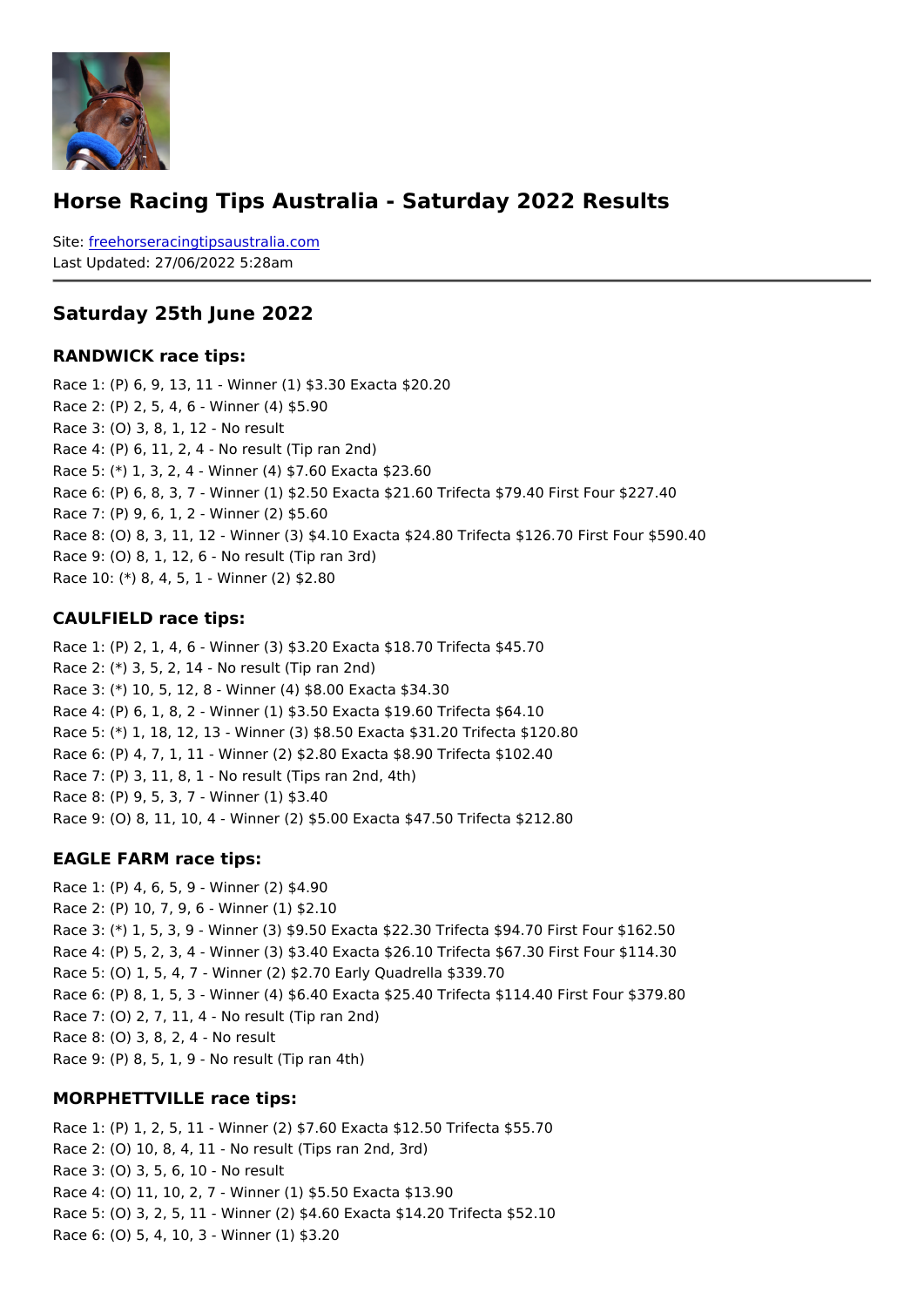Race 7: (P) 6, 4, 5, 2 - Winner (2) \$4.00 Race 8: (P) 1, 7, 12, 14 - Winner (2) \$4.00 Race 9: (O) 2, 6, 13, 11 - Winner (1) \$4.10 Exacta \$23.80 Quadrella \$275.30

## **NEWCASTLE race tips:**

Race 1: (\*) 6, 2, 5, 3 - Winner (1) \$1.40 Exacta \$1.90 Race 2: (P) 3, 2, 6, 1 - Winner (2) \$2.90 Exacta \$7.50 Race 3: (O) 13, 5, 12, 6 - Winner (1) \$4.10 Exacta \$16.80 Race 4: (P) 1, 6, 7, 2 - Winner (1) \$2.30 Exacta \$10.10 Trifecta \$27.40 Early Quadrella \$67.00 Race 5: (O) 5, 7, 3, 6 - Winner (1) \$3.40 Exacta \$16.40 Race 6: (\*) 5, 4, 6, 2 - Winner (1) \$2.00 Exacta \$7.90 Race 7: (P) 5, 3, 10, 7 - Winner (1) \$6.00 Race 8: (\*) 4, 9, 7, 6 - Winner (1) \$1.50 Exacta \$4.10 Trifecta \$9.10 First Four \$19.90 Quadrella \$67.90

## **GUNDAGAI race tips:**

Race 1: (P) 4, 1, 2, 5 - Winner (3) \$4.40 Exacta \$11.30 Trifecta \$47.80 Race 2: (P) 1, 6, 3, 7 - Winner (2) \$2.70 Exacta \$7.80 Trifecta \$42.50 Race 3: (O) 3, 12, 1, 13 - No result (Tips ran 2nd, 4th) Race 4: (P) 8, 1, 5, 6 - Winner (4) \$2.60 Race 5: (O) 9, 6, 4, 3 - Winner (3) \$6.80 Race 6: (O) 3, 5, 1, 7 - No result (Tip ran 2nd)

## **ECHUCA race tips:**

Race 1: (O) 10, 12, 7, 11 - No result (Tips ran 2nd, 3rd) Race 2: (P) 9, 2, 8, 4 - Winner (2) \$3.40 Exacta \$32.20 Race 3: (P) 3, 5, 10, 6 - Winner (2) \$4.20 Exacta \$9.00 Race 4: (O) 8, 12, 11, 3 - No result (Tips ran 2nd, 4th) Race 5: (O) 8, 7, 6, 5 - No result (Tips ran 2nd, 3rd) Race 6: (O) 1, 2, 17, 4 - Winner (3) \$9.40 Race 7: (O) 2, 3, 7, 8 - Winner (3) \$6.10

## **GOLD COAST race tips:**

Race 1: (P) 1, 3, 4, 2 - Winner (1) \$2.80 Race 2: (P) 5, 4, 1, 2 - Winner (1) \$2.10 Exacta \$2.90 Trifecta \$11.80 First Four \$18.70 Race 3: (P) 7, 1, 9, 5 - Winner (2) \$1.50 Exacta \$4.50 Race 4: (O) 2, 8, 5, 11 - No result (Tip ran 3rd) Race 5: (O) 5, 7, 1, 3 - Winner (2) \$7.00 Race 6: (\*) 8, 9, 4, 7 - No result (Tips ran 2nd, 4th) Race 7: (\*) 9, 6, 2, 4 - Winner (1) \$1.80 Exacta \$3.80 Trifecta \$53.80 First Four \$309.70 Race 8: (P) 13, 12, 1, 6 - Winner (1) \$3.80 Exacta \$14.70 Trifecta \$72.20 First Four \$263.50

## **GATTON race tips:**

Race 1: (\*) 3, 12, 7, 2 - Winner (1) \$1.30 Exacta \$16.80 Race 2: (P) 3, 7, 2, 12 - No result (Tip ran 2nd) Race 3: (P) 1, 6, 7, 9 - Winner (1) \$5.70 Exacta \$19.90 Trifecta \$53.50 Race 4: (P) 6, 1, 3, 9 - No result (Tips ran 2nd, 3rd, 4th) Race 5: (P) 1, 5, 3, 6 - Winner (2) \$2.90 Race 6: (\*) 1, 8, 13, 9 - Winner (1) \$1.60 Race 7: (O) 4, 11, 9, 8 - No result (Tip ran 4th) Race 8: (\*) 1, 7, 4, 12 - Winner (1) \$2.00 Race 9: (P) 7, 8, 12, 10 - No result (Tip ran 2nd)

## **BELMONT race tips:**

Race 1: (O) 8, 1, 2, 7 - No result (Tips ran 2nd, 3rd)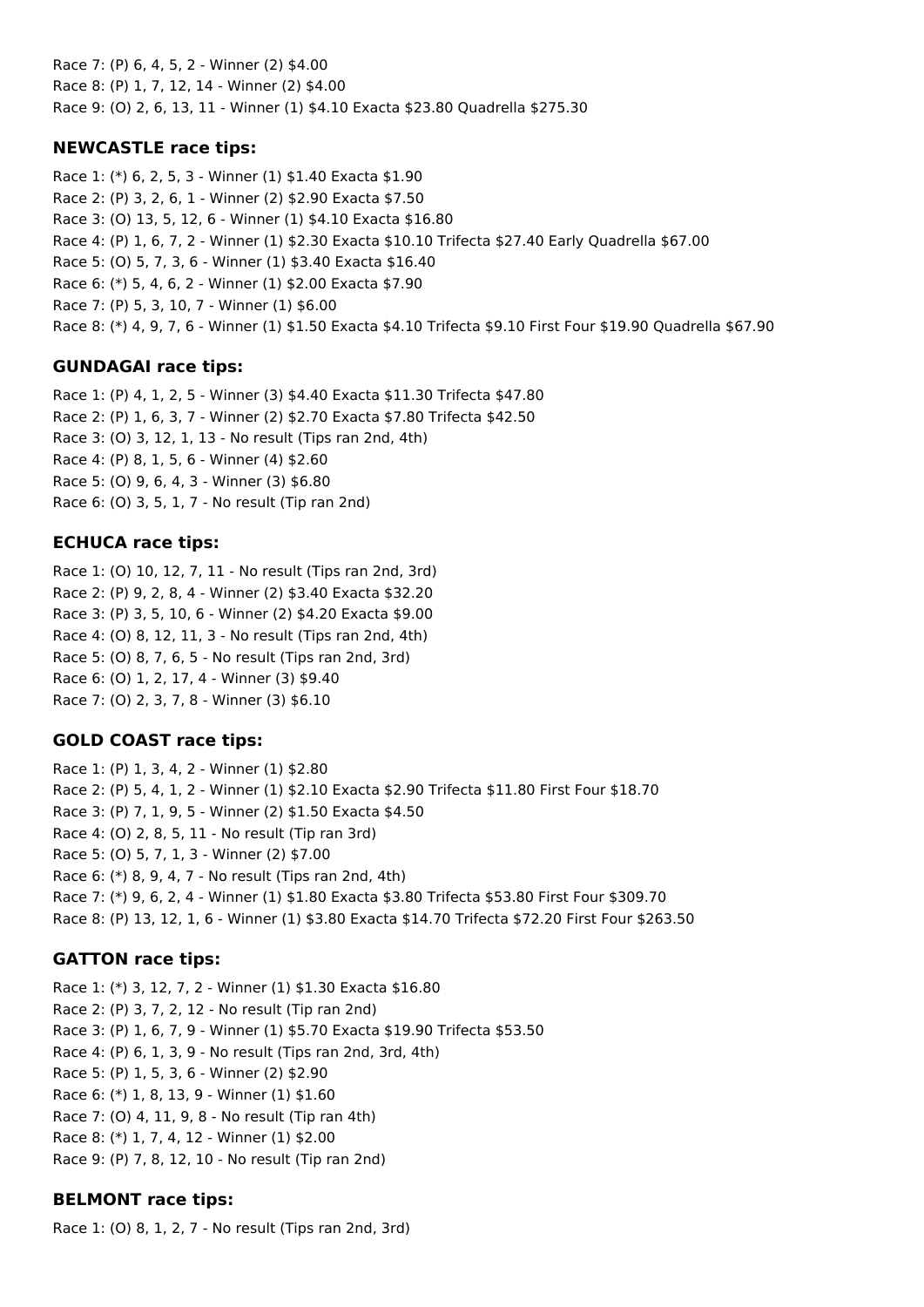Race 2: (O) 5, 8, 4, 6 - No result (Tips ran 3rd, 4th) Race 3: (P) 2, 3, 7, 4 - Winner (2) \$3.10 Race 4: (P) 5, 4, 2, 6 - Winner (1) \$1.50 Race 5: (O) 5, 3, 11, 10 - No result Race 6: (P) 4, 9, 5, 3 - No result (Tips ran 2nd, 4th) Race 7: (\*) 5, 4, 9, 7 - Winner (1) \$2.50 Exacta \$6.80 Trifecta \$46.40 Race 8: (\*) 7, 6, 1, 9 - Winner (4) \$14.20 Race 9: (\*) 4, 12, 5, 1 - Winner (2) \$3.70 Exacta \$11.00

### **ROMA race tips:**

Race 1: (P) 3, 2, 7, 6 - Winner (1) \$1.70 Exacta \$8.00 Trifecta \$15.80 Race 2: (P) 8, 2, 5, 7 - Winner (3) \$10.50 Race 3: (P) 1, 6, 5, 3 - Winner (2) \$2.40 Exacta \$11.40 Race 4: (P) 3, 1, 2, 4 - Winner (3) \$2.90 Exacta \$6.90 Early Quadrella \$237.30 Race 5: (P) 3, 5, 4, 2 - Winner (3) \$4.10 Exacta \$29.50 Race 6: (P) 6, 4, 3, 2 - No result (Tips ran 2nd, 3rd, 4th)

### **DARWIN race tips:**

Race 1: (P) 3, 5, 2, 6 - No result (Tip ran 2nd) Race 2: (P) 2, 1, 6, 5 - Winner (4) \$4.10 Race 3: (P) 5, 1, 6, 4 - No result (Tip ran 4th) Race 4: (O) 2, 4, 3, 1 - No result (Tips ran 2nd, 3rd) Race 5: (P) 3, 2, 7, 4 - Winner (1) \$2.20 Race 6: (P) 3, 2, 1, 6 - Winner (2) \$3.50 Race 7: (O) 3, 6, 12, 1 - No result (Tip ran 3rd)

### **ROEBOURNE race tips:**

Race 1: (P) 2, 4, 1, 6 - No result (Tips ran 2nd, 3rd) Race 2: (P) 2, 5, 1, 6 - No result (Tip ran 2nd) Race 3: (P) 2, 3, 4, 7 - No result (Tip ran 3rd) Race 4: (P) 7, 3, 6, 4 - Winner (2) \$4.40 Exacta \$57.60 Trifecta \$158.50 Race 5: (P) 4, 7, 1, 2 - Winner (4) \$2.50 Race 6: (P) 8, 7, 5, 2 - No result (Tip ran 4th) Race 7: (P) 7, 4, 3, 5 - No result (Tips ran 2nd, 3rd)

# **Saturday 18th June 2022**

## **ROSEHILL race tips:**

Race 1: (\*) 1, 2, 7, 4 - Winner (2) \$2.70 Exacta \$4.80 Trifecta \$11.10 Race 2: (P) 11, 2, 1, 16 - No result (Tips ran 2nd, 3rd) Race 3: (P) 4, 1, 2, 10 - Winner (3) \$4.10 Race 4: (P) 7, 11, 1, 2 - Winner (2) \$4.40 Exacta \$16.10 Race 5: (P) 3, 1, 8, 4 - Winner (1) \$3.80 Race 6: (P) 13, 14, 3, 11 - No result (Tip ran 2nd) Race 7: (P) 8, 5, 3, 9 - Winner (1) \$2.60 Exacta \$12.00 Trifecta \$51.50 Race 8: (O) 11, 4, 1, 2 - Winner (1) \$6.00 Race 9: (\*) 10, 13, 3, 2 - Winner (2) \$4.10 Exacta \$26.50 Race 10: (P) 6, 11, 5, 13 - Winner (3) \$7.70 Quadrella \$489.10

## **FLEMINGTON race tips:**

Race 1: (P) 4, 2, 1, 8 - No result (Tips ran 2nd, 3rd, 4th) Race 2: (P) 8, 2, 6, 11 - No result (Tips ran 3rd, 4th) Race 3: (P) 8, 1, 9, 2 - No result (Tips ran 2nd, 4th) Race 4: (\*) 2, 7, 9, 5 - Winner (3) \$10.20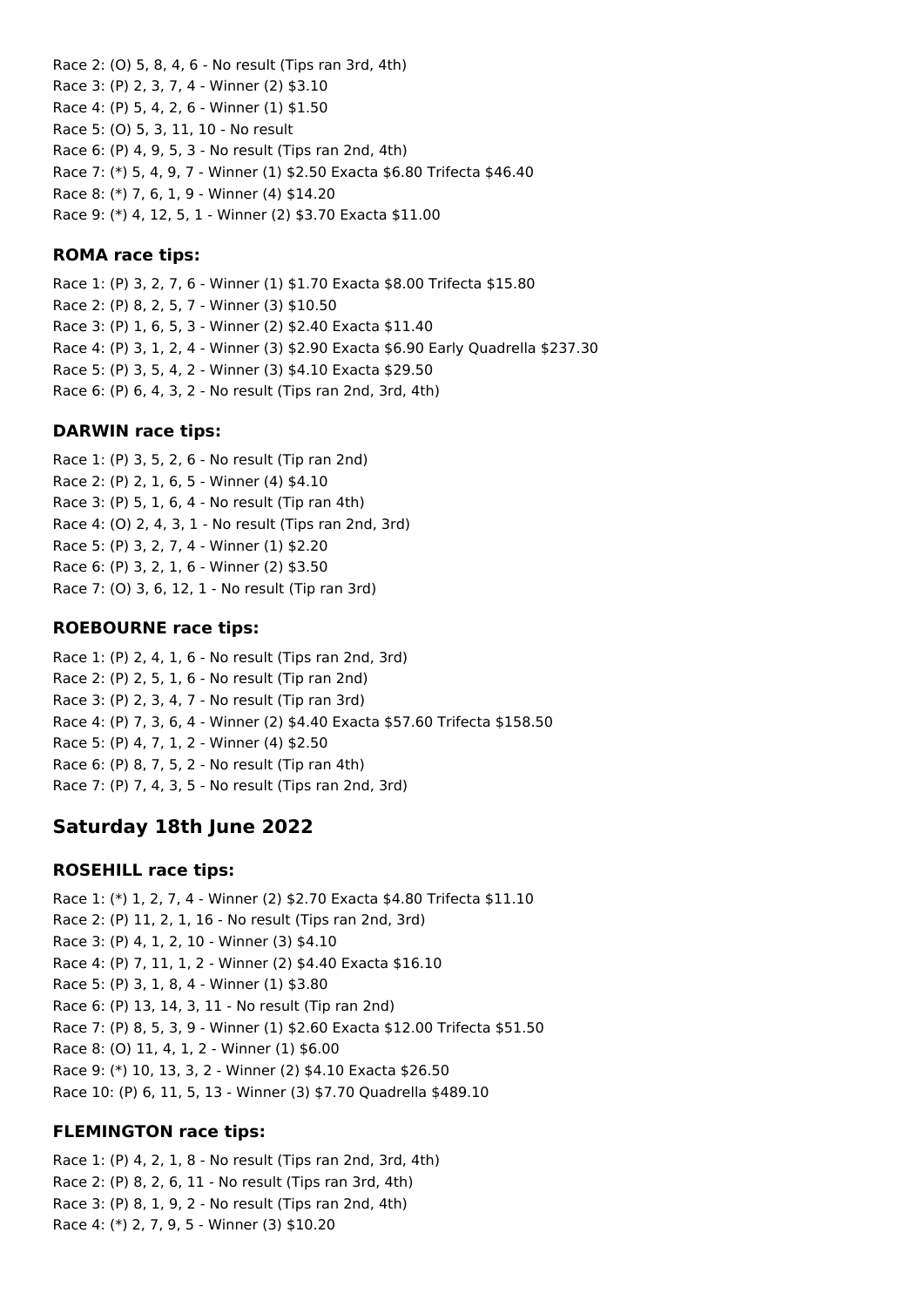Race 5: (P) 8, 1, 6, 5 - Winner (1) \$2.90 Exacta \$5.80 Race 6: (P) 8, 4, 1, 3 - No result (Tips ran 2nd, 3rd, 4th) Race 7: (\*) 6, 3, 4, 5 - No result (Tips ran 3rd, 4th) Race 8: (P) 9, 7, 5, 8 - Winner (4) \$6.20 Exacta \$17.70 Trifecta \$56.10 Race 9: (P) 11, 2, 4, 8 - Winner (1) \$4.70

### **IPSWICH race tips:**

Race 1: (\*) 5, 2, 3, 4 - No result (Tips ran 2nd, 3rd, 4th) Race 2: (P) 2, 5, 1, 6 - Winner (3) \$3.50 Exacta \$13.60 Trifecta \$39.40 First Four \$78.00 Race 3: (\*) 3, 2, 11, 10 - Winner (1) \$3.40 Exacta \$9.80 Race 4: (P) 4, 6, 12, 7 - Winner (2) \$4.20 Race 5: (\*) 8, 6, 2, 7 - Winner (2) \$4.10 Early Quadrella \$446.60 Race 6: (\*) 6, 12, 9, 3 - No result (Tips ran 2nd, 4th) Race 7: (P) 5, 1, 3, 8 - No result (Tips ran 2nd, 3rd) Race 8: (O) 5, 15, 3, 6 - Winner (3) \$6.30 Race 9: (O) 2, 5, 8, 13 - No result (Tip ran 4th)

## **MURRAY BRIDGE race tips:**

Race 1: (P) 1, 2, 3, 5 - Winner (1) \$2.10 Exacta \$5.10 Trifecta \$3.90 Race 2: (\*) 2, 3, 4, 6 - Winner (3) \$6.00 Exacta \$17.20 Trifecta \$37.10 Race 3: (\*) 1, 8, 7, 3 - Winner (3) \$5.90 Exacta \$12.70 Trifecta \$98.40 Race 4: (O) 4, 11, 5, 8 - No result (Tips ran 2nd, 3rd, 4th) Race 5: (O) 1, 3, 4, 13 - No result (Tips ran 3rd, 4th) Race 6: (\*) 4, 13, 3, 1 - Winner (2) \$8.60 Race 7: (O) 4, 5, 8, 1 - No result Race 8: (P) 9, 7, 6, 2 - No result Race 9: (O) 14, 6, 5, 19 - Winner (2) \$5.00

## **KEMBLA GRANGE race tips:**

Race 1: (P) 1, 6, 4, 3 - Winner (3) \$5.10 Exacta \$37.40 Race 2: (P) 8, 5, 12, 2 - Winner (1) \$3.60 Exacta \$13.70 Race 3: (P) 2, 4, 7, 6 - Winner (1) \$2.00 Exacta \$4.50 Trifecta \$49.50 First Four \$139.40 Race 4: (P) 7, 6, 2, 3 - Winner (3) \$3.90 Exacta \$16.30 Trifecta \$66.50 Early Quadrella \$247.00 Race 5: (P) 11, 1, 13, 6 - Winner (3) \$7.10 Race 6: (O) 8, 6, 5, 9 - Winner (4) \$6.40 Race 7: (O) 7, 3, 10, 11 - Winner (2) \$6.60 Exacta \$36.40 Trifecta \$121.90 Quadrella \$2,735.80

## **NARRANDERA race tips:**

Race 1: (O) 4, 12, 1, 8 - Winner (4) \$5.10 Exacta \$19.70 Trifecta \$73.00 Race 2: (P) 1, 12, 10, 9 - No result (Tips ran 3rd, 4th) Race 3: (P) 9, 12, 8, 13 - Winner (2) \$2.60 Exacta \$9.70 Trifecta \$19.70 Race 4: (P) 2, 7, 8, 1 - Winner (2) \$8.10 Race 5: (O) 7, 8, 2, 9 - Winner (4) \$19.30 Exacta \$156.90 Trifecta \$1,210.00 Race 6: (O) 8, 11, 6, 10 - No result (Tip ran 3rd)

## **GOLD COAST race tips:**

Race 1: (P) 3, 2, 7, 8 - Winner (4) \$4.00 Exacta \$21.70 Race 2: (P) 6, 13, 11, 5 - Winner (4) \$5.90 Exacta \$40.60 Trifecta \$129.70 First Four \$327.60 Race 3: (P) 4, 11, 9, 10 - Winner (2) \$3.60 Race 4: (P) 3, 7, 4, 8 - Winner (2) \$3.70 Exacta \$11.60 Early Quadrella \$438.40 Race 5: (O) 2, 9, 11, 6 - Winner (2) \$4.20 Race 6: (P) 4, 12, 1, 2 - Winner (4) \$3.50 Exacta \$16.40 Trifecta \$70.40 Race 7: (P) 3, 8, 7, 11 - No result (Tip ran 2nd) Race 8: (O) 7, 3, 14, 4 - Winner (4) \$3.40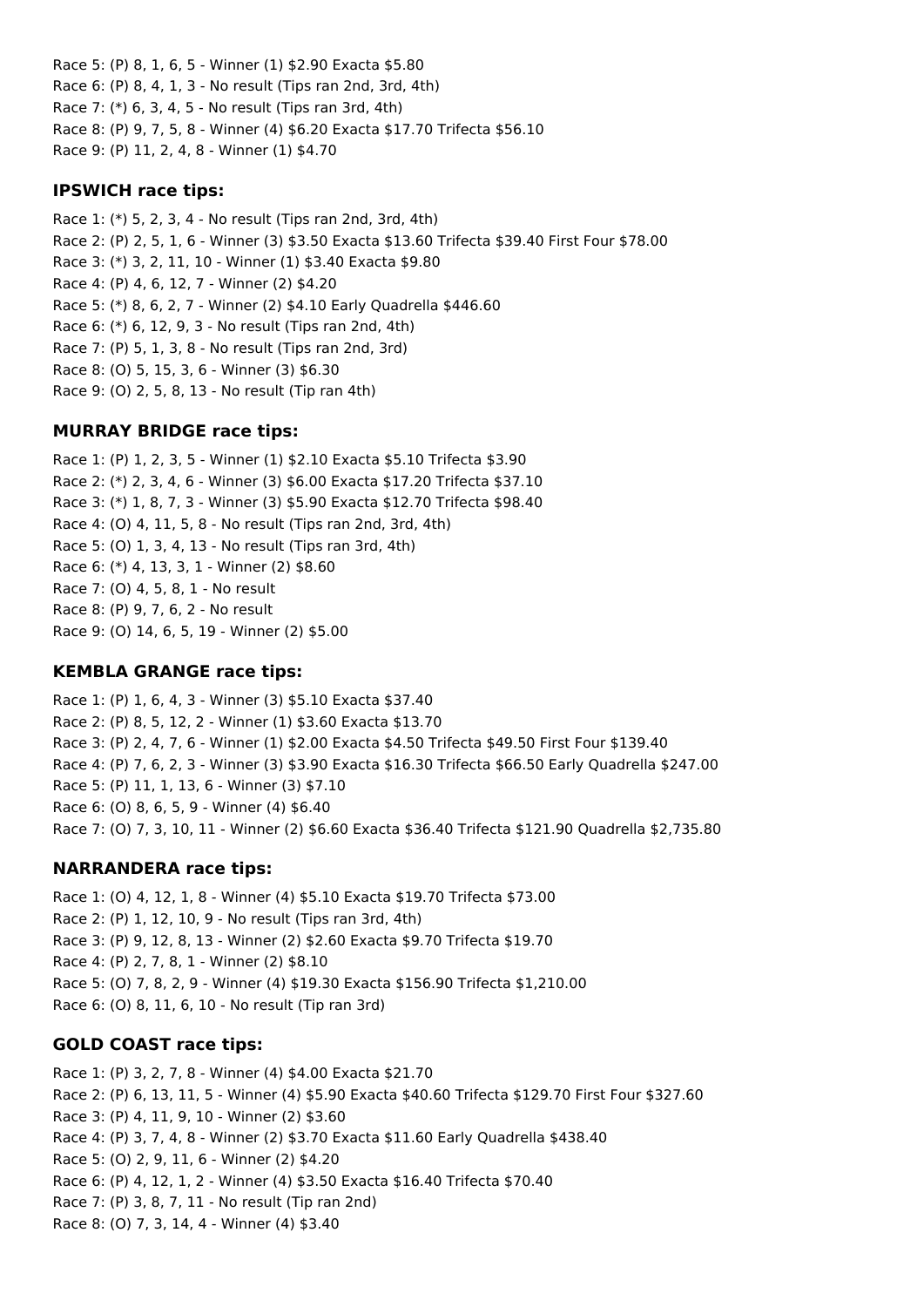#### **TOOWOOMBA race tips:**

Race 1: (O) 1, 5, 6, 10 - Winner (2) \$5.40 Race 2: (P) 1, 5, 4, 2 - Winner (3) \$8.30 Race 3: (O) 1, 6, 8, 7 - Winner (2) \$2.00 Exacta \$9.10 Race 4: (P) 1, 7, 3, 9 - No result (Tips ran 2nd, 3rd) Race 5: (P) 1, 2, 3, 5 - Winner (1) \$2.70 Race 6: (P) 2, 1, 6, 4 - Winner (4) \$3.40 Exacta \$11.40 Race 7: (P) 5, 1, 7, 3 - Winner (2) \$4.30 Exacta \$7.50 Race 8: (O) 13, 8, 1, 2 - No result (Tip ran 3rd)

## **ROCKHAMPTON race tips:**

Race 1: (P) 5, 3, 1, 7 - Winner (1) \$1.70 Exacta \$3.10 Trifecta \$5.80 Race 2: (P) 4, 5, 2, 1 - Winner (3) \$7.20 Exacta \$35.60 Trifecta \$131.80 First Four \$309.90 Race 3: (P) 2, 3, 4, 7 - Winner (2) \$2.80 Race 4: (P) 2, 1, 4, 5 - Winner (3) \$3.80 Exacta \$24.30 Early Quadrella \$148.50 Race 5: (P) 4, 1, 2, 7 - Winner (1) \$2.40 Exacta \$7.00 Trifecta \$16.60 First Four \$22.40 Race 6: (P) 2, 13, 3, 5 - Winner (1) \$1.80 Race 7: (P) 2, 3, 4, 8 - Winner (1) \$3.10 Exacta \$8.40 Trifecta \$33.10 Quadrella \$94.40

### **BROOME race tips:**

Race 1: (P) 2, 6, 3, 1 - Winner (1) \$1.50 Exacta \$32.50 Race 2: (P) 7, 2, 6, 10 - No result (Tip ran 2nd) Race 3: (P) 2, 1, 11, 9 - No result (Tips ran 2nd, 4th) Race 4: (P) 3, 5, 8, 11 - Winner (1) \$1.80 Race 5: (O) 8, 4, 7, 9 - Winner (1) \$4.00 Race 6: (O) 5, 4, 6, 3 - Winner (2) \$3.50 Race 7: (O) 4, 10, 7, 8 - Winner (3) \$10.70 Exacta \$77.50 Trifecta \$815.00 First Four \$3,177.60 Quadrella \$248.70

#### **BELMONT race tips:**

Race 1: (\*) 1, 7, 6, 3 - Winner (1) \$1.50 Race 2: (P) 8, 2, 7, 4 - Winner (2) \$2.90 Exacta \$6.50 Race 3: (O) 3, 2, 4, 6 - No result (Tips ran 3rd, 4th) Race 4: (P) 6, 2, 5, 4 - Winner (2) \$3.20 Exacta \$11.90 Trifecta \$30.20 Race 5: (O) 6, 7, 8, 9 - No result (Tips ran 2nd, 3rd) Race 6: (P) 6, 9, 8, 5 - Winner (2) \$3.00 Exacta \$13.50 Trifecta \$62.10 Race 7: (P) 3, 1, 6, 2 - Winner (2) \$2.60 Exacta \$14.90 Race 8: (O) 2, 11, 13, 7 - Winner (1) \$3.80 Exacta \$10.80 Race 9: (O) 9, 11, 1, 2 - Winner (4) \$4.60 Exacta \$24.10 Quadrella \$178.80

## **DONALD race tips:**

Race 1: (O) 4, 3, 6, 9 - Winner (2) \$8.80 Race 2: (O) 8, 14, 6, 10 - Winner (1) \$2.50 Race 3: (O) 10, 12, 4, 1 - Winner (4) \$8.00 Exacta \$32.40 Race 4: (O) 5, 2, 1, 14 - Winner (1) \$3.60 Exacta \$21.40 Early Quadrella \$1,130.00 Race 5: (O) 4, 11, 5, 12 - No result (Tip ran 3rd) Race 6: (O) 3, 2, 5, 10 - Winner (2) \$3.20 Race 7: (O) 1, 11, 9, 3 - Winner (4) \$3.70 Exacta \$49.80 Race 8: (P) 10, 7, 18, 9 - Winner (1) \$4.10 Exacta \$49.10 Trifecta \$142.20

#### **DARWIN race tips:**

Race 1: (P) 2, 3, 1, 5 - Winner (3) \$4.30 Exacta \$29.60 Trifecta \$82.40 First Four \$126.60 Race 2: (P) 1, 4, 5, 2 - Winner (3) \$8.10 Exacta \$39.80 Race 3: (P) 3, 2, 7, 4 - No result (Tips ran 2nd, 3rd) Race 4: (P) 1, 4, 2, 5 - Winner (2) \$5.30 Exacta \$37.70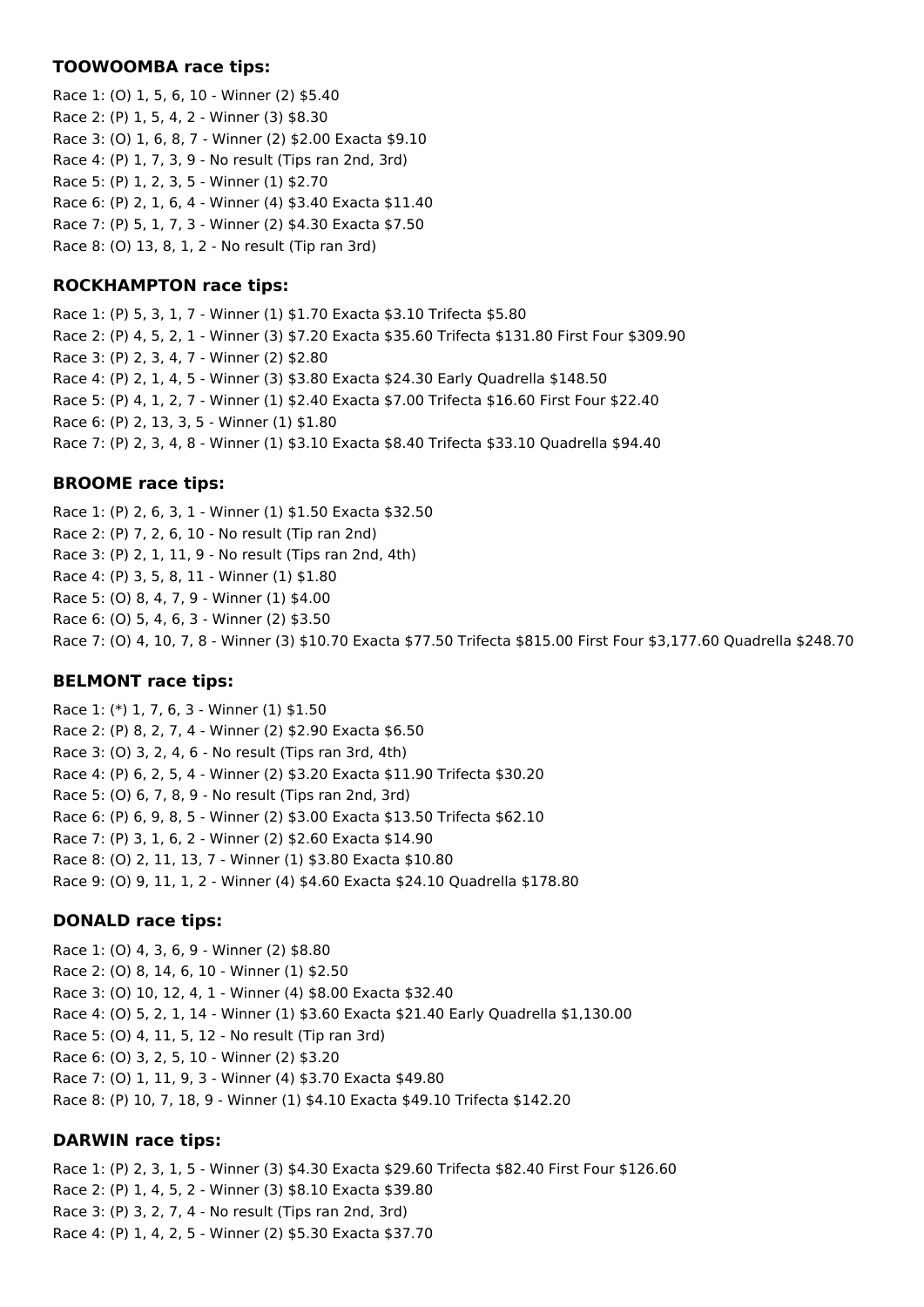Race 5: (P) 2, 5, 3, 1 - Winner (2) \$3.50 Race 6: (P) 1, 3, 4, 6 - No result (Tips ran 2nd, 3rd) Race 7: (P) 1, 2, 3, 7 - No result (Tips ran 2nd, 3rd, 4th)

# **Saturday 11th June 2022**

## **RANDWICK race tips:**

Race 1: (P) 3, 12, 7, 2 - No result (Tips ran 2nd, 4th) Race 2: (P) 9, 5, 1, 8 - No result (Tip ran 4th) Race 3: (\*) 2, 3, 4, 10 - Winner (3) \$9.00 Race 4: (P) 9, 4, 6, 5 - No result (Tip ran 2nd) Race 5: (P) 3, 7, 4, 8 - No result (Tips ran 2nd, 3rd, 4th) Race 6: (\*) 9, 4, 1, 10 - Winner (1) \$3.40 Exacta \$15.00 Race 7: (O) 11, 1, 4, 10 - No result (Tips ran 3rd, 4th) Race 8: (P) 6, 2, 5, 4 - Winner (1) \$3.10 Race 9: (O) 1, 8, 4, 13 - Winner (4) \$7.20 Race 10: (P) 7, 4, 15, 9 - Winner (4) \$7.30 Exacta \$34.10 Trifecta \$120.30

## **SANDOWN race tips:**

Race 1: (P) 3, 12, 1, 9 - No result (Tips ran 2nd, 3rd, 4th) Race 2: (\*) 3, 5, 6, 8 - Winner (1) \$3.10 Exacta \$14.30 Race 3: (P) 3, 7, 1, 11 - No result (Tip ran 4th) Race 4: (P) 3, 7, 6, 9 - No result (Tip ran 3rd) Race 5: (P) 5, 1, 10, 9 - Winner (1) \$3.50 Exacta \$14.40 Trifecta \$72.20 Race 6: (\*) 3, 15, 1, 12 - Winner (4) \$20.00 Race 7: (\*) 3, 16, 4, 1 - Winner (1) \$2.00 Exacta \$7.80 Race 8: (P) 11, 6, 18, 5 - Winner (3) \$5.40 Race 9: (\*) 6, 13, 11, 5 - Winner (1) \$3.00 Quadrella \$1,225.20

## **EAGLE FARM race tips:**

Race 1: (P) 10, 5, 6, 1 - No result (Tip ran 2nd) Race 2: (P) 3, 2, 1, 7 - No result (Tips ran 3rd, 4th) Race 3: (P) 6, 4, 3, 7 - Winner (3) \$4.90 Exacta \$17.00 Trifecta \$57.50 Race 4: (P) 1, 2, 3, 4 - Winner (1) \$3.20 Exacta \$14.00 Trifecta \$34.30 First Four \$55.80 Race 5: (P) 5, 1, 8, 11 - Winner (3) \$7.10 Race 6: (P) 3, 11, 9, 6 - No result Race 7: (P) 10, 16, 4, 1 - Winner (2) \$3.70 Exacta \$20.10 Race 8: (O) 4, 3, 11, 5 - Winner (4) \$10.80 Race 9: (O) 15, 3, 6, 5 - No result (Tips ran 2nd, 3rd)

## **MORPHETTVILLE race tips:**

Race 1: (P) 4, 5, 8, 1 - No result (Tip ran 3rd) Race 2: (\*) 13, 10, 6, 2 - Winner (1) \$1.70 Exacta \$8.20 Race 3: (P) 4, 1, 2, 8 - Winner (2) \$4.00 Exacta \$33.50 Trifecta \$100.40 First Four \$354.70 Race 4: (P) 4, 3, 1, 6 - Winner (3) \$6.70 Race 5: (P) 1, 2, 4, 6 - No result (Tip ran 2nd) Race 6: (P) 5, 7, 9, 4 - Winner (2) \$3.60 Exacta \$17.80 Trifecta \$57.50 First Four \$313.60 Race 7: (\*) 5, 4, 11, 9 - No result (Tip ran 3rd) Race 8: (O) 1, 10, 6, 3 - Winner (1) \$5.20 Race 9: (O) 4, 2, 7, 9 - No result (Tip ran 4th)

## **NEWCASTLE race tips:**

Race 1: (P) 1, 9, 4, 2 - Winner (3) \$4.50 Exacta \$14.80 Race 2: (P) 2, 1, 9, 4 - Winner (1) \$2.40 Exacta \$6.50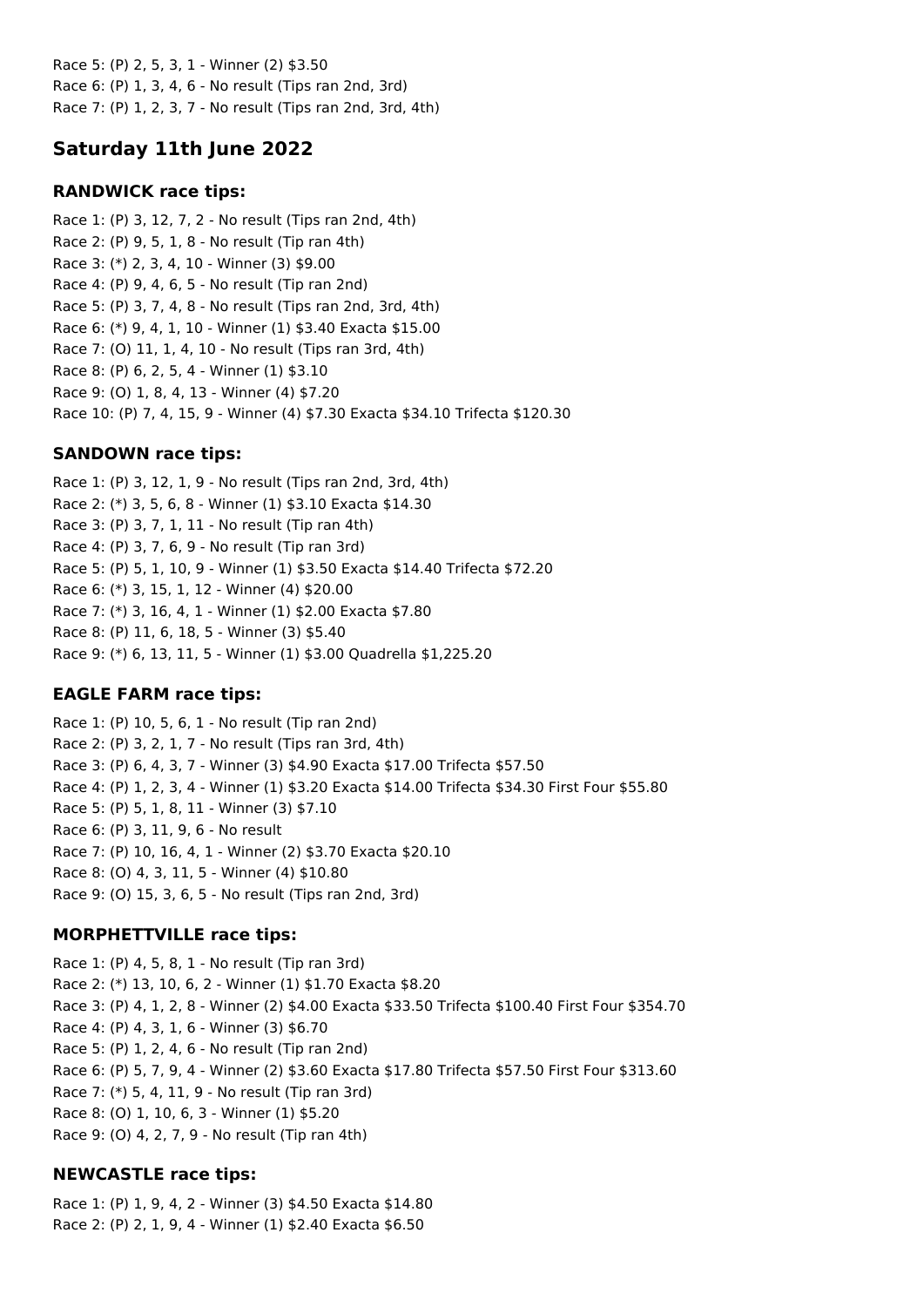Race 3: (O) 10, 4, 6, 8 - No result (Tips ran 2nd, 3rd) Race 4: (O) 4, 2, 3, 5 - No result (Tip ran 3rd) Race 5: (O) 3, 2, 10, 11 - Winner (3) \$2.60 Exacta \$13.50 Race 6: (O) 6, 1, 4, 10 - Winner (3) \$3.60 Race 7: (P) 1, 6, 2, 5 - No result (Tips ran 2nd, 3rd, 4th) Race 8: (O) 4, 3, 8, 1 - Winner (4) \$5.10

## **GRAFTON race tips:**

Race 1: (P) 1, 4, 5, 6 - Winner (1) \$3.40 Race 2: (P) 4, 6, 2, 10 - Winner (3) \$5.00 Exacta \$25.50 Trifecta \$267.00 First Four \$734.60 Race 3: (P) 2, 6, 8, 5 - No result (Tips ran 2nd, 4th) Race 4: (O) 1, 10, 8, 5 - No result (Tip ran 4th) Race 5: (O) 15, 10, 14, 4 - Winner (2) \$3.70 Exacta \$28.80 Race 6: (P) 3, 5, 9, 6 - No result (Tips ran 2nd, 3rd)

## **SWAN HILL race tips:**

Race 1: (P) 1, 2, 5, 6 - No result (Tips ran 2nd, 4th) Race 2: (O) 7, 8, 9, 2 - Winner (4) \$5.70 Exacta \$46.50 Race 3: (P) 8, 7, 13, 9 - Winner (1) \$3.30 Race 4: (O) 1, 9, 7, 4 - Winner (1) \$2.50 Exacta \$8.40 Race 5: (O) 3, 10, 4, 12 - Winner (1) \$2.80 Exacta \$29.50 Race 6: (O) 12, 14, 13, 6 - Winner (4) \$3.80 Exacta \$14.30 Trifecta \$102.90 Race 7: (P) 14, 11, 3, 4 - Winner (4) \$4.10 Race 8: (O) 7, 2, 10, 14 - No result (Tip ran 3rd)

## **GOLD COAST race tips:**

Race 1: (P) 1, 5, 2, 6 - No result (Tips ran 2nd, 4th) Race 2: (P) 1, 3, 8, 5 - No result (Tips ran 2nd, 3rd) Race 3: (\*) 1, 4, 8, 7 - Winner (1) \$1.70 Race 4: (O) 2, 8, 4, 9 - Winner (2) \$4.90 Exacta \$23.10 Race 5: (O) 4, 2, 5, 7 - No result (Tip ran 4th) Race 6: (P) 8, 7, 5, 9 - No result (Tip ran 2nd) Race 7: (P) 6, 3, 11, 4 - No result (Tips ran 2nd, 3rd) Race 8: (P) 8, 12, 14, 4 - Winner (4) \$9.40 Exacta \$16.70

## **TOOWOOMBA race tips:**

Race 1: (P) 7, 4, 10, 6 - Winner (1) \$1.70 Exacta \$3.70 Trifecta \$28.00 First Four \$83.60 Race 2: (O) 7, 8, 13, 6 - No result (Tip ran 2nd) Race 3: (O) 3, 2, 1, 9 - Winner (3) \$5.20 Race 4: (O) 3, 1, 8, 9 - Winner (1) \$6.20 Exacta \$59.40 Race 5: (P) 6, 4, 1, 10 - Winner (1) \$3.00 Exacta \$19.60 Race 6: (P) 4, 5, 2, 6 - Winner (1) \$2.30 Exacta \$16.80 Trifecta \$64.70 First Four \$206.00 Race 7: (P) 1, 4, 7, 5 - Winner (2) \$4.70 Exacta \$38.60 Race 8: (O) 14, 11, 13, 3 - No result (Tip ran 2nd) Race 9: (O) 4, 7, 5, 11 - Winner (4) \$6.20

## **TOWNSVILLE race tips:**

Race 1: (P) 9, 7, 10, 6 - Winner (3) \$8.20 Race 2: (P) 10, 3, 7, 5 - No result (Tips ran 2nd, 3rd) Race 3: (O) 7, 10, 5, 2 - No result (Tips ran 2nd, 3rd) Race 4: (O) 3, 5, 7, 4 - No result (Tips ran 2nd, 3rd) Race 5: (P) 10, 4, 1, 11 - Winner (4) \$9.30 Exacta \$30.20 Race 6: (O) 3, 8, 4, 2 - Winner (3) \$8.20 Race 7: (P) 2, 7, 1, 5 - Winner (1) \$1.50 Exacta \$4.00 Trifecta \$13.30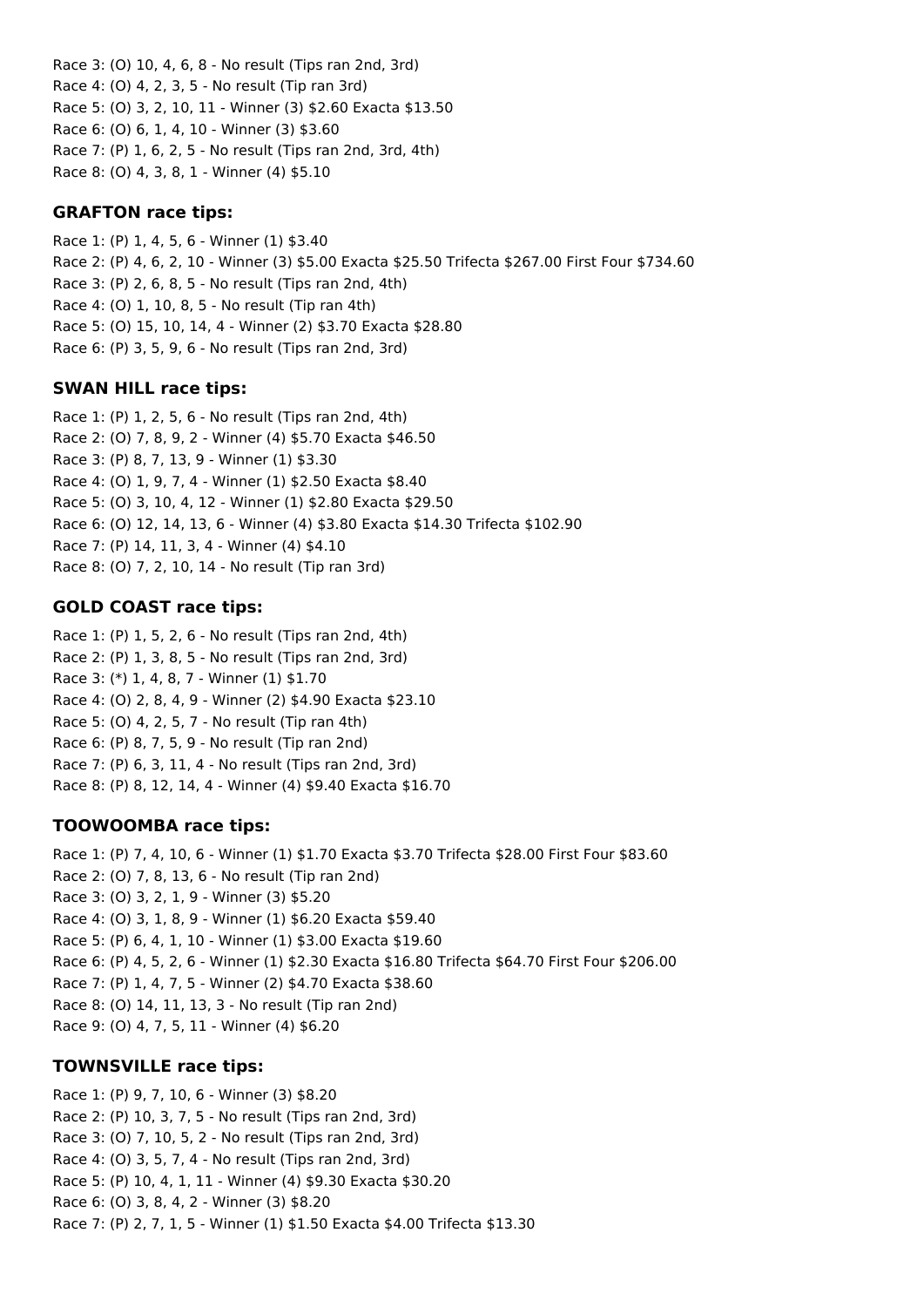### **BELMONT race tips:**

Race 1: (P) 2, 1, 6, 5 - Winner (2) \$3.80 Exacta \$8.90 Trifecta \$50.20 First Four \$71.90 Race 2: (P) 7, 1, 3, 4 - Winner (1) \$3.50 Exacta \$10.90 Race 3: (P) 1, 4, 8, 2 - No result (Tips ran 2nd, 4th) Race 4: (P) 3, 2, 7, 1 - Winner (3) \$5.80 Race 5: (P) 6, 10, 1, 2 - Winner (3) \$4.90 Race 6: (O) 1, 4, 11, 6 - No result (Tips ran 3rd, 4th) Race 7: (P) 7, 10, 2, 8 - Winner (3) \$3.40 Exacta \$15.80 Race 8: (O) 10, 4, 8, 11 - No result (Tips ran 2nd, 4th) Race 9: (O) 15, 5, 14, 12 - Winner (2) \$5.30

## **DARWIN race tips:**

Race 1: (P) 6, 1, 7, 3 - Winner (4) \$3.10 Race 2: (P) 2, 1, 4, 3 - Winner (2) \$2.90 Exacta \$4.70 Trifecta \$13.50 First Four \$47.60 Race 3: (P) 2, 3, 4, 5 - No result (Tips ran 2nd, 3rd, 4th) Race 4: (P) 3, 5, 9, 6 - Winner (2) \$2.50 Exacta \$4.20 Race 5: (P) 1, 5, 2, 3 - Winner (4) \$3.40 Exacta \$14.80 Trifecta \$32.30 First Four \$64.90 Race 6: (P) 1, 4, 3, 2 - Winner (3) \$4.60 Exacta \$15.60 Trifecta \$35.50 First Four \$44.00

# **Saturday 4th June 2022**

## **ROSEHILL race tips:**

Race 1: (P) 1, 3, 2, 4 - No result (Tips ran 2nd, 3rd) Race 2: (P) 4, 1, 17, 14 - No result (Tips ran 2nd, 3rd) Race 3: (P) 4, 3, 7, 9 - Winner (3) \$5.50 Exacta \$28.00 Race 4: (O) 7, 1, 3, 5 - Winner (2) \$5.20 Race 5: (\*) 5, 6, 4, 3 - Winner (3) \$10.00 Exacta \$65.60 Race 6: (P) 1, 5, 15, 12 - Winner (2) \$3.10 Early Quadrella \$912.10 Race 7: (P) 6, 3, 4, 10 - Winner (2) \$4.80 Exacta \$19.40 Trifecta \$73.50 Race 8: (P) 7, 8, 9, 10 - Winner (2) \$4.50 Exacta \$24.70 Race 9: (\*) 14, 6, 11, 1 - No result (Tip ran 3rd) Race 10: (O) 5, 12, 9, 1 - Winner (4) \$7.10 Exacta \$28.00

## **FLEMINGTON race tips:**

Race 1: (P) 4, 1, 9, 6 - Winner (1) \$3.70 Exacta \$11.00 Race 2: (P) 2, 5, 1, 8 - Winner (2) \$3.80 Exacta \$24.10 Trifecta \$53.60 Race 3: (P) 1, 4, 13, 2 - Winner (3) \$3.00 Exacta \$17.20 Trifecta \$74.10 Race 4: (\*) 3, 2, 6, 1 - No result Race 5: (P) 15, 13, 11, 6 - Winner (4) \$7.50 Exacta \$49.20 Trifecta \$371.90 First Four \$1,482.10 Race 6: (\*) 6, 5, 8, 10 - No result (Tip ran 3rd) Race 7: (\*) 8, 3, 7, 12 - Winner (2) \$7.00 Exacta \$41.30 Race 8: (P) 15, 1, 3, 17 - No result (Tips ran 2nd, 3rd, 4th) Race 9: (\*) 9, 6, 1, 5 - Winner (1) \$3.20 Exacta \$17.30 Trifecta \$84.30

## **EAGLE FARM race tips:**

Race 1: (P) 4, 10, 8, 9 - No result (Tips ran 2nd, 3rd, 4th) Race 2: (P) 7, 6, 11, 4 - Winner (1) \$2.90 Exacta \$10.80 Trifecta \$39.20 Race 3: (\*) 10, 5, 12, 1 - Winner (1) \$2.10 Exacta \$7.00 Race 4: (P) 5, 2, 1, 11 - Winner (4) \$11.30 Race 5: (P) 9, 7, 5, 3 - Winner (1) \$2.20 Exacta \$11.60 Race 6: (P) 3, 1, 2, 4 - Winner (3) \$4.10 Exacta \$17.70 Trifecta \$45.50 Early Quadrella \$502.70 Race 7: (P) 8, 2, 7, 10 - Winner (3) \$5.80 Race 8: (P) 1, 5, 10, 2 - Winner (4) \$6.40 Exacta \$46.00 Trifecta \$171.60 First Four \$620.60 Race 9: (P) 2, 1, 12, 11 - Winner (1) \$3.80 Exacta \$12.60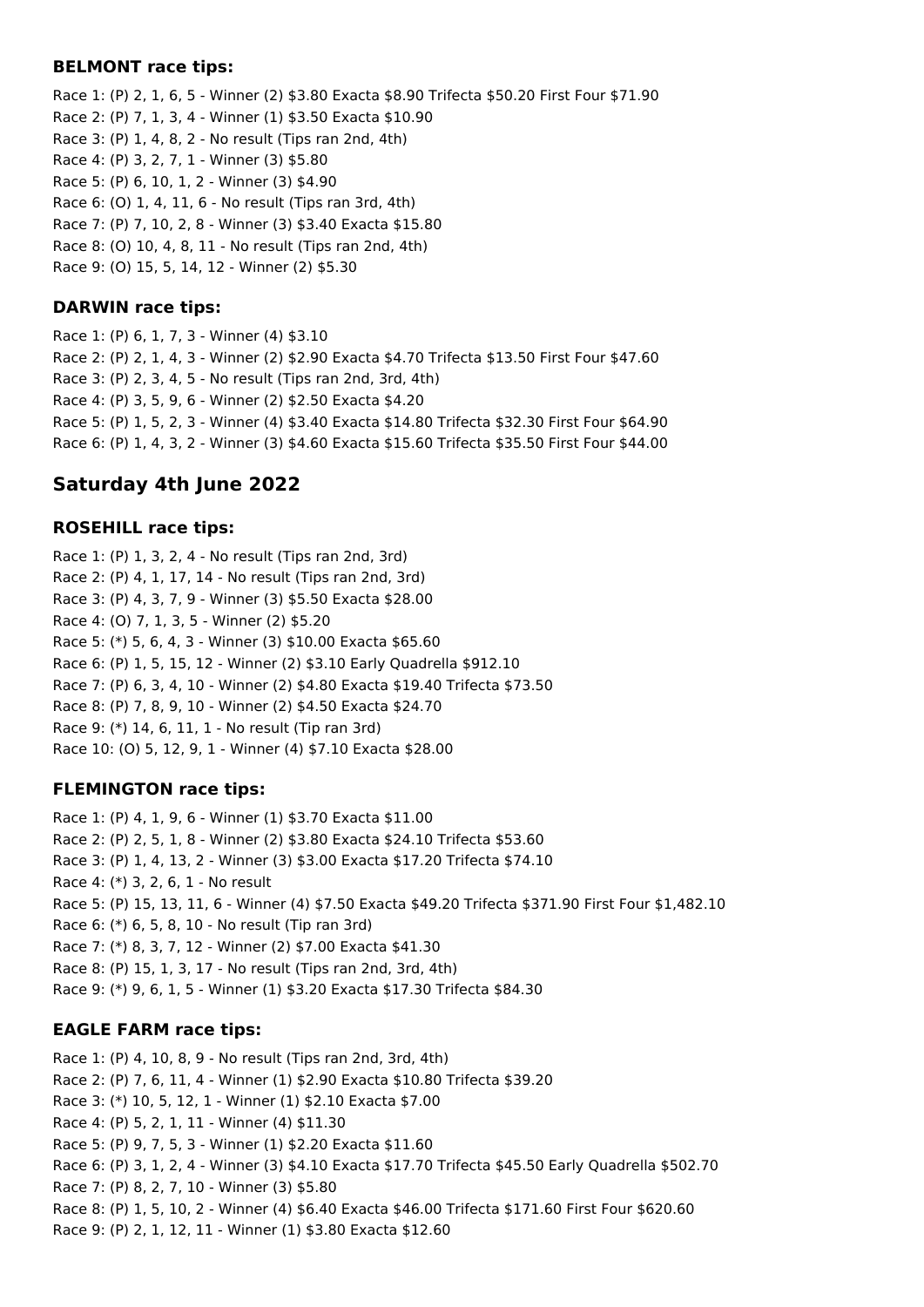Race 10: (P) 2, 3, 7, 6 - Winner (2) \$3.70 Exacta \$19.70 Trifecta \$47.20 Quadrella \$724.60

### **MORPHETTVILLE race tips:**

Race 1: (\*) 2, 6, 7, 5 - Winner (1) \$2.10 Exacta \$5.90 Trifecta \$18.10 First Four \$50.30 Race 2: (P) 13, 9, 12, 5 - Winner (2) \$4.50 Race 3: (P) 9, 2, 10, 1 - No result (Tip ran 3rd) Race 4: (O) 7, 8, 5, 3 - No result (Tips ran 2nd, 3rd) Race 5: (O) 6, 8, 10, 5 - No result (Tip ran 3rd) Race 6: (O) 2, 11, 9, 8 - No result (Tip ran 2nd) Race 7: (\*) 2, 9, 8, 6 - No result (Tips ran 2nd, 3rd, 4th) Race 8: (\*) 8, 1, 3, 4 - Winner (3) \$6.30 Race 9: (O) 3, 14, 9, 1 - No result (Tip ran 2nd)

## **NEWCASTLE race tips:**

Race 1: (P) 1, 3, 6, 2 - Winner (1) \$1.80 Exacta \$6.70 Race 2: (P) 2, 7, 11, 6 - Winner (3) \$9.70 Exacta \$112.60 Trifecta \$452.60 Race 3: (O) 4, 2, 7, 3 - No result (Tips ran 2nd, 4th) Race 4: (P) 5, 9, 4, 12 - Winner (1) \$1.90 Race 5: (O) 6, 3, 2, 12 - No result (Tip ran 2nd) Race 6: (O) 1, 5, 14, 7 - No result (Tip ran 3rd) Race 7: (O) 6, 8, 5, 4 - No result (Tips ran 2nd, 3rd) Race 8: (O) 2, 13, 1, 14 - Winner (1) \$4.30 Exacta \$23.70

## **QUIRINDI race tips:**

Race 1: (P) 8, 10, 1, 4 - Abandoned Race 2: (O) 6, 5, 3, 1 - Abandoned Race 3: (P) 1, 5, 11, 9 - Abandoned Race 4: (P) 6, 5, 1, 14 - Abandoned Race 5: (O) 3, 7, 8, 5 - Abandoned Race 6: (O) 8, 5, 6, 14 - Abandoned

## **BENDIGO race tips:**

Race 1: (P) 3, 8, 2, 9 - No result (Tips ran 2nd, 3rd) Race 2: (O) 10, 3, 9, 2 - No result (Tip ran 2nd) Race 3: (O) 12, 10, 1, 2 - No result (Tip ran 2nd) Race 4: (P) 3, 2, 5, 1 - Winner (1) \$2.00 Race 5: (O) 5, 1, 12, 6 - No result (Tips ran 2nd, 3rd, 4th) Race 6: (O) 9, 7, 4, 8 - No result (Tips ran 3rd, 4th) Race 7: (O) 1, 8, 6, 12 - Winner (1) \$4.20 Race 8: (O) 12, 14, 13, 5 - No result (Tip ran 4th)

## **GOLD COAST race tips:**

Race 1: (\*) 4, 6, 3, 8 - Winner (2) \$4.50 Race 2: (P) 7, 3, 9, 1 - Winner (2) \$3.10 Exacta \$38.00 Trifecta \$129.00 Race 3: (P) 13, 3, 4, 8 - Winner (2) \$1.30 Exacta \$3.60 Trifecta \$7.60 Race 4: (P) 6, 3, 11, 5 - Winner (3) \$3.30 Race 5: (P) 14, 5, 12, 2 - Winner (2) \$3.70 Exacta \$12.80 Early Quadrella \$50.80 Race 6: (P) 1, 5, 4, 9 - Winner (2) \$2.00 Exacta \$5.90 Trifecta \$6.00 Race 7: (O) 8, 7, 4, 10 - No result (Tips ran 2nd, 3rd) Race 8: (P) 4, 5, 6, 12 - No result (Tip ran 4th) Race 9: (O) 1, 8, 4, 11 - No result (Tips ran 3rd, 4th)

## **TOOWOOMBA race tips:**

Race 1: (P) 2, 1, 4, 12 - Winner (1) \$2.50 Exacta \$9.70 Trifecta \$21.60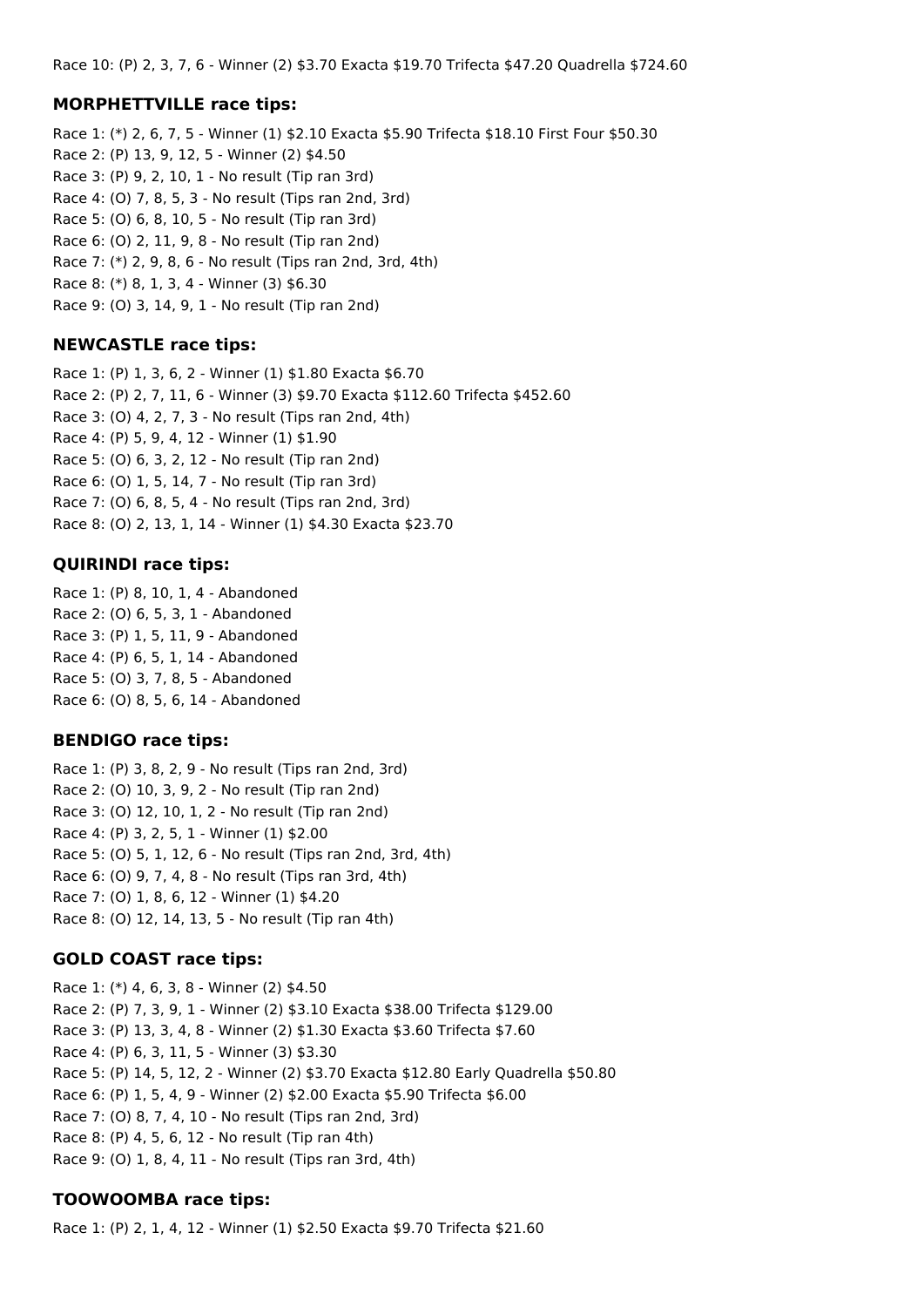Race 2: (P) 3, 4, 10, 5 - Winner (1) \$1.40 Race 3: (P) 3, 4, 5, 1 - Winner (1) \$1.80 Race 4: (O) 5, 7, 6, 10 - No result (Tips ran 2nd, 3rd, 4th) Race 5: (P) 5, 10, 9, 8 - Winner (2) \$1.50 Race 6: (P) 7, 2, 3, 5 - Winner (4) \$4.40 Exacta \$14.70 Race 7: (P) 6, 2, 5, 9 - Winner (3) \$6.50

### **BROOME race tips:**

Race 1: (P) 1, 7, 6, 2 - No result (Tips ran 2nd, 3rd, 4th) Race 2: (O) 1, 7, 2, 6 - Winner (1) \$3.30 Race 3: (O) 2, 3, 1, 6 - No result (Tips ran 2nd, 3rd) Race 4: (O) 8, 1, 3, 6 - Winner (1) \$2.30 Race 5: (O) 2, 1, 7, 12 - No result (Tip ran 3rd) Race 6: (O) 2, 1, 9, 3 - No result (Tips ran 2nd, 3rd, 4th) Race 7: (O) 4, 8, 1, 7 - No result (Tip ran 4th)

## **BELMONT race tips:**

Race 1: (P) 1, 2, 3, 5 - Winner (1) \$2.10 Exacta \$4.50 Trifecta \$4.40 First Four \$8.90 Race 2: (P) 3, 2, 4, 7 - Winner (1) \$3.70 Exacta \$15.90 Trifecta \$60.20 Race 3: (P) 1, 3, 9, 2 - Winner (3) \$7.20 Exacta \$21.20 Trifecta \$86.90 Race 4: (O) 6, 4, 9, 3 - No result (Tips ran 2nd, 3rd) Race 5: (P) 5, 1, 6, 7 - Winner (2) \$4.40 Exacta \$16.00 Race 6: (P) 7, 6, 2, 5 - Winner (1) \$2.50 Race 7: (P) 9, 6, 2, 7 - Winner (1) \$1.90 Race 8: (P) 1, 11, 4, 5 - Winner (4) \$4.40 Exacta \$15.20 Race 9: (O) 4, 1, 5, 7 - No result (Tip ran 3rd)

### **DARWIN race tips:**

Race 1: (O) 1, 6, 3, 7 - No result (Tip ran 4th) Race 2: (P) 3, 4, 5, 2 - No result (Tips ran 2nd, 3rd, 4th) Race 3: (P) 7, 9, 5, 1 - Winner (1) \$2.00 Race 4: (P) 1, 2, 3, 4 - Winner (1) \$2.60 Exacta \$8.20 Trifecta \$14.80 Race 5: (P) 5, 4, 1, 6 - Winner (1) \$2.40 Exacta \$25.20 Trifecta \$62.30 Race 6: (P) 4, 5, 1, 3 - No result (Tips ran 2nd, 3rd, 4th) Race 7: (P) 4, 5, 7, 2 - No result (Tips ran 2nd, 3rd, 4th)

# **Saturday 28th May 2022**

## **RANDWICK race tips:**

Race 1: (P) 1, 2, 7, 4 - Winner (4) \$8.20 Race 2: (\*) 7, 2, 8, 4 - Winner (2) \$4.50 Exacta \$20.10 Trifecta \$36.10 Race 3: (P) 7, 8, 1, 4 - No result (Tips ran 2nd, 3rd, 4th) Race 4: (P) 3, 1, 8, 6 - No result Race 5: (P) 5, 1, 4, 6 - No result (Tip ran 2nd) Race 6: (\*) 4, 13, 14, 12 - No result (Tips ran 2nd, 4th) Race 7: (\*) 3, 4, 8, 10 - No result (Tips ran 2nd, 3rd, 4th) Race 8: (P) 13, 10, 7, 1 - No result (Tips ran 3rd, 4th) Race 9: (O) 9, 14, 16, 4 - No result (Tips ran 2nd, 3rd) Race 10: (O) 7, 3, 6, 10 - No result (Tips ran 3rd, 4th)

## **CAULFIELD race tips:**

Race 1: (\*) 3, 5, 4, 1 - Winner (2) \$3.20 Exacta \$8.70 Race 2: (P) 5, 3, 2, 11 - No result (Tip ran 2nd) Race 3: (P) 10, 9, 5, 1 - Winner (3) \$5.80 Exacta \$36.70 Trifecta \$101.50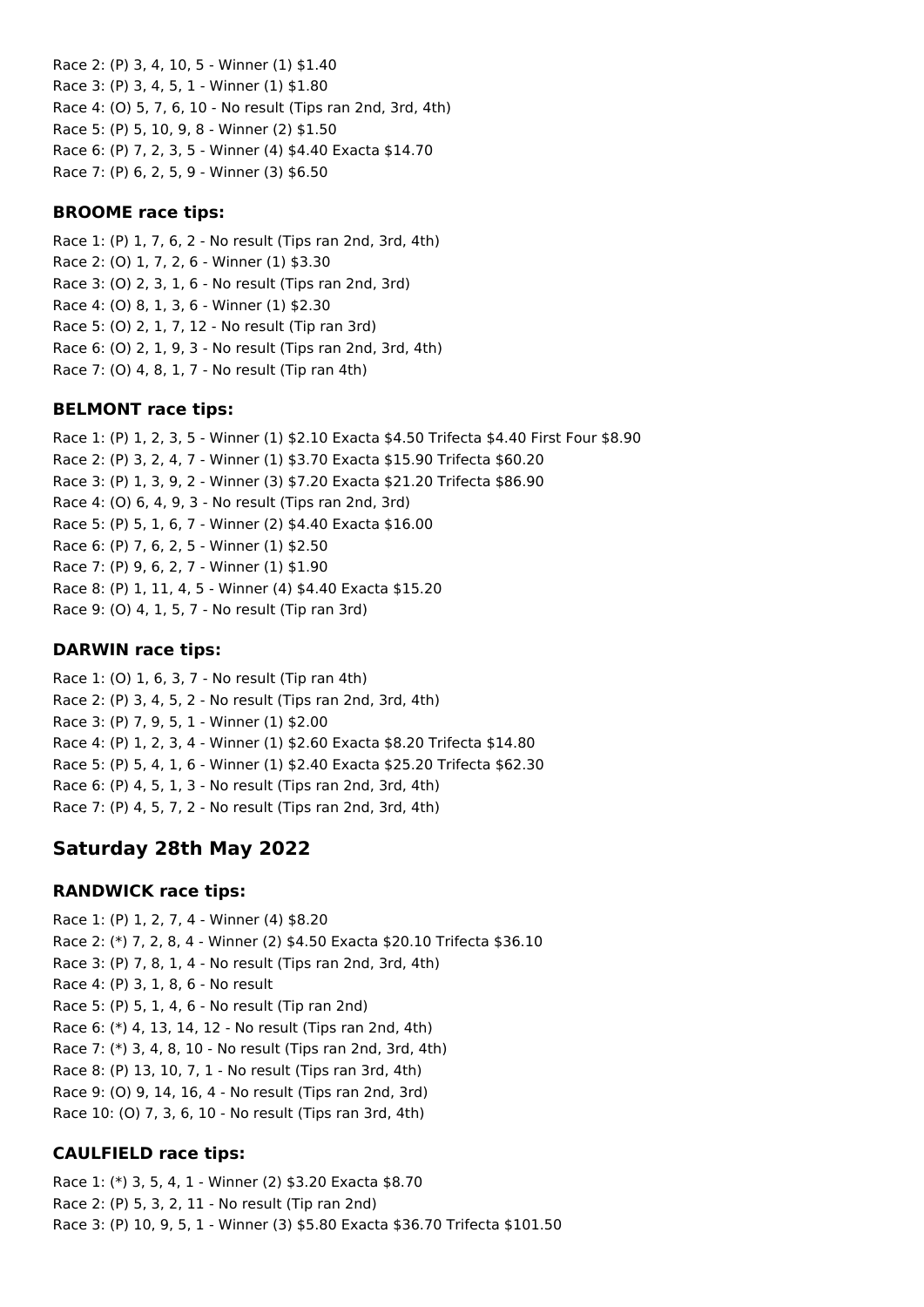Race 4: (P) 13, 2, 1, 9 - No result (Tips ran 2nd, 3rd) Race 5: (O) 7, 1, 6, 3 - Winner (4) \$7.70 Race 6: (O) 11, 4, 15, 2 - Winner (1) \$3.70 Race 7: (\*) 2, 6, 9, 7 - No result (Tip ran 2nd) Race 8: (P) 3, 14, 8, 9 - Winner (3) \$8.00 Exacta \$22.20 Trifecta \$68.50 Race 9: (O) 14, 2, 5, 3 - Winner (1) \$5.10 Exacta \$35.00

### **EAGLE FARM race tips:**

Race 1: (\*) 1, 9, 2, 6 - Winner (1) \$2.70 Exacta \$22.20 Trifecta \$103.70 Race 2: (O) 3, 4, 15, 8 - No result Race 3: (P) 7, 2, 4, 1 - Winner (1) \$3.40 Race 4: (P) 10, 16, 2, 1 - No result (Tip ran 2nd) Race 5: (\*) 1, 9, 6, 3 - Winner (3) \$11.50 Race 6: (P) 2, 16, 5, 3 - No result (Tip ran 2nd) Race 7: (P) 16, 13, 6, 5 - Winner (4) \$6.90 Race 8: (P) 2, 12, 5, 3 - Winner (3) \$6.80 Exacta \$40.00 Trifecta \$285.20 First Four \$883.50 Race 9: (O) 13, 12, 3, 4 - No result (Tips ran 2nd, 3rd) Race 10: (O) 9, 20, 3, 4 - No result (Tip ran 3rd)

### **MURRAY BRIDGE race tips:**

Race 1: (O) 1, 3, 9, 5 - Winner (1) \$3.00 Exacta \$11.90 Trifecta \$55.70 Race 2: (O) 8, 9, 7, 4 - Winner (4) \$8.50 Exacta \$48.70 Race 3: (P) 7, 12, 13, 2 - Winner (1) \$1.90 Exacta \$10.40 Race 4: (P) 7, 9, 3, 2 - Winner (4) \$8.50 Exacta \$45.30 Race 5: (P) 2, 5, 7, 3 - Winner (4) \$7.90 Exacta \$69.90 Race 6: (\*) 2, 1, 10, 13 - No result (Tips ran 2nd, 4th) Race 7: (O) 5, 11, 4, 1 - No result (Tip ran 3rd) Race 8: (P) 13, 2, 10, 12 - Winner (2) \$5.00 Race 9: (P) 4, 15, 5, 6 - Winner (1) \$6.40 Exacta \$7.70 Race 10: (O) 10, 12, 13, 15 - No result (Tips ran 2nd, 3rd)

#### **NEWCASTLE race tips:**

Race 1: (P) 4, 8, 2, 1 - Winner (1) \$3.00 Exacta \$13.00 Trifecta \$26.30 Race 2: (P) 7, 6, 2, 3 - Winner (1) \$1.90 Exacta \$3.70 Trifecta \$9.80 Race 3: (P) 4, 1, 9, 8 - Winner (1) \$1.40 Exacta \$4.50 Race 4: (P) 7, 1, 2, 10 - Winner (3) \$3.90 Early Quadrella \$35.00 Race 5: (P) 5, 1, 8, 10 - Winner (1) \$2.80 Race 6: (P) 8, 3, 6, 5 - Winner (1) \$3.00 Race 7: (\*) 1, 3, 6, 10 - Winner (1) \$2.80 Race 8: (P) 1, 4, 3, 10 - Winner (1) \$3.00 Exacta \$11.30 Quadrella \$61.40

#### **WAGGA race tips:**

Race 1: (P) 3, 11, 12, 7 - Winner (4) \$9.10 Exacta \$35.40 Trifecta \$258.70 First Four \$436.80 Race 2: (O) 13, 1, 3, 4 - Winner (4) \$10.10 Race 3: (P) 5, 6, 3, 10 - No result (Tip ran 3rd) Race 4: (O) 4, 7, 9, 2 - No result (Tips ran 3rd, 4th) Race 5: (O) 6, 3, 10, 4 - No result (Tips ran 2nd, 3rd) Race 6: (O) 4, 7, 8, 1 - Winner (1) \$3.90 Exacta \$18.80

#### **SUNSHINE COAST race tips:**

Race 1: (P) 1, 3, 2, 4 - Winner (1) \$2.30 Exacta \$5.70 Trifecta \$18.50 First Four \$22.20 Race 2: (\*) 2, 3, 1, 4 - Winner (1) \$1.40 Exacta \$5.40 Trifecta \$11.20 Race 3: (P) 7, 6, 4, 8 - Winner (2) \$1.70 Exacta \$2.50 Trifecta \$2.50 First Four \$2.60 Race 4: (P) 9, 2, 5, 6 - No result (Tips ran 3rd, 4th)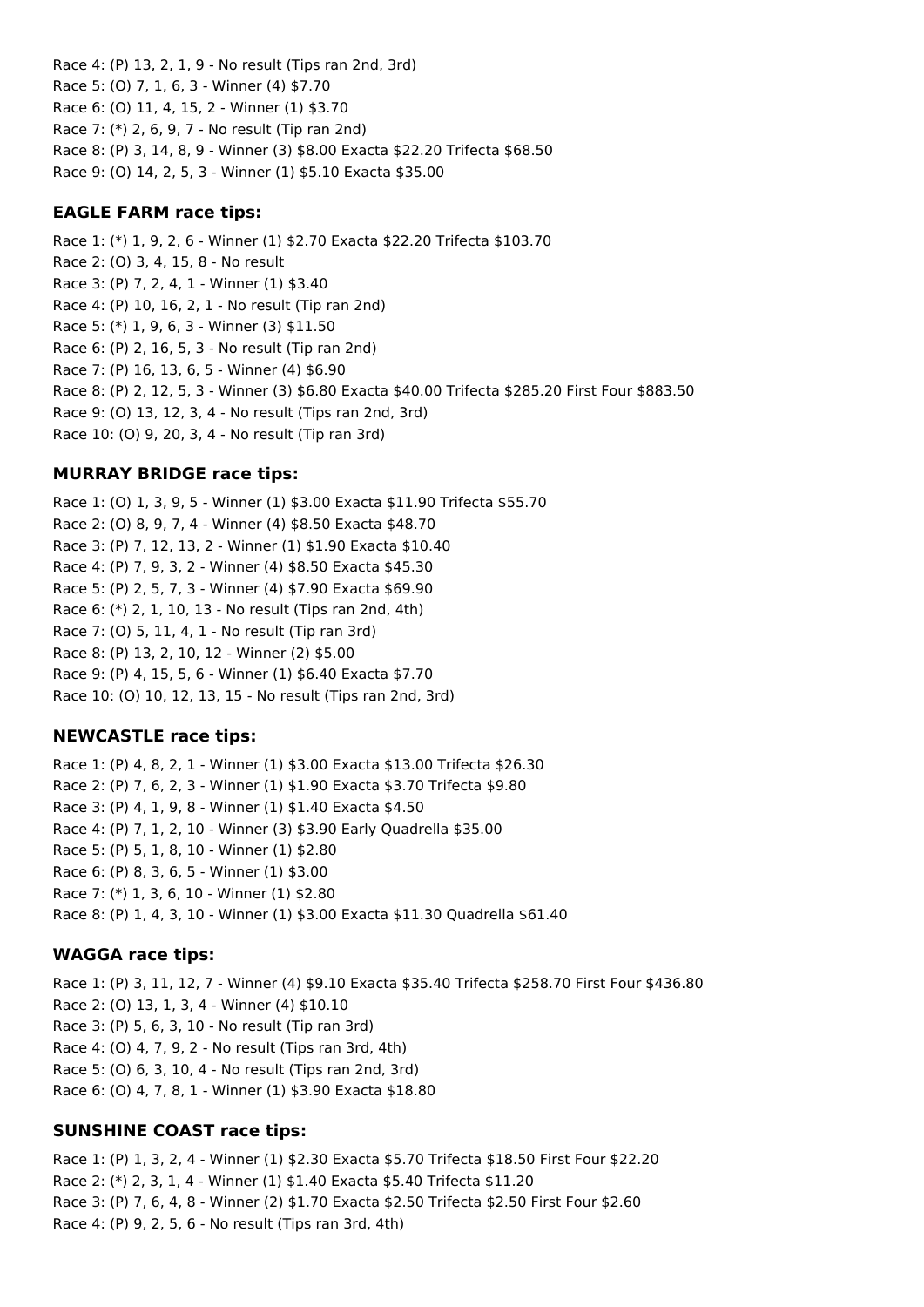Race 5: (\*) 2, 3, 4, 5 - Winner (4) \$3.70 Exacta \$38.90 Race 6: (P) 2, 4, 3, 1 - Winner (1) \$5.30 Exacta \$18.90 Race 7: (O) 1, 3, 5, 8 - Winner (2) \$4.50 Race 8: (P) 4, 8, 5, 9 - Winner (2) \$3.70 Exacta \$14.60 Trifecta \$51.60 Race 9: (P) 1, 2, 10, 5 - Winner (2) \$2.00 Exacta \$6.30 Race 10: (P) 2, 4, 11, 3 - Winner (1) \$3.00 Quadrella \$105.80

## **MACKAY race tips:**

Race 1: (P) 5, 10, 1, 4 - Winner (2) \$1.70 Race 2: (P) 1, 5, 4, 6 - Winner (2) \$3.10 Exacta \$5.60 Trifecta \$9.70 Race 3: (P) 5, 4, 2, 3 - Winner (3) \$2.30 Exacta \$3.70 Race 4: (P) 2, 5, 3, 7 - Winner (1) \$2.60 Exacta \$12.80 Trifecta \$24.60 First Four \$54.20 Early Quadrella \$47.00 Race 5: (P) 1, 2, 5, 8 - Winner (4) \$3.20 Exacta \$18.90 Race 6: (P) 4, 7, 6, 1 - Winner (1) \$2.20 Exacta \$8.80 Trifecta \$26.70 Race 7: (O) 3, 7, 5, 10 - Winner (1) \$1.30 Quadrella \$22.10

## **TOOWOOMBA race tips:**

Race 1: (P) 1, 10, 5, 4 - No result (Tip ran 3rd) Race 2: (P) 5, 8, 1, 12 - Winner (1) \$1.80 Race 3: (P) 1, 2, 4, 3 - Winner (2) \$4.70 Exacta \$21.10 Race 4: (P) 1, 9, 3, 4 - Winner (2) \$4.30 Race 5: (P) 6, 1, 4, 2 - Winner (2) \$1.50 Race 6: (O) 2, 7, 11, 9 - Winner (1) \$2.70 Exacta \$12.80 Race 7: (P) 2, 4, 6, 3 - No result (Tips ran 2nd, 3rd, 4th) Race 8: (P) 4, 7, 5, 9 - Winner (1) \$4.70 Exacta \$17.90 Trifecta \$37.00 First Four \$222.30

## **BELMONT race tips:**

Race 1: (\*) 1, 2, 4, 7 - Winner (1) \$2.50 Race 2: (P) 3, 4, 1, 2 - Winner (2) \$2.40 Exacta \$4.30 Trifecta \$13.60 Race 3: (P) 3, 6, 5, 4 - Winner (1) \$2.30 Race 4: (P) 6, 4, 5, 7 - Winner (3) \$4.20 Exacta \$11.80 Race 5: (P) 3, 1, 5, 8 - No result (Tips ran 3rd, 4th) Race 6: (P) 3, 6, 4, 2 - No result (Tip ran 4th) Race 7: (P) 6, 3, 5, 8 - No result (Tips ran 2nd, 4th) Race 8: (P) 5, 6, 7, 1 - No result (Tips ran 3rd, 4th) Race 9: (P) 5, 16, 15, 2 - Winner (3) \$7.40 Exacta \$21.70 Race 10: (P) 10, 6, 4, 11 - No result (Tips ran 2nd, 3rd)

## **BROOME race tips:**

Race 1: (P) 9, 6, 3, 5 - Winner (2) \$5.30 Race 2: (P) 3, 6, 5, 1 - Winner (1) \$3.20 Exacta \$31.10 Trifecta \$161.40 First Four \$340.40 Race 3: (P) 1, 4, 6, 3 - Winner (1) \$2.40 Exacta \$10.20 Race 4: (O) 3, 4, 2, 8 - Winner (3) \$8.60 Exacta \$53.50 Trifecta \$71.60 Early Quadrella \$119.70 Race 5: (P) 2, 4, 3, 7 - Winner (1) \$1.80 Race 6: (O) 11, 3, 4, 1 - Winner (2) \$4.10 Exacta \$34.90 Trifecta \$590.10 Quadrella \$98.90

## **WODONGA race tips:**

Race 1: (P) 1, 12, 5, 8 - No result (Tips ran 2nd, 3rd, 4th) Race 2: (P) 11, 7, 5, 13 - No result (Tips ran 2nd, 3rd) Race 3: (P) 3, 1, 2, 4 - No result (Tips ran 2nd, 3rd, 4th) Race 4: (O) 3, 1, 11, 6 - Winner (2) \$3.50 Race 5: (O) 4, 8, 9, 7 - Winner (3) \$7.60 Race 6: (O) 8, 13, 9, 7 - Winner (3) \$12.20 Race 7: (O) 8, 3, 6, 1 - No result (Tip ran 4th)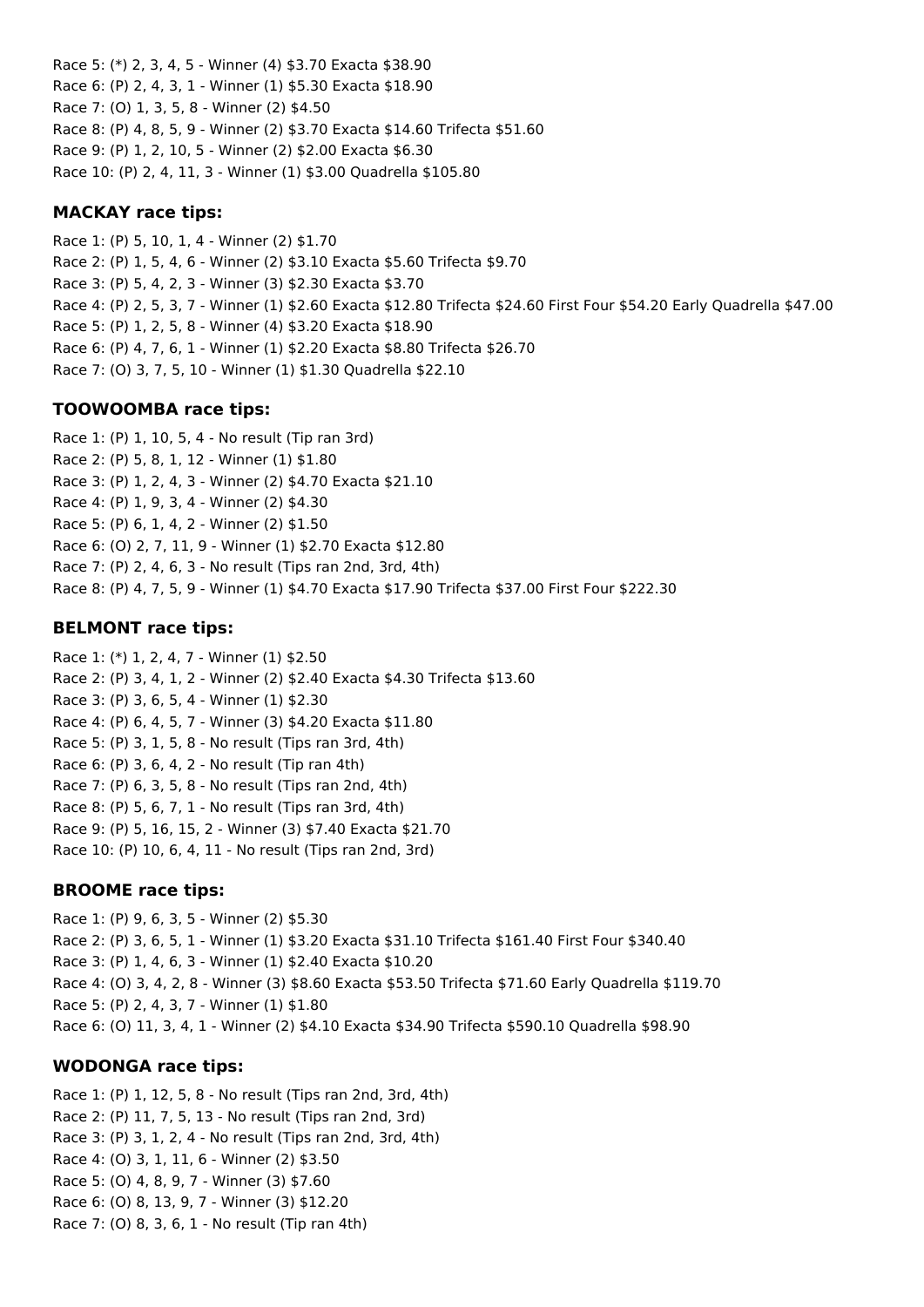### **DARWIN race tips:**

Race 1: (P) 3, 1, 4, 5 - Winner (1) \$1.90 Race 2: (P) 1, 4, 5, 3 - Winner (4) \$2.90 Race 3: (P) 3, 2, 4, 5 - Winner (1) \$3.10 Exacta \$4.20 Trifecta \$30.30 First Four \$28.20 Race 4: (P) 4, 1, 3, 7 - No result (Tips ran 2nd, 3rd, 4th) Race 5: (P) 3, 5, 2, 4 - No result (Tips ran 2nd, 3rd, 4th) Race 6: (P) 2, 5, 3, 4 - No result (Tips ran 2nd, 3rd, 4th)

# **Saturday 21st May 2022**

## **ROSEHILL race tips:**

Race 1: (P) 7, 2, 10, 4 - No result (Tips ran 3rd, 4th) Race 2: (\*) 5, 11, 10, 6 - Winner (4) \$9.30 Race 3: (\*) 2, 4, 7, 1 - No result (Tips ran 2nd, 3rd, 4th) Race 4: (P) 7, 2, 4, 6 - No result (Tips ran 3rd, 4th) Race 5: (P) 12, 3, 10, 14 - Winner (1) \$4.50 Exacta \$27.60 Race 6: (P) 6, 14, 8, 10 - No result (Tip ran 3rd) Race 7: (P) 3, 11, 4, 8 - Winner (3) \$6.00 Race 8: (P) 3, 9, 13, 1 - Winner (2) \$3.20 Race 9: (\*) 13, 11, 7, 8 - Winner (4) \$9.20 Exacta \$33.90 Race 10: (O) 13, 2, 10, 14 - No result (Tip ran 2nd)

## **FLEMINGTON race tips:**

Race 1: (O) 11, 4, 1, 10 - No result Race 2: (P) 1, 2, 13, 10 - Winner (1) \$2.50 Race 3: (P) 2, 1, 7, 3 - Winner (4) \$6.60 Race 4: (O) 4, 13, 14, 3 - Winner (4) \$8.20 Race 5: (\*) 5, 13, 1, 3 - Winner (1) \$1.40 Early Quadrella \$489.10 Race 6: (P) 18, 14, 3, 7 - No result (Tip ran 2nd) Race 7: (\*) 9, 12, 10, 14 - No result Race 8: (\*) 13, 8, 1, 15 - No result (Tip ran 2nd) Race 9: (O) 4, 16, 13, 18 - Winner (1) \$4.40

## **DOOMBEN race tips:**

Race 1: (P) 9, 6, 3, 12 - Abandoned Race 2: (P) 15, 7, 9, 4 - Abandoned Race 3: (P) 4, 6, 2, 1 - Abandoned Race 4: (P) 1, 14, 8, 11 - Abandoned Race 5: (P) 6, 2, 3, 4 - Abandoned Race 6: (O) 12, 4, 6, 8 - Abandoned Race 7: (P) 1, 9, 6, 4 - Abandoned Race 8: (O) 11, 8, 1, 13 - Abandoned Race 9: (P) 7, 2, 10, 13 - Abandoned

## **MORPHETTVILLE race tips:**

Race 1: (P) 1, 5, 9, 6 - Winner (4) \$8.10 Exacta \$34.00 Race 2: (\*) 11, 4, 10, 8 - Winner (1) \$1.40 Race 3: (P) 12, 9, 2, 6 - Winner (2) \$4.80 Exacta \$13.00 Race 4: (\*) 4, 5, 11, 2 - Winner (4) \$17.00 Exacta \$43.90 Trifecta \$194.20 Race 5: (\*) 4, 2, 7, 3 - Winner (1) \$2.50 Exacta \$9.30 Trifecta \$52.70 Early Quadrella \$695.50 Race 6: (P) 5, 1, 2, 4 - Winner (1) \$4.30 Race 7: (\*) 7, 2, 3, 14 - No result (Tips ran 2nd, 3rd) Race 8: (P) 19, 8, 1, 4 - No result (Tip ran 3rd)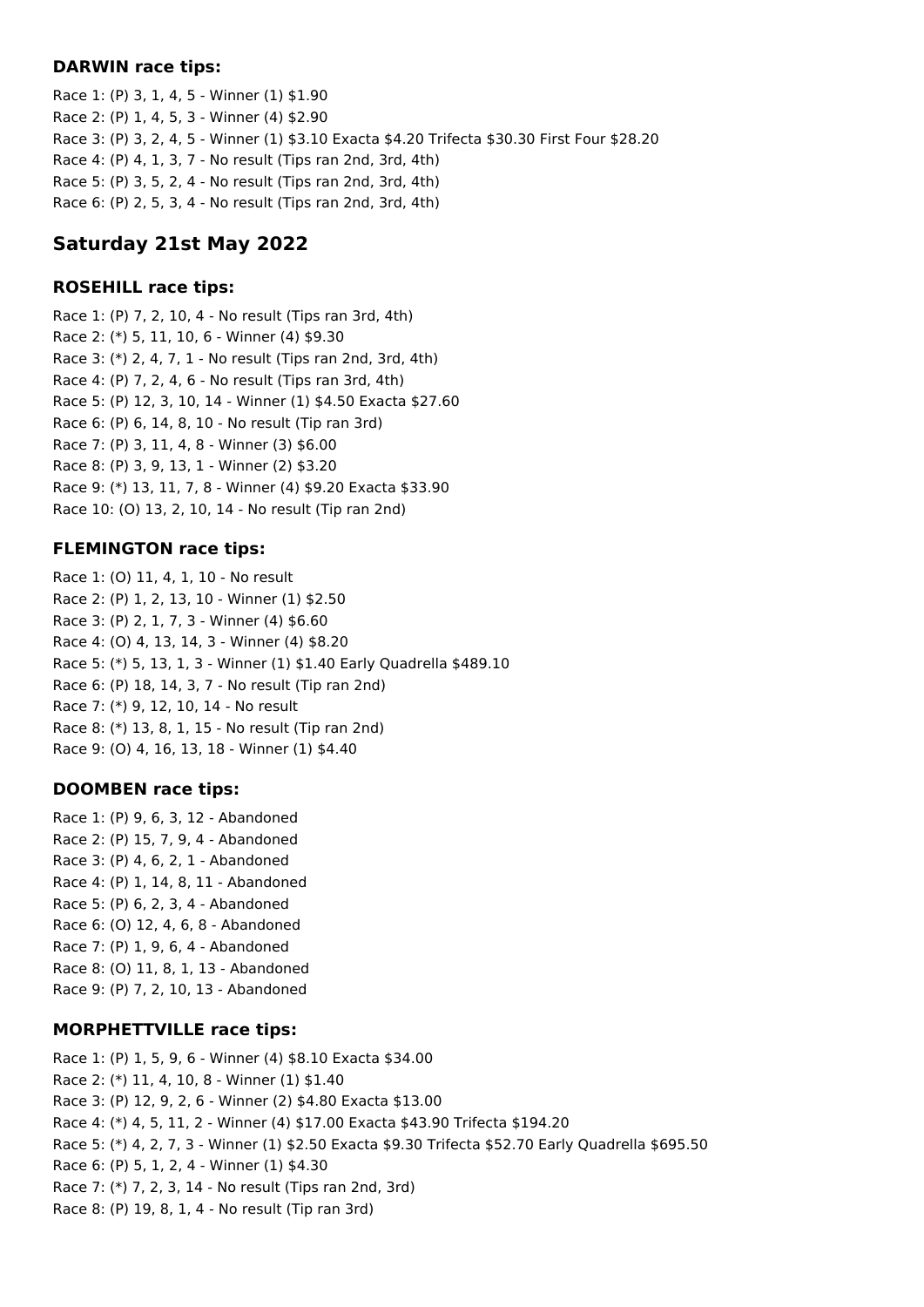## **NEWCASTLE race tips:**

Race 1: (P) 4, 3, 8, 7 - Abandoned Race 2: (P) 5, 7, 8, 6 - Abandoned Race 3: (P) 6, 5, 12, 7 - Abandoned Race 4: (P) 2, 12, 3, 10 - Abandoned Race 5: (O) 2, 7, 9, 3 - Abandoned Race 6: (P) 5, 7, 12, 9 - Abandoned Race 7: (P) 5, 13, 6, 2 - Abandoned Race 8: (P) 3, 8, 14, 12 - Abandoned

## **DUBBO race tips:**

Race 1: (P) 14, 2, 7, 5 - Winner (1) \$2.20 Exacta \$8.60 Race 2: (P) 10, 7, 2, 5 - Winner (1) \$2.80 Race 3: (P) 5, 1, 6, 4 - Winner (4) \$4.80 Race 4: (P) 1, 12, 10, 8 - Winner (2) \$4.30 Exacta \$8.50 Early Quadrella \$134.10 Race 5: (O) 8, 5, 7, 10 - Winner (1) \$6.00 Exacta \$24.80 Trifecta \$136.10 Race 6: (O) 4, 7, 6, 2 - Winner (1) \$3.10 Exacta \$13.70 Race 7: (O) 12, 1, 7, 9 - Winner (4) \$9.70 Race 8: (O) 9, 15, 6, 12 - No result (Tip ran 3rd)

## **TUNCURRY race tips:**

Race 1: (P) 3, 9, 7, 1 - Abandoned Race 2: (P) 4, 3, 1, 2 - Abandoned Race 3: (P) 4, 5, 1, 9 - Abandoned Race 4: (P) 2, 6, 8, 11 - Abandoned Race 5: (P) 4, 1, 10, 9 - Abandoned Race 6: (P) 2, 7, 8, 9 - Abandoned

## **GOLD COAST race tips:**

Race 1: (O) 1, 2, 5, 11 - Abandoned Race 2: (P) 1, 2, 4, 7 - Abandoned Race 3: (P) 3, 6, 1, 5 - Abandoned Race 4: (O) 5, 6, 2, 3 - Abandoned Race 5: (O) 1, 2, 3, 8 - Abandoned Race 6: (O) 3, 10, 6, 4 - Abandoned Race 7: (O) 3, 4, 10, 1 - Abandoned Race 8: (O) 1, 4, 3, 13 - Abandoned

## **TOOWOOMBA race tips:**

Race 1: (P) 5, 1, 6, 3 - No result (Tip ran 4th) Race 2: (P) 6, 1, 9, 4 - Winner (2) \$5.50 Exacta \$39.50 Trifecta \$201.40 Race 3: (P) 11, 2, 6, 14 - Winner (3) \$3.80 Exacta \$12.60 Race 4: (P) 3, 7, 6, 5 - No result (Tips ran 2nd, 3rd) Race 5: (O) 2, 1, 6, 3 - No result (Tips ran 3rd, 4th) Race 6: (O) 9, 7, 5, 10 - Winner (2) \$2.60 Race 7: (P) 6, 2, 1, 7 - Winner (1) \$2.20 Exacta \$5.00 Trifecta \$11.70 First Four \$15.10

# **BELMONT race tips:**

Race 1: (P) 1, 3, 6, 2 - Winner (1) \$1.60 Exacta \$3.20 Race 2: (P) 3, 4, 5, 1 - Winner (2) \$4.10 Exacta \$21.90 Trifecta \$37.40 Race 3: (O) 2, 8, 3, 1 - Winner (3) \$1.80 Exacta \$11.60 Race 4: (P) 10, 5, 2, 7 - Winner (3) \$8.70 Exacta \$20.10 Trifecta \$57.20 First Four \$448.00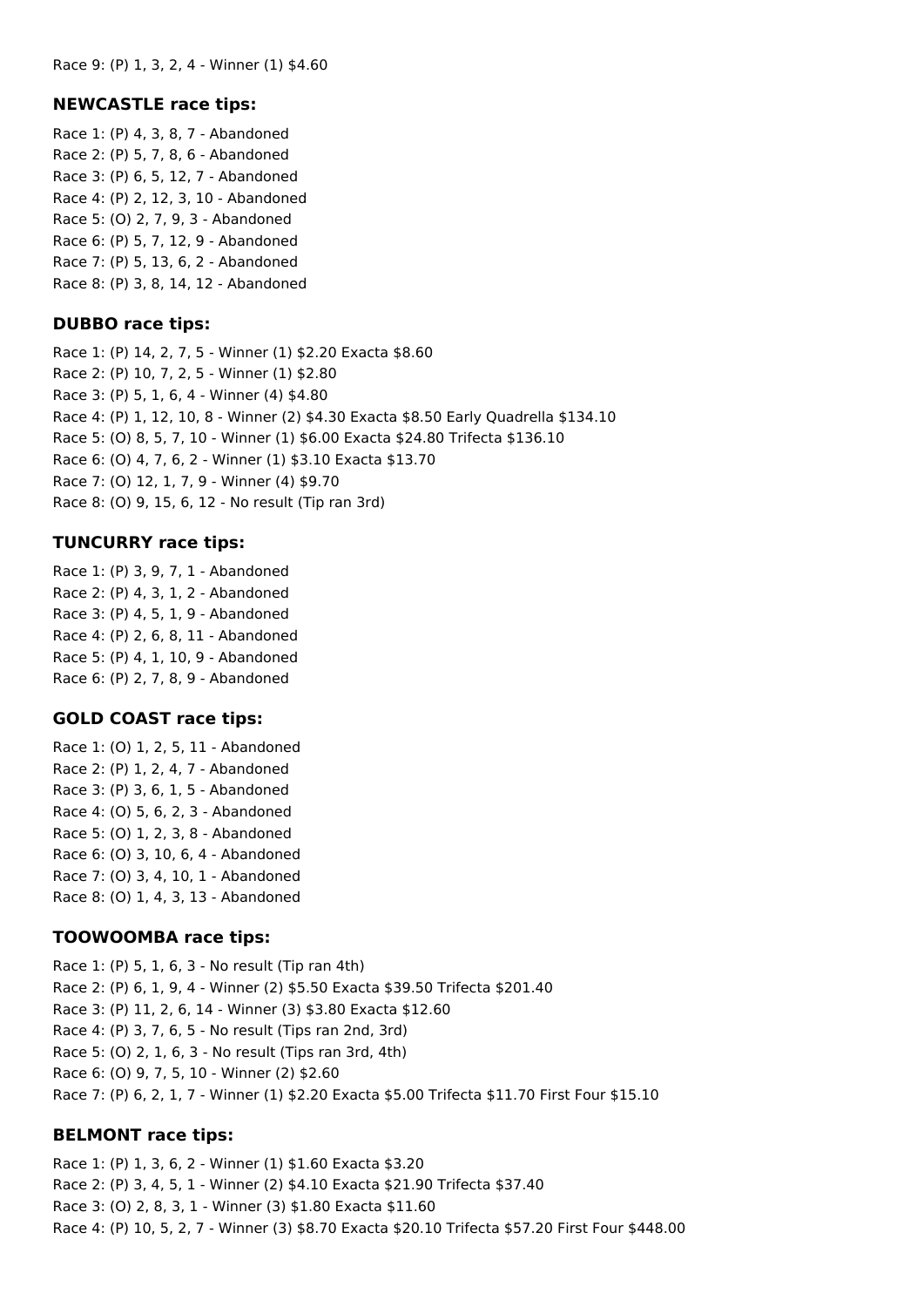Race 5: (P) 5, 3, 1, 10 - No result (Tips ran 2nd, 4th) Race 6: (P) 9, 3, 7, 5 - Winner (2) \$3.70 Exacta \$25.90 Race 7: (P) 7, 6, 10, 2 - Winner (1) \$7.20 Race 8: (O) 9, 8, 7, 1 - No result (Tip ran 4th) Race 9: (O) 6, 13, 9, 4 - Winner (2) \$7.80

#### **WARRACKNABEAL race tips:**

Race 1: (P) 1, 10, 8, 6 - Winner (1) \$2.10 Race 2: (P) 8, 5, 9, 2 - Winner (2) \$6.10 Exacta \$13.30 Race 3: (P) 4, 5, 11, 10 - Winner (3) \$7.00 Exacta \$43.90 Race 4: (P) 6, 2, 9, 3 - Winner (1) \$2.40 Early Quadrella \$201.20 Race 5: (P) 6, 7, 5, 8 - Winner (4) \$14.60 Race 6: (O) 1, 11, 6, 8 - Winner (1) \$2.00 Exacta \$8.40 Trifecta \$44.30 Race 7: (O) 6, 2, 7, 1 - No result (Tips ran 2nd, 4th)

### **NANANGO race tips:**

Race 1: (P) 5, 3, 4, 1 - Abandoned Race 2: (P) 5, 1, 4, 9 - Abandoned Race 3: (P) 1, 11, 6, 4 - Abandoned Race 4: (P) 9, 12, 2, 1 - Abandoned Race 5: (P) 3, 6, 1, 9 - Abandoned Race 6: (P) 12, 11, 7, 1 - Abandoned Race 7: (P) 3, 9, 12, 1 - Abandoned Race 8: (P) 3, 10, 8, 2 - Abandoned

### **DARWIN race tips:**

Race 1: (P) 6, 2, 4, 1 - Winner (2) \$4.30 Exacta \$18.90 Race 2: (P) 1, 2, 6, 5 - Winner (1) \$3.80 Exacta \$18.20 Race 3: (P) 2, 1, 5, 3 - No result (Tips ran 2nd, 3rd) Race 4: (P) 2, 5, 3, 1 - Winner (4) \$6.00 Exacta \$19.50 Trifecta \$169.90 Race 5: (P) 1, 5, 4, 2 - Winner (4) \$5.10 Exacta \$8.10 Trifecta \$36.60 First Four \$122.40 Race 6: (P) 5, 4, 3, 2 - Winner (2) \$4.70

## **CARNARVON race tips:**

Race 1: (P) 5, 3, 6, 4 - Winner (1) \$4.30 Race 2: (P) 1, 8, 6, 2 - No result (Tips ran 2nd, 3rd) Race 3: (P) 2, 3, 7, 1 - No result (Tips ran 2nd, 3rd) Race 4: (O) 5, 3, 6, 1 - Winner (4) \$8.30 Race 5: (O) 6, 4, 9, 5 - No result (Tip ran 2nd) Race 6: (O) 6, 8, 10, 5 - No result (Tips ran 2nd, 4th) Race 7: (O) 5, 8, 6, 2 - Winner (1) \$3.00

## **Saturday 14th May 2022**

#### **SCONE race tips:**

Race 1: (P) 7, 8, 17, 15 - No result (Tip ran 4th) Race 2: (P) 4, 11, 13, 3 - No result (Tips ran 2nd, 3rd, 4th) Race 3: (P) 5, 3, 4, 13 - Winner (2) \$4.40 Exacta \$17.50 Trifecta \$76.90 First Four \$140.70 Race 4: (P) 3, 5, 4, 2 - Winner (1) \$3.20 Race 5: (P) 11, 16, 18, 5 - No result (Tip ran 2nd) Race 6: (P) 13, 5, 3, 6 - Winner (3) \$5.50 Exacta \$35.80 Race 7: (\*) 4, 3, 1, 12 - Winner (4) \$12.40 Race 8: (O) 16, 15, 8, 1 - No result (Tip ran 3rd) Race 9: (O) 3, 2, 1, 13 - No result (Tips ran 2nd, 4th)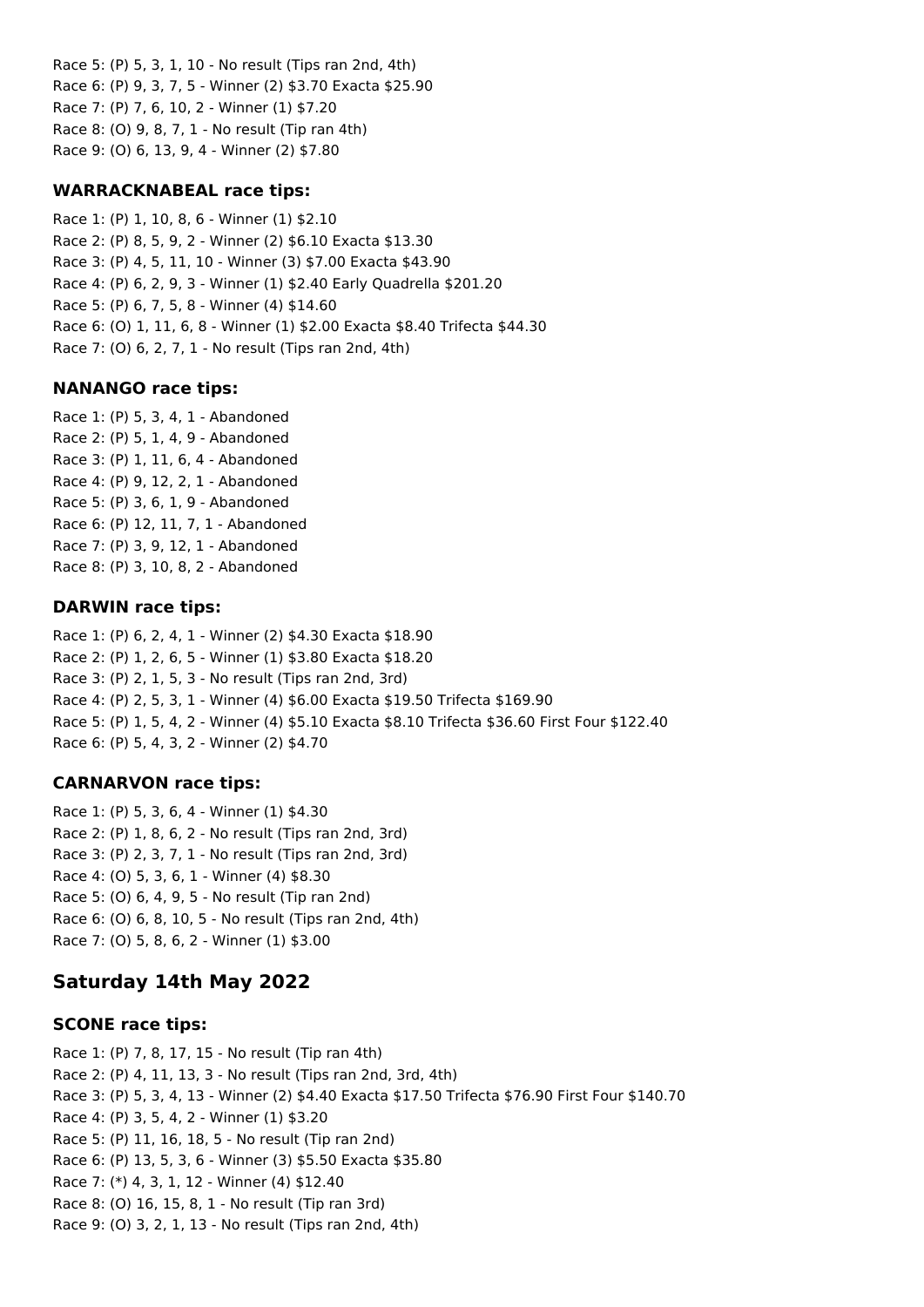#### **FLEMINGTON race tips:**

Race 1: (P) 6, 10, 3, 8 - Winner (1) \$1.90 Exacta \$20.60 Race 2: (P) 3, 5, 7, 9 - Winner (2) \$4.00 Exacta \$20.70 Race 3: (P) 3, 4, 7, 2 - Winner (3) \$5.60 Exacta \$24.90 Trifecta \$97.90 First Four \$336.50 Race 4: (P) 10, 4, 2, 1 - Winner (1) \$3.20 Race 5: (P) 8, 12, 14, 15 - No result (Tip ran 4th) Race 6: (\*) 5, 9, 13, 6 - No result (Tips ran 2nd, 4th) Race 7: (P) 8, 11, 10, 2 - Winner (3) \$6.60 Exacta \$37.60 Trifecta \$169.70 Race 8: (O) 17, 3, 6, 16 - Winner (1) \$3.30 Race 9: (\*) 1, 11, 13, 12 - Winner (4) \$6.80

#### **EAGLE FARM race tips:**

Race 1: (O) 6, 10, 3, 11 - Winner (2) \$5.00 Race 2: (P) 8, 2, 4, 5 - Winner (1) \$2.40 Race 3: (P) 4, 5, 7, 1 - Winner (4) \$5.60 Exacta \$32.30 Race 4: (\*) 10, 4, 5, 8 - No result (Tip ran 2nd) Race 5: (O) 3, 13, 8, 18 - No result (Tips ran 2nd, 3rd) Race 6: (O) 1, 7, 2, 10 - Winner (3) \$12.30 Race 7: (P) 1, 14, 3, 11 - Winner (3) \$8.60 Race 8: (\*) 9, 1, 10, 3 - Winner (1) \$3.20 Exacta \$21.90 Race 9: (O) 12, 1, 13, 2 - No result (Tips ran 2nd, 4th)

#### **MORPHETTVILLE race tips:**

Race 1: (P) 12, 8, 11, 1 - No result (Tips ran 2nd, 4th) Race 2: (O) 5, 3, 15, 2 - Winner (3) \$5.80 Race 3: (\*) 1, 2, 7, 3 - Winner (1) \$2.40 Race 4: (P) 10, 12, 13, 11 - Winner (3) \$6.80 Race 5: (P) 3, 5, 1, 11 - Winner (4) \$3.70 Exacta \$38.30 Early Quadrella \$737.60 Race 6: (P) 3, 11, 4, 2 - Winner (3) \$5.90 Exacta \$29.80 Race 7: (\*) 1, 2, 4, 12 - Winner (1) \$1.20 Exacta \$5.90 Race 8: (\*) 1, 6, 3, 5 - Winner (3) \$7.00 Race 9: (O) 1, 16, 2, 5 - No result (Tips ran 2nd, 3rd)

#### **NEWCASTLE race tips:**

Race 1: (P) 5, 6, 10, 3 - Winner (3) \$4.30 Exacta \$29.20 Trifecta \$53.90 Race 2: (P) 3, 6, 4, 9 - Winner (1) \$2.20 Race 3: (P) 3, 4, 5, 1 - No result (Tips ran 2nd, 4th) Race 4: (P) 3, 11, 10, 12 - Winner (1) \$3.70 Race 5: (O) 5, 9, 6, 8 - No result (Tip ran 2nd) Race 6: (P) 1, 4, 8, 2 - Winner (4) \$4.10 Exacta \$8.90 Race 7: (O) 13, 5, 10, 4 - Winner (2) \$7.90 Exacta \$60.20 Trifecta \$229.20 First Four \$1,373.70 Race 8: (P) 6, 5, 9, 4 - Winner (4) \$11.60 Race 9: (P) 6, 9, 5, 2 - Winner (4) \$9.50 Quadrella \$6,895.60

#### **TUNCURRY race tips:**

Race 1: (P) 1, 5, 2, 4 - Abandoned Race 2: (O) 5, 6, 9, 1 - Abandoned Race 3: (P) 1, 6, 4, 2 - Abandoned Race 4: (P) 4, 5, 6, 10 - Abandoned Race 5: (O) 4, 6, 5, 8 - Abandoned Race 6: (P) 8, 5, 7, 3 - Abandoned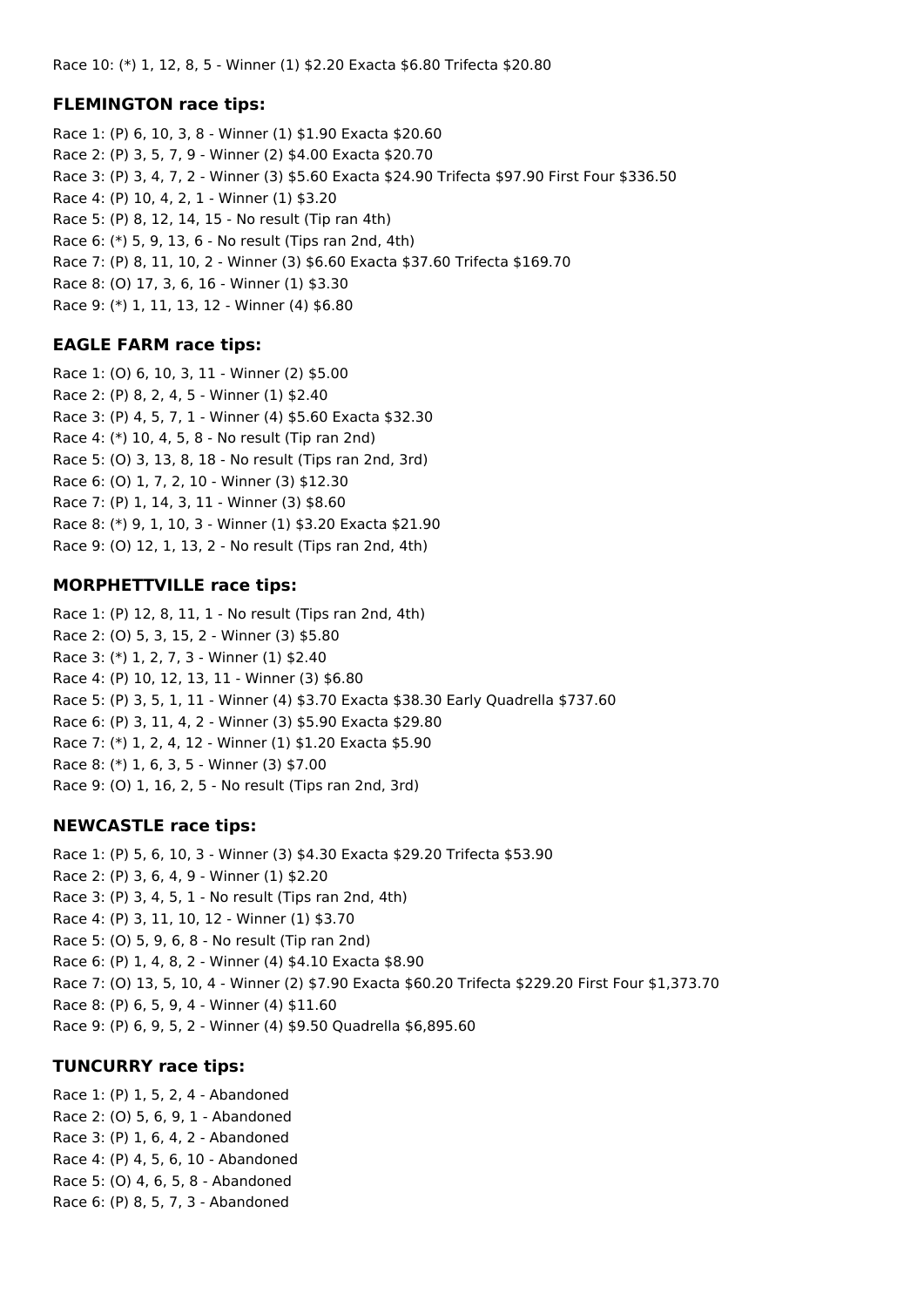#### **ECHUCA race tips:**

Race 1: (P) 5, 10, 11, 3 - Winner (2) \$10.00 Exacta \$351.10 Race 2: (P) 6, 2, 10, 7 - Winner (2) \$3.40 Race 3: (P) 2, 9, 5, 7 - Winner (3) \$6.30 Race 4: (O) 5, 6, 8, 3 - Winner (4) \$4.50 Exacta \$23.30 Early Quadrella \$974.50 Race 5: (O) 3, 6, 2, 7 - No result (Tips ran 2nd, 3rd) Race 6: (P) 9, 6, 5, 16 - Winner (3) \$5.00 Race 7: (O) 5, 13, 3, 1 - Winner (2) \$3.50 Exacta \$34.50

#### **GOLD COAST race tips:**

Race 1: (P) 2, 3, 8, 1 - Abandoned Race 2: (P) 1, 4, 2, 3 - Abandoned Race 3: (P) 1, 2, 3, 7 - Abandoned Race 4: (P) 3, 4, 2, 6 - Abandoned Race 5: (P) 1, 2, 5, 7 - Abandoned Race 6: (P) 4, 5, 2, 1 - Abandoned Race 7: (O) 1, 2, 3, 5 - Abandoned Race 8: (P) 2, 3, 1, 5 - Abandoned

#### **TOOWOOMBA race tips:**

Race 1: (P) 10, 1, 3, 7 - No result (Tips ran 2nd, 3rd) Race 2: (P) 1, 3, 2, 7 - Winner (1) \$3.40 Race 3: (O) 5, 10, 13, 8 - Winner (4) \$3.80 Exacta \$10.30 Race 4: (P) 8, 1, 11, 2 - Winner (1) \$4.40 Race 5: (P) 5, 1, 4, 8 - Winner (3) \$18.50 Early Quadrella \$525.80 Race 6: (O) 11, 6, 5, 8 - No result (Tips ran 3rd, 4th) Race 7: (O) 1, 9, 13, 10 - Winner (4) \$3.20 Race 8: (O) 5, 2, 1, 11 - Abandoned Race 9: (P) 1, 7, 5, 10 - Abandoned

#### **BELMONT race tips:**

Race 1: (\*) 1, 5, 2, 6 - Winner (1) \$1.60 Exacta \$3.30 Race 2: (\*) 2, 3, 4, 5 - Winner (1) \$2.20 Exacta \$5.00 Race 3: (\*) 7, 2, 4, 6 - Winner (1) \$1.70 Exacta \$10.20 Race 4: (O) 7, 4, 6, 9 - No result (Tip ran 2nd) Race 5: (P) 1, 6, 12, 5 - Winner (3) \$4.80 Exacta \$11.70 Trifecta \$51.40 Race 6: (O) 7, 3, 9, 8 - No result (Tip ran 4th) Race 7: (P) 5, 2, 6, 11 - Winner (1) \$2.60 Race 8: (\*) 2, 16, 4, 1 - Winner (1) \$2.20 Exacta \$8.80 Trifecta \$43.30 First Four \$184.10 Race 9: (\*) 2, 6, 7, 1 - Winner (3) \$6.20 Exacta \$30.60

#### **TENNANT CREEK race tips:**

Race 1: (P) 2, 3, 1, 5 - Winner (1) \$3.60 Race 2: (P) 1, 5, 2, 4 - No result (Tips ran 2nd, 3rd, 4th) Race 3: (P) 1, 4, 2, 3 - Winner (2) \$3.70 Exacta \$3.80 Trifecta \$15.90 First Four \$27.20 Race 4: (P) 2, 1, 5, 3 - Winner (4) \$4.30 Exacta \$21.90 Trifecta \$56.60 First Four \$107.70 Race 5: (P) 4, 1, 2, 3 - Winner (4) \$4.00 Race 6: (P) 2, 4, 3, 5 - Winner (3) \$2.60 Quadrella \$212.40

#### **SUNSHINE COAST race tips:**

Race 1: (P) 7, 8, 9, 5 - Winner (4) \$4.70 Exacta \$27.10 Trifecta \$73.50 First Four \$91.70 Race 2: (P) 8, 3, 12, 15 - No result (Tips ran 2nd, 3rd, 4th) Race 3: (P) 6, 3, 2, 9 - Winner (3) \$4.70 Exacta \$11.10 Trifecta \$48.20 Race 4: (P) 5, 4, 1, 7 - Winner (2) \$3.40 Exacta \$42.40 Trifecta \$137.00 First Four \$472.30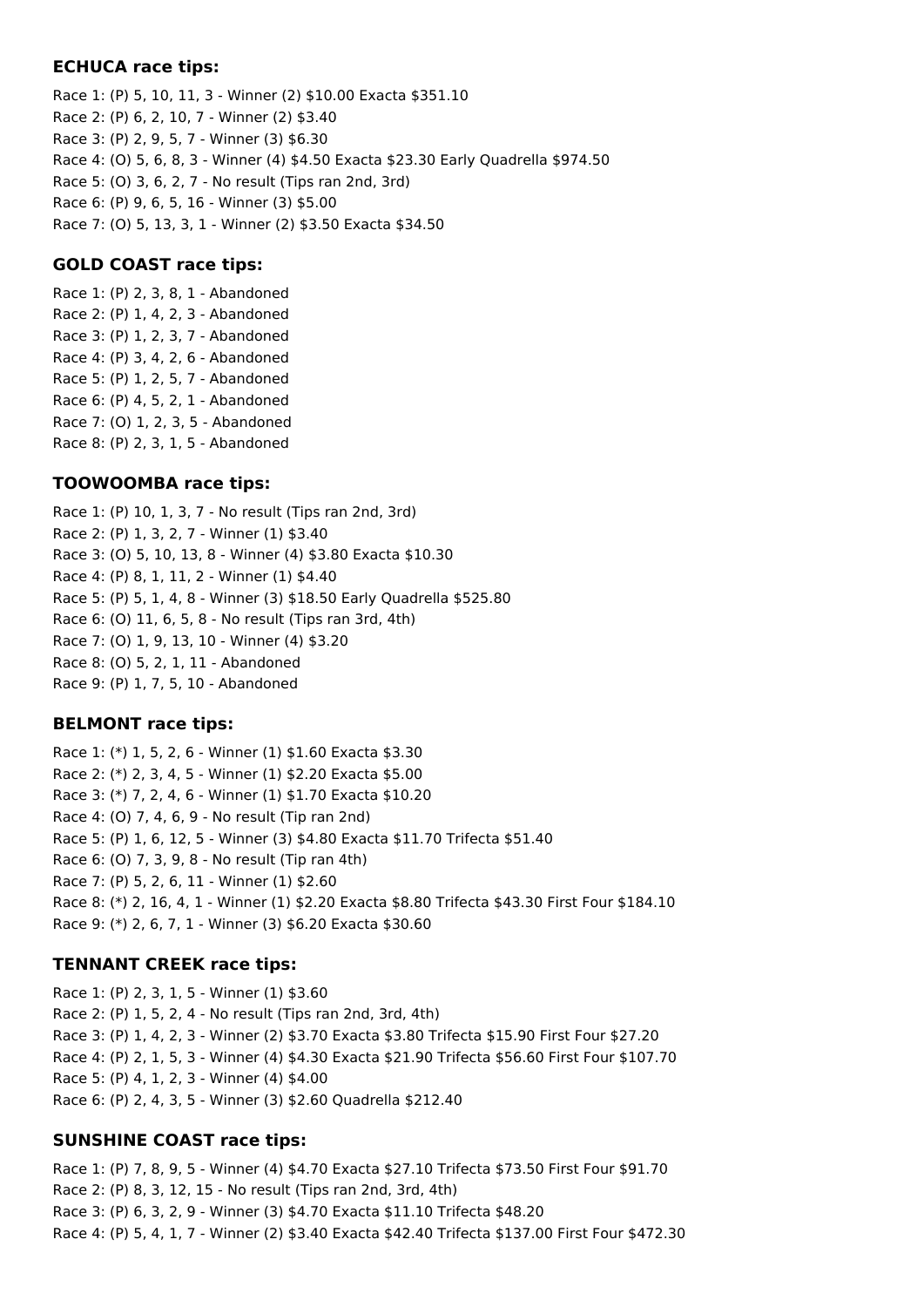Race 5: (P) 5, 4, 3, 2 - Winner (3) \$6.10 Exacta \$20.90 Trifecta \$40.90 Race 6: (P) 5, 7, 4, 1 - Winner (1) \$2.40 Exacta \$4.30 Trifecta \$11.90 First Four \$16.60 Race 7: (P) 9, 5, 8, 14 - Winner (1) \$1.30 Exacta \$6.90 Race 8: (P) 8, 3, 7, 2 - Winner (1) \$2.20 Exacta \$2.40 Trifecta \$5.90 First Four \$4.00 Quadrella \$115.80

## **Saturday 7th May 2022**

### **GOSFORD race tips:**

Race 1: (P) 4, 9, 7, 2 - Winner (1) \$2.30 Exacta \$13.50 Race 2: (O) 3, 8, 4, 6 - Winner (3) \$7.00 Race 3: (O) 5, 15, 6, 11 - Winner (2) \$5.10 Exacta \$34.50 Trifecta \$137.20 Race 4: (P) 7, 5, 2, 8 - Winner (1) \$2.90 Race 5: (P) 5, 14, 13, 7 - Winner (2) \$3.40 Exacta \$10.40 Trifecta \$50.40 First Four \$110.10 Race 6: (P) 6, 1, 12, 9 - Winner (2) \$5.10 Exacta \$16.70 Trifecta \$58.90 Early Quadrella \$425.70 Race 7: (P) 2, 10, 1, 7 - Winner (3) \$5.00 Exacta \$22.20 Race 8: (O) 5, 6, 1, 4 - No result Race 9: (P) 1, 11, 7, 5 - Winner (3) \$6.20 Race 10: (P) 8, 5, 4, 7 - Winner (2) \$3.20

## **CAULFIELD race tips:**

Race 1: (P) 6, 1, 2, 7 - No result (Tips ran 2nd, 3rd, 4th) Race 2: (P) 6, 4, 5, 7 - Winner (4) \$4.40 Race 3: (P) 3, 6, 14, 4 - Winner (3) \$3.60 Race 4: (O) 9, 4, 6, 14 - Winner (3) \$5.10 Exacta \$14.70 Trifecta \$100.60 Race 5: (\*) 3, 11, 6, 2 - No result (Tips ran 3rd, 4th) Race 6: (\*) 2, 1, 9, 6 - No result (Tips ran 2nd, 3rd, 4th) Race 7: (\*) 8, 6, 9, 5 - Winner (4) \$14.50 Race 8: (O) 8, 4, 3, 7 - Winner (3) \$7.00 Race 9: (O) 9, 5, 8, 2 - Winner (2) \$5.90 Exacta \$18.20 Trifecta \$131.60 First Four \$599.40

## **MORPHETTVILLE race tips:**

Race 1: (P) 9, 12, 6, 7 - No result (Tip ran 3rd) Race 2: (\*) 11, 4, 10, 9 - Winner (1) \$3.10 Race 3: (\*) 3, 2, 7, 6 - Winner (1) \$2.00 Exacta \$6.70 Race 4: (P) 4, 3, 5, 11 - Winner (2) \$3.80 Exacta \$10.60 Trifecta \$31.10 Race 5: (P) 2, 3, 7, 4 - No result (Tips ran 2nd, 3rd, 4th) Race 6: (P) 5, 10, 6, 4 - No result (Tips ran 2nd, 3rd) Race 7: (\*) 5, 1, 4, 6 - No result Race 8: (O) 1, 6, 5, 2 - No result (Tips ran 2nd, 3rd) Race 9: (O) 15, 13, 1, 9 - Winner (1) \$3.90

## **GOLD COAST race tips:**

Race 1: (O) 8, 18, 13, 19 - Winner (3) \$6.80 Exacta \$31.20 Trifecta \$236.40 Race 2: (\*) 2, 5, 3, 8 - Winner (3) \$9.50 Exacta \$27.50 Race 3: (O) 4, 6, 7, 5 - Winner (4) \$8.30 Race 4: (\*) 3, 4, 10, 7 - Winner (1) \$2.30 Race 5: (O) 6, 1, 4, 2 - No result (Tips ran 2nd, 3rd, 4th) Race 6: (P) 1, 8, 5, 4 - Winner (2) \$8.30 Exacta \$21.40 Race 7: (O) 3, 2, 14, 5 - Winner (2) \$2.80 Exacta \$6.50 Race 8: (\*) 1, 12, 3, 9 - Winner (1) \$1.50 Exacta \$4.80 Race 9: (P) 6, 9, 10, 2 - No result (Tips ran 3rd, 4th)

## **ASCOT race tips:**

Race 1: (P) 3, 2, 1, 5 - Winner (1) \$3.00 Exacta \$13.20 Trifecta \$37.10 First Four \$55.00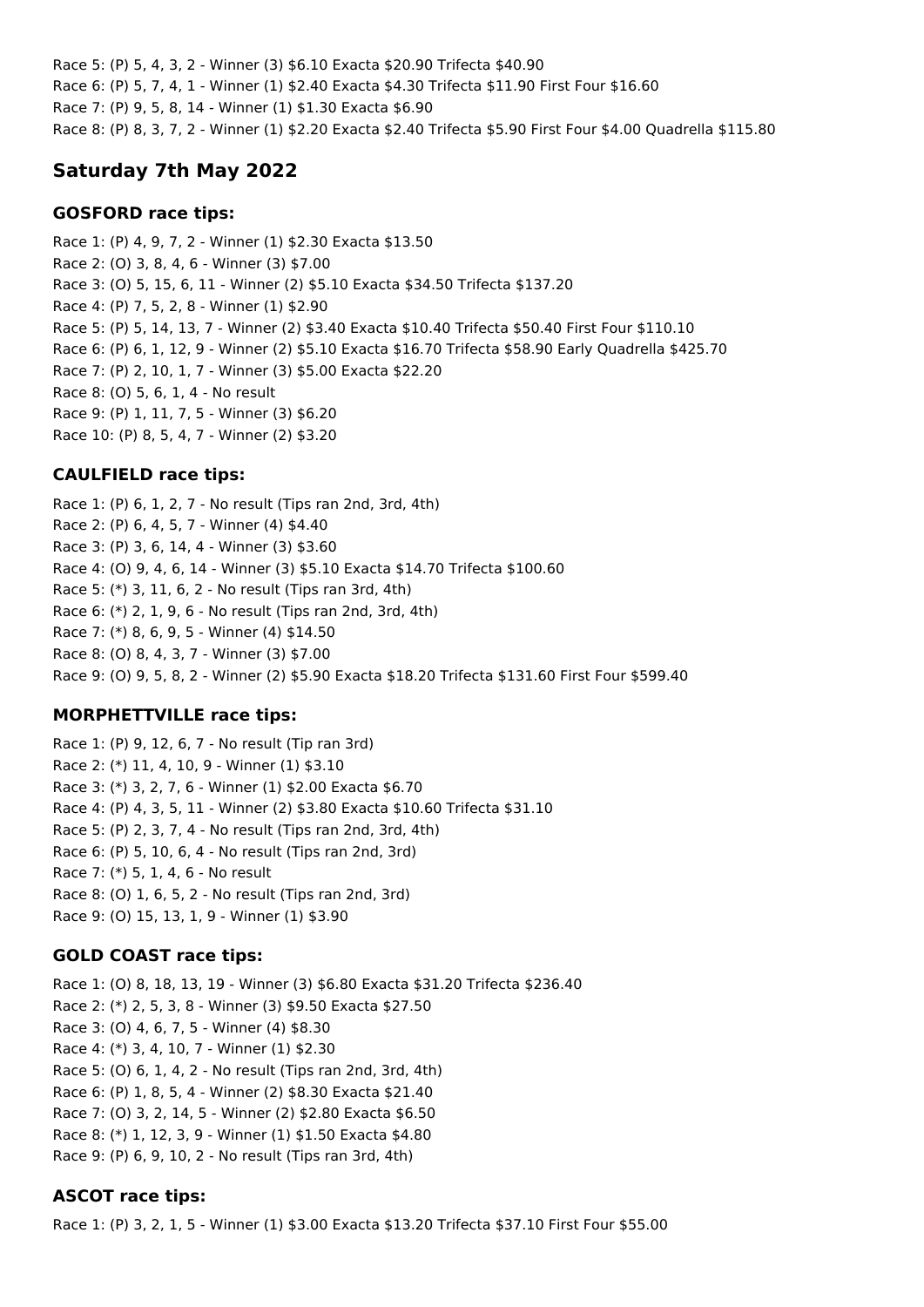Race 2: (P) 2, 6, 3, 5 - Winner (2) \$2.60 Exacta \$11.40 Trifecta \$19.50 First Four \$41.20 Race 3: (P) 4, 2, 5, 6 - Winner (1) \$1.50 Exacta \$3.00 Trifecta \$7.90 First Four \$51.30 Race 4: (\*) 5, 3, 6, 7 - Winner (2) \$11.30 Race 5: (\*) 4, 2, 3, 6 - Winner (1) \$1.60 Exacta \$6.90 Early Quadrella \$223.50 Race 6: (O) 1, 6, 3, 9 - Winner (4) \$7.10 Exacta \$57.70 Trifecta \$275.00 Race 7: (P) 2, 9, 1, 7 - No result (Tips ran 3rd, 4th) Race 8: (O) 2, 1, 3, 5 - Winner (1) \$4.30 Exacta \$25.80 Trifecta \$170.10 First Four \$371.90 Race 9: (P) 2, 5, 4, 9 - No result (Tips ran 2nd, 3rd, 4th)

### **KEMBLA GRANGE race tips:**

Race 1: (P) 3, 7, 1, 4 - Winner (4) \$7.00 Exacta \$34.00 Race 2: (P) 1, 4, 6, 3 - Winner (1) \$1.90 Exacta \$7.00 Trifecta \$10.60 First Four \$10.90 Race 3: (P) 1, 3, 4, 2 - Winner (4) \$6.40 Race 4: (P) 1, 2, 7, 4 - Winner (2) \$3.80 Early Quadrella \$530.80 Race 5: (P) 7, 4, 11, 5 - Winner (1) \$3.00 Exacta \$13.40 Trifecta \$54.90 Race 6: (P) 10, 6, 5, 3 - Winner (1) \$2.90 Exacta \$24.50 Trifecta \$88.10 Race 7: (P) 5, 7, 2, 4 - Winner (3) \$4.70 Exacta \$16.20 Trifecta \$72.90 Quadrella \$441.10

### **GLEN INNES race tips:**

Race 1: (O) 5, 8, 1, 3 - No result (Tip ran 2nd) Race 2: (O) 3, 11, 7, 4 - No result (Tips ran 2nd, 4th) Race 3: (O) 4, 3, 8, 5 - Winner (1) \$3.70 Race 4: (O) 10, 11, 3, 8 - Winner (2) \$2.20 Exacta \$63.90 Trifecta \$286.00 Race 5: (P) 5, 9, 4, 1 - Winner (3) \$2.90 Exacta \$21.80 Race 6: (O) 2, 4, 13, 8 - Winner (2) \$4.30 Exacta \$27.20 Quadrella \$232.70

### **IPSWICH race tips:**

Race 1: (P) 4, 3, 8, 5 - Winner (4) \$15.20 Exacta \$13.40 Trifecta \$76.40 First Four \$133.70 Race 2: (\*) 5, 3, 6, 12 - Winner (4) \$2.40 Exacta \$5.20 Race 3: (P) 12, 9, 4, 3 - Winner (1) \$2.10 Exacta \$13.40 Race 4: (P) 10, 9, 5, 8 - No result (Tips ran 2nd, 3rd) Race 5: (P) 1, 15, 10, 9 - Winner (1) \$3.00 Exacta \$17.90 Race 6: (O) 10, 1, 3, 7 - Winner (2) \$9.40 Race 7: (P) 6, 9, 1, 3 - Winner (3) \$7.40 Race 8: (\*) 9, 5, 2, 17 - Winner (2) \$4.00 Exacta \$8.30 Race 9: (P) 6, 2, 7, 10 - Winner (2) \$2.10 Exacta \$3.70 Quadrella \$1,137.00

## **ROCKHAMPTON race tips:**

Race 1: (P) 2, 1, 4, 6 - Winner (2) \$2.20 Exacta \$4.00 Trifecta \$17.00 First Four \$42.80 Race 2: (P) 3, 1, 7, 4 - Winner (1) \$3.20 Race 3: (P) 4, 2, 1, 7 - Winner (1) \$2.50 Exacta \$10.50 Race 4: (O) 8, 11, 2, 6 - No result (Tips ran 2nd, 3rd) Race 5: (O) 2, 4, 11, 6 - Winner (4) \$3.50 Race 6: (O) 1, 11, 3, 6 - Winner (4) \$10.70 Race 7: (O) 8, 5, 1, 14 - Winner (1) \$2.30 Race 8: (O) 7, 8, 2, 9 - No result (Tips ran 2nd, 3rd)

## **TOOWOOMBA race tips:**

Race 1: (O) 2, 4, 5, 9 - Winner (2) \$3.70 Exacta \$25.70 Race 2: (P) 2, 4, 11, 5 - No result (Tips ran 2nd, 3rd, 4th) Race 3: (O) 8, 3, 10, 4 - Winner (2) \$2.00 Exacta \$10.30 Trifecta \$28.60 Race 4: (P) 9, 8, 5, 3 - Abandoned Race 5: (P) 6, 1, 2, 8 - Abandoned Race 6: (O) 6, 2, 5, 12 - Abandoned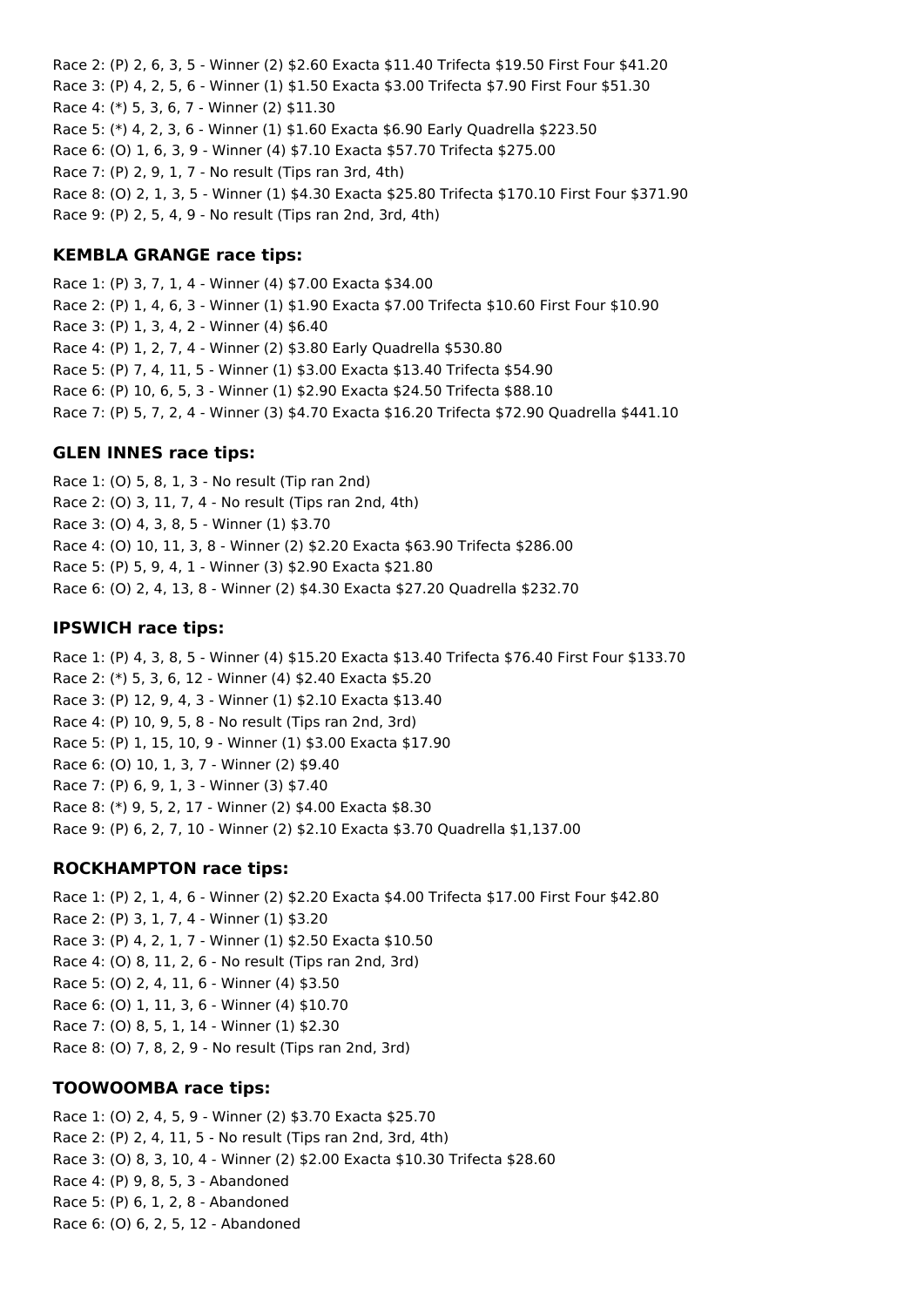#### **DONALD race tips:**

Race 1: (O) 5, 14, 10, 2 - Winner (4) \$7.60 Exacta \$50.10 Race 2: (P) 3, 1, 5, 2 - Winner (1) \$2.40 Exacta \$10.50 Trifecta \$32.30 Race 3: (O) 7, 10, 16, 5 - Winner (1) \$2.80 Exacta \$21.70 Race 4: (O) 4, 11, 14, 5 - Winner (2) \$4.20 Exacta \$18.40 Trifecta \$342.50 Early Quadrella \$245.10 Race 5: (O) 2, 10, 11, 4 - Winner (4) \$4.60 Exacta \$26.50 Race 6: (O) 10, 14, 9, 2 - No result (Tips ran 3rd, 4th) Race 7: (O) 12, 8, 10, 1 - Winner (4) \$6.40 Exacta \$31.70 Trifecta \$180.70

### **DARWIN race tips:**

Race 1: (P) 3, 6, 2, 1 - Winner (4) \$3.20 Exacta \$12.90 Race 2: (P) 1, 5, 2, 3 - No result (Tips ran 2nd, 3rd, 4th) Race 3: (P) 9, 7, 8, 4 - Winner (3) \$2.40 Exacta \$4.00 Trifecta \$13.40 Race 4: (P) 1, 4, 3, 2 - Winner (3) \$3.20 Exacta \$4.40 Trifecta \$4.50

### **CARNARVON race tips:**

Race 1: (P) 1, 7, 2, 5 - No result (Tips ran 2nd, 4th) Race 2: (P) 3, 4, 5, 9 - Winner (1) \$5.00 Exacta \$16.20 Trifecta \$41.70 First Four \$97.30 Race 3: (O) 7, 1, 9, 5 - Winner (1) \$2.30 Race 4: (P) 2, 5, 1, 7 - No result (Tips ran 2nd, 4th) Race 5: (O) 3, 5, 2, 6 - Winner (3) \$2.80 Exacta \$8.40 Race 6: (O) 6, 5, 7, 1 - No result (Tips ran 3rd, 4th)

# **Saturday 30th April 2022**

### **HAWKESBURY race tips:**

Race 1: (P) 3, 1, 4, 5 - Winner (4) \$7.30 Exacta \$26.30 Trifecta \$119.10 First Four \$415.70 Race 2: (P) 6, 3, 4, 13 - Winner (1) \$3.30 Race 3: (O) 1, 17, 7, 4 - No result (Tip ran 2nd) Race 4: (P) 1, 5, 11, 8 - Winner (2) \$4.60 Race 5: (P) 8, 17, 4, 7 - Winner (2) \$4.10 Exacta \$22.40 Trifecta \$61.40 Race 6: (P) 2, 6, 8, 5 - Winner (2) \$4.00 Exacta \$11.40 Race 7: (\*) 1, 6, 5, 11 - Winner (1) \$2.10 Race 8: (P) 10, 3, 15, 11 - No result (Tip ran 3rd) Race 9: (P) 11, 8, 5, 7 - Winner (2) \$7.20 Race 10: (\*) 3, 7, 10, 8 - Winner (1) \$2.40

## **SANDOWN race tips:**

Race 1: (\*) 5, 1, 4, 8 - Winner (1) \$1.60 Exacta \$7.20 Trifecta \$29.30 Race 2: (P) 7, 9, 5, 1 - Winner (2) \$5.50 Exacta \$46.20 Race 3: (\*) 1, 12, 13, 9 - Winner (2) \$5.00 Exacta \$15.10 Trifecta \$56.10 Race 4: (P) 9, 1, 3, 5 - Winner (2) \$6.60 Exacta \$67.90 Trifecta \$259.70 Race 5: (O) 10, 4, 8, 6 - No result (Tip ran 3rd) Race 6: (P) 7, 10, 5, 11 - Winner (2) \$3.60 Exacta \$15.90 Trifecta \$83.50 Race 7: (P) 2, 12, 9, 6 - No result (Tip ran 2nd) Race 8: (P) 5, 1, 9, 12 - Winner (1) \$2.50 Exacta \$6.80 Trifecta \$22.90 Race 9: (O) 6, 5, 12, 8 - Winner (1) \$2.90

## **EAGLE FARM race tips:**

Race 1: (P) 10, 4, 2, 3 - Winner (1) \$2.20 Race 2: (O) 5, 7, 11, 1 - Winner (3) \$5.40 Exacta \$72.90 Race 3: (P) 5, 7, 2, 4 - Winner (4) \$4.90 Exacta \$30.50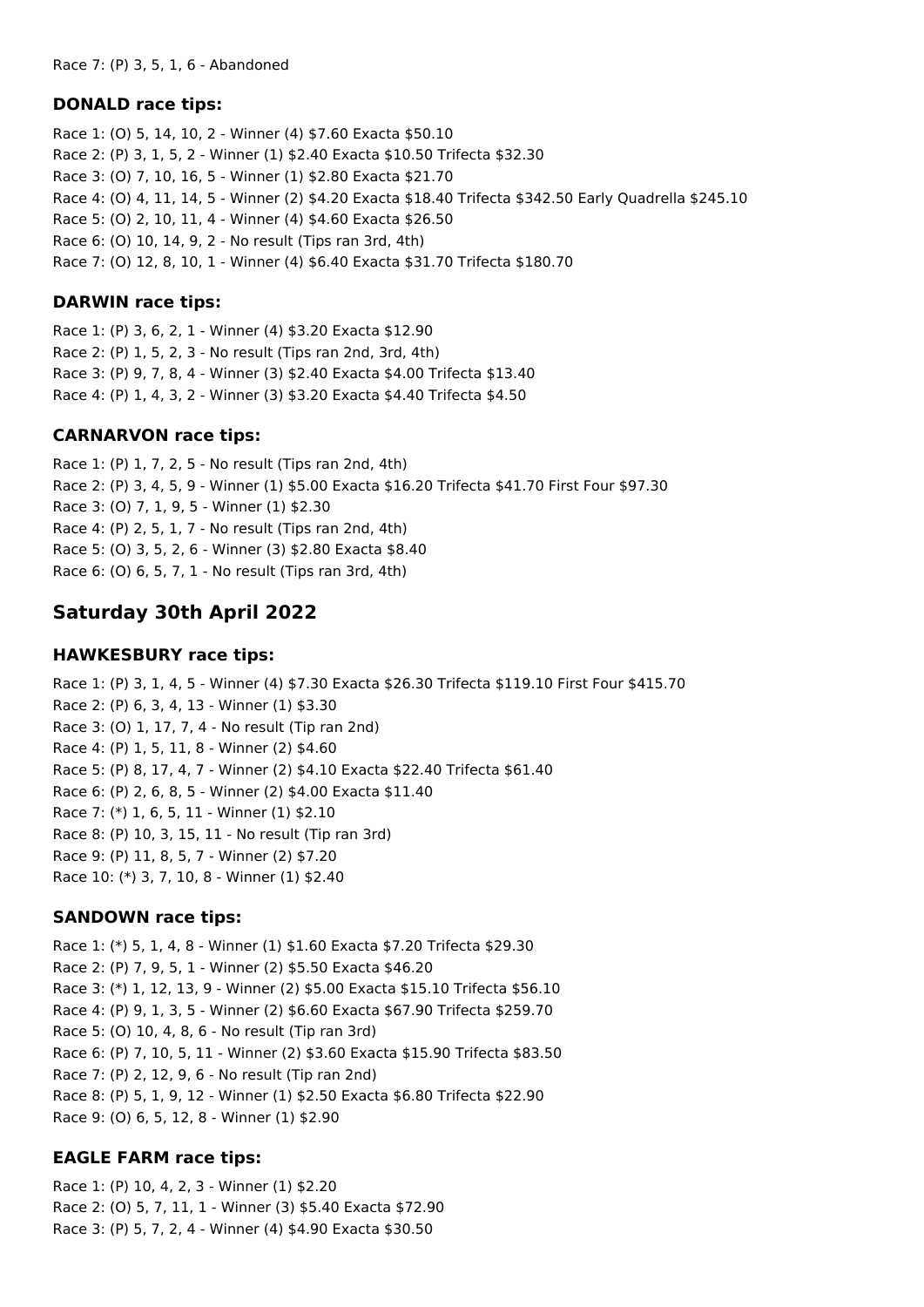Race 4: (P) 5, 10, 2, 6 - Winner (1) \$2.30 Race 5: (\*) 6, 2, 9, 3 - No result (Tips ran 2nd, 3rd, 4th) Race 6: (P) 3, 14, 9, 7 - Winner (2) \$2.50 Race 7: (P) 3, 2, 1, 15 - Winner (2) \$5.80 Race 8: (P) 3, 2, 6, 11 - Winner (2) \$7.10 Race 9: (P) 5, 11, 9, 15 - Winner (3) \$4.10 Exacta \$17.60 Quadrella \$771.60

#### **MORPHETTVILLE race tips:**

Race 1: (P) 11, 7, 3, 1 - No result (Tips ran 2nd, 4th) Race 2: (P) 10, 8, 3, 11 - No result (Tip ran 2nd) Race 3: (P) 5, 8, 9, 7 - Winner (2) \$3.80 Exacta \$22.80 Trifecta \$70.60 Race 4: (P) 2, 10, 5, 8 - Winner (1) \$1.90 Exacta \$5.50 Race 5: (\*) 5, 2, 1, 8 - Winner (1) \$1.90 Exacta \$6.00 Race 6: (\*) 4, 5, 11, 3 - Winner (4) \$6.10 Exacta \$21.10 Race 7: (O) 6, 3, 4, 2 - No result (Tips ran 2nd, 3rd, 4th) Race 8: (P) 3, 8, 5, 2 - Winner (1) \$3.80 Race 9: (P) 7, 16, 8, 4 - No result (Tip ran 4th)

### **ASCOT race tips:**

Race 1: (P) 4, 3, 1, 5 - Winner (1) \$2.20 Exacta \$2.70 Race 2: (P) 2, 6, 1, 3 - Winner (1) \$2.20 Race 3: (P) 7, 1, 5, 4 - Winner (1) \$1.90 Race 4: (O) 4, 2, 1, 3 - Winner (1) \$6.40 Race 5: (P) 3, 4, 9, 7 - Winner (4) \$10.10 Early Quadrella \$357.80 Race 6: (P) 9, 2, 6, 1 - No result (Tips ran 2nd, 3rd, 4th) Race 7: (P) 8, 4, 3, 1 - Winner (2) \$4.20 Race 8: (P) 6, 1, 5, 8 - Winner (1) \$1.30 Exacta \$6.80 Trifecta \$40.80 Race 9: (P) 4, 11, 2, 7 - Winner (1) \$4.60 Exacta \$15.70

#### **NEWCASTLE race tips:**

Race 1: (P) 2, 1, 5, 7 - Winner (1) \$1.90 Exacta \$4.20 Trifecta \$22.50 Race 2: (P) 8, 9, 6, 3 - Winner (2) \$6.80 Exacta \$28.40 Race 3: (P) 5, 10, 8, 11 - Winner (3) \$8.00 Exacta \$23.50 Trifecta \$54.40 First Four \$175.20 Race 4: (P) 7, 6, 1, 4 - Winner (2) \$4.60 Exacta \$37.10 Early Quadrella \$792.70 Race 5: (P) 5, 2, 3, 1 - Winner (1) \$2.30 Exacta \$8.60 Trifecta \$33.40 Race 6: (O) 4, 3, 9, 7 - Winner (1) \$8.10 Race 7: (P) 2, 1, 7, 9 - Abandoned Race 8: (O) 10, 7, 9, 3 - Abandoned

#### **CASINO race tips:**

Race 1: (P) 1, 2, 6, 5 - Abandoned Race 2: (O) 1, 8, 6, 4 - Abandoned Race 3: (P) 2, 7, 6, 1 - Abandoned Race 4: (O) 8, 3, 10, 9 - Abandoned Race 5: (O) 1, 7, 5, 3 - Abandoned Race 6: (P) 3, 6, 7, 9 - Abandoned

#### **HORSHAM race tips:**

Race 1: (P) 10, 6, 1, 5 - Winner (1) \$2.00 Exacta \$16.40 Race 2: (P) 12, 10, 13, 6 - Winner (1) \$3.20 Exacta \$20.50 Trifecta \$122.90 Race 3: (P) 13, 8, 7, 10 - No result (Tip ran 2nd) Race 4: (P) 3, 4, 1, 5 - Winner (3) \$2.60 Exacta \$13.20 Race 5: (P) 1, 5, 2, 6 - No result (Tips ran 2nd, 3rd, 4th) Race 6: (O) 8, 2, 4, 1 - Winner (3) \$5.40 Exacta \$44.00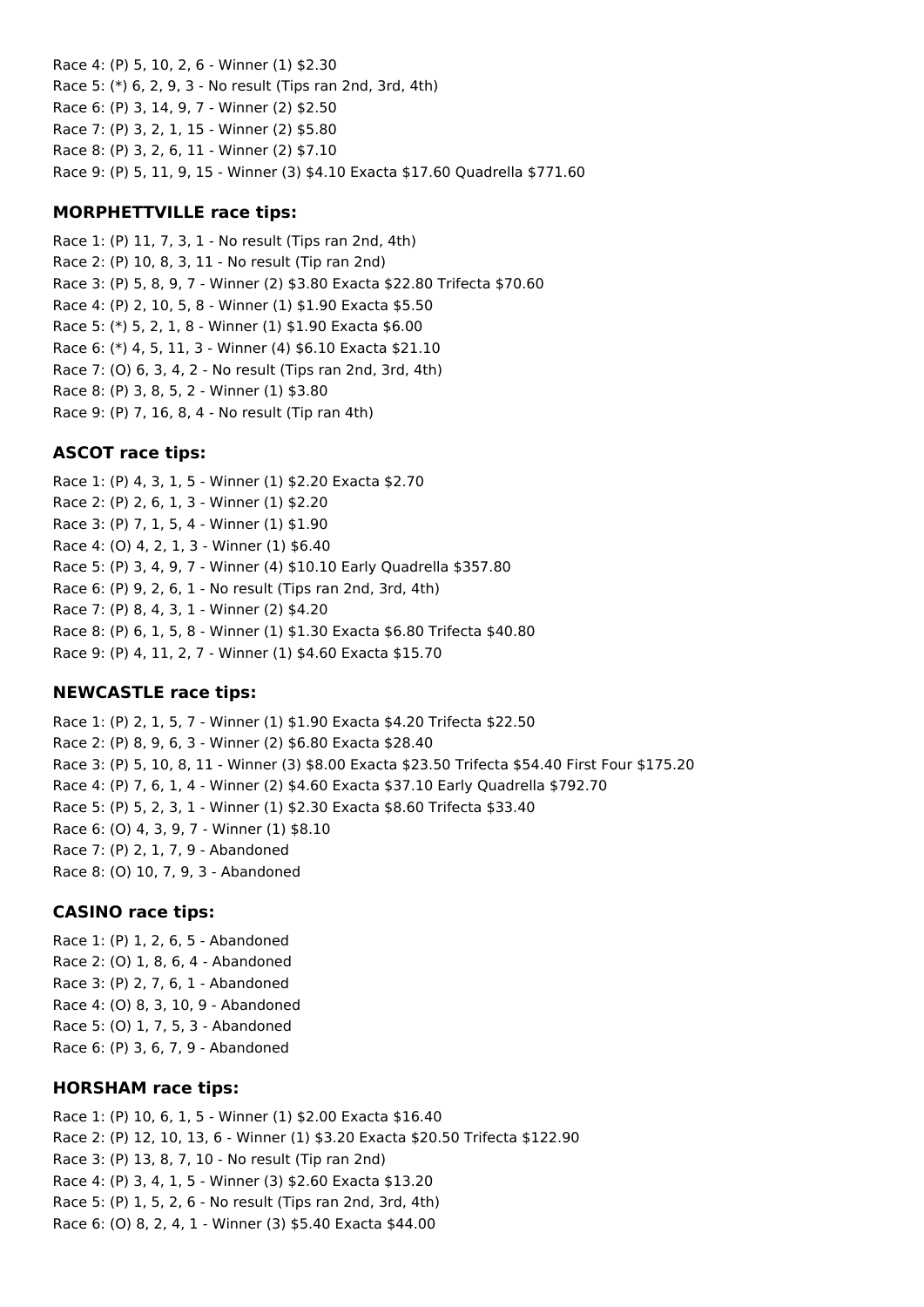#### **BEAUDESERT race tips:**

Race 1: (P) 4, 11, 7, 1 - Winner (1) \$2.90 Exacta \$7.90 Race 2: (P) 3, 5, 1, 7 - Winner (1) \$3.00 Exacta \$10.20 Race 3: (P) 2, 7, 4, 9 - Winner (4) \$7.60 Exacta \$46.00 Race 4: (P) 6, 12, 10, 13 - Winner (1) \$1.60 Early Quadrella \$163.50 Race 5: (P) 2, 5, 4, 8 - Winner (3) \$7.80 Exacta \$20.00 Race 6: (P) 2, 1, 4, 8 - Winner (1) \$1.60 Exacta \$7.30 Trifecta \$28.40 Race 7: (O) 2, 1, 5, 6 - Winner (4) \$7.40 Race 8: (O) 1, 13, 12, 11 - Winner (1) \$1.90 Quadrella \$508.50

#### **TOOWOOMBA race tips:**

Race 1: (P) 6, 1, 10, 9 - Winner (4) \$9.20 Exacta \$21.70 Trifecta \$128.50 Race 2: (P) 8, 5, 7, 2 - No result (Tips ran 2nd, 3rd) Race 3: (P) 1, 4, 3, 2 - No result (Tips ran 2nd, 4th) Race 4: (P) 6, 8, 5, 2 - Winner (1) \$1.50 Exacta \$3.40 Race 5: (P) 10, 6, 4, 8 - No result (Tips ran 3rd, 4th) Race 6: (P) 6, 9, 5, 8 - Winner (2) \$3.50 Race 7: (O) 7, 6, 8, 2 - Winner (1) \$4.00

#### **BARCALDINE race tips:**

Race 1: (P) 2, 7, 6, 1 - Winner (1) \$2.50 Race 2: (P) 5, 1, 6, 7 - Winner (2) \$5.20 Exacta \$9.90 Trifecta \$73.40 Race 3: (P) 4, 2, 5, 1 - No result (Tips ran 2nd, 3rd, 4th) Race 4: (P) 1, 7, 6, 4 - Winner (1) \$1.30 Exacta \$25.50 Race 5: (P) 1, 4, 5, 3 - No result (Tips ran 2nd, 4th) Race 6: (P) 7, 8, 6, 11 - No result (Tips ran 2nd, 3rd) Race 7: (P) 5, 11, 3, 9 - Winner (4) \$10.80 Exacta \$92.70

## **Saturday 23rd April 2022**

#### **RANDWICK race tips:**

Race 1: (P) 5, 2, 1, 9 - No result (Tips ran 2nd, 3rd) Race 2: (P) 6, 8, 9, 2 - Winner (1) \$7.40 Race 3: (P) 15, 1, 2, 6 - Winner (2) \$4.50 Race 4: (P) 4, 6, 5, 2 - Winner (2) \$3.90 Exacta \$7.90 Trifecta \$42.70 First Four \$91.00 Race 5: (P) 2, 9, 5, 3 - Winner (2) \$2.70 Race 6: (\*) 3, 9, 6, 7 - Winner (1) \$2.90 Early Quadrella \$235.70 Race 7: (\*) 2, 10, 11, 9 - Winner (1) \$1.70 Exacta \$3.30 Trifecta \$16.20 Race 8: (\*) 3, 5, 10, 13 - Winner (2) \$4.50 Race 9: (P) 7, 4, 10, 2 - Winner (1) \$1.70 Exacta \$4.50 Race 10: (P) 12, 5, 7, 13 - No result (Tips ran 2nd, 4th)

#### **CAULFIELD race tips:**

Race 1: (P) 10, 6, 9, 17 - No result (Tips ran 2nd, 3rd) Race 2: (\*) 1, 11, 5, 2 - Winner (3) \$4.50 Exacta \$9.90 Trifecta \$30.80 First Four \$66.10 Race 3: (P) 3, 9, 2, 10 - Winner (3) \$5.50 Race 4: (\*) 2, 6, 8, 12 - Winner (1) \$1.80 Exacta \$4.60 Trifecta \$15.10 First Four \$56.80 Race 5: (P) 4, 3, 1, 7 - Winner (3) \$6.10 Exacta \$18.70 Early Quadrella \$339.40 Race 6: (\*) 1, 2, 9, 4 - Winner (4) \$9.90 Exacta \$32.90 Race 7: (P) 12, 2, 1, 10 - No result (Tip ran 3rd) Race 8: (\*) 3, 1, 12, 7 - No result (Tips ran 2nd, 3rd, 4th) Race 9: (\*) 9, 2, 11, 8 - Winner (1) \$1.90 Exacta \$10.00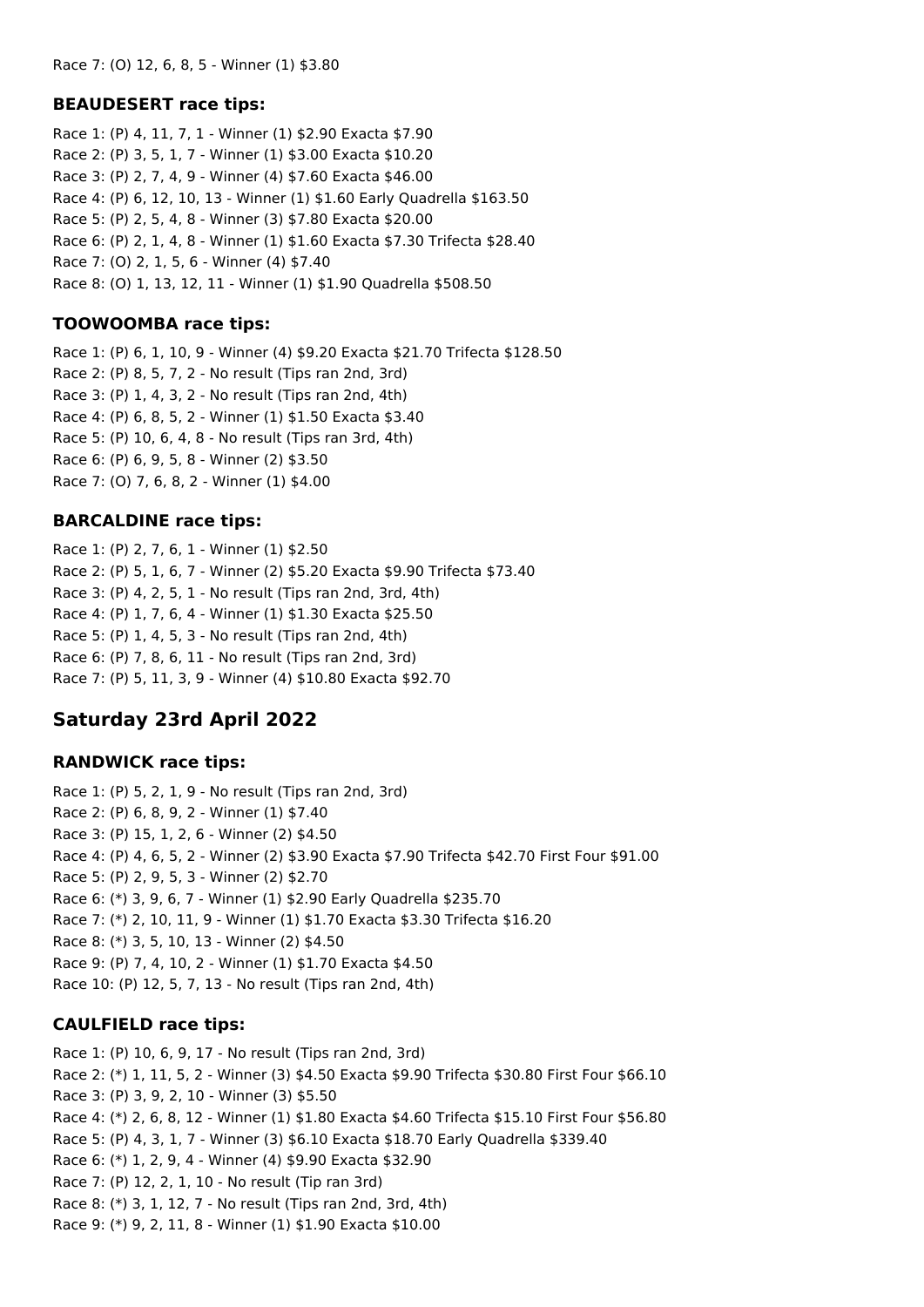#### **DOOMBEN race tips:**

Race 1: (P) 7, 2, 5, 13 - Winner (1) \$2.80 Race 2: (P) 6, 8, 7, 2 - Winner (3) \$5.20 Race 3: (\*) 1, 4, 2, 10 - Winner (1) \$2.00 Exacta \$6.10 Race 4: (O) 3, 1, 4, 9 - Winner (1) \$4.20 Exacta \$29.40 Trifecta \$89.60 Race 5: (O) 10, 9, 16, 11 - No result (Tip ran 2nd) Race 6: (O) 7, 3, 15, 14 - No result (Tip ran 4th) Race 7: (O) 4, 2, 7, 1 - No result Race 8: (O) 6, 4, 14, 11 - Winner (2) \$4.80 Race 9: (O) 8, 3, 1, 11 - No result (Tips ran 2nd, 4th)

## **MORPHETTVILLE race tips:**

Race 1: (P) 5, 2, 1, 3 - Winner (2) \$3.20 Exacta \$7.40 Race 2: (P) 10, 4, 3, 6 - Winner (2) \$7.20 Race 3: (P) 5, 9, 10, 4 - Winner (4) \$4.50 Exacta \$30.90 Race 4: (O) 11, 5, 10, 6 - Winner (4) \$21.50 Exacta \$126.30 Race 5: (\*) 2, 4, 1, 6 - Winner (1) \$2.70 Early Quadrella \$3,267.90 Race 6: (\*) 1, 6, 2, 7 - Winner (4) \$5.10 Exacta \$26.50 Trifecta \$100.60 Race 7: (O) 6, 8, 10, 2 - Winner (1) \$5.10 Race 8: (P) 1, 3, 6, 5 - No result (Tips ran 2nd, 4th) Race 9: (O) 14, 9, 11, 6 - Winner (1) \$5.40

## **KEMBLA GRANGE race tips:**

Race 1: (P) 4, 6, 7, 2 - Winner (4) \$6.70 Race 2: (P) 2, 1, 8, 7 - Winner (1) \$2.00 Exacta \$8.10 Trifecta \$30.70 First Four \$41.90 Race 3: (P) 2, 1, 7, 6 - Winner (1) \$1.80 Exacta \$5.20 Trifecta \$6.80 Race 4: (P) 13, 16, 9, 6 - Winner (1) \$3.20 Exacta \$10.30 Trifecta \$48.30 Early Quadrella \$88.00 Race 5: (P) 5, 8, 4, 3 - Winner (4) \$4.90 Exacta \$21.10 Race 6: (P) 8, 2, 1, 9 - Winner (1) \$3.40 Exacta \$7.10 Trifecta \$21.90 First Four \$34.50 Race 7: (P) 4, 1, 5, 6 - No result (Tips ran 2nd, 3rd, 4th) Race 8: (P) 4, 2, 6, 13 - Winner (1) \$2.00 Exacta \$15.70 Trifecta \$46.80 First Four \$125.70

## **WELLINGTON race tips:**

Race 1: (P) 1, 6, 3, 10 - Winner (1) \$1.70 Exacta \$2.50 Trifecta \$24.80 First Four \$34.90 Race 2: (P) 4, 8, 9, 11 - Winner (1) \$1.70 Race 3: (O) 3, 4, 2, 7 - No result (Tip ran 2nd) Race 4: (P) 2, 1, 13, 4 - Winner (4) \$3.00 Exacta \$14.70 Race 5: (P) 4, 1, 11, 5 - Winner (2) \$2.90 Race 6: (P) 9, 3, 1, 2 - Winner (3) \$5.90 Exacta \$50.10 Trifecta \$99.00 Race 7: (P) 5, 2, 3, 9 - Winner (3) \$2.20 Exacta \$3.60 Quadrella \$139.80

## **KYNETON race tips:**

Race 1: (P) 9, 7, 11, 10 - No result (Tips ran 2nd, 3rd) Race 2: (O) 4, 2, 3, 8 - No result (Tips ran 2nd, 3rd, 4th) Race 3: (O) 9, 1, 3, 4 - Winner (1) \$2.40 Exacta \$6.50 Race 4: (O) 1, 2, 5, 10 - Winner (1) \$2.10 Race 5: (O) 2, 1, 9, 13 - Winner (1) \$3.60 Race 6: (O) 11, 1, 8, 5 - Winner (4) \$6.30 Exacta \$37.90 Trifecta \$252.80 Race 7: (P) 8, 4, 1, 5 - Winner (3) \$2.50 Quadrella \$328.30

## **GOLD COAST race tips:**

Race 1: (P) 2, 5, 1, 4 - No result (Tips ran 2nd, 3rd, 4th) Race 2: (P) 5, 1, 2, 10 - No result (Tips ran 2nd, 4th) Race 3: (O) 3, 10, 2, 8 - Winner (2) \$5.00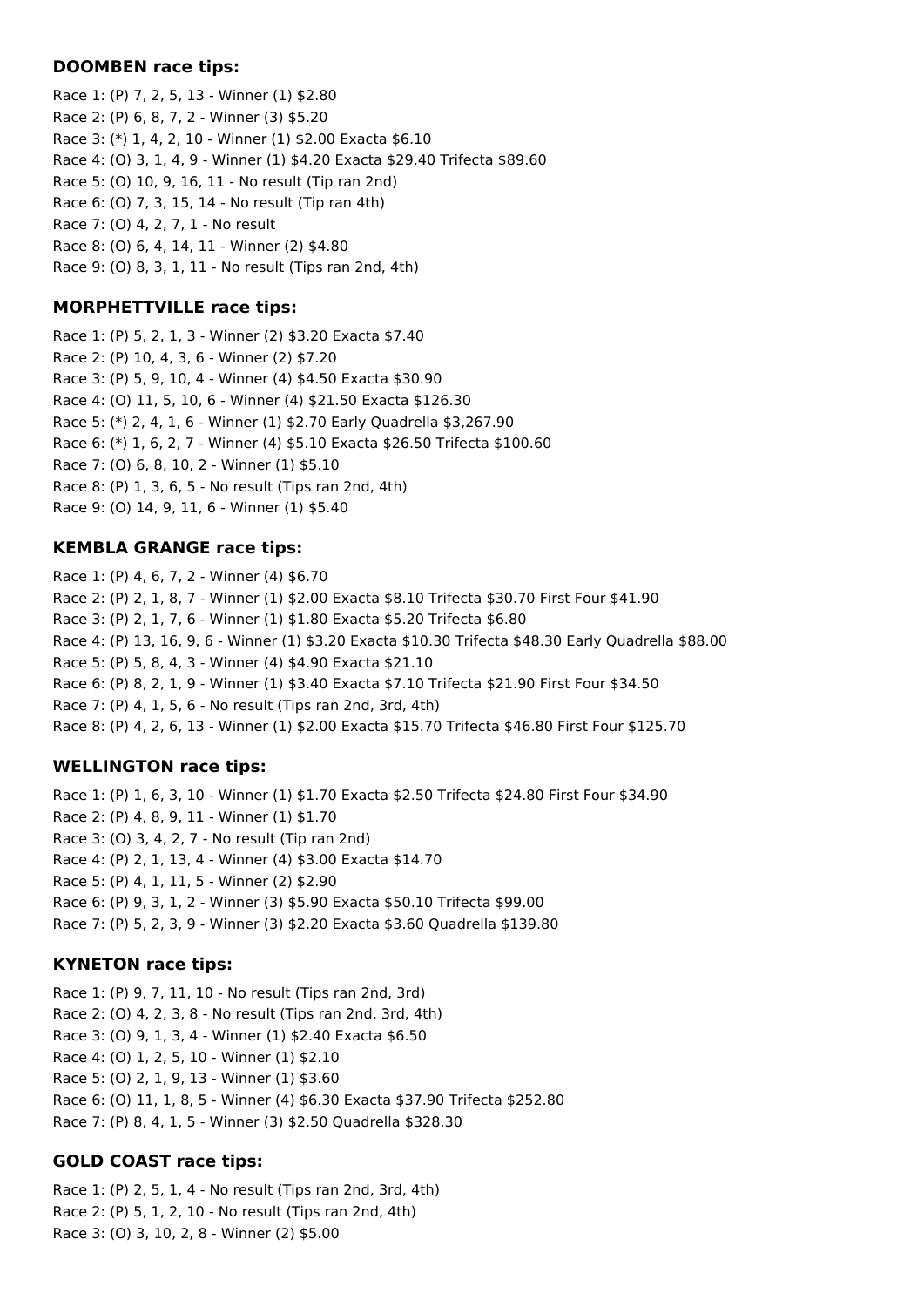Race 4: (O) 3, 7, 11, 6 - Winner (1) \$4.90 Exacta \$34.70 Race 5: (O) 7, 9, 2, 10 - Winner (4) \$10.50 Exacta \$17.40 Race 6: (P) 6, 9, 4, 5 - Winner (3) \$2.30 Race 7: (P) 2, 1, 5, 3 - Winner (1) \$1.80 Exacta \$8.90 Trifecta \$28.60 Race 8: (O) 2, 3, 6, 8 - Winner (4) \$7.30 Race 9: (O) 6, 11, 5, 12 - Abandoned

### **DALBY race tips:**

Race 1: (P) 8, 9, 5, 2 - Winner (2) \$2.50 Exacta \$9.50 Race 2: (P) 5, 2, 8, 4 - Winner (1) \$2.40 Race 3: (O) 4, 1, 2, 3 - No result (Tip ran 4th) Race 4: (O) 6, 2, 3, 5 - Winner (4) \$3.10 Exacta \$11.30 Race 5: (P) 3, 5, 6, 2 - Winner (3) \$4.50 Exacta \$31.00 Race 6: (P) 1, 8, 6, 12 - Winner (1) \$1.90 Exacta \$15.60 Trifecta \$99.50 First Four \$171.30 Race 7: (O) 5, 6, 2, 11 - No result (Tip ran 3rd)

### **ASCOT race tips:**

Race 1: (P) 1, 4, 5, 8 - Winner (1) \$1.50 Exacta \$6.90 Trifecta \$11.90 Race 2: (P) 1, 3, 4, 6 - Winner (2) \$2.30 Exacta \$4.30 Trifecta \$14.10 Race 3: (P) 2, 3, 5, 9 - No result (Tips ran 2nd, 3rd) Race 4: (P) 4, 8, 7, 5 - Winner (2) \$3.70 Race 5: (P) 7, 3, 4, 5 - Winner (2) \$2.90 Race 6: (P) 4, 1, 2, 3 - Winner (2) \$6.00 Exacta \$23.60 Trifecta \$68.80 First Four \$207.20 Race 7: (P) 6, 5, 4, 7 - Winner (1) \$1.70 Exacta \$5.00 Trifecta \$7.50 Race 8: (O) 2, 7, 12, 8 - No result (Tips ran 2nd, 4th) Race 9: (P) 11, 4, 3, 9 - Winner (1) \$3.30 Exacta \$16.40

## **ALICE SPRINGS race tips:**

Race 1: (P) 3, 1, 2, 6 - Winner (3) \$3.20 Exacta \$13.00 Trifecta \$9.80 First Four \$25.60 Race 2: (P) 5, 1, 4, 3 - Winner (4) \$7.50 Exacta \$6.60 Trifecta \$17.90 Race 3: (O) 3, 1, 4, 11 - Winner (1) \$4.00 Exacta \$46.70 Trifecta \$182.90 Race 4: (P) 1, 2, 6, 5 - Winner (3) \$3.50 Early Quadrella \$90.30 Race 5: (P) 2, 1, 6, 3 - Winner (2) \$1.90 Exacta \$3.70 Race 6: (P) 4, 1, 3, 6 - No result (Tips ran 2nd, 4th) Race 7: (O) 2, 4, 7, 6 - Winner (2) \$1.70 Race 8: (O) 1, 10, 9, 12 - Winner (2) \$3.10

# **Saturday 16th April 2022**

## **RANDWICK race tips:**

Race 1: (P) 14, 9, 16, 1 - No result (Tip ran 4th) Race 2: (O) 11, 6, 15, 3 - No result (Tip ran 2nd) Race 3: (\*) 4, 10, 5, 2 - No result (Tips ran 2nd, 3rd) Race 4: (\*) 5, 6, 2, 1 - Winner (2) \$4.20 Exacta \$8.70 Trifecta \$20.50 First Four \$37.90 Race 5: (\*) 2, 6, 1, 5 - Winner (1) \$2.00 Exacta \$11.60 Race 6: (\*) 3, 1, 2, 8 - Winner (2) \$5.10 Exacta \$54.60 Trifecta \$60.50 First Four \$255.70 Race 7: (P) 1, 2, 7, 4 - Winner (2) \$4.10 Race 8: (O) 1, 8, 14, 10 - No result Race 9: (P) 5, 16, 7, 4 - Winner (1) \$5.10 Race 10: (P) 6, 9, 15, 18 - No result

## **CAULFIELD race tips:**

Race 1: (P) 2, 6, 9, 4 - No result (Tips ran 2nd, 3rd) Race 2: (\*) 11, 6, 5, 13 - Winner (1) \$1.70 Exacta \$19.10 Trifecta \$107.10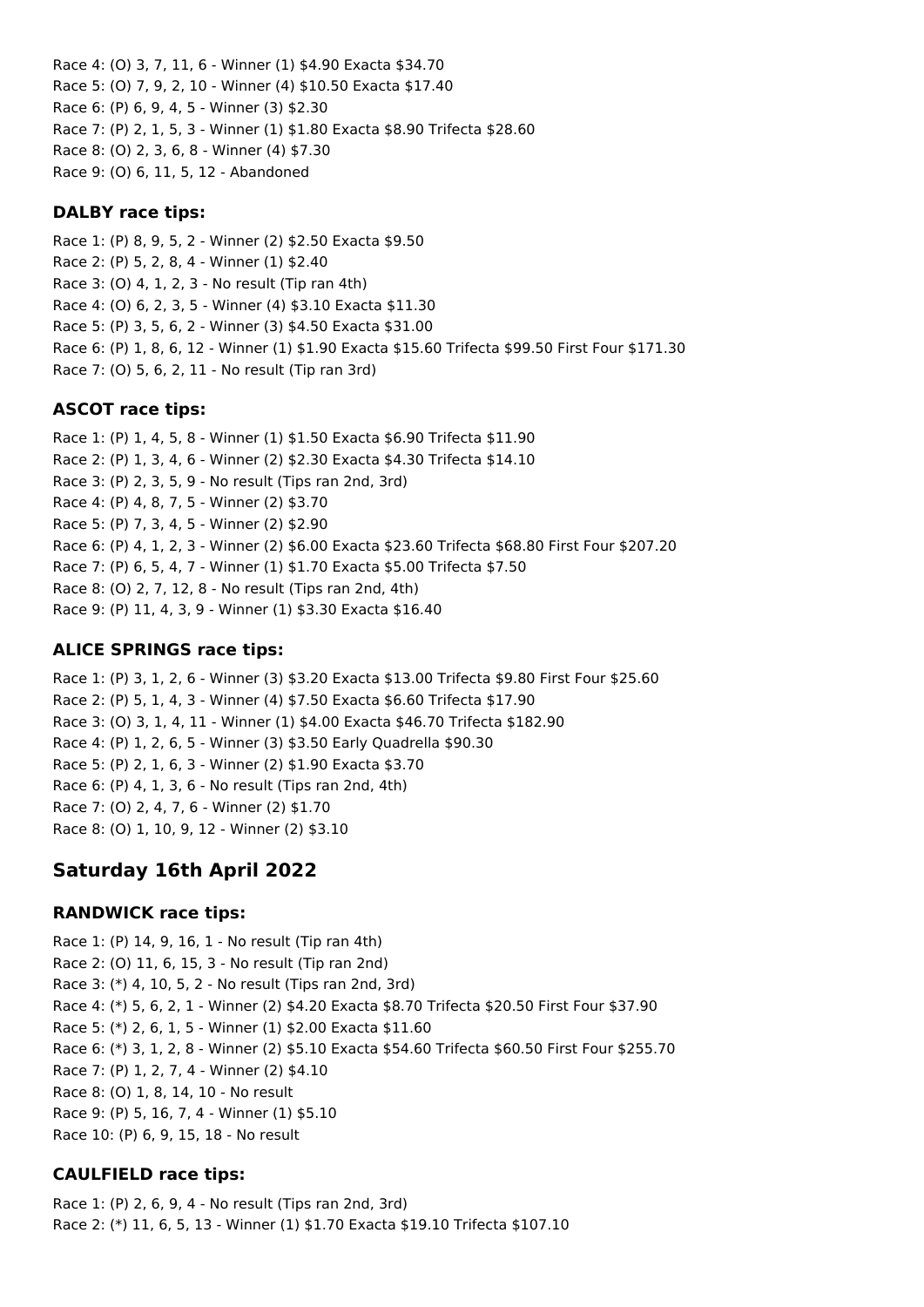Race 3: (\*) 1, 2, 11, 7 - Winner (1) \$1.90 Exacta \$3.80 Trifecta \$32.40 Race 4: (P) 12, 1, 2, 6 - Winner (1) \$2.30 Exacta \$9.70 Race 5: (P) 12, 2, 10, 3 - Winner (2) \$6.80 Early Quadrella \$64.50 Race 6: (\*) 5, 2, 7, 3 - Winner (3) \$7.10 Exacta \$47.40 Race 7: (\*) 2, 7, 4, 17 - Winner (4) \$9.20 Race 8: (P) 9, 3, 16, 2 - Winner (1) \$2.30 Race 9: (P) 6, 1, 2, 4 - No result (Tips ran 3rd, 4th)

#### **EAGLE FARM race tips:**

Race 1: (P) 5, 3, 6, 2 - Winner (2) \$3.20 Race 2: (P) 7, 5, 2, 1 - Winner (1) \$2.10 Race 3: (P) 1, 6, 5, 2 - Winner (2) \$4.80 Race 4: (P) 4, 9, 7, 3 - Winner (4) \$4.50 Race 5: (\*) 11, 2, 5, 9 - Winner (4) \$3.00 Early Quadrella \$411.50 Race 6: (P) 5, 11, 4, 3 - Winner (4) \$9.50 Race 7: (O) 1, 8, 3, 4 - No result (Tips ran 2nd, 4th) Race 8: (P) 1, 11, 8, 6 - No result (Tips ran 2nd, 3rd) Race 9: (P) 5, 3, 4, 2 - Winner (3) \$5.40 Exacta \$17.80

#### **OAKBANK race tips:**

Race 1: (P) 2, 8, 5, 3 - Winner (2) \$5.70 Exacta \$18.10 Trifecta \$77.20 Race 2: (P) 1, 2, 3, 4 - Winner (2) \$4.80 Exacta \$19.50 Trifecta \$41.70 Race 3: (O) 1, 4, 6, 5 - No result (Tips ran 2nd, 3rd, 4th) Race 4: (\*) 1, 4, 5, 6 - Winner (3) \$8.20 Exacta \$27.70 Race 5: (P) 3, 1, 8, 5 - Winner (3) \$5.10 Race 6: (P) 11, 2, 3, 4 - Winner (1) \$2.40 Exacta \$12.00 Trifecta \$51.60 Race 7: (O) 6, 2, 5, 10 - Winner (1) \$3.10 Exacta \$11.00 Race 8: (P) 3, 15, 5, 1 - Winner (4) \$5.20 Race 9: (P) 5, 1, 3, 11 - Winner (3) \$8.90 Exacta \$28.40 Quadrella \$464.50

#### **KEMBLA GRANGE race tips:**

Race 1: (P) 3, 6, 5, 7 - Winner (4) \$4.40 Race 2: (P) 1, 6, 9, 2 - Winner (2) \$2.50 Exacta \$16.40 Trifecta \$53.50 Race 3: (P) 2, 4, 8, 5 - No result (Tip ran 4th) Race 4: (O) 5, 1, 9, 4 - Winner (4) \$8.20 Exacta \$53.30 Race 5: (P) 5, 4, 2, 7 - Winner (1) \$1.20 Exacta \$2.80 Trifecta \$11.40 Race 6: (P) 9, 11, 5, 10 - Winner (1) \$1.30 Exacta \$3.40 Trifecta \$5.20 Race 7: (P) 6, 2, 3, 8 - Winner (2) \$4.20 Exacta \$11.30 Trifecta \$25.90 Race 8: (P) 8, 6, 10, 5 - Winner (1) \$3.70 Quadrella \$23.80

#### **MORUYA race tips:**

Race 1: (P) 6, 8, 7, 1 - Winner (1) \$2.60 Race 2: (P) 2, 3, 8, 1 - No result (Tips ran 2nd, 3rd, 4th) Race 3: (P) 2, 6, 4, 3 - No result (Tips ran 2nd, 4th) Race 4: (P) 4, 2, 14, 8 - No result (Tips ran 2nd, 3rd) Race 5: (O) 6, 7, 1, 9 - No result (Tips ran 2nd, 3rd) Race 6: (P) 3, 9, 7, 1 - No result (Tips ran 2nd, 3rd)

#### **PORT MACQUARIE race tips:**

Race 1: (P) 7, 2, 5, 6 - Winner (1) \$5.30 Exacta \$18.50 Race 2: (P) 7, 6, 10, 11 - Winner (2) \$6.30 Exacta \$34.70 Trifecta \$59.80 Race 3: (O) 1, 3, 9, 7 - Winner (2) \$3.90 Race 4: (P) 2, 4, 3, 1 - Winner (4) \$3.60 Exacta \$18.70 Early Quadrella \$109.90 Race 5: (P) 4, 7, 5, 1 - Winner (1) \$2.50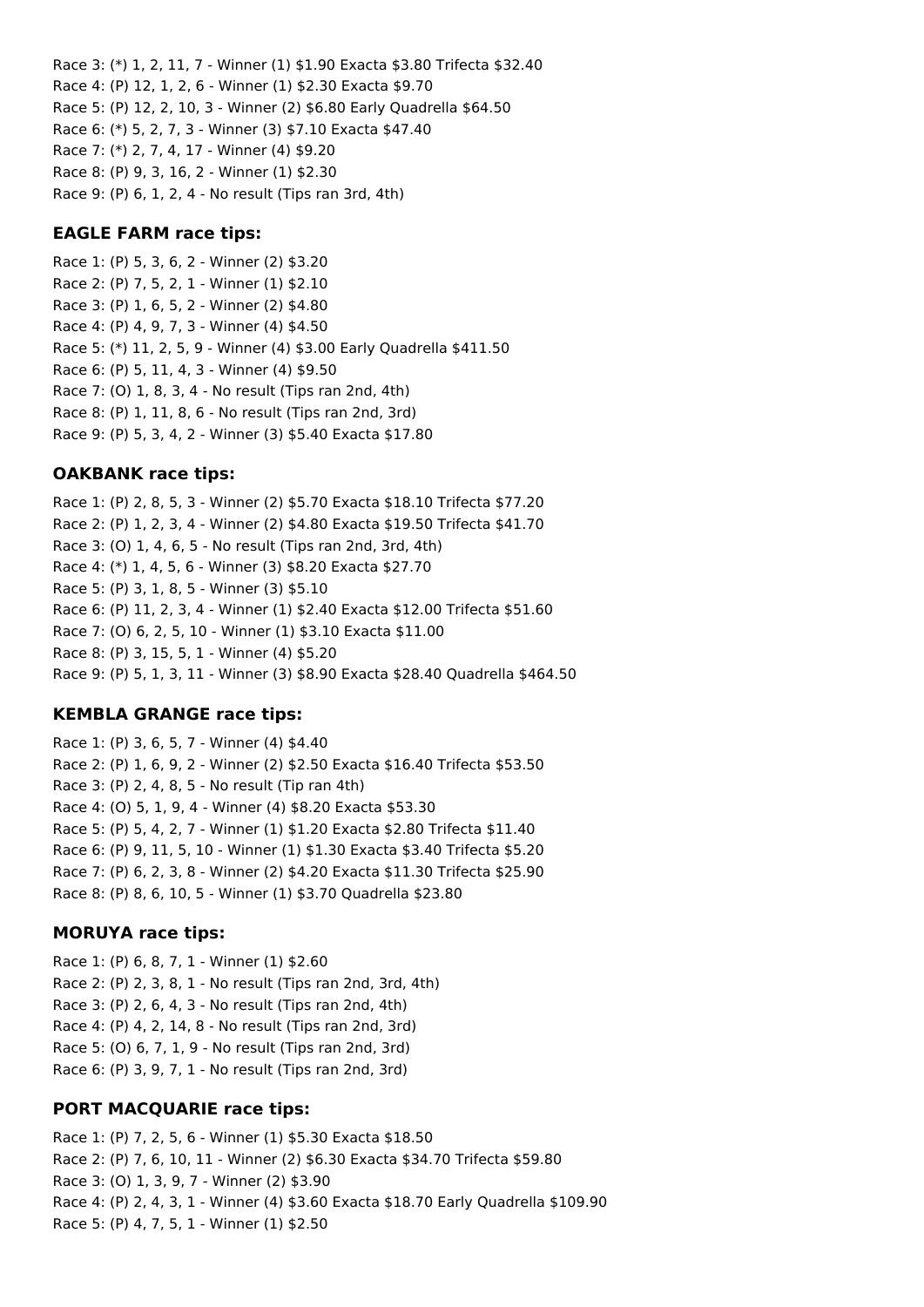Race 6: (P) 4, 7, 6, 5 - Winner (1) \$2.30 Quadrella \$67.80

#### **GOLD COAST race tips:**

Race 1: (P) 3, 6, 9, 4 - Winner (2) \$4.50 Exacta \$45.70 Trifecta \$163.80 Race 2: (P) 2, 9, 13, 4 - Winner (2) \$5.00 Exacta \$28.20 Trifecta \$54.50 Race 3: (P) 4, 8, 11, 1 - No result (Tips ran 2nd, 3rd) Race 4: (\*) 1, 13, 2, 12 - Winner (1) \$1.40 Race 5: (P) 3, 1, 6, 4 - No result (Tips ran 2nd, 3rd, 4th) Race 6: (P) 5, 11, 7, 4 - Winner (1) \$1.70 Exacta \$7.90 Race 7: (P) 7, 11, 1, 8 - Winner (1) \$3.90 Exacta \$8.60 Race 8: (P) 3, 5, 10, 7 - Winner (1) \$3.40 Race 9: (\*) 12, 13, 6, 4 - No result

## **GATTON race tips:**

Race 1: (P) 6, 1, 4, 8 - Winner (2) \$5.40 Exacta \$35.20 Race 2: (P) 6, 2, 4, 9 - Winner (1) \$1.80 Exacta \$15.70 Race 3: (O) 7, 10, 9, 1 - Winner (2) \$2.90 Exacta \$16.20 Trifecta \$39.10 Race 4: (O) 7, 2, 1, 10 - Winner (2) \$3.20 Early Quadrella \$208.60 Race 5: (O) 8, 13, 11, 3 - Winner (2) \$3.70 Exacta \$16.60 Race 6: (O) 15, 11, 16, 8 - No result (Tips ran 3rd, 4th) Race 7: (P) 2, 8, 1, 7 - Winner (3) \$5.50 Exacta \$14.20 Race 8: (P) 5, 9, 8, 2 - Winner (2) \$8.90 Exacta \$10.30

## **ASCOT race tips:**

Race 1: (P) 3, 1, 7, 5 - Winner (3) \$4.80 Exacta \$17.60 Trifecta \$58.90 First Four \$59.50 Race 2: (P) 5, 1, 8, 4 - Winner (3) \$19.50 Race 3: (P) 1, 2, 5, 4 - Winner (1) \$8.00 Exacta \$36.00 Race 4: (O) 10, 2, 7, 8 - No result (Tip ran 2nd) Race 5: (P) 4, 2, 5, 3 - No result (Tips ran 3rd, 4th) Race 6: (P) 8, 6, 7, 1 - Winner (4) \$5.20 Race 7: (P) 10, 4, 8, 1 - Winner (4) \$10.40 Exacta \$23.70 Trifecta \$150.10 Race 8: (P) 1, 7, 2, 4 - Winner (3) \$4.20 Exacta \$21.30 Race 9: (P) 8, 2, 4, 3 - No result (Tips ran 3rd, 4th)

## **GERALDTON race tips:**

Race 1: (P) 1, 5, 6, 3 - Winner (1) \$1.40 Exacta \$5.40 Trifecta \$14.30 First Four \$35.20 Race 2: (P) 5, 3, 1, 7 - No result (Tips ran 2nd, 3rd) Race 3: (P) 5, 4, 6, 7 - Winner (3) \$13.60 Race 4: (O) 10, 6, 9, 8 - Winner (4) \$13.20 Race 5: (P) 1, 8, 6, 2 - No result (Tips ran 2nd, 3rd, 4th) Race 6: (P) 4, 3, 5, 2 - Winner (2) \$5.10

## **KERANG race tips:**

Race 1: (P) 10, 7, 8, 6 - No result (Tips ran 2nd, 3rd, 4th) Race 2: (P) 4, 2, 3, 6 - Winner (3) \$2.40 Exacta \$6.20 Race 3: (O) 4, 2, 9, 10 - No result (Tips ran 2nd, 3rd, 4th) Race 4: (P) 6, 1, 3, 4 - Winner (1) \$3.00 Race 5: (P) 3, 2, 5, 9 - Winner (2) \$10.30 Exacta \$105.90 Race 6: (P) 2, 4, 8, 5 - Winner (2) \$2.20 Exacta \$4.60 Trifecta \$10.20 First Four \$12.50 Race 7: (O) 3, 1, 6, 4 - Winner (2) \$9.80 Exacta \$53.00 Trifecta \$143.30 Quadrella \$1,082.90

## **WARRACKNABEAL race tips:**

Race 1: (P) 2, 9, 5, 6 - No result (Tips ran 2nd, 4th) Race 2: (P) 8, 7, 11, 10 - No result (Tips ran 2nd, 3rd)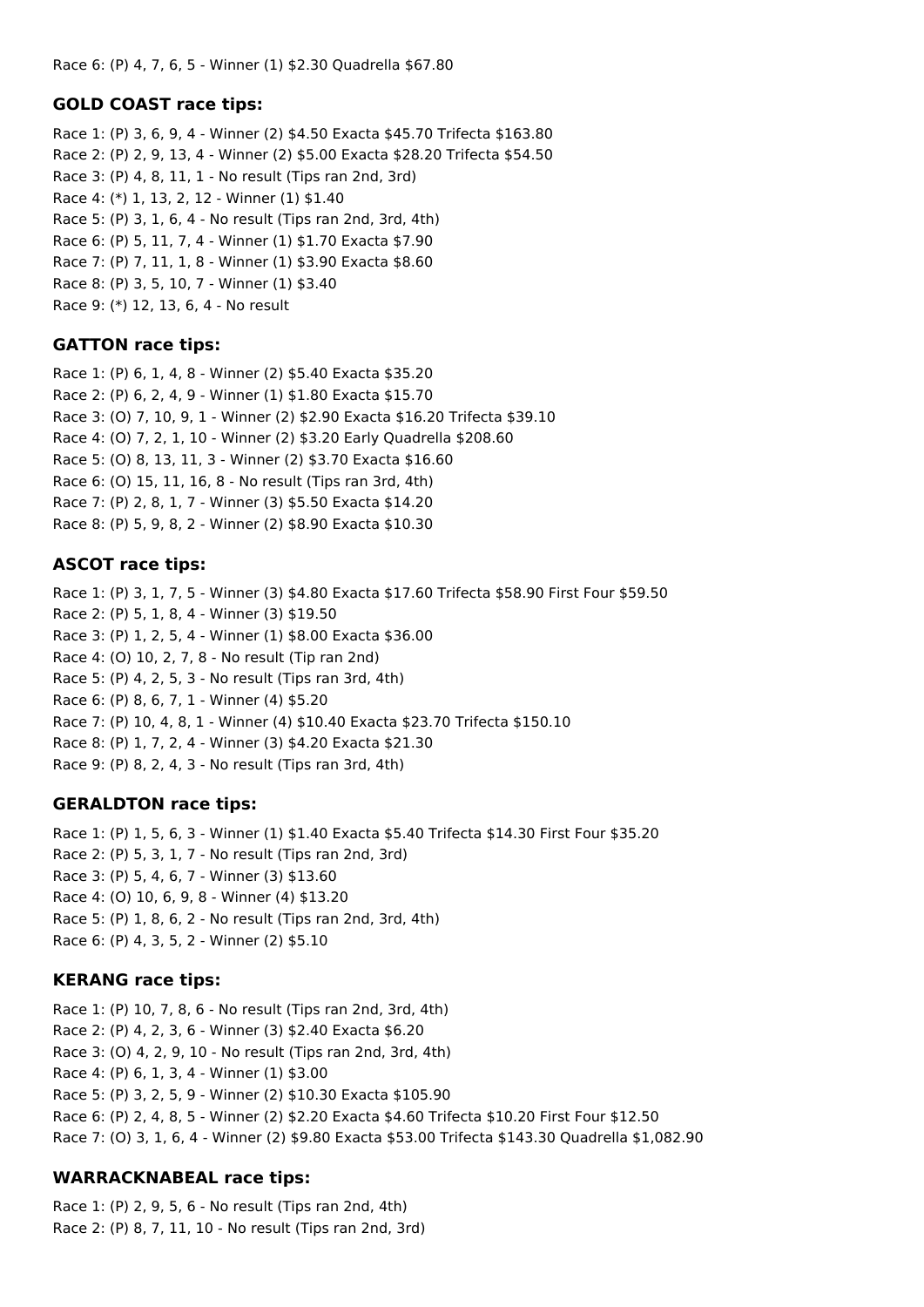Race 3: (O) 8, 5, 12, 3 - Winner (2) \$3.10 Race 4: (P) 3, 8, 2, 7 - Winner (2) \$5.30 Exacta \$22.80 Race 5: (P) 9, 8, 10, 7 - Winner (4) \$7.20 Race 6: (O) 1, 5, 8, 6 - Winner (2) \$3.60 Exacta \$47.10 Trifecta \$223.30 Race 7: (P) 6, 9, 4, 1 - Winner (3) \$3.40 Race 8: (P) 3, 1, 9, 4 - Winner (3) \$2.60 Quadrella \$490.80

#### **ALICE SPRINGS race tips:**

Race 1: (P) 3, 1, 6, 2 - Winner (1) \$5.20 Exacta \$17.10 Race 2: (O) 4, 1, 9, 7 - No result (Tips ran 2nd, 3rd, 4th) Race 3: (P) 2, 5, 3, 1 - No result (Tips ran 2nd, 3rd) Race 4: (P) 1, 4, 8, 2 - Winner (1) \$2.50 Exacta \$12.90 Trifecta \$61.60 Race 5: (P) 4, 7, 3, 1 - Winner (3) \$2.00 Exacta \$13.00 Race 6: (P) 1, 2, 4, 5 - Winner (2) \$1.30 Race 7: (P) 8, 4, 1, 6 - No result (Tips ran 2nd, 3rd, 4th)

### **CLARE race tips:**

Race 1: (P) 4, 5, 3, 2 - Winner (1) \$2.20 Exacta \$9.60 Race 2: (P) 4, 5, 1, 3 - Winner (3) \$2.10 Exacta \$2.30 Trifecta \$15.80 First Four \$59.20 Race 3: (P) 7, 6, 8, 1 - No result (Tips ran 2nd, 4th) Race 4: (O) 5, 9, 3, 7 - Winner (1) \$2.20 Race 5: (P) 1, 2, 10, 3 - No result (Tips ran 2nd, 3rd, 4th) Race 6: (P) 6, 5, 2, 4 - Winner (1) \$2.00 Race 7: (P) 9, 8, 5, 2 - Winner (2) \$8.40 Exacta \$59.00

# **Saturday 9th April 2022**

### **RANDWICK race tips:**

Race 1: (\*) 1, 2, 6, 3 - Winner (1) \$2.90 Exacta \$5.70 Trifecta \$15.80 First Four \$34.30 Race 2: (\*) 9, 12, 4, 1 - Winner (2) \$4.90 Exacta \$15.30 Trifecta \$89.40 Race 3: (P) 2, 1, 9, 4 - No result (Tips ran 2nd, 4th) Race 4: (\*) 3, 4, 14, 8 - Winner (1) \$3.10 Exacta \$17.60 Race 5: (P) 6, 1, 2, 11 - Winner (1) \$2.50 Exacta \$4.30 Trifecta \$5.90 First Four \$6.10 Race 6: (P) 4, 1, 2, 9 - No result (Tips ran 2nd, 4th) Race 7: (O) 4, 5, 11, 7 - No result (Tip ran 2nd) Race 8: (P) 6, 9, 8, 2 - No result (Tip ran 2nd) Race 9: (P) 1, 3, 14, 2 - No result (Tips ran 3rd, 4th) Race 10: (P) 4, 8, 5, 2 - Winner (4) \$6.60

## **CAULFIELD race tips:**

Race 1: (P) 5, 2, 1, 3 - Winner (1) \$2.30 Exacta \$3.70 Trifecta \$7.60 Race 2: (\*) 7, 2, 1, 8 - Winner (1) \$2.40 Exacta \$7.80 Trifecta \$20.00 First Four \$40.00 Race 3: (P) 4, 3, 2, 1 - Winner (2) \$4.00 Race 4: (P) 8, 1, 3, 5 - Winner (2) \$4.10 Exacta \$27.20 Race 5: (P) 3, 13, 2, 14 - Winner (2) \$4.80 Early Quadrella \$207.70 Race 6: (P) 1, 4, 3, 7 - Winner (3) \$5.50 Exacta \$29.10 Race 7: (\*) 3, 4, 2, 5 - No result (Tips ran 3rd, 4th) Race 8: (P) 3, 6, 7, 11 - Winner (3) \$4.40 Exacta \$26.50 Race 9: (P) 11, 7, 10, 9 - Winner (1) \$3.30 Exacta \$15.00 Trifecta \$68.20

## **DOOMBEN race tips:**

Race 1: (\*) 1, 2, 5, 6 - Winner (1) \$1.30 Race 2: (P) 9, 3, 1, 8 - No result (Tips ran 2nd, 4th) Race 3: (O) 9, 1, 4, 3 - No result (Tips ran 2nd, 4th)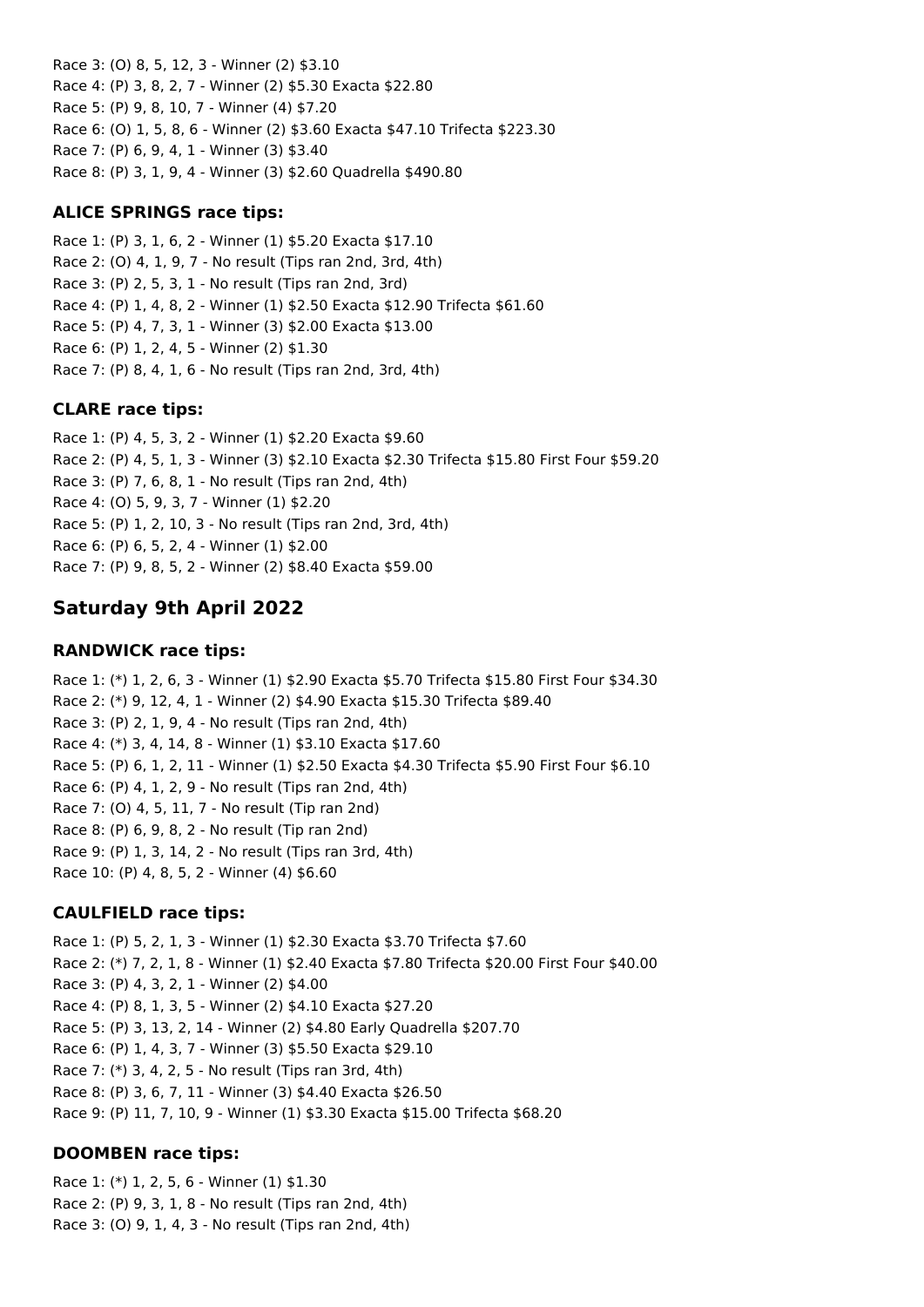Race 4: (\*) 6, 3, 11, 15 - Winner (4) \$8.60 Race 5: (P) 4, 12, 7, 15 - Winner (1) \$3.40 Exacta \$10.60 Race 6: (O) 12, 10, 16, 17 - No result (Tip ran 3rd) Race 7: (\*) 9, 12, 10, 4 - No result (Tips ran 2nd, 3rd) Race 8: (O) 7, 15, 11, 18 - No result (Tip ran 3rd) Race 9: (P) 10, 4, 7, 14 - No result (Tip ran 2nd)

## **MORPHETTVILLE race tips:**

Race 1: (P) 5, 2, 6, 1 - Winner (2) \$3.00 Exacta \$8.70 Trifecta \$29.60 Race 2: (\*) 7, 8, 2, 5 - Winner (2) \$5.70 Race 3: (P) 4, 7, 3, 5 - No result (Tips ran 3rd, 4th) Race 4: (O) 5, 3, 7, 4 - No result (Tip ran 2nd) Race 5: (P) 3, 2, 4, 1 - Winner (4) \$10.70 Exacta \$33.50 Trifecta \$131.70 First Four \$262.20 Race 6: (O) 4, 3, 1, 13 - Winner (4) \$4.70 Exacta \$30.50 Race 7: (\*) 2, 1, 3, 8 - Winner (3) \$3.50 Exacta \$13.90 Trifecta \$27.60 Race 8: (\*) 10, 2, 5, 11 - Winner (2) \$3.30 Exacta \$40.80 Trifecta \$75.10 Race 9: (O) 4, 8, 3, 10 - No result

## **NEWCASTLE race tips:**

Race 1: (P) 1, 6, 10, 8 - Winner (1) \$1.80 Exacta \$8.20 Trifecta \$12.60 Race 2: (P) 1, 3, 6, 2 - Winner (4) \$3.90 Race 3: (P) 6, 12, 8, 3 - Winner (1) \$2.80 Exacta \$15.20 Race 4: (P) 6, 10, 11, 7 - Winner (1) \$1.40 Exacta \$7.80 Early Quadrella \$34.80 Race 5: (P) 2, 4, 3, 9 - No result (Tips ran 2nd, 3rd) Race 6: (P) 8, 2, 16, 10 - No result (Tips ran 2nd, 3rd, 4th) Race 7: (P) 10, 11, 3, 2 - No result (Tip ran 4th) Race 8: (P) 7, 6, 10, 5 - Winner (3) \$2.90

## **WARREN race tips:**

Race 1: (P) 9, 4, 1, 6 - Abandoned Race 2: (P) 4, 12, 9, 1 - Abandoned Race 3: (O) 8, 6, 1, 10 - Abandoned Race 4: (P) 1, 10, 2, 4 - Abandoned Race 5: (P) 9, 11, 1, 10 - Abandoned Race 6: (P) 2, 6, 3, 11 - Abandoned

## **GLEN INNES race tips:**

Race 1: (P) 1, 6, 3, 8 - Abandoned Race 2: (P) 4, 9, 3, 2 - Abandoned Race 3: (P) 8, 1, 5, 2 - Abandoned Race 4: (P) 3, 6, 1, 9 - Abandoned Race 5: (P) 7, 1, 2, 4 - Abandoned Race 6: (P) 4, 1, 3, 5 - Abandoned

## **WERRIBEE race tips:**

Race 1: (P) 11, 9, 2, 7 - Winner (2) \$3.20 Race 2: (P) 10, 7, 11, 13 - Winner (2) \$2.30 Race 3: (O) 14, 10, 15, 13 - Winner (2) \$3.30 Race 4: (P) 1, 4, 6, 7 - No result (Tips ran 2nd, 3rd, 4th) Race 5: (O) 7, 11, 8, 12 - No result (Tips ran 2nd, 3rd) Race 6: (O) 3, 6, 1, 9 - Winner (1) \$2.80 Race 7: (O) 10, 4, 15, 7 - Winner (2) \$3.10

## **GOLD COAST race tips:**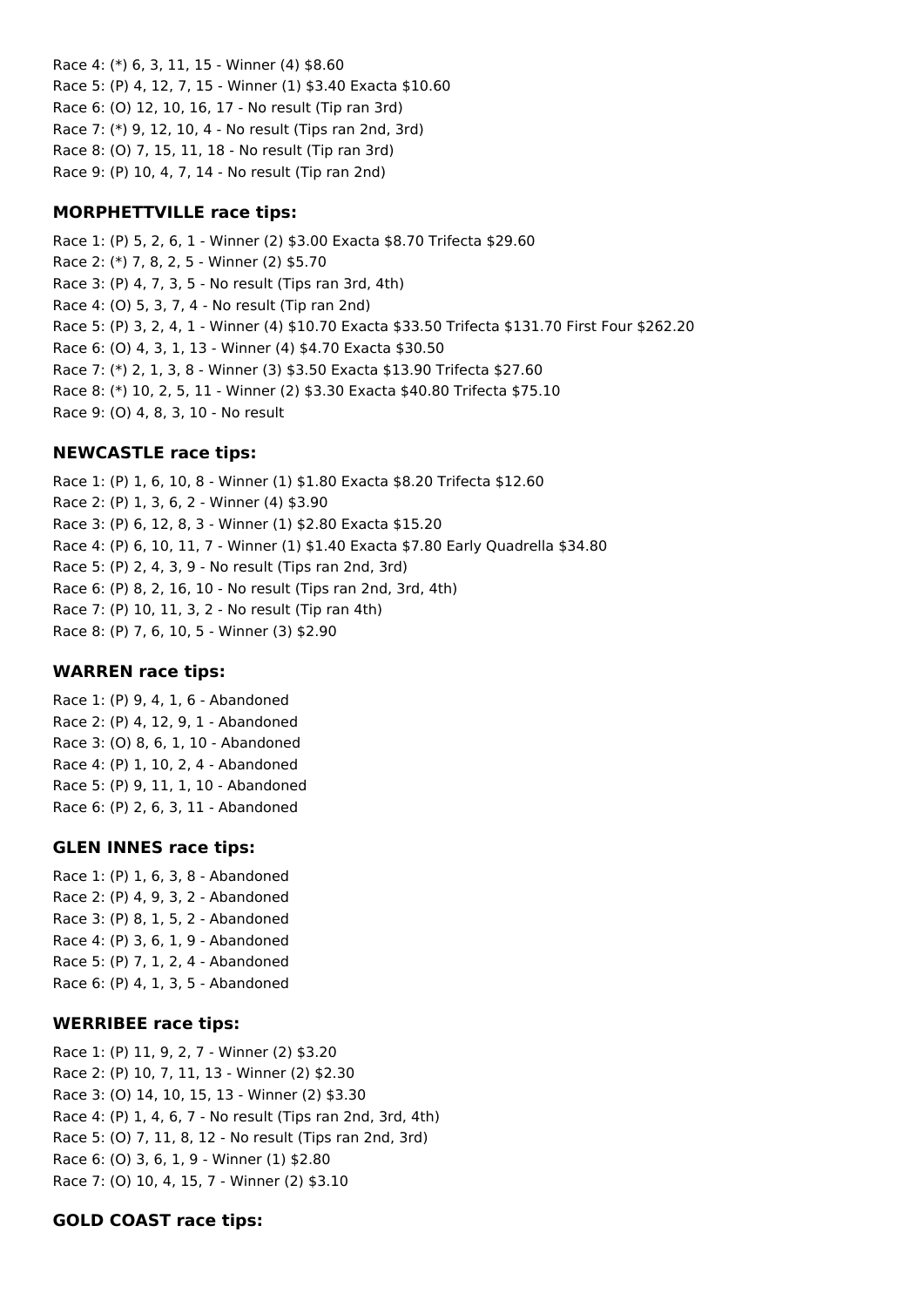Race 1: (P) 5, 7, 9, 2 - No result (Tip ran 4th) Race 2: (P) 5, 2, 6, 4 - Winner (2) \$6.20 Exacta \$21.00 Race 3: (P) 4, 5, 6, 3 - Winner (4) \$6.50 Race 4: (P) 3, 1, 2, 8 - Winner (4) \$4.50 Race 5: (P) 2, 10, 4, 3 - Winner (4) \$3.40 Early Quadrella \$957.20 Race 6: (O) 3, 4, 11, 15 - Winner (1) \$2.40 Race 7: (P) 7, 11, 6, 12 - Winner (4) \$1.40 Exacta \$5.60 Race 8: (P) 6, 13, 1, 2 - Winner (3) \$3.10 Exacta \$6.30 Trifecta \$37.80 Race 9: (P) 7, 4, 9, 6 - No result (Tips ran 2nd, 3rd, 4th)

### **ROCKHAMPTON race tips:**

Race 1: (P) 4, 3, 7, 6 - Winner (1) \$1.50 Race 2: (P) 5, 2, 1, 6 - Winner (3) \$4.70 Race 3: (P) 7, 2, 1, 3 - Winner (1) \$6.90 Exacta \$38.70 Trifecta \$149.60 First Four \$256.30 Race 4: (P) 2, 3, 10, 1 - Winner (1) \$1.70 Early Quadrella \$342.60 Race 5: (O) 5, 8, 16, 17 - Winner (3) \$9.30 Exacta \$40.40 Race 6: (O) 9, 4, 2, 1 - Winner (3) \$5.60 Quadrella \$979.80

### **TOOWOOMBA race tips:**

Race 1: (P) 1, 8, 2, 3 - Winner (2) \$3.90 Exacta \$21.70 Race 2: (P) 5, 4, 2, 3 - Winner (1) \$2.40 Exacta \$2.80 Trifecta \$5.60 First Four \$8.60 Race 3: (P) 8, 11, 5, 7 - Winner (3) \$6.80 Exacta \$22.80 Trifecta \$75.30 First Four \$377.80 Race 4: (P) 1, 5, 6, 3 - Winner (1) \$2.50 Early Quadrella \$177.60 Race 5: (P) 3, 2, 4, 1 - No result (Tips ran 2nd, 3rd, 4th) Race 6: (P) 4, 2, 5, 7 - Winner (1) \$1.70 Exacta \$3.40 Trifecta \$3.80 Race 7: (P) 1, 2, 5, 7 - Winner (2) \$1.80

#### **ASCOT race tips:**

Race 1: (P) 4, 2, 6, 5 - Winner (2) \$3.80 Exacta \$33.90 Trifecta \$48.10 First Four \$117.30 Race 2: (P) 9, 5, 4, 1 - No result (Tips ran 2nd, 3rd, 4th) Race 3: (P) 1, 10, 7, 4 - Winner (4) \$6.70 Race 4: (P) 6, 8, 9, 2 - Winner (3) \$5.70 Race 5: (P) 2, 1, 5, 8 - No result Race 6: (P) 7, 5, 6, 4 - Winner (3) \$6.10 Exacta \$18.20 Trifecta \$76.50 First Four \$99.60 Race 7: (O) 5, 12, 2, 14 - No result (Tips ran 2nd, 4th) Race 8: (P) 3, 1, 8, 13 - Winner (1) \$2.50 Race 9: (O) 10, 1, 3, 12 - No result (Tips ran 2nd, 4th)

#### **ALBANY race tips:**

Race 1: (P) 4, 1, 3, 6 - Winner (3) \$2.70 Exacta \$5.10 Race 2: (P) 1, 4, 5, 3 - Winner (4) \$3.40 Exacta \$18.00 Race 3: (P) 6, 1, 3, 2 - Winner (3) \$4.80 Exacta \$31.60 Race 4: (P) 3, 6, 5, 1 - Winner (3) \$3.60 Exacta \$36.80 Trifecta \$58.60 First Four \$90.70 Early Quadrella \$0.00 Race 5: (P) 4, 2, 6, 5 - Winner (1) \$2.00 Exacta \$6.90 Trifecta \$10.90 Race 6: (P) 1, 4, 2, 6 - Winner (3) \$2.40 Exacta \$3.40 Trifecta \$14.10 Quadrella \$420.20

#### **ALICE SPRINGS race tips:**

Race 1: (O) 1, 8, 2, 3 - Winner (1) \$3.20 Exacta \$11.00 Trifecta \$35.50 Race 2: (P) 3, 1, 5, 4 - Winner (3) \$2.40 Exacta \$5.40 Trifecta \$10.00 Race 3: (O) 1, 2, 7, 4 - No result (Tip ran 3rd) Race 4: (P) 4, 2, 1, 5 - Winner (4) \$1.90 Exacta \$4.80 Trifecta \$18.10 Race 5: (O) 3, 2, 8, 1 - Winner (1) \$4.30 Race 6: (O) 1, 5, 2, 8 - Winner (2) \$5.90 Race 7: (P) 2, 1, 7, 6 - Winner (1) \$1.70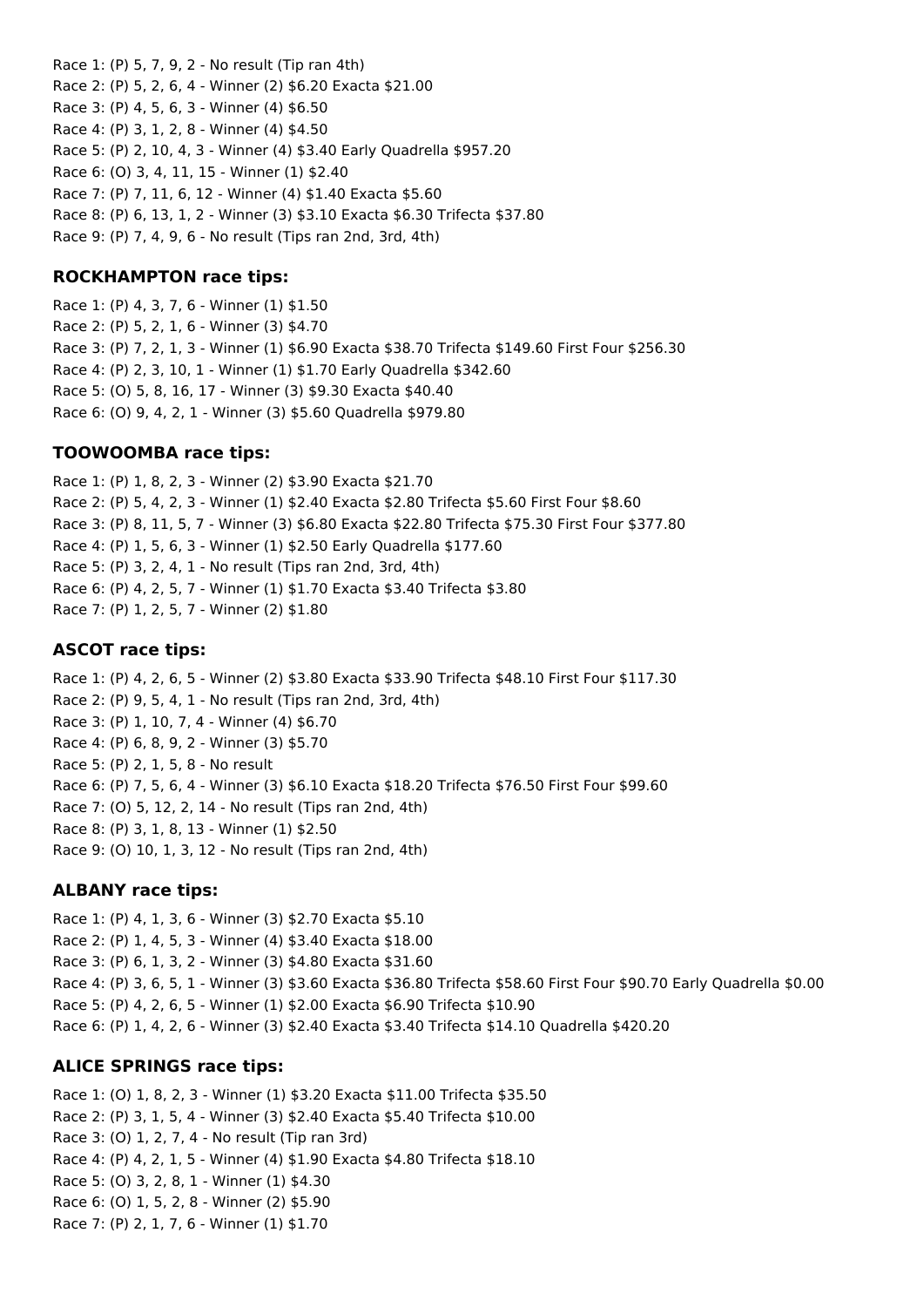# **Saturday 2nd April 2022**

### **RANDWICK race tips:**

Race 1: (\*) 1, 10, 4, 3 - Winner (1) \$3.00 Race 2: (P) 3, 10, 2, 1 - Winner (1) \$1.90 Exacta \$10.20 Trifecta \$47.80 Race 3: (P) 12, 1, 4, 7 - No result (Tip ran 3rd) Race 4: (P) 2, 6, 4, 3 - No result Race 5: (P) 4, 2, 1, 6 - No result (Tip ran 4th) Race 6: (\*) 12, 13, 10, 3 - Winner (1) \$2.40 Exacta \$8.90 Trifecta \$51.80 Race 7: (O) 1, 5, 8, 15 - Winner (1) \$3.10 Exacta \$34.20 Race 8: (P) 1, 2, 6, 3 - Winner (1) \$2.30 Exacta \$5.70 Race 9: (P) 16, 2, 20, 7 - No result (Tips ran 2nd, 4th) Race 10: (P) 10, 13, 7, 5 - Winner (4) \$4.90 Exacta \$36.10

#### **EAGLE FARM race tips:**

Race 1: (P) 2, 5, 9, 4 - Winner (4) \$4.80 Exacta \$20.00 Trifecta \$64.20 Race 2: (\*) 3, 6, 11, 4 - Winner (3) \$12.90 Exacta \$35.80 Race 3: (P) 9, 11, 13, 8 - Winner (3) \$9.10 Exacta \$30.50 Trifecta \$86.50 Race 4: (P) 6, 14, 12, 16 - Winner (3) \$6.00 Race 5: (O) 1, 5, 6, 4 - Winner (2) \$5.70 Exacta \$63.30 Trifecta \$430.20 Early Quadrella \$6,406.80 Race 6: (P) 11, 4, 3, 7 - Winner (1) \$6.00 Exacta \$39.10 Race 7: (O) 9, 3, 1, 7 - No result (Tips ran 2nd, 3rd) Race 8: (P) 2, 5, 3, 1 - No result (Tips ran 2nd, 4th) Race 9: (O) 11, 3, 8, 9 - Winner (4) \$4.80 Exacta \$29.80

#### **MORPHETTVILLE race tips:**

Race 1: (P) 2, 6, 3, 1 - Winner (1) \$2.30 Exacta \$7.10 Trifecta \$11.70 Race 2: (O) 8, 4, 1, 7 - Winner (1) \$4.60 Exacta \$13.70 Trifecta \$120.00 Race 3: (P) 2, 8, 4, 1 - No result (Tips ran 2nd, 3rd) Race 4: (\*) 11, 2, 9, 10 - Winner (3) \$10.80 Exacta \$30.30 Trifecta \$83.00 First Four \$456.20 Race 5: (\*) 1, 8, 10, 3 - Winner (2) \$7.60 Race 6: (O) 5, 2, 1, 7 - Winner (1) \$4.80 Race 7: (O) 2, 7, 9, 1 - Winner (4) \$3.20 Race 8: (P) 6, 2, 1, 5 - Winner (2) \$2.70 Exacta \$6.10 Race 9: (\*) 1, 9, 6, 4 - No result (Tip ran 3rd)

#### **BENDIGO race tips:**

Race 1: (P) 9, 2, 6, 3 - Winner (1) \$3.50 Race 2: (\*) 16, 15, 9, 17 - Winner (2) \$6.40 Exacta \$49.90 Race 3: (O) 1, 3, 4, 9 - No result Race 4: (P) 7, 6, 14, 11 - No result Race 5: (P) 3, 6, 4, 2 - Winner (4) \$3.50 Exacta \$16.10 Race 6: (P) 2, 8, 5, 3 - Winner (1) \$3.40 Exacta \$29.80 Race 7: (\*) 10, 5, 11, 3 - Winner (4) \$5.70 Exacta \$40.40 Trifecta \$126.90 Race 8: (O) 1, 14, 8, 3 - Winner (2) \$3.70 Race 9: (\*) 3, 9, 10, 12 - No result (Tip ran 3rd)

#### **ASCOT race tips:**

Race 1: (P) 6, 7, 3, 4 - Winner (1) \$3.00 Race 2: (\*) 6, 2, 8, 3 - Winner (2) \$7.00 Exacta \$12.50 Trifecta \$55.70 First Four \$143.90 Race 3: (P) 5, 1, 4, 2 - Winner (1) \$1.70 Race 4: (P) 3, 1, 6, 5 - Winner (3) \$5.00 Exacta \$23.60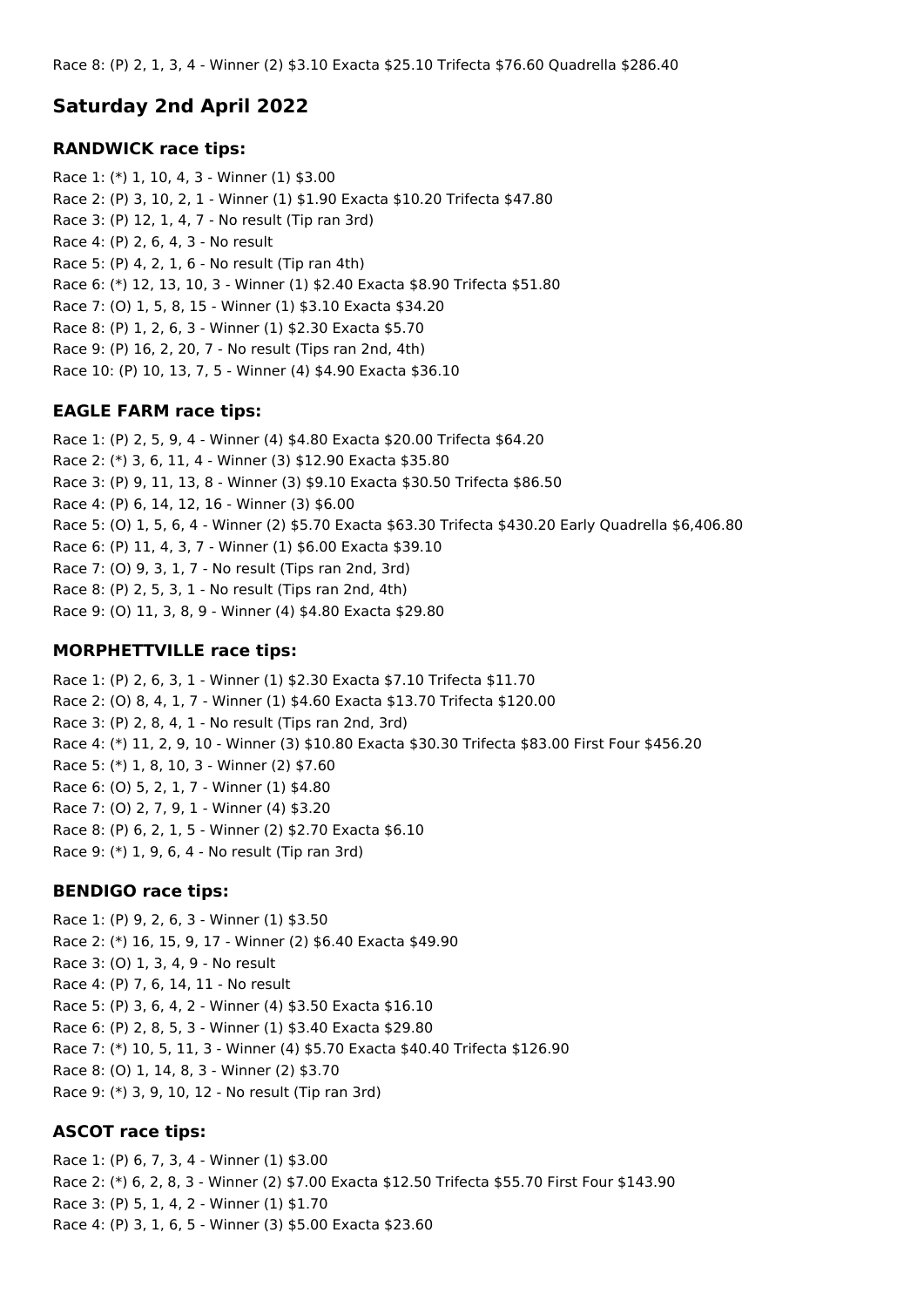Race 5: (P) 7, 2, 11, 1 - Winner (2) \$2.70 Early Quadrella \$158.50 Race 6: (O) 2, 10, 1, 5 - Winner (1) \$1.90 Exacta \$20.30 Race 7: (\*) 10, 3, 7, 14 - Winner (1) \$1.70 Race 8: (\*) 2, 6, 5, 7 - Winner (1) \$2.30 Exacta \$11.50 Race 9: (O) 11, 10, 1, 6 - No result (Tips ran 3rd, 4th)

#### **GOULBURN race tips:**

Race 1: (P) 4, 3, 1, 2 - Winner (2) \$2.80 Race 2: (\*) 7, 5, 3, 9 - No result (Tips ran 2nd, 3rd) Race 3: (P) 1, 3, 8, 4 - Winner (1) \$2.60 Race 4: (P) 9, 4, 1, 5 - Winner (4) \$12.10 Exacta \$66.30 Trifecta \$138.10 Race 5: (P) 8, 5, 1, 6 - Winner (3) \$5.90 Exacta \$56.30 Trifecta \$188.40 First Four \$514.90 Race 6: (P) 7, 2, 3, 9 - Winner (1) \$2.50 Exacta \$11.40 Race 7: (\*) 7, 1, 4, 2 - Winner (3) \$2.10 Exacta \$4.10 Trifecta \$25.00 Race 8: (O) 7, 4, 5, 1 - Winner (4) \$5.00 Quadrella \$227.20

## **GUNNEDAH race tips:**

Race 1: (P) 8, 1, 2, 7 - Winner (2) \$5.00 Exacta \$20.80 Race 2: (O) 13, 10, 14, 11 - No result (Tips ran 2nd, 4th) Race 3: (O) 2, 11, 16, 6 - Winner (1) \$2.10 Exacta \$23.50 Trifecta \$155.50 Race 4: (P) 2, 1, 4, 5 - Winner (1) \$1.80 Race 5: (P) 5, 1, 8, 4 - Winner (4) \$3.90 Exacta \$29.20 Trifecta \$126.60 Race 6: (O) 2, 6, 4, 3 - Winner (1) \$3.10 Exacta \$15.50 Race 7: (O) 5, 12, 3, 2 - No result (Tips ran 3rd, 4th)

## **ARARAT race tips:**

Race 1: (P) 11, 3, 9, 5 - Winner (2) \$6.90 Exacta \$21.90 Trifecta \$82.20 Race 2: (P) 9, 2, 1, 13 - No result (Tips ran 2nd, 4th) Race 3: (P) 9, 14, 13, 6 - No result (Tips ran 2nd, 3rd) Race 4: (P) 2, 9, 4, 3 - Winner (1) \$7.50 Race 5: (P) 3, 4, 5, 6 - Winner (1) \$2.50 Race 6: (P) 6, 7, 2, 4 - Winner (3) \$2.80 Race 7: (P) 4, 2, 1, 6 - No result (Tips ran 3rd, 4th)

## **GOLD COAST race tips:**

Race 1: (P) 3, 1, 9, 4 - Winner (1) \$2.40 Race 2: (P) 4, 5, 2, 6 - Winner (2) \$2.10 Exacta \$3.50 Trifecta \$9.50 First Four \$10.00 Race 3: (P) 4, 9, 3, 8 - Winner (1) \$1.60 Exacta \$3.40 Race 4: (P) 2, 6, 7, 3 - Winner (1) \$3.50 Exacta \$15.60 Early Quadrella \$24.30 Race 5: (P) 4, 2, 10, 9 - Winner (3) \$7.50 Race 6: (P) 4, 2, 9, 7 - Winner (2) \$2.40 Exacta \$6.90 Race 7: (O) 4, 3, 2, 6 - Winner (1) \$2.90 Exacta \$12.10 Trifecta \$51.90 Quadrella \$549.70

#### **KILCOY race tips:**

Race 1: (P) 5, 3, 4, 6 - Winner (3) \$5.90 Exacta \$14.20 Trifecta \$120.60 Race 2: (P) 2, 6, 5, 13 - Winner (2) \$4.00 Race 3: (P) 2, 6, 3, 4 - Winner (1) \$4.40 Exacta \$26.60 Race 4: (P) 2, 6, 10, 7 - Winner (1) \$3.10 Early Quadrella \$363.00 Race 5: (P) 1, 2, 10, 13 - Winner (2) \$11.60 Exacta \$120.10 Race 6: (O) 7, 5, 11, 10 - No result (Tip ran 3rd)

## **TOOWOOMBA race tips:**

Race 1: (P) 7, 6, 5, 4 - Winner (4) \$5.90 Race 2: (P) 2, 5, 1, 4 - Winner (4) \$3.60 Exacta \$19.10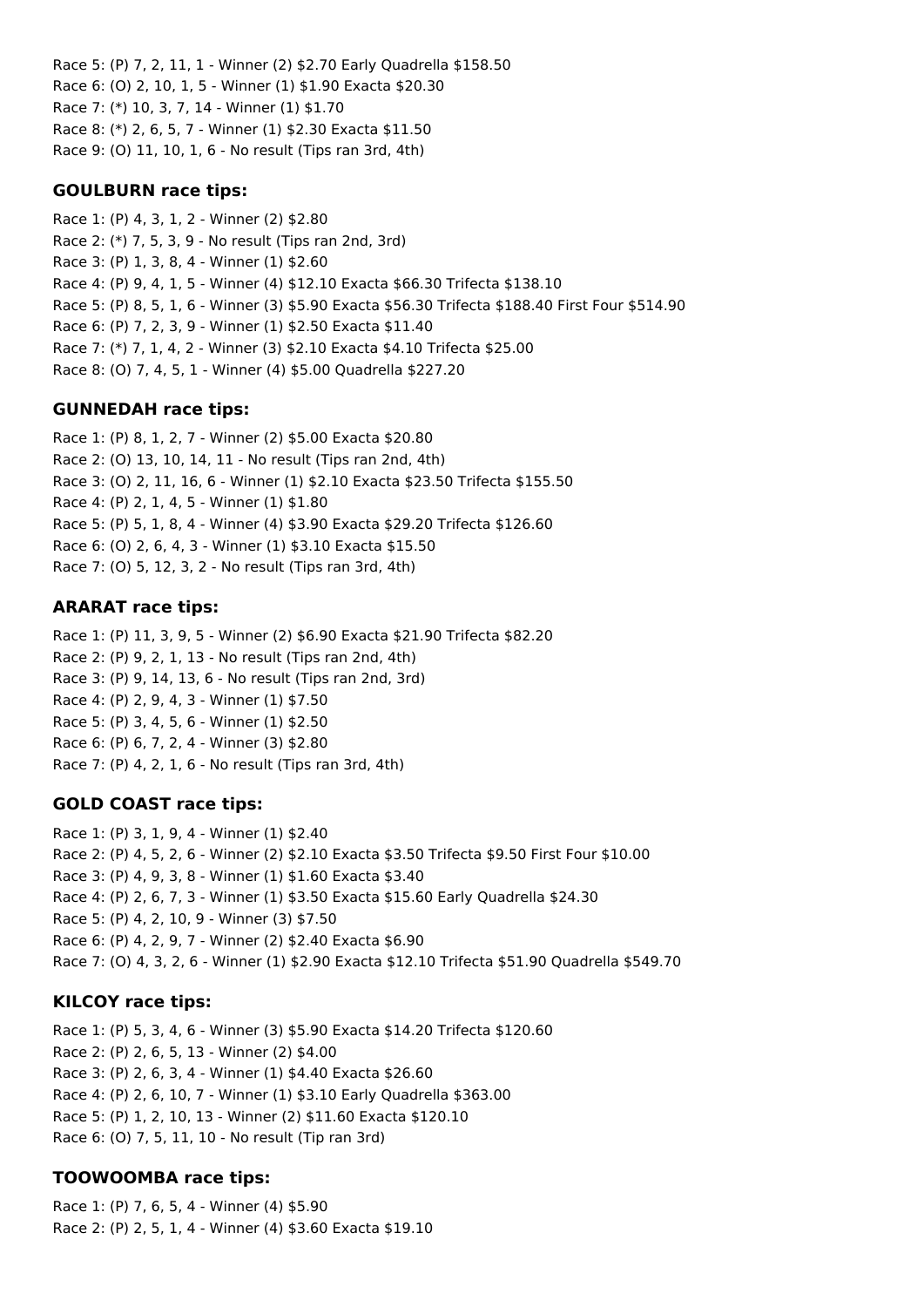Race 3: (P) 5, 1, 2, 3 - Winner (3) \$2.10 Exacta \$8.90 Trifecta \$56.10 Race 4: (P) 8, 5, 7, 9 - No result (Tips ran 2nd, 3rd, 4th) Race 5: (P) 2, 3, 9, 8 - No result (Tips ran 2nd, 3rd, 4th) Race 6: (P) 1, 3, 2, 4 - Winner (4) \$2.30 Exacta \$7.50 Trifecta \$21.30 Race 7: (P) 1, 8, 7, 9 - Winner (1) \$1.60 Exacta \$3.80 Trifecta \$17.60

#### **KALGOORLIE race tips:**

Race 1: (P) 5, 3, 2, 1 - Winner (1) \$1.20 Exacta \$5.80 Trifecta \$7.10 First Four \$10.70 Race 2: (P) 6, 3, 5, 4 - Winner (1) \$6.90 Race 3: (P) 5, 2, 6, 4 - No result (Tips ran 2nd, 3rd, 4th) Race 4: (P) 2, 1, 3, 6 - No result (Tips ran 2nd, 3rd, 4th) Race 5: (P) 5, 6, 2, 3 - No result (Tips ran 2nd, 3rd) Race 6: (P) 1, 7, 6, 5 - No result (Tips ran 2nd, 3rd) Race 7: (P) 2, 5, 9, 4 - No result (Tips ran 2nd, 3rd, 4th)

#### **ALICE SPRINGS race tips:**

Race 1: (P) 7, 6, 2, 3 - Winner (4) \$3.40 Race 2: (P) 2, 1, 6, 4 - Winner (4) \$2.80 Exacta \$9.40 Trifecta \$31.50 First Four \$166.20 Race 3: (P) 1, 4, 5, 3 - Winner (3) \$3.60 Exacta \$7.40 Trifecta \$51.80 First Four \$127.80 Race 4: (P) 6, 1, 3, 7 - No result (Tip ran 4th) Race 5: (P) 4, 2, 3, 5 - Winner (2) \$1.90 Exacta \$11.50 Trifecta \$24.30 Race 6: (\*) 1, 6, 4, 8 - Winner (1) \$1.10 Exacta \$7.60 Race 7: (P) 2, 1, 7, 6 - No result (Tips ran 2nd, 3rd, 4th) Race 8: (P) 2, 1, 8, 9 - Winner (1) \$2.00 Exacta \$10.30

## **Saturday 26th March 2022**

#### **ROSEHILL race tips:**

Race 1: (P) 9, 8, 4, 15 - No result (Tip ran 2nd) Race 2: (O) 2, 1, 3, 8 - Winner (3) \$10.80 Race 3: (P) 4, 13, 1, 14 - Winner (1) \$3.50 Exacta \$11.00 Race 4: (P) 3, 5, 11, 6 - Abandoned Race 5: (P) 7, 10, 5, 3 - Abandoned Race 6: (P) 11, 4, 14, 5 - Abandoned Race 7: (P) 11, 2, 1, 10 - Abandoned Race 8: (P) 2, 6, 4, 7 - Abandoned Race 9: (P) 13, 18, 2, 9 - Abandoned Race 10: (P) 8, 7, 4, 9 - Abandoned

#### **DOOMBEN race tips:**

Race 1: (P) 5, 9, 10, 3 - Winner (1) \$2.30 Exacta \$18.20 Race 2: (\*) 10, 7, 3, 5 - Winner (3) \$9.20 Exacta \$26.80 Trifecta \$118.60 Race 3: (P) 2, 9, 1, 6 - Winner (4) \$10.90 Exacta \$54.20 Trifecta \$390.20 Race 4: (\*) 5, 4, 6, 1 - No result (Tips ran 2nd, 4th) Race 5: (O) 9, 11, 5, 15 - Winner (4) \$5.30 Race 6: (\*) 13, 9, 7, 5 - Winner (4) \$11.40 Exacta \$30.30 Trifecta \$172.60 Race 7: (O) 8, 13, 9, 16 - Winner (1) \$6.60 Exacta \$51.80 Race 8: (O) 2, 3, 7, 1 - No result (Tips ran 2nd, 3rd) Race 9: (O) 13, 16, 7, 4 - Winner (1) \$6.30

## **MORPHETTVILLE race tips:**

Race 1: (\*) 1, 7, 5, 4 - Winner (1) \$1.30 Race 2: (\*) 1, 3, 6, 7 - Winner (2) \$4.60 Exacta \$11.10 Race 3: (P) 1, 7, 3, 5 - Winner (1) \$1.90 Exacta \$4.90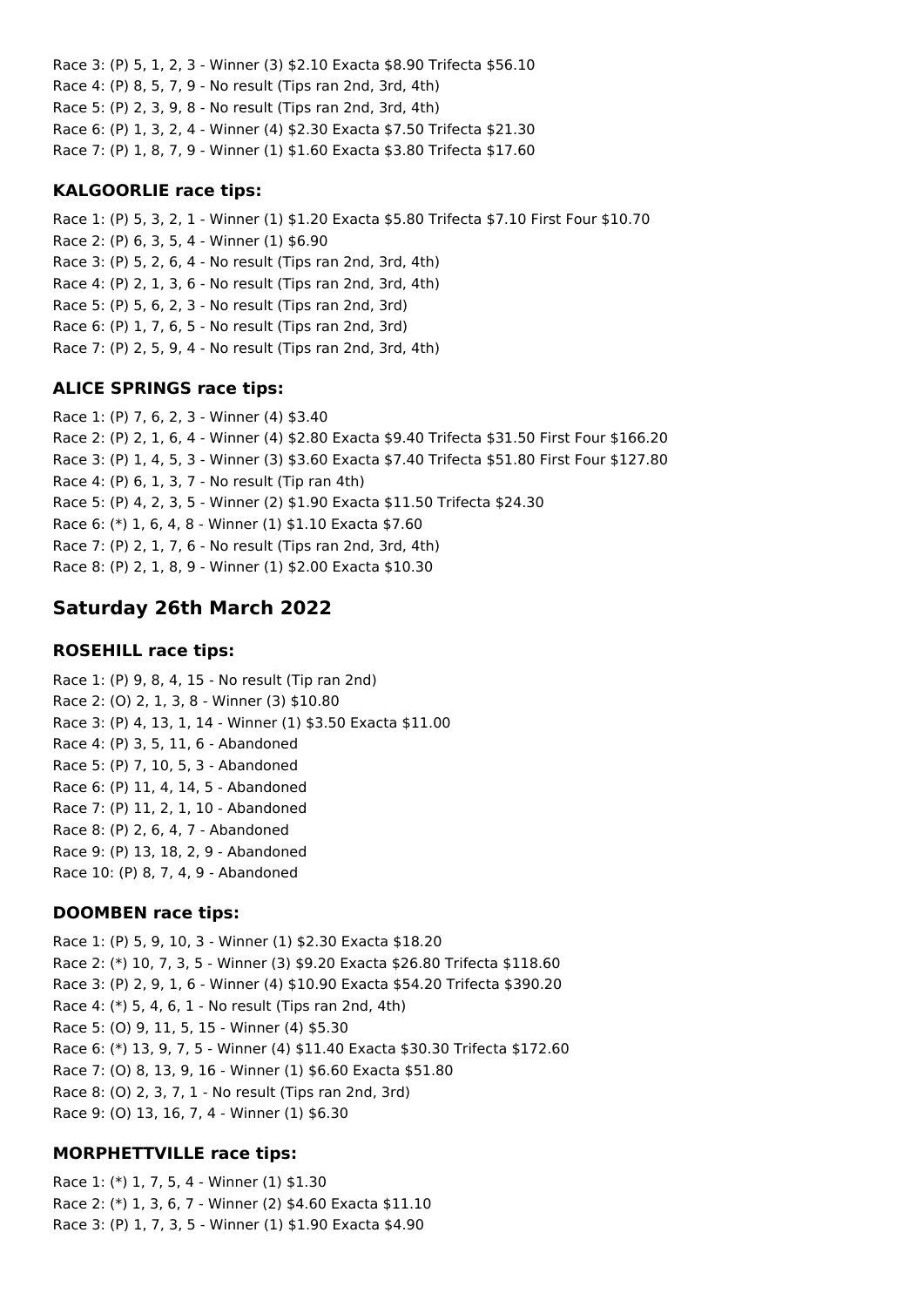Race 4: (O) 10, 3, 1, 2 - No result (Tip ran 2nd) Race 5: (O) 2, 3, 1, 8 - Winner (1) \$2.20 Exacta \$14.50 Race 6: (\*) 2, 8, 9, 5 - Winner (2) \$4.30 Race 7: (O) 1, 2, 8, 5 - Winner (1) \$2.40 Exacta \$12.70 Race 8: (O) 1, 9, 5, 11 - No result (Tips ran 2nd, 3rd) Race 9: (O) 5, 7, 6, 10 - No result

### **MORNINGTON race tips:**

Race 1: (P) 4, 3, 1, 7 - Winner (1) \$2.10 Exacta \$5.40 Trifecta \$13.20 Race 2: (\*) 1, 6, 8, 2 - No result (Tip ran 2nd) Race 3: (P) 2, 5, 3, 10 - No result (Tips ran 2nd, 3rd) Race 4: (P) 11, 7, 3, 4 - Winner (1) \$2.80 Exacta \$6.70 Trifecta \$30.40 Race 5: (\*) 3, 9, 7, 2 - Winner (1) \$3.10 Race 6: (P) 4, 2, 1, 3 - Winner (1) \$2.80 Exacta \$4.60 Race 7: (P) 6, 2, 5, 9 - No result (Tips ran 2nd, 3rd) Race 8: (O) 5, 8, 7, 6 - Winner (4) \$9.20 Exacta \$28.60 Trifecta \$145.40 First Four \$804.70 Race 9: (\*) 10, 7, 12, 11 - No result (Tip ran 2nd)

### **WYONG race tips:**

Race 1: (O) 7, 9, 1, 2 - Abandoned Race 2: (P) 10, 12, 11, 8 - Abandoned Race 3: (P) 12, 2, 14, 4 - Abandoned Race 4: (P) 5, 11, 1, 7 - Abandoned Race 5: (P) 2, 11, 3, 8 - Abandoned Race 6: (P) 4, 3, 7, 6 - Abandoned Race 7: (O) 3, 9, 12, 2 - Abandoned Race 8: (O) 3, 5, 6, 2 - Abandoned

#### **ARMIDALE race tips:**

Race 1: (P) 3, 4, 8, 2 - Abandoned Race 2: (O) 10, 7, 3, 4 - Abandoned Race 3: (O) 2, 4, 8, 3 - Abandoned Race 4: (P) 8, 4, 1, 6 - Abandoned Race 5: (O) 2, 5, 7, 6 - Abandoned Race 6: (O) 5, 6, 9, 1 - Abandoned Race 7: (O) 2, 11, 9, 8 - Abandoned

## **PORT MACQUARIE race tips:**

Race 1: (P) 1, 5, 4, 7 - Abandoned Race 2: (P) 5, 3, 1, 4 - Abandoned Race 3: (O) 10, 9, 8, 3 - Abandoned Race 4: (P) 1, 2, 3, 5 - Abandoned Race 5: (P) 4, 5, 2, 3 - Abandoned Race 6: (P) 6, 3, 7, 9 - Abandoned

## **GOLD COAST race tips:**

Race 1: (P) 7, 3, 6, 2 - Winner (1) \$1.50 Exacta \$3.60 Race 2: (P) 2, 4, 5, 6 - Winner (4) \$11.10 Exacta \$47.00 Race 3: (O) 4, 1, 6, 5 - Winner (1) \$4.40 Exacta \$25.70 Trifecta \$130.70 First Four \$588.10 Race 4: (P) 6, 11, 13, 7 - No result (Tip ran 4th) Race 5: (P) 1, 5, 4, 9 - Winner (2) \$6.10 Exacta \$13.10 Trifecta \$31.70 First Four \$114.20 Race 6: (P) 2, 3, 6, 9 - Winner (1) \$1.60 Exacta \$12.10 Trifecta \$40.40 First Four \$96.60 Race 7: (O) 7, 4, 8, 14 - Winner (1) \$1.90 Race 8: (O) 4, 5, 2, 3 - Winner (4) \$3.70 Quadrella \$89.00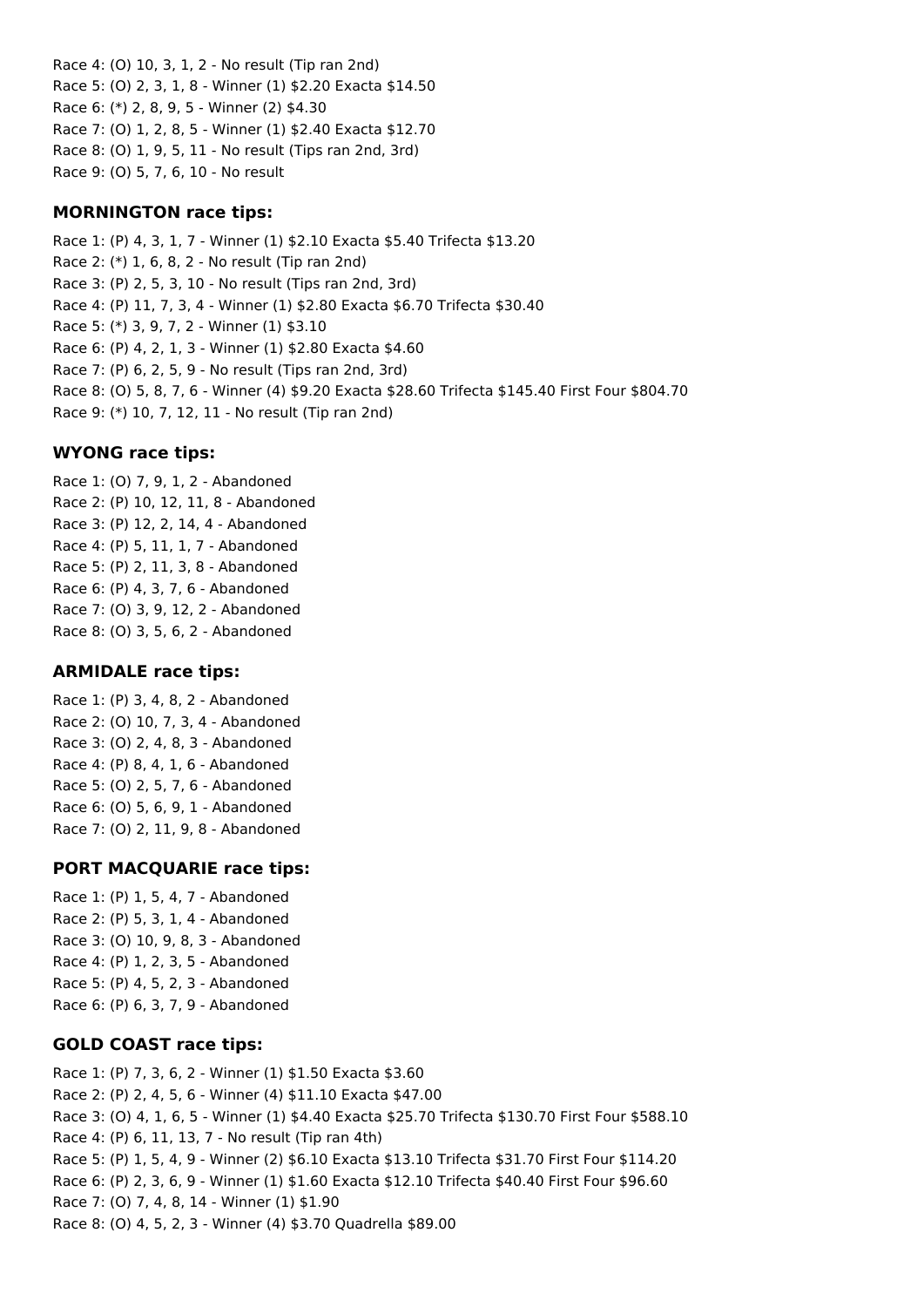#### **CAIRNS race tips:**

Race 1: (\*) 6, 1, 2, 7 - Winner (3) \$3.40 Race 2: (O) 6, 2, 7, 3 - Winner (3) \$7.50 Race 3: (P) 3, 2, 4, 1 - Winner (4) \$4.00 Exacta \$11.10 Trifecta \$82.00 First Four \$122.60 Race 4: (P) 6, 1, 12, 4 - Winner (4) \$1.60 Race 5: (O) 2, 7, 5, 1 - No result (Tips ran 2nd, 3rd) Race 6: (P) 4, 5, 6, 2 - Winner (3) \$1.90 Exacta \$13.20 Race 7: (P) 1, 5, 2, 4 - Winner (4) \$1.40 Exacta \$2.80 Trifecta \$10.30 Race 8: (P) 5, 8, 3, 2 - No result (Tips ran 2nd, 3rd) Race 9: (P) 2, 5, 3, 4 - Winner (1) \$3.10 Exacta \$7.50 Trifecta \$21.70

## **ASCOT race tips:**

Race 1: (P) 4, 7, 2, 5 - Winner (1) \$2.70 Exacta \$15.20 Trifecta \$59.90 Race 2: (P) 4, 5, 7, 6 - Winner (2) \$5.20 Exacta \$16.80 Trifecta \$55.40 First Four \$474.20 Race 3: (O) 1, 6, 5, 3 - Winner (1) \$5.10 Race 4: (\*) 10, 6, 8, 5 - Winner (2) \$7.30 Race 5: (O) 4, 1, 2, 3 - Winner (4) \$7.20 Exacta \$79.00 Trifecta \$111.20 Early Quadrella \$2,026.60 Race 6: (P) 2, 8, 5, 9 - Winner (2) \$3.10 Exacta \$10.00 Race 7: (O) 10, 2, 1, 4 - Winner (1) \$2.70 Exacta \$11.80 Race 8: (\*) 1, 10, 6, 8 - No result (Tip ran 3rd) Race 9: (P) 6, 8, 3, 7 - No result (Tip ran 4th)

## **KALGOORLIE race tips:**

Race 1: (P) 3, 5, 1, 2 - Winner (1) \$2.20 Exacta \$2.50 Race 2: (P) 2, 1, 3, 4 - Winner (1) \$2.80 Race 3: (P) 3, 2, 4, 6 - Winner (4) \$6.20 Exacta \$22.90 Trifecta \$52.90 First Four \$96.30 Race 4: (P) 1, 4, 8, 7 - No result (Tip ran 2nd) Race 5: (P) 2, 3, 1, 6 - Winner (2) \$4.20 Exacta \$27.30 Race 6: (P) 3, 4, 7, 8 - No result (Tips ran 2nd, 4th)

## **AVOCA race tips:**

Race 1: (P) 8, 10, 9, 5 - Winner (2) \$3.30 Race 2: (P) 13, 6, 5, 4 - Winner (1) \$2.90 Exacta \$20.90 Trifecta \$81.70 Race 3: (\*) 9, 6, 13, 7 - No result (Tips ran 2nd, 3rd, 4th) Race 4: (P) 6, 4, 8, 10 - No result (Tip ran 4th) Race 5: (O) 6, 10, 1, 4 - Winner (1) \$17.40 Exacta \$66.60 Trifecta \$347.60 Race 6: (O) 10, 6, 5, 2 - No result (Tips ran 2nd, 4th) Race 7: (P) 2, 4, 1, 7 - No result (Tip ran 4th) Race 8: (P) 8, 4, 5, 6 - Winner (3) \$7.00 Exacta \$23.50 Trifecta \$153.30 Race 9: (P) 7, 1, 11, 4 - No result (Tips ran 2nd, 3rd, 4th)

## **ALICE SPRINGS race tips:**

Race 1: (P) 6, 2, 4, 7 - No result (Tips ran 2nd, 3rd, 4th) Race 2: (P) 1, 4, 2, 8 - Winner (3) \$7.40 Exacta \$14.30 Race 3: (P) 3, 1, 5, 6 - Winner (3) \$2.80 Race 4: (O) 3, 7, 4, 5 - No result (Tips ran 3rd, 4th) Race 5: (P) 5, 1, 2, 6 - Winner (1) \$2.10 Exacta \$20.80 Trifecta \$64.40 Race 6: (P) 5, 2, 1, 7 - Winner (2) \$2.40

## **NEWCASTLE race tips:**

Race 1: (P) 2, 9, 7, 3 - Winner (1) \$2.10 Exacta \$6.80 Trifecta \$13.10 First Four \$15.60 Race 2: (P) 10, 12, 7, 5 - Winner (4) \$8.50 Exacta \$41.50 Trifecta \$145.90 Race 3: (P) 12, 14, 2, 9 - No result (Tips ran 2nd, 3rd) Race 4: (P) 11, 5, 1, 7 - Winner (2) \$3.30 Exacta \$8.70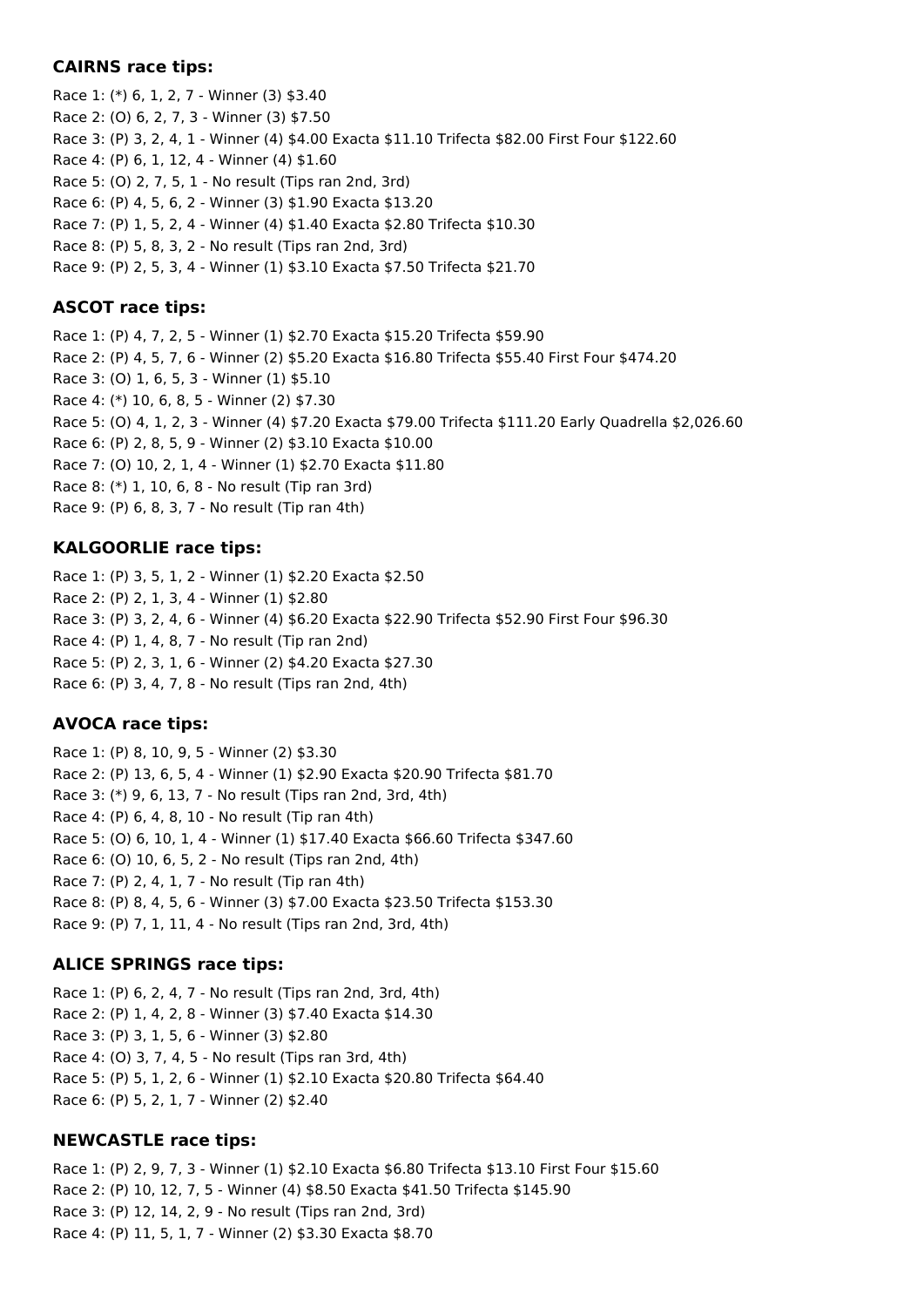Race 5: (P) 2, 8, 3, 11 - Winner (1) \$2.80 Exacta \$18.90 Race 6: (O) 3, 6, 4, 11 - No result (Tip ran 4th) Race 7: (P) 3, 2, 9, 10 - Winner (3) \$4.50 Exacta \$19.80 Race 8: (O) 11, 6, 10, 12 - Winner (3) \$9.10 Exacta \$17.30

# **Saturday 19th March 2022**

## **ROSEHILL race tips:**

Race 1: (P) 2, 8, 14, 3 - No result (Tip ran 4th) Race 2: (\*) 4, 5, 14, 9 - Winner (1) \$1.80 Exacta \$4.40 Trifecta \$14.30 Race 3: (P) 5, 13, 6, 10 - Winner (4) \$8.10 Exacta \$37.40 Race 4: (P) 6, 1, 2, 5 - No result (Tip ran 2nd) Race 5: (\*) 5, 6, 1, 4 - Winner (2) \$6.70 Exacta \$11.10 Trifecta \$32.50 Race 6: (\*) 1, 2, 4, 3 - Winner (1) \$1.60 Exacta \$3.00 Trifecta \$8.10 First Four \$12.60 Race 7: (\*) 9, 8, 3, 12 - Winner (1) \$2.20 Exacta \$6.10 Race 8: (P) 8, 2, 16, 12 - Winner (4) \$11.90 Race 9: (O) 8, 6, 15, 11 - Winner (3) \$5.70 Race 10: (O) 9, 6, 1, 2 - No result (Tips ran 2nd, 3rd, 4th)

# **FLEMINGTON race tips:**

Race 1: (P) 8, 1, 6, 7 - No result (Tips ran 3rd, 4th) Race 2: (P) 7, 3, 8, 1 - Winner (4) \$5.10 Exacta \$21.20 Race 3: (\*) 1, 2, 5, 7 - Winner (1) \$1.10 Exacta \$6.10 Trifecta \$17.60 Race 4: (\*) 4, 3, 8, 13 - Winner (2) \$6.10 Exacta \$40.00 Trifecta \$88.10 Race 5: (P) 8, 2, 3, 15 - No result Race 6: (P) 2, 1, 12, 15 - Winner (1) \$2.40 Exacta \$14.50 Race 7: (P) 10, 4, 9, 1 - Winner (1) \$2.40 Exacta \$7.10 Trifecta \$26.70 Race 8: (P) 6, 1, 8, 3 - No result (Tips ran 3rd, 4th) Race 9: (O) 9, 5, 7, 15 - No result (Tip ran 2nd)

## **MORPHETTVILLE race tips:**

Race 1: (\*) 1, 5, 2, 4 - Winner (1) \$1.80 Exacta \$3.40 Trifecta \$10.40 Race 2: (P) 7, 3, 1, 2 - No result (Tip ran 2nd) Race 3: (P) 6, 4, 3, 9 - Winner (1) \$2.90 Race 4: (O) 8, 2, 10, 5 - Winner (4) \$4.80 Race 5: (\*) 1, 4, 6, 7 - Winner (1) \$2.20 Exacta \$6.30 Race 6: (P) 4, 1, 5, 6 - Winner (2) \$3.90 Race 7: (P) 8, 6, 1, 7 - Winner (1) \$2.50 Race 8: (P) 2, 1, 7, 8 - No result (Tips ran 2nd, 3rd, 4th) Race 9: (O) 10, 6, 11, 13 - No result (Tips ran 2nd, 4th)

# **GOLD COAST race tips:**

Race 1: (\*) 9, 5, 1, 3 - No result (Tip ran 4th) Race 2: (P) 12, 6, 14, 5 - No result (Tips ran 2nd, 4th) Race 3: (O) 18, 17, 8, 16 - No result (Tip ran 3rd) Race 4: (O) 5, 8, 6, 13 - No result (Tip ran 3rd) Race 5: (\*) 2, 3, 5, 9 - Winner (1) \$1.70 Race 6: (\*) 5, 8, 6, 10 - Winner (1) \$1.90 Race 7: (O) 2, 4, 11, 5 - No result (Tip ran 3rd) Race 8: (O) 2, 1, 6, 4 - Winner (1) \$2.20 Race 9: (O) 2, 5, 11, 10 - No result (Tip ran 3rd)

## **KEMBLA GRANGE race tips:**

Race 1: (P) 3, 4, 1, 5 - Abandoned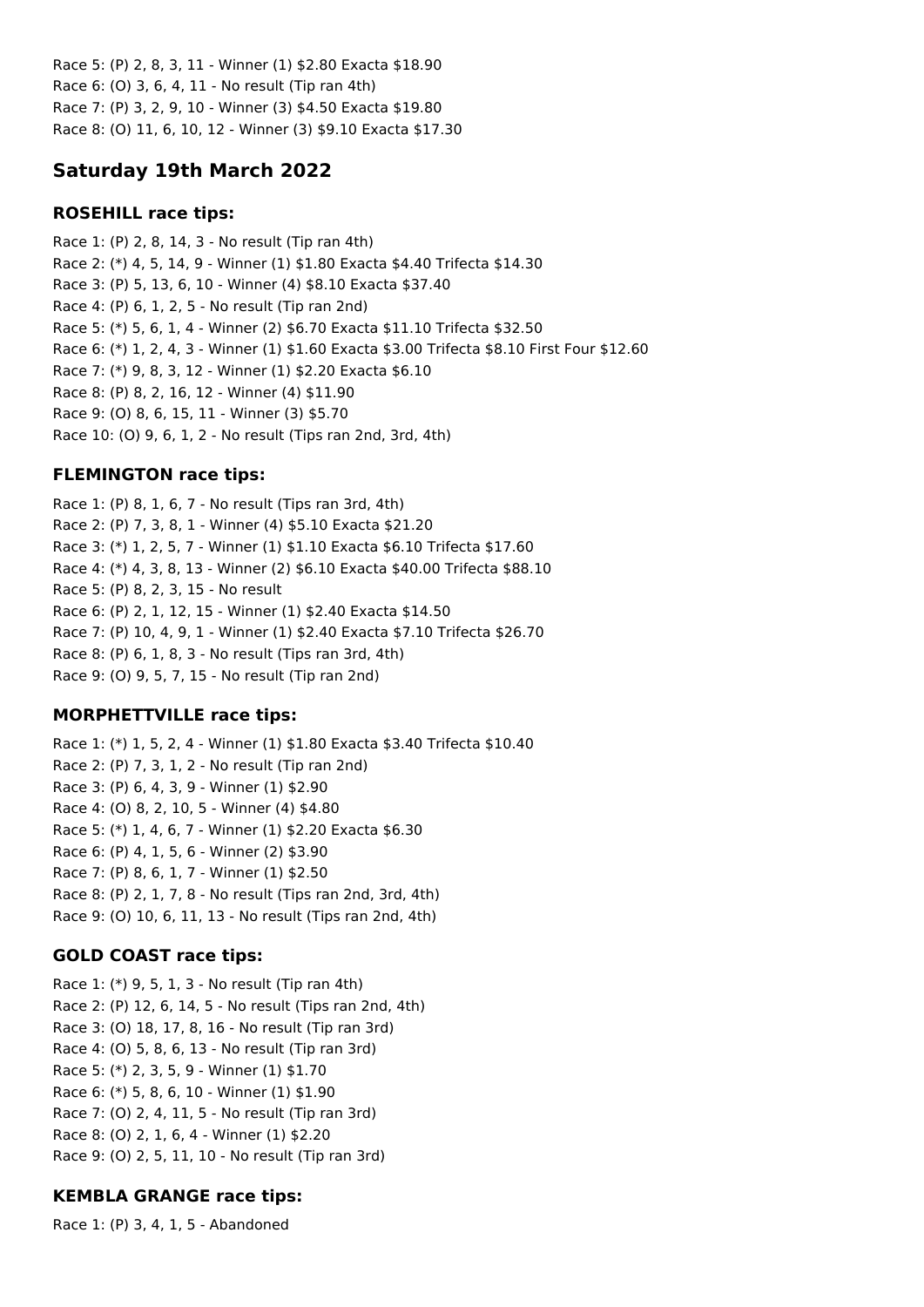Race 2: (P) 7, 5, 2, 1 - Abandoned Race 3: (P) 1, 7, 8, 5 - Abandoned Race 4: (P) 7, 2, 3, 6 - Abandoned Race 5: (P) 2, 9, 3, 4 - Abandoned Race 6: (P) 5, 4, 6, 7 - Abandoned Race 7: (O) 5, 3, 4, 9 - Abandoned Race 8: (P) 5, 6, 8, 3 - Abandoned

#### **QUEANBEYAN race tips:**

Race 1: (P) 2, 1, 7, 5 - No result (Tips ran 3rd, 4th) Race 2: (O) 8, 5, 1, 3 - No result (Tips ran 2nd, 4th) Race 3: (O) 6, 3, 4, 1 - Winner (2) \$2.60 Race 4: (P) 1, 12, 3, 2 - No result (Tips ran 2nd, 3rd, 4th) Race 5: (O) 1, 8, 10, 4 - Winner (4) \$8.20 Race 6: (O) 10, 5, 4, 9 - Winner (3) \$4.10

#### **GEELONG race tips:**

Race 1: (P) 3, 8, 4, 11 - Winner (2) \$5.10 Race 2: (P) 9, 1, 13, 2 - Winner (1) \$2.40 Race 3: (P) 12, 7, 8, 5 - Winner (4) \$15.40 Race 4: (P) 12, 9, 14, 13 - Winner (1) \$2.80 Early Quadrella \$1,021.80 Race 5: (O) 3, 4, 6, 10 - No result (Tip ran 2nd) Race 6: (P) 1, 8, 11, 6 - Winner (4) \$10.30 Race 7: (P) 3, 2, 4, 5 - Winner (3) \$15.60 Race 8: (O) 8, 3, 11, 1 - No result (Tip ran 4th)

### **IPSWICH race tips:**

Race 1: (P) 1, 2, 4, 3 - Winner (3) \$3.10 Race 2: (P) 3, 7, 4, 2 - No result (Tips ran 2nd, 4th) Race 3: (P) 6, 4, 3, 5 - Winner (3) \$3.50 Exacta \$6.70 Trifecta \$24.30 Race 4: (O) 3, 5, 6, 9 - Winner (1) \$3.10 Race 5: (P) 3, 1, 11, 2 - No result (Tips ran 2nd, 3rd, 4th) Race 6: (P) 3, 5, 6, 4 - Winner (1) \$1.60 Exacta \$5.10 Race 7: (P) 6, 4, 7, 8 - No result (Tips ran 2nd, 4th) Race 8: (O) 8, 4, 7, 3 - Winner (1) \$5.70

## **TOOWOOMBA race tips:**

Race 1: (O) 7, 1, 8, 12 - No result (Tips ran 2nd, 3rd, 4th) Race 2: (P) 1, 2, 11, 7 - No result (Tips ran 2nd, 3rd, 4th) Race 3: (O) 7, 5, 4, 10 - No result (Tip ran 3rd) Race 4: (P) 4, 1, 2, 6 - Winner (1) \$2.10 Exacta \$3.30 Trifecta \$8.70 Race 5: (P) 6, 11, 10, 5 - Winner (4) \$3.70 Race 6: (P) 10, 2, 1, 3 - No result (Tips ran 2nd, 4th)

## **ASCOT race tips:**

Race 1: (P) 5, 6, 4, 3 - Winner (1) \$2.10 Exacta \$9.30 Race 2: (O) 9, 5, 8, 2 - Winner (1) \$4.90 Exacta \$25.70 Race 3: (O) 5, 3, 4, 2 - Winner (2) \$3.30 Race 4: (\*) 8, 4, 5, 3 - No result (Tip ran 4th) Race 5: (\*) 1, 2, 8, 6 - Winner (1) \$1.40 Race 6: (O) 5, 11, 13, 3 - No result (Tip ran 2nd) Race 7: (P) 9, 3, 5, 1 - No result (Tips ran 2nd, 3rd, 4th) Race 8: (O) 7, 4, 1, 2 - Winner (2) \$3.20 Exacta \$16.40 Race 9: (O) 4, 11, 9, 1 - Winner (2) \$3.30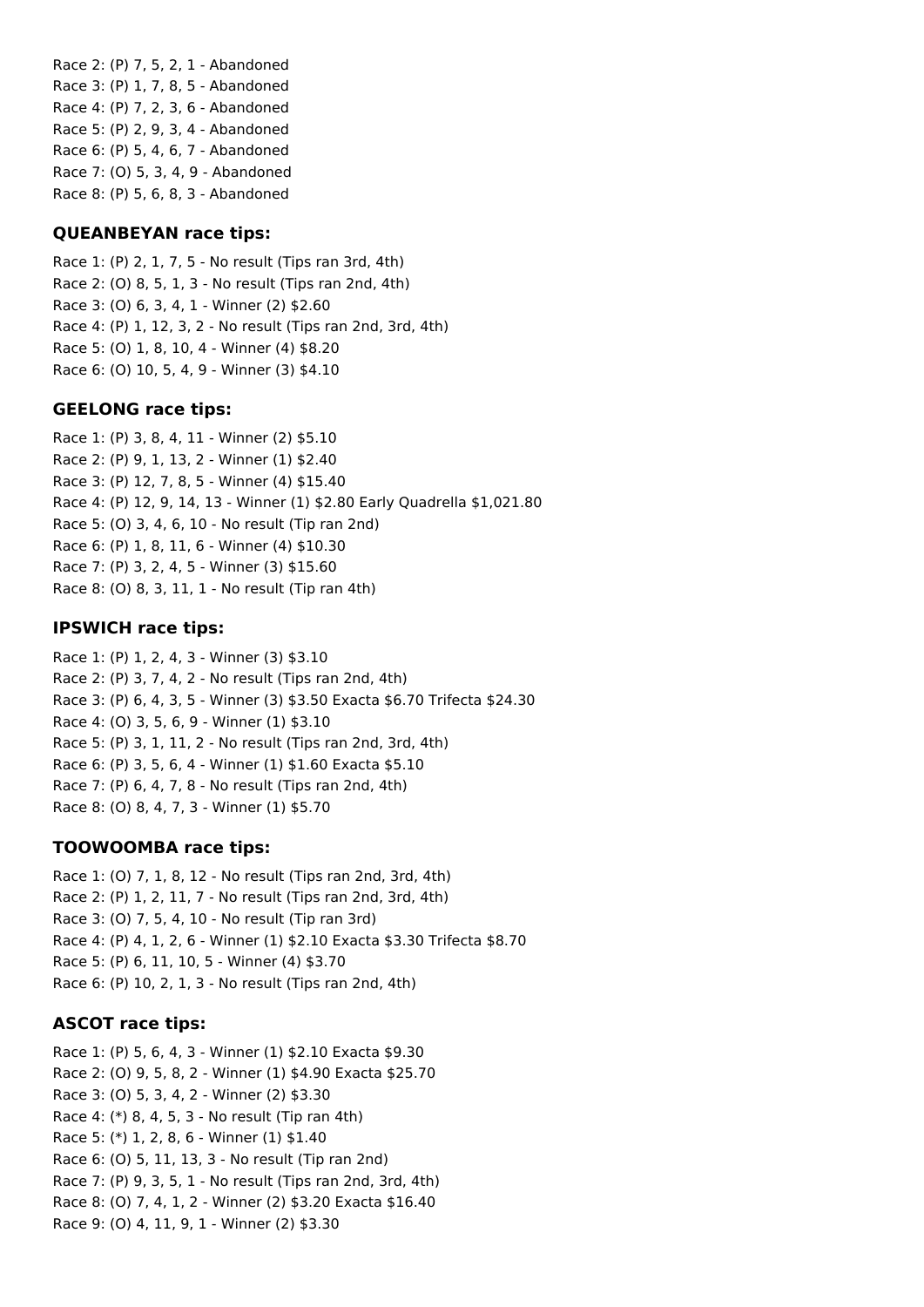#### **INNISFAIL race tips:**

Race 1: (P) 1, 2, 3, 4 - Abandoned Race 2: (P) 1, 2, 3, 4 - Abandoned Race 3: (P) 1, 2, 3, 4 - Abandoned Race 4: (P) 1, 2, 3, 4 - Abandoned Race 5: (P) 2, 1, 3, 4 - Abandoned Race 6: (P) 1, 2, 3, 4 - Abandoned Race 7: (P) 1, 2, 3, 4 - Abandoned Race 8: (P) 1, 2, 3, 4 - Abandoned

## **DARWIN race tips:**

Race 1: (P) 1, 2, 6, 4 - Winner (1) \$2.50 Exacta \$7.00 Trifecta \$24.20 First Four \$115.80 Race 2: (P) 2, 3, 4, 5 - Winner (1) \$1.50 Exacta \$3.90 Trifecta \$10.70 First Four \$5.40 Race 3: (P) 1, 3, 5, 2 - Winner (2) \$6.80 Exacta \$58.20 Trifecta \$296.70 First Four \$339.80 Race 4: (O) 1, 10, 2, 9 - Winner (3) \$7.70 Exacta \$57.20 Early Quadrella \$0.00 Race 5: (O) 11, 3, 5, 6 - Winner (2) \$3.80 Race 6: (P) 2, 6, 5, 8 - No result (Tips ran 2nd, 4th)

# **Saturday 12th March 2022**

## **ROSEHILL race tips:**

Race 1: (P) 4, 8, 5, 6 - No result (Tips ran 2nd, 3rd) Race 2: (\*) 2, 10, 6, 4 - Winner (1) \$2.90 Race 3: (\*) 3, 2, 1, 5 - Winner (2) \$6.60 Exacta \$34.80 Trifecta \$41.10 First Four \$180.40 Race 4: (\*) 1, 2, 3, 5 - Winner (3) \$6.30 Exacta \$16.10 Trifecta \$58.80 First Four \$138.90 Race 5: (P) 2, 10, 9, 5 - Winner (3) \$5.40 Exacta \$14.30 Trifecta \$30.70 Race 6: (\*) 11, 12, 9, 2 - Winner (4) \$9.40 Exacta \$118.90 Early Quadrella \$4,894.20 Race 7: (P) 3, 4, 5, 1 - Winner (3) \$4.80 Exacta \$17.70 Trifecta \$63.60 First Four \$166.20 Race 8: (P) 15, 4, 6, 12 - Winner (2) \$4.40 Race 9: (P) 11, 9, 14, 4 - Winner (1) \$2.80 Race 10: (O) 12, 14, 16, 4 - No result (Tip ran 4th)

## **FLEMINGTON race tips:**

Race 1: (P) 5, 8, 3, 9 - Winner (2) \$4.10 Exacta \$18.10 Race 2: (P) 4, 1, 3, 9 - Winner (1) \$2.00 Exacta \$10.10 Trifecta \$28.80 Race 3: (\*) 8, 6, 1, 3 - No result (Tips ran 2nd, 3rd, 4th) Race 4: (O) 4, 6, 13, 5 - Winner (2) \$3.60 Exacta \$33.30 Race 5: (P) 4, 1, 9, 3 - Winner (4) \$8.40 Exacta \$29.40 Race 6: (P) 2, 3, 1, 16 - No result Race 7: (\*) 2, 3, 12, 1 - Winner (3) \$7.20 Exacta \$26.50 Trifecta \$111.60 Race 8: (O) 9, 3, 11, 14 - Winner (2) \$4.80 Race 9: (\*) 5, 7, 11, 12 - Winner (3) \$11.10 Exacta \$41.30 Trifecta \$155.10

## **EAGLE FARM race tips:**

Race 1: (P) 3, 1, 4, 2 - Winner (3) \$3.40 Exacta \$9.80 Trifecta \$15.10 Race 2: (\*) 3, 6, 2, 5 - Winner (2) \$4.70 Race 3: (\*) 1, 9, 5, 2 - Winner (4) \$10.00 Exacta \$37.40 Race 4: (P) 9, 4, 1, 13 - Winner (1) \$2.50 Race 5: (\*) 1, 6, 4, 2 - Winner (1) \$2.10 Exacta \$11.90 Trifecta \$56.00 First Four \$160.00 Early Quadrella \$502.60 Race 6: (O) 6, 1, 2, 5 - Winner (4) \$3.80 Exacta \$15.90 Race 7: (O) 4, 7, 9, 3 - Winner (1) \$2.40 Exacta \$7.60 Trifecta \$42.80 Race 8: (O) 6, 4, 7, 8 - Winner (1) \$2.70 Race 9: (\*) 4, 17, 2, 13 - No result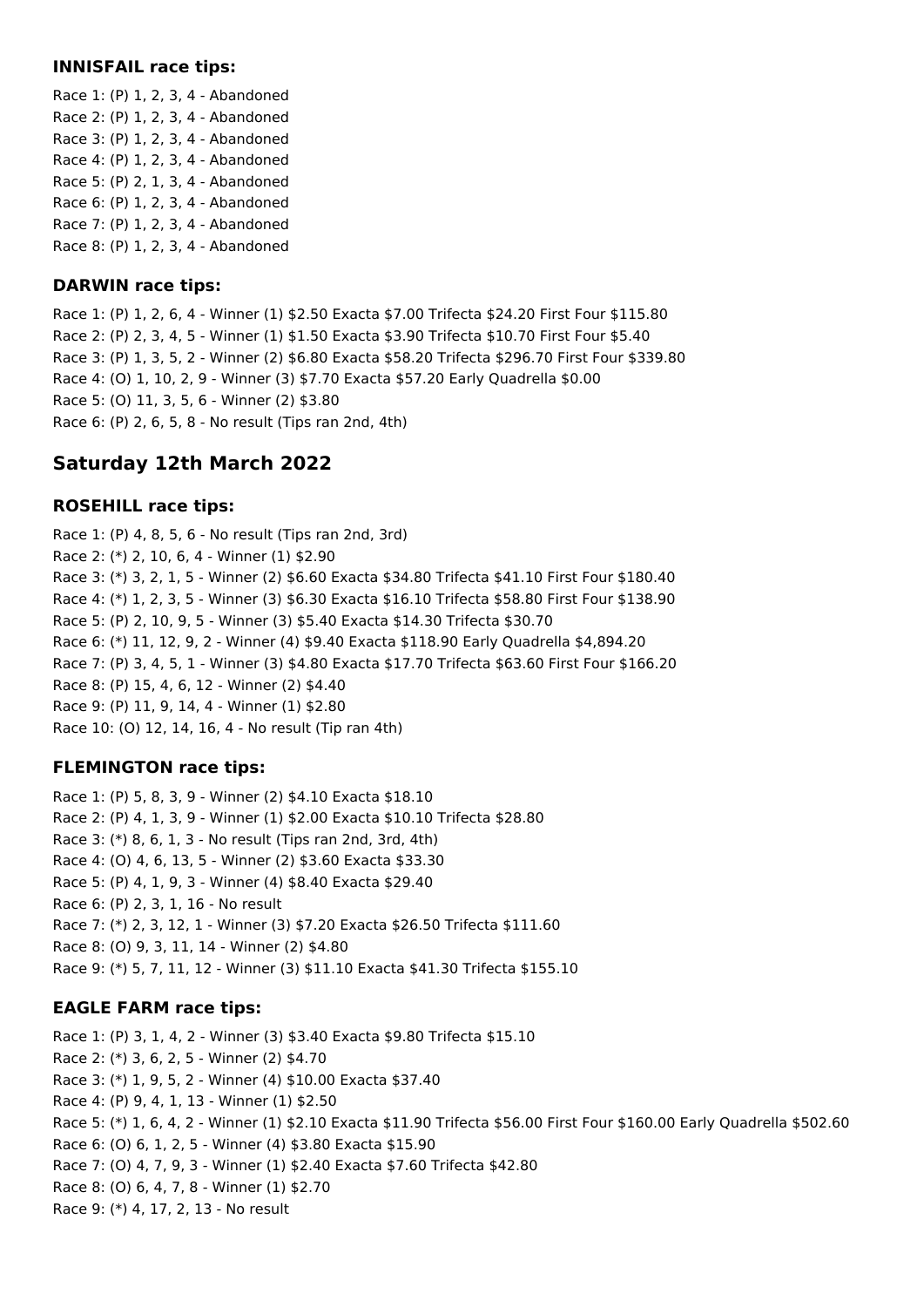#### **MORPHETTVILLE race tips:**

Race 1: (P) 1, 8, 3, 6 - Winner (1) \$1.80 Exacta \$11.70 Race 2: (\*) 1, 10, 5, 4 - Winner (1) \$2.00 Race 3: (O) 1, 6, 11, 3 - Winner (1) \$3.30 Race 4: (P) 3, 10, 9, 2 - Winner (2) \$2.50 Race 5: (O) 5, 7, 9, 8 - No result (Tips ran 3rd, 4th) Race 6: (P) 6, 7, 10, 2 - No result (Tip ran 2nd) Race 7: (P) 4, 8, 3, 1 - Winner (1) \$2.10 Exacta \$7.30 Trifecta \$33.10 Race 8: (O) 1, 7, 9, 6 - No result (Tips ran 2nd, 4th) Race 9: (\*) 2, 11, 6, 9 - Winner (4) \$1.10 Exacta \$7.30

## **GOSFORD race tips:**

Race 1: (P) 8, 5, 2, 4 - No result (Tips ran 2nd, 3rd, 4th) Race 2: (P) 5, 1, 3, 2 - Winner (1) \$2.10 Exacta \$5.50 Race 3: (O) 15, 4, 19, 1 - Winner (1) \$3.90 Race 4: (P) 7, 17, 3, 12 - No result (Tips ran 2nd, 3rd) Race 5: (P) 1, 4, 7, 2 - Winner (1) \$2.00 Exacta \$4.80 Trifecta \$22.90 Race 6: (P) 3, 5, 2, 1 - Winner (4) \$9.80 Exacta \$21.70 Trifecta \$106.20 Race 7: (O) 3, 4, 6, 12 - Winner (3) \$8.90 Exacta \$27.80 Trifecta \$63.20

## **COROWA race tips:**

Race 1: (P) 2, 1, 6, 3 - Winner (1) \$3.50 Exacta \$24.10 Race 2: (O) 1, 7, 6, 2 - Winner (4) \$3.00 Exacta \$6.30 Trifecta \$67.00 Race 3: (P) 3, 14, 13, 2 - No result (Tips ran 3rd, 4th) Race 4: (O) 4, 18, 6, 15 - Winner (1) \$1.60 Exacta \$7.20 Race 5: (O) 1, 3, 6, 10 - Winner (2) \$3.60 Race 6: (P) 2, 4, 7, 1 - Winner (2) \$3.50 Race 7: (O) 3, 2, 7, 8 - Winner (3) \$5.30 Exacta \$41.10 Quadrella \$201.10

## **GUNNEDAH race tips:**

Race 1: (P) 7, 1, 9, 6 - No result (Tips ran 2nd, 4th) Race 2: (O) 3, 9, 12, 8 - Winner (2) \$2.80 Exacta \$15.30 Race 3: (O) 12, 10, 1, 2 - Winner (1) \$3.50 Exacta \$16.30 Race 4: (O) 1, 12, 4, 5 - Winner (1) \$6.00 Race 5: (O) 10, 3, 13, 9 - Winner (1) \$5.30 Race 6: (O) 1, 6, 13, 15 - No result (Tips ran 3rd, 4th)

## **TUNCURRY race tips:**

Race 1: (P) 9, 3, 1, 2 - Winner (1) \$4.40 Exacta \$26.20 Race 2: (P) 3, 5, 1, 7 - Winner (1) \$2.30 Exacta \$10.70 Trifecta \$18.00 Race 3: (P) 4, 7, 1, 2 - Winner (2) \$3.10 Exacta \$9.80 Race 4: (P) 1, 6, 5, 7 - No result (Tips ran 2nd, 3rd) Race 5: (P) 2, 4, 1, 5 - Winner (1) \$3.50 Race 6: (P) 9, 3, 7, 2 - Winner (1) \$2.60 Exacta \$12.20 Trifecta \$21.80

## **GOLD COAST race tips:**

Race 1: (P) 4, 10, 3, 1 - No result (Tips ran 2nd, 3rd, 4th) Race 2: (P) 7, 8, 4, 3 - No result (Tips ran 3rd, 4th) Race 3: (P) 9, 8, 2, 1 - Winner (2) \$2.80 Race 4: (P) 5, 8, 4, 2 - Winner (3) \$13.70 Exacta \$59.00 Trifecta \$348.00 Race 5: (P) 1, 5, 11, 2 - Winner (4) \$28.20 Exacta \$153.10 Trifecta \$1,002.60 Race 6: (O) 4, 7, 5, 2 - No result (Tips ran 2nd, 3rd) Race 7: (O) 9, 7, 17, 15 - No result (Tip ran 2nd)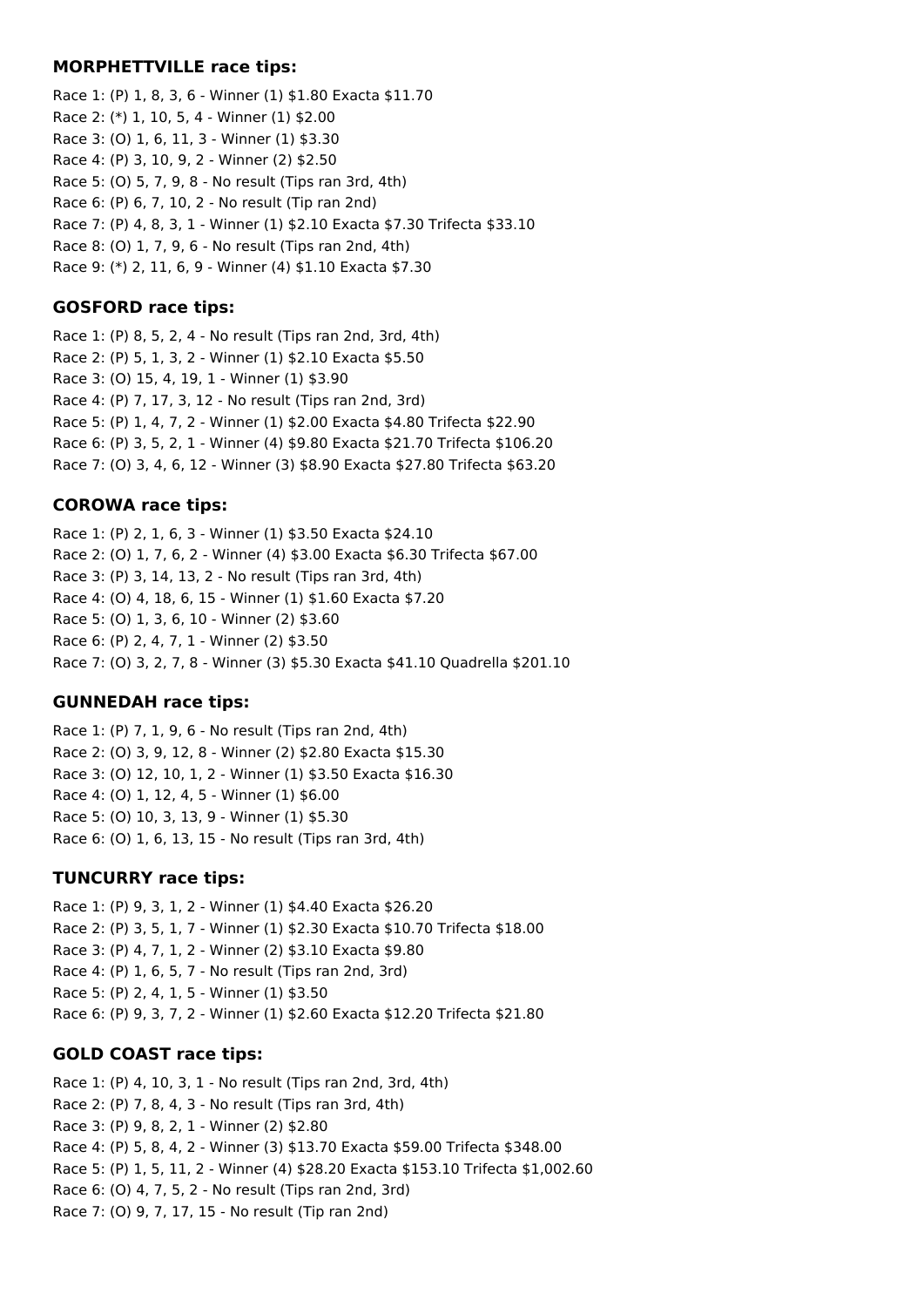#### **ROCKHAMPTON race tips:**

Race 1: (P) 3, 5, 6, 1 - Winner (1) \$2.00 Exacta \$5.00 Race 2: (P) 3, 2, 7, 5 - Winner (4) \$11.00 Race 3: (P) 1, 4, 3, 5 - Winner (1) \$4.20 Exacta \$42.90 Trifecta \$54.10 First Four \$53.60 Race 4: (P) 4, 6, 3, 5 - Winner (2) \$3.00 Exacta \$34.10 Trifecta \$55.70 Early Quadrella \$168.20 Race 5: (P) 6, 3, 1, 8 - Winner (3) \$5.60 Exacta \$23.10 Trifecta \$90.40 Race 6: (P) 4, 2, 1, 8 - Winner (1) \$1.40 Exacta \$4.60 Trifecta \$16.30 Quadrella \$312.70

### **TOOWOOMBA race tips:**

Race 1: (P) 9, 6, 5, 2 - No result (Tips ran 2nd, 3rd) Race 2: (P) 1, 9, 5, 8 - Winner (2) \$11.10 Exacta \$65.40 Trifecta \$156.80 First Four \$305.60 Race 3: (O) 9, 1, 10, 5 - No result (Tips ran 3rd, 4th) Race 4: (O) 6, 2, 12, 11 - Winner (1) \$3.40 Race 5: (P) 8, 1, 7, 6 - Winner (1) \$3.60 Race 6: (P) 7, 12, 13, 11 - No result (Tip ran 3rd) Race 7: (O) 6, 5, 4, 9 - No result (Tips ran 2nd, 3rd, 4th) Race 8: (P) 1, 5, 4, 7 - Winner (4) \$2.40 Race 9: (P) 5, 4, 3, 1 - Winner (1) \$3.40 Exacta \$13.90 Trifecta \$58.60 First Four \$151.80

## **ASCOT race tips:**

Race 1: (P) 2, 4, 7, 1 - Winner (1) \$4.40 Race 2: (P) 9, 2, 4, 1 - Winner (2) \$5.90 Race 3: (P) 1, 5, 3, 2 - Winner (2) \$2.40 Exacta \$4.00 Trifecta \$8.80 First Four \$16.90 Race 4: (P) 6, 1, 4, 5 - Winner (1) \$2.00 Exacta \$5.20 Race 5: (P) 1, 10, 4, 3 - Winner (2) \$9.20 Exacta \$19.50 Trifecta \$86.00 Race 6: (P) 1, 2, 4, 8 - Winner (1) \$2.00 Early Quadrella \$161.30 Race 7: (O) 7, 8, 3, 12 - Winner (1) \$13.10 Exacta \$86.50 Trifecta \$472.40 Race 8: (O) 6, 13, 8, 10 - Winner (4) \$6.40 Race 9: (\*) 3, 7, 4, 10 - Winner (3) \$3.40 Exacta \$24.10 Race 10: (\*) 2, 5, 4, 7 - Winner (3) \$9.90 Quadrella \$3,452.10

## **EDENHOPE race tips:**

Race 1: (P) 7, 2, 4, 6 - Winner (2) \$4.10 Exacta \$17.30 Race 2: (P) 11, 8, 9, 5 - No result (Tips ran 3rd, 4th) Race 3: (P) 11, 9, 7, 8 - Winner (1) \$3.50 Exacta \$11.80 Race 4: (P) 4, 6, 3, 7 - Abandoned Race 5: (P) 2, 4, 6, 7 - Abandoned Race 6: (O) 10, 5, 1, 6 - Abandoned Race 7: (P) 4, 5, 1, 6 - Abandoned Race 8: (O) 9, 5, 6, 11 - Abandoned

## **TOWONG race tips:**

Race 1: (O) 11, 2, 7, 8 - No result (Tip ran 2nd) Race 2: (O) 3, 5, 6, 12 - No result (Tip ran 3rd) Race 3: (P) 8, 9, 3, 5 - Winner (1) \$1.90 Race 4: (O) 4, 8, 10, 2 - No result (Tips ran 2nd, 4th) Race 5: (P) 3, 1, 9, 2 - No result (Tips ran 2nd, 4th) Race 6: (P) 7, 4, 6, 8 - Winner (1) \$3.90 Race 7: (O) 5, 11, 6, 2 - No result (Tips ran 2nd, 3rd, 4th)

## **ALICE SPRINGS race tips:**

Race 1: (P) 6, 3, 4, 2 - Winner (3) \$7.60 Exacta \$23.70 Trifecta \$71.10 First Four \$145.00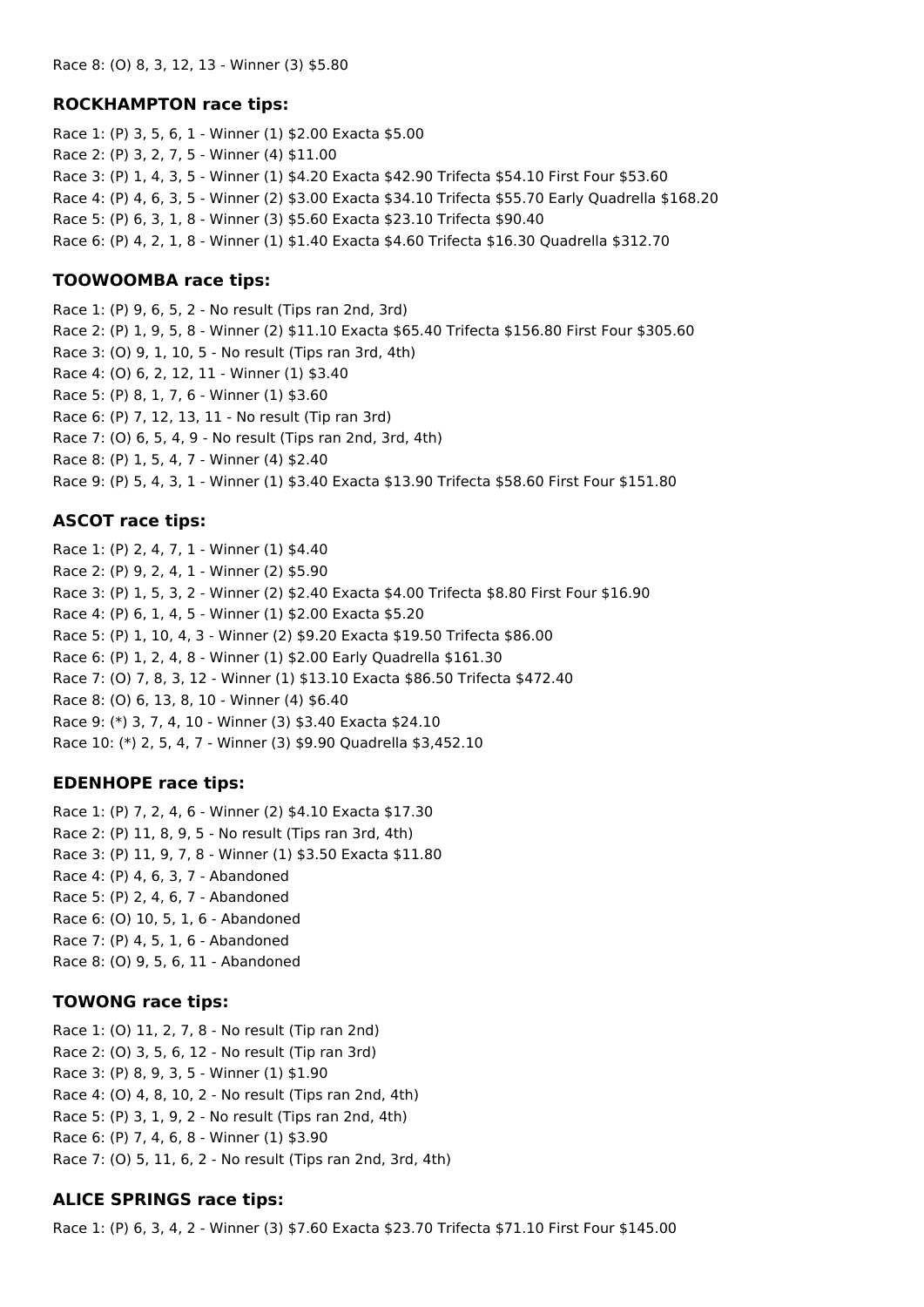Race 2: (P) 3, 1, 2, 6 - Winner (3) \$10.30 Race 3: (P) 1, 5, 3, 4 - Winner (4) \$8.10 Exacta \$25.60 Trifecta \$67.30 First Four \$124.20 Race 4: (P) 4, 3, 7, 8 - Winner (2) \$3.70 Early Quadrella \$0.00 Race 5: (P) 1, 2, 3, 4 - Winner (4) \$3.00 Exacta \$5.30 Trifecta \$8.80 First Four \$13.50 Race 6: (P) 3, 1, 5, 6 - No result (Tips ran 2nd, 4th)

#### **ESPERANCE race tips:**

Race 1: (P) 5, 2, 4, 3 - Abandoned Race 2: (P) 1, 4, 2, 3 - Abandoned Race 3: (P) 7, 1, 3, 4 - Abandoned Race 4: (P) 4, 1, 2, 3 - Abandoned Race 5: (P) 3, 2, 5, 1 - Abandoned Race 6: (P) 2, 8, 3, 7 - Abandoned

## **Saturday 5th March 2022**

### **RANDWICK race tips:**

Race 1: (O) 6, 7, 14, 9 - Winner (3) \$5.60 Race 2: (\*) 1, 7, 2, 5 - Winner (4) \$8.70 Race 3: (\*) 1, 7, 4, 2 - Winner (1) \$2.30 Race 4: (P) 4, 11, 5, 6 - No result (Tips ran 2nd, 4th) Race 5: (P) 1, 2, 4, 6 - Winner (2) \$2.30 Exacta \$38.70 Trifecta \$33.80 First Four \$85.00 Race 6: (P) 3, 6, 2, 13 - Winner (1) \$3.90 Race 7: (P) 9, 10, 3, 8 - Winner (1) \$1.80 Exacta \$5.10 Trifecta \$24.40 Race 8: (P) 1, 3, 2, 10 - Winner (3) \$6.90 Exacta \$14.90 Trifecta \$34.60 First Four \$126.80 Race 9: (\*) 7, 1, 3, 8 - Winner (4) \$4.40 Exacta \$22.90 Race 10: (P) 10, 4, 12, 6 - Winner (2) \$2.80 Exacta \$17.90 Trifecta \$47.90 Quadrella \$258.70

## **FLEMINGTON race tips:**

Race 1: (P) 10, 1, 6, 9 - No result (Tips ran 2nd, 4th) Race 2: (\*) 4, 5, 7, 3 - Winner (1) \$1.90 Exacta \$3.50 Race 3: (\*) 9, 7, 2, 3 - Winner (2) \$3.80 Exacta \$10.10 Trifecta \$37.60 First Four \$193.50 Race 4: (O) 5, 3, 8, 2 - Winner (1) \$4.50 Race 5: (\*) 1, 4, 9, 11 - Winner (1) \$1.80 Early Quadrella \$92.80 Race 6: (\*) 1, 10, 5, 6 - Winner (2) \$3.70 Exacta \$9.20 Trifecta \$46.90 First Four \$93.00 Race 7: (O) 3, 9, 4, 2 - No result (Tip ran 4th) Race 8: (O) 4, 12, 7, 8 - Winner (1) \$3.70 Race 9: (P) 10, 1, 13, 12 - Winner (1) \$2.50 Exacta \$7.60 Trifecta \$50.10

## **DOOMBEN race tips:**

Race 1: (P) 5, 2, 3, 6 - Abandoned Race 2: (P) 7, 1, 8, 5 - Abandoned Race 3: (P) 2, 1, 4, 3 - Abandoned Race 4: (P) 7, 9, 3, 2 - Abandoned Race 5: (P) 11, 8, 2, 1 - Abandoned Race 6: (P) 4, 7, 6, 8 - Abandoned Race 7: (P) 16, 12, 5, 15 - Abandoned Race 8: (P) 3, 1, 12, 7 - Abandoned Race 9: (P) 5, 2, 9, 12 - Abandoned Race 10: (O) 12, 1, 6, 14 - Abandoned

## **MURRAY BRIDGE race tips:**

Race 1: (\*) 1, 3, 6, 2 - Winner (2) \$2.20 Race 2: (\*) 14, 8, 3, 4 - Winner (2) \$7.90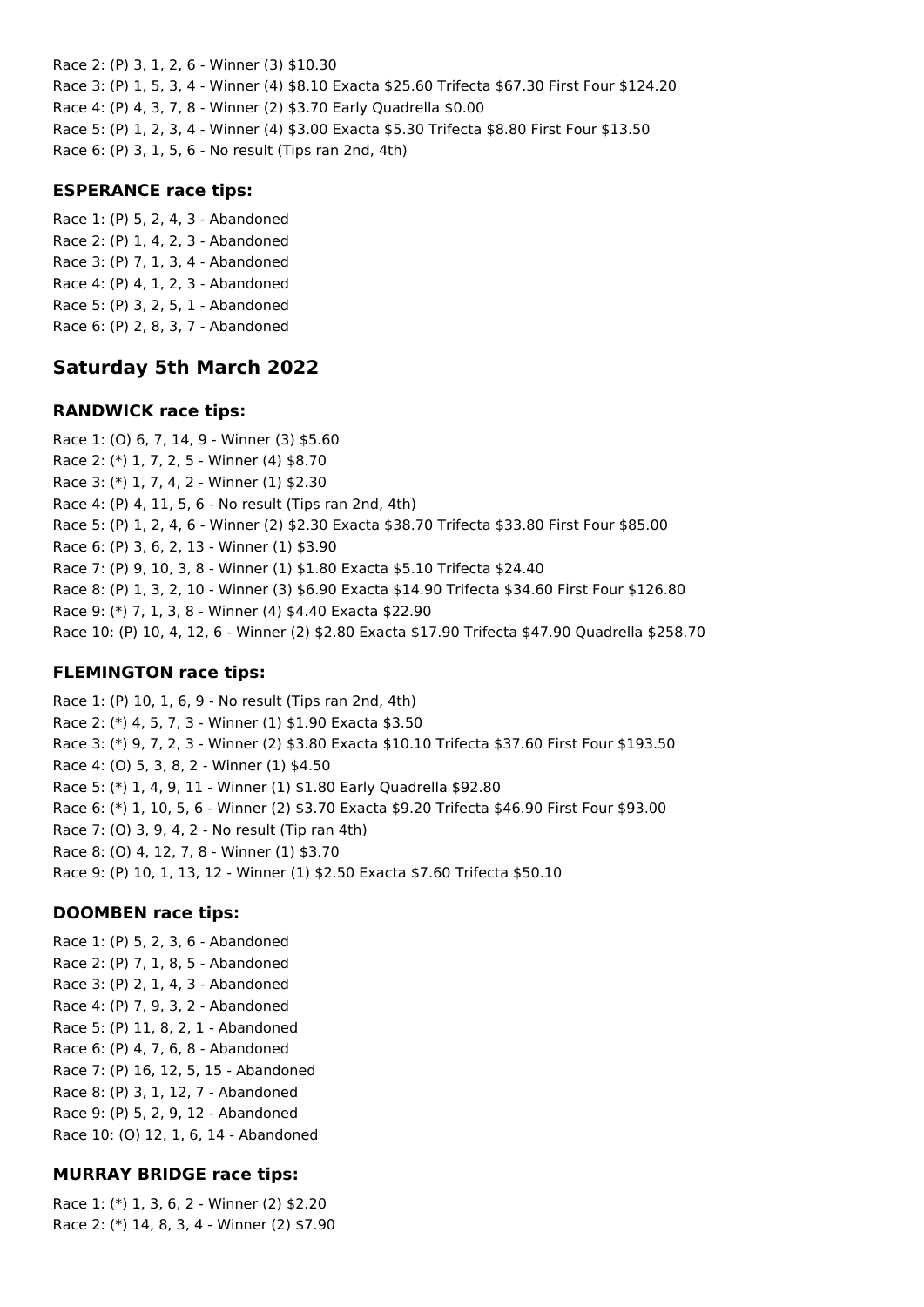Race 3: (P) 8, 6, 4, 3 - Winner (3) \$5.10 Exacta \$53.10 Trifecta \$205.30 Race 4: (P) 7, 3, 4, 1 - Winner (2) \$4.30 Exacta \$13.30 Race 5: (P) 2, 5, 7, 4 - No result (Tips ran 2nd, 4th) Race 6: (P) 9, 5, 2, 8 - Winner (2) \$6.50 Race 7: (\*) 4, 2, 11, 7 - Winner (4) \$13.20 Race 8: (P) 3, 10, 6, 2 - Winner (4) \$4.50 Exacta \$26.30 Race 9: (O) 13, 3, 10, 16 - No result (Tip ran 3rd)

### **NEWCASTLE race tips:**

Race 1: (P) 6, 8, 2, 3 - Winner (3) \$8.50 Exacta \$27.80 Race 2: (P) 10, 5, 7, 3 - Winner (1) \$1.90 Race 3: (P) 5, 9, 8, 10 - No result (Tips ran 2nd, 3rd, 4th) Race 4: (P) 7, 3, 10, 6 - Winner (3) \$7.80 Exacta \$71.10 Race 5: (P) 10, 2, 6, 8 - Winner (1) \$4.70 Exacta \$15.20 Trifecta \$67.90 Race 6: (O) 14, 16, 10, 6 - No result Race 7: (O) 3, 10, 1, 9 - Winner (2) \$7.20 Exacta \$49.30 Race 8: (O) 6, 7, 8, 2 - Winner (2) \$4.60 Exacta \$12.50

### **ARMIDALE race tips:**

Race 1: (P) 1, 2, 3, 4 - Abandoned Race 2: (P) 1, 2, 3, 4 - Abandoned Race 3: (P) 3, 1, 2, 4 - Abandoned Race 4: (P) 1, 2, 3, 4 - Abandoned Race 5: (P) 1, 2, 3, 4 - Abandoned Race 6: (P) 1, 2, 3, 4

#### **WANGARATTA race tips:**

Race 1: (P) 14, 3, 5, 1 - Abandoned Race 2: (P) 12, 11, 10, 15 - Abandoned Race 3: (O) 11, 2, 7, 4 - Abandoned Race 4: (O) 4, 1, 5, 10 - Abandoned Race 5: (P) 2, 5, 12, 6 - Abandoned Race 6: (P) 13, 2, 3, 12 - Abandoned Race 7: (O) 7, 1, 3, 2 - Abandoned Race 8: (P) 8, 6, 2, 4 - Abandoned

#### **SUNSHINE COAST race tips:**

Race 1: (P) 2, 4, 3, 7 - Winner (1) \$1.80 Exacta \$3.80 Trifecta \$5.10 First Four \$10.90 Race 2: (P) 8, 9, 4, 10 - Winner (2) \$2.20 Exacta \$5.90 Trifecta \$10.20 First Four \$18.50 Race 3: (P) 1, 9, 12, 5 - Winner (3) \$5.60 Exacta \$20.70 Race 4: (P) 1, 9, 5, 11 - Winner (2) \$1.80 Early Quadrella \$63.60 Race 5: (P) 5, 6, 7, 10 - Winner (2) \$1.80 Exacta \$10.70 Trifecta \$41.00 Race 6: (O) 4, 10, 6, 12 - Winner (4) \$6.00 Race 7: (P) 14, 3, 12, 7 - Winner (4) \$9.00 Exacta \$25.00 Trifecta \$137.60 Race 8: (O) 3, 5, 12, 2 - Winner (3) \$2.80 Exacta \$8.70 Quadrella \$228.40

#### **ASCOT race tips:**

Race 1: (P) 4, 2, 5, 3 - Winner (1) \$2.30 Exacta \$11.10 Race 2: (P) 1, 6, 7, 5 - No result (Tips ran 2nd, 3rd) Race 3: (O) 6, 7, 1, 12 - Winner (3) \$5.30 Race 4: (O) 4, 8, 5, 7 - No result (Tips ran 2nd, 3rd, 4th) Race 5: (P) 7, 3, 1, 5 - Winner (1) \$2.00 Exacta \$8.00 Trifecta \$22.20 Race 6: (P) 1, 2, 7, 11 - Winner (1) \$1.80 Race 7: (P) 2, 7, 4, 3 - No result (Tips ran 2nd, 3rd, 4th)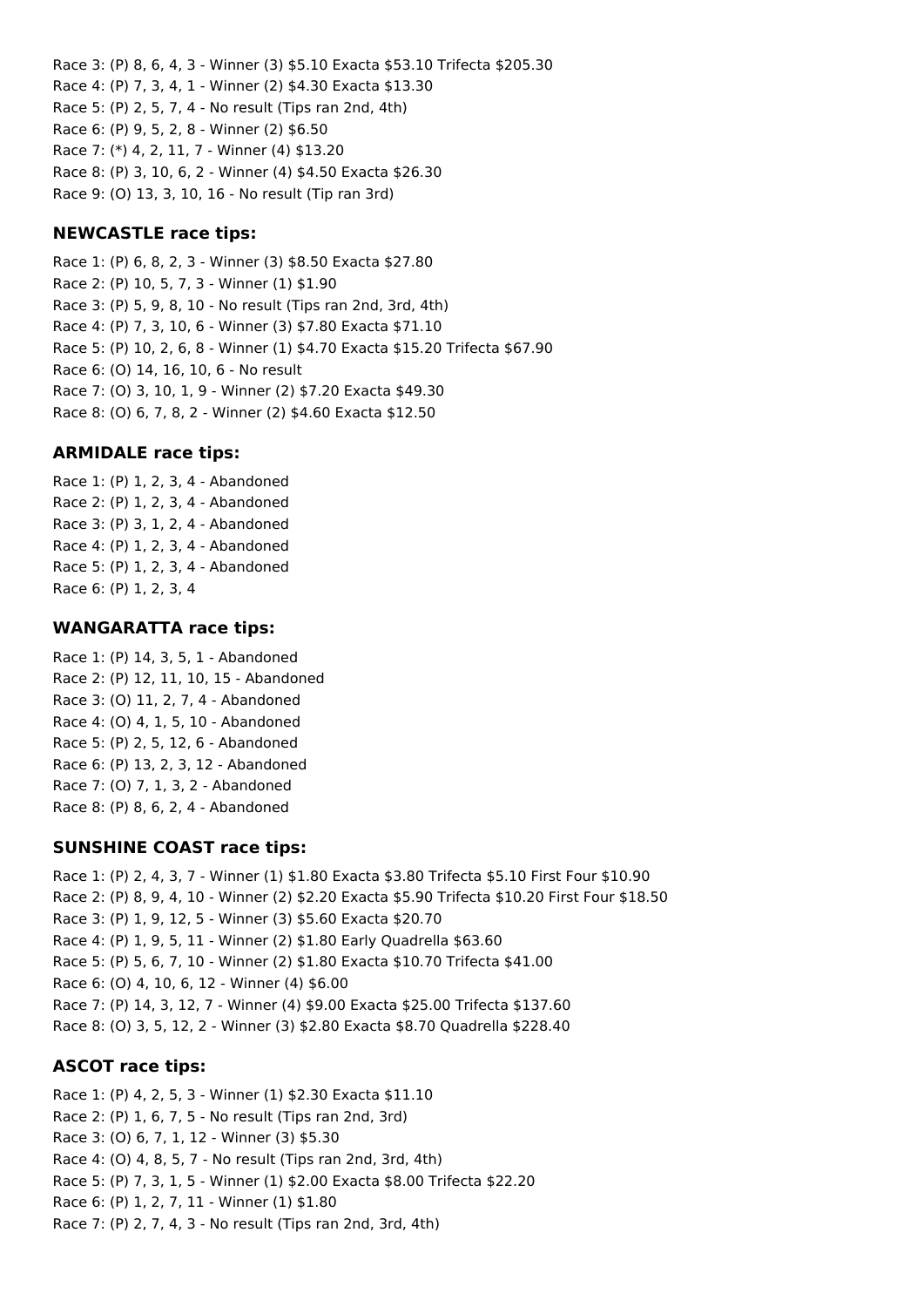Race 8: (O) 5, 14, 9, 1 - No result (Tip ran 3rd) Race 9: (P) 4, 9, 1, 7 - Winner (2) \$4.70 Exacta \$11.70 Trifecta \$66.30

#### **GERALDTON race tips:**

Race 1: (P) 1, 4, 2, 5 - Winner (1) \$1.80 Exacta \$3.20 Trifecta \$8.70 Race 2: (P) 1, 6, 5, 2 - Winner (1) \$1.60 Exacta \$7.90 Trifecta \$31.60 First Four \$54.80 Race 3: (P) 2, 3, 5, 7 - Winner (4) \$8.10 Exacta \$24.60 Race 4: (P) 6, 1, 9, 5 - Winner (3) \$5.80 Early Quadrella \$419.30 Race 5: (P) 1, 4, 3, 7 - Winner (1) \$2.10 Exacta \$31.20 Trifecta \$81.60 First Four \$122.00 Race 6: (P) 3, 4, 7, 5 - Winner (1) \$1.60 Exacta \$4.80 Race 7: (O) 1, 2, 7, 8 - Winner (4) \$4.90 Quadrella \$273.60

### **ALICE SPRINGS race tips:**

Race 1: (P) 5, 4, 6, 2 - Winner (1) \$1.50 Exacta \$5.40 Trifecta \$19.80 Race 2: (P) 3, 2, 1, 5 - Winner (3) \$3.00 Race 3: (\*) 1, 2, 3, 4 - Winner (1) \$1.10 Exacta \$2.70 Race 4: (P) 4, 5, 3, 1 - Winner (1) \$3.30 Exacta \$4.40 Trifecta \$12.80 Race 5: (P) 5, 6, 2, 8 - No result (Tips ran 2nd, 3rd, 4th)

## **TOOWOOMBA race tips:**

Race 1: (P) 2, 5, 6, 3 - Winner (1) \$2.00 Exacta \$23.70 Trifecta \$48.90 Race 2: (P) 7, 1, 5, 6 - Winner (2) \$3.30 Race 3: (\*) 2, 1, 4, 3 - Winner (1) \$1.50 Exacta \$2.70 Trifecta \$10.00 Race 4: (O) 9, 3, 10, 2 - No result (Tips ran 2nd, 3rd) Race 5: (P) 8, 2, 11, 14 - Winner (2) \$2.90 Exacta \$8.70 Trifecta \$28.40 First Four \$94.00 Race 6: (P) 4, 1, 6, 7 - Winner (1) \$4.60 Race 7: (O) 12, 16, 13, 9 - Winner (4) \$5.10 Exacta \$19.80 Trifecta \$81.40 First Four \$239.60 Race 8: (P) 3, 8, 1, 2 - Winner (3) \$7.60 Race 9: (P) 2, 12, 5, 8 - Winner (4) \$3.80 Exacta \$18.00 Trifecta \$57.90 Race 10: (O) 14, 8, 6, 18 - No result (Tips ran 2nd, 3rd)

## **INVERELL race tips:**

Race 1: (P) 3, 1, 2, 4 - Winner (2) \$3.00 Exacta \$12.00 Race 2: (P) 9, 10, 8, 4 - Winner (3) \$15.20 Exacta \$104.50 Trifecta \$241.50 Race 3: (O) 12, 7, 14, 6 - No result (Tips ran 2nd, 4th) Race 4: (O) 1, 10, 7, 6 - No result (Tips ran 2nd, 4th) Race 5: (O) 7, 8, 3, 5 - Winner (1) \$5.50 Race 6: (O) 11, 8, 1, 18 - Winner (2) \$3.50 Exacta \$21.40

# **Saturday 26th February 2022**

## **RANDWICK race tips:**

Race 1: (P) 2, 8, 6, 4 - Winner (1) \$2.60 Exacta \$10.40 Trifecta \$70.00 First Four \$237.60 Race 2: (P) 10, 8, 5, 7 - Winner (1) \$2.50 Exacta \$7.60 Trifecta \$33.20 Race 3: (P) 3, 2, 4, 9 - Winner (3) \$7.70 Race 4: (P) 5, 1, 7, 4 - No result (Tips ran 2nd, 3rd, 4th) Race 5: (\*) 2, 8, 5, 12 - Winner (1) \$2.30 Exacta \$6.70 Race 6: (\*) 8, 2, 7, 11 - Winner (2) \$6.00 Exacta \$38.90 Race 7: (P) 8, 9, 1, 3 - Winner (1) \$2.40 Race 8: (P) 7, 3, 6, 5 - Winner (4) \$11.90 Race 9: (O) 2, 13, 3, 15 - No result (Tip ran 2nd) Race 10: (P) 3, 4, 10, 8 - Winner (2) \$2.70 Exacta \$13.90

## **CAULFIELD race tips:**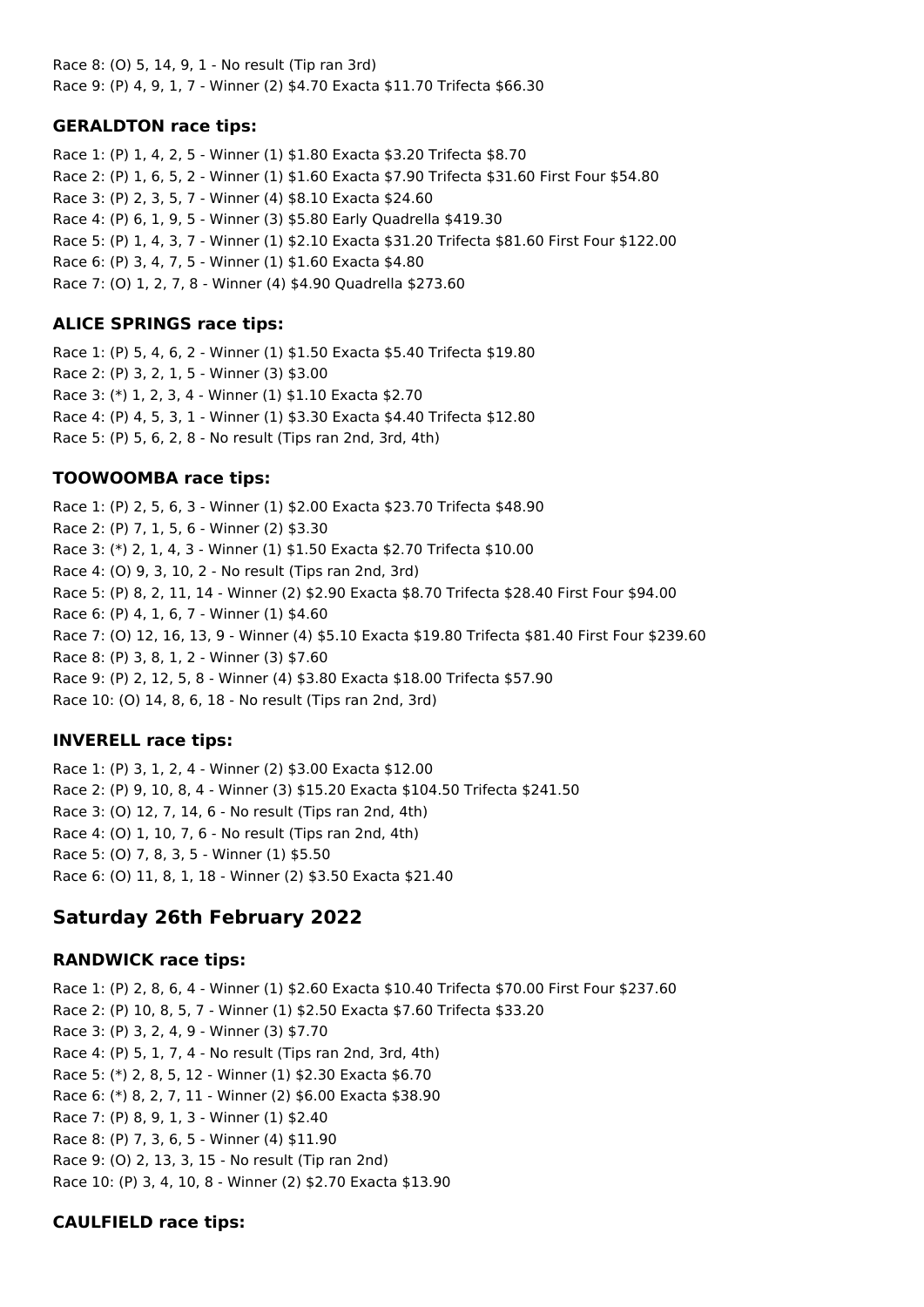Race 1: (P) 2, 5, 1, 6 - Winner (3) \$5.80 Exacta \$11.60 Race 2: (\*) 2, 5, 1, 7 - Winner (1) \$1.80 Exacta \$8.10 Race 3: (P) 3, 14, 10, 1 - Winner (1) \$3.80 Exacta \$23.50 Trifecta \$71.20 Race 4: (\*) 4, 10, 1, 5 - No result (Tips ran 2nd, 3rd, 4th) Race 5: (P) 1, 7, 4, 2 - Winner (1) \$1.90 Exacta \$4.80 Race 6: (P) 1, 3, 4, 5 - Winner (4) \$12.20 Exacta \$69.50 Trifecta \$119.80 Race 7: (P) 6, 11, 4, 12 - No result (Tips ran 2nd, 3rd, 4th) Race 8: (\*) 5, 9, 7, 1 - Winner (1) \$2.40 Exacta \$12.80

Race 9: (\*) 5, 6, 4, 8 - No result (Tips ran 2nd, 3rd)

### **DOOMBEN race tips:**

Race 1: (P) 1, 3, 7, 5 - Abandoned Race 2: (P) 3, 5, 9, 11 - Abandoned Race 3: (O) 7, 9, 4, 8 - Abandoned Race 4: (O) 3, 16, 10, 5 - Abandoned Race 5: (P) 4, 6, 2, 1 - Abandoned Race 6: (P) 6, 2, 3, 13 - Abandoned Race 7: (P) 8, 2, 6, 7 - Abandoned Race 8: (P) 7, 9, 14, 10 - Abandoned Race 9: (O) 1, 7, 15, 10 - Abandoned

### **MORPHETTVILLE race tips:**

Race 1: (P) 1, 5, 6, 2 - Winner (1) \$4.80 Race 2: (P) 7, 13, 2, 5 - Winner (1) \$4.70 Exacta \$29.90 Trifecta \$121.90 Race 3: (P) 3, 2, 1, 8 - Winner (3) \$2.60 Race 4: (P) 9, 12, 2, 6 - Winner (1) \$6.90 Race 5: (P) 7, 9, 1, 3 - Winner (4) \$6.10 Exacta \$43.60 Trifecta \$141.50 First Four \$284.50 Early Quadrella \$1,099.40 Race 6: (O) 7, 6, 3, 8 - Winner (1) \$2.70 Race 7: (O) 11, 3, 6, 9 - No result (Tips ran 2nd, 3rd, 4th) Race 8: (O) 2, 5, 11, 10 - No result (Tip ran 2nd) Race 9: (O) 3, 8, 13, 1 - Winner (4) \$5.00

## **NEWCASTLE race tips:**

Race 1: (P) 8, 2, 7, 9 - No result (Tips ran 2nd, 3rd, 4th) Race 2: (P) 3, 5, 6, 4 - Winner (1) \$2.10 Race 3: (P) 3, 7, 11, 2 - Winner (3) \$2.70 Exacta \$12.20 Trifecta \$65.70 First Four \$169.50 Race 4: (P) 1, 2, 9, 12 - Winner (1) \$3.30 Exacta \$22.40 Trifecta \$70.00 First Four \$179.40 Race 5: (P) 5, 3, 9, 8 - Winner (1) \$2.40 Exacta \$6.80 Trifecta \$24.20 Race 6: (P) 8, 1, 7, 10 - Winner (1) \$3.80 Race 7: (O) 3, 12, 1, 9 - No result (Tip ran 2nd) Race 8: (O) 1, 12, 7, 10 - Winner (4) \$13.90 Exacta \$43.60 Trifecta \$388.80

#### **TUNCURRY race tips:**

Race 1: (P) 10, 5, 9, 1 - Abandoned Race 2: (O) 4, 10, 8, 3 - Abandoned Race 3: (O) 3, 4, 13, 2 - Abandoned Race 4: (P) 4, 7, 2, 1 - Abandoned Race 5: (O) 1, 3, 9, 10 - Abandoned Race 6: (O) 1, 12, 11, 4 - Abandoned

## **YARRA VALLEY race tips:**

Race 1: (P) 2, 11, 5, 6 - Winner (1) \$1.90 Exacta \$6.00 Race 2: (P) 5, 12, 6, 11 - Winner (2) \$3.00 Exacta \$13.30 Trifecta \$29.80 First Four \$134.10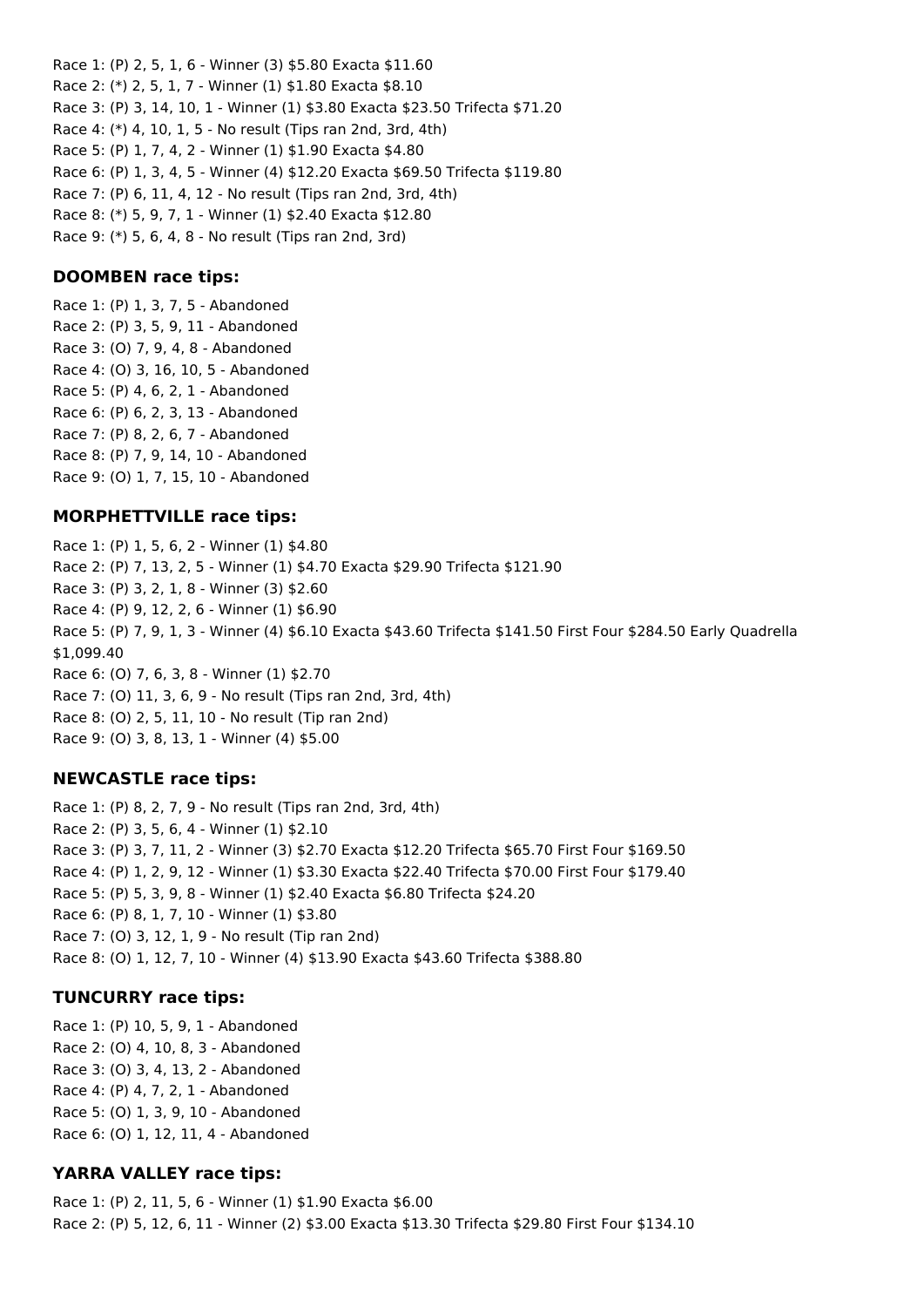Race 3: (P) 9, 10, 11, 7 - No result (Tips ran 2nd, 4th) Race 4: (P) 4, 6, 2, 3 - No result (Tips ran 3rd, 4th) Race 5: (P) 3, 1, 6, 5 - Winner (2) \$4.40 Exacta \$6.50 Trifecta \$26.40 First Four \$111.70 Race 6: (O) 1, 6, 9, 7 - Winner (1) \$2.20 Exacta \$14.20 Race 7: (O) 10, 3, 9, 2 - Winner (1) \$6.00

#### **GOLD COAST race tips:**

Race 1: (P) 1, 4, 3, 2 - Abandoned Race 2: (P) 1, 5, 3, 2 - Abandoned Race 3: (P) 1, 2, 12, 13 - Abandoned Race 4: (P) 1, 2, 14, 8 - Abandoned Race 5: (P) 1, 2, 11, 7 - Abandoned Race 6: (P) 3, 5, 2, 4 - Abandoned Race 7: (O) 2, 3, 11, 1 - Abandoned

#### **MACKAY race tips:**

Race 1: (P) 4, 9, 2, 7 - Winner (1) \$1.70 Race 2: (P) 1, 3, 8, 4 - Winner (1) \$1.40 Exacta \$8.40 Trifecta \$9.90 Race 3: (\*) 4, 3, 2, 6 - Winner (1) \$1.50 Exacta \$6.70 Trifecta \$22.20 First Four \$47.60 Race 4: (P) 1, 6, 9, 7 - Winner (1) \$2.00 Early Quadrella \$15.10 Race 5: (\*) 5, 1, 7, 8 - Winner (4) \$14.80 Race 6: (O) 6, 2, 5, 1 - Winner (3) \$3.10 Quadrella \$238.30

### **TOOWOOMBA race tips:**

Race 1: (P) 6, 8, 1, 10 - Abandoned Race 2: (P) 7, 5, 6, 3 - Abandoned Race 3: (O) 8, 5, 1, 4 - Abandoned Race 4: (P) 10, 4, 1, 8 - Abandoned Race 5: (P) 1, 2, 5, 8 - Abandoned Race 6: (P) 6, 1, 2, 3 - Abandoned Race 7: (P) 1, 2, 4, 7 - Abandoned

## **ALICE SPRINGS race tips:**

Race 1: (P) 4, 2, 5, 3 - No result (Tips ran 2nd, 3rd, 4th) Race 2: (O) 8, 1, 3, 5 - Winner (3) \$3.90 Race 3: (P) 3, 4, 2, 5 - Winner (2) \$2.90 Exacta \$5.20 Trifecta \$12.50 Race 4: (O) 2, 7, 8, 4 - No result (Tips ran 2nd, 3rd)

#### **ASCOT race tips:**

Race 1: (O) 1, 14, 6, 7 - Winner (4) \$6.90 Exacta \$57.20 Trifecta \$246.00 Race 2: (\*) 5, 1, 3, 6 - No result (Tips ran 2nd, 3rd, 4th) Race 3: (O) 8, 1, 12, 3 - Winner (2) \$6.40 Race 4: (\*) 1, 7, 3, 2 - Winner (1) \$1.30 Exacta \$6.10 Trifecta \$23.80 Race 5: (O) 2, 8, 6, 10 - Winner (1) \$3.00 Race 6: (O) 1, 7, 9, 4 - Winner (3) \$9.90 Exacta \$32.70 Race 7: (P) 6, 4, 9, 11 - No result (Tips ran 2nd, 3rd, 4th) Race 8: (O) 5, 12, 13, 7 - No result (Tip ran 3rd)

#### **SUNSHINE COAST race tips:**

Race 1: (P) 4, 1, 6, 9 - Abandoned Race 2: (P) 5, 3, 4, 1 - Abandoned Race 3: (P) 5, 10, 4, 6 - Abandoned Race 4: (P) 8, 14, 15, 10 - Abandoned Race 5: (P) 5, 8, 7, 2 - Abandoned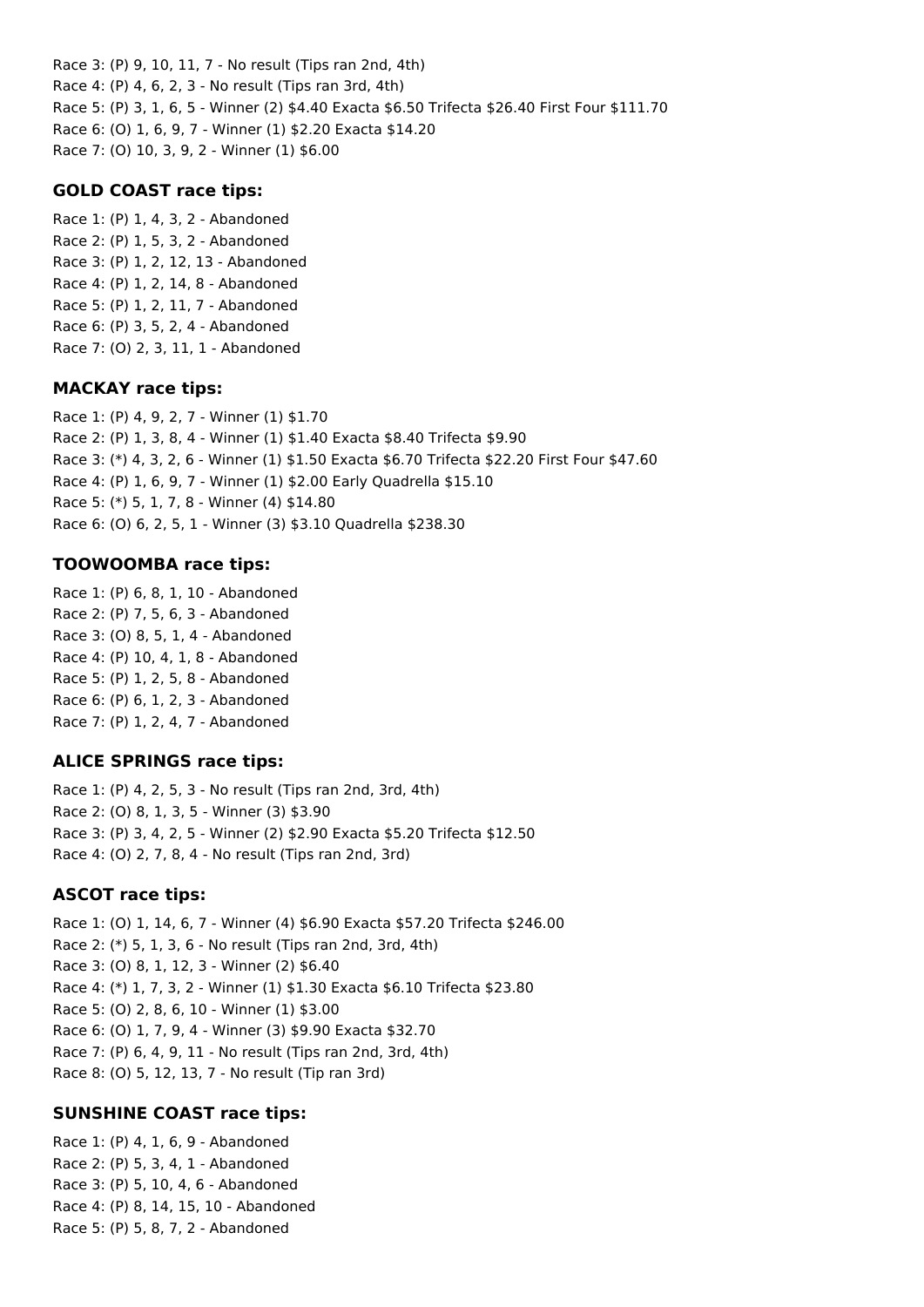Race 6: (P) 1, 6, 3, 7 - Abandoned Race 7: (P) 1, 7, 3, 16 - Abandoned

# **Saturday 19th February 2022**

## **ROSEHILL race tips:**

Race 1: (P) 6, 8, 12, 5 - Winner (1) \$5.60 Race 2: (\*) 1, 3, 2, 4 - Winner (1) \$2.10 Exacta \$9.00 Race 3: (O) 2, 3, 9, 6 - Winner (1) \$3.50 Exacta \$32.50 Race 4: (P) 3, 1, 6, 2 - Winner (1) \$2.70 Exacta \$8.80 Race 5: (P) 6, 1, 9, 2 - Winner (2) \$4.60 Exacta \$25.80 Race 6: (\*) 13, 2, 1, 11 - Winner (2) \$7.90 Early Quadrella \$604.00 Race 7: (P) 8, 13, 1, 11 - Winner (1) \$3.30 Exacta \$23.90 Trifecta \$99.40 Race 8: (\*) 1, 11, 4, 2 - Winner (1) \$1.70 Exacta \$5.00 Trifecta \$32.00 Race 9: (O) 6, 7, 12, 9 - No result (Tip ran 2nd) Race 10: (P) 3, 10, 11, 6 - No result (Tips ran 2nd, 3rd, 4th)

### **FLEMINGTON race tips:**

Race 1: (P) 5, 1, 8, 3 - Winner (1) \$2.10 Exacta \$11.20 Trifecta \$62.50 Race 2: (\*) 5, 7, 9, 2 - Winner (2) \$4.10 Exacta \$8.90 Race 3: (P) 5, 2, 7, 1 - Winner (1) \$2.20 Exacta \$13.70 Race 4: (P) 12, 10, 14, 15 - Winner (3) \$5.90 Exacta \$26.10 Race 5: (P) 4, 5, 2, 1 - Winner (2) \$2.80 Exacta \$11.60 Early Quadrella \$275.30 Race 6: (P) 7, 1, 3, 11 - Winner (1) \$4.40 Exacta \$21.60 Trifecta \$86.80 Race 7: (P) 1, 2, 8, 3 - Winner (3) \$6.90 Exacta \$14.20 Trifecta \$41.00 Race 8: (P) 1, 8, 9, 12 - Winner (4) \$8.30 Race 9: (P) 10, 11, 3, 4 - Winner (2) \$4.00 Quadrella \$522.80

## **MORPHETTVILLE race tips:**

Race 1: (P) 4, 8, 3, 6 - No result (Tips ran 2nd, 4th) Race 2: (P) 6, 4, 2, 1 - No result (Tips ran 2nd, 4th) Race 3: (P) 6, 1, 3, 4 - Winner (2) \$3.10 Race 4: (O) 9, 1, 7, 5 - Winner (4) \$11.80 Exacta \$60.50 Race 5: (P) 7, 3, 9, 10 - Winner (1) \$6.00 Race 6: (P) 7, 4, 3, 8 - Winner (3) \$8.60 Exacta \$26.70 Trifecta \$185.20 Race 7: (\*) 4, 5, 1, 12 - Winner (4) \$8.80 Race 8: (P) 3, 10, 2, 12 - Winner (2) \$2.90 Race 9: (O) 3, 4, 5, 1 - Winner (1) \$3.60 Exacta \$16.60 Quadrella \$1,243.50

## **SUNSHINE COAST race tips:**

Race 1: (P) 5, 3, 6, 1 - Winner (1) \$4.50 Exacta \$39.80 Trifecta \$134.80 Race 2: (\*) 5, 3, 1, 6 - Winner (1) \$1.20 Exacta \$4.70 Trifecta \$13.40 First Four \$25.90 Race 3: (P) 3, 7, 2, 5 - Winner (3) \$3.20 Exacta \$19.20 Trifecta \$38.90 First Four \$207.00 Race 4: (O) 3, 10, 4, 2 - No result (Tip ran 3rd) Race 5: (P) 3, 5, 2, 4 - Winner (1) \$2.80 Exacta \$18.20 Race 6: (P) 4, 1, 8, 10 - Winner (1) \$3.00 Race 7: (O) 5, 1, 7, 9 - Winner (2) \$6.90 Race 8: (O) 6, 3, 14, 13 - Winner (1) \$6.80 Exacta \$41.80 Race 9: (O) 1, 11, 2, 13 - No result (Tip ran 2nd)

## **GOSFORD race tips:**

Race 1: (P) 2, 1, 5, 8 - Winner (1) \$1.40 Exacta \$5.60 Trifecta \$12.60 First Four \$35.90 Race 2: (P) 1, 7, 5, 2 - No result (Tips ran 2nd, 4th) Race 3: (P) 6, 2, 4, 1 - Winner (2) \$2.40 Exacta \$19.00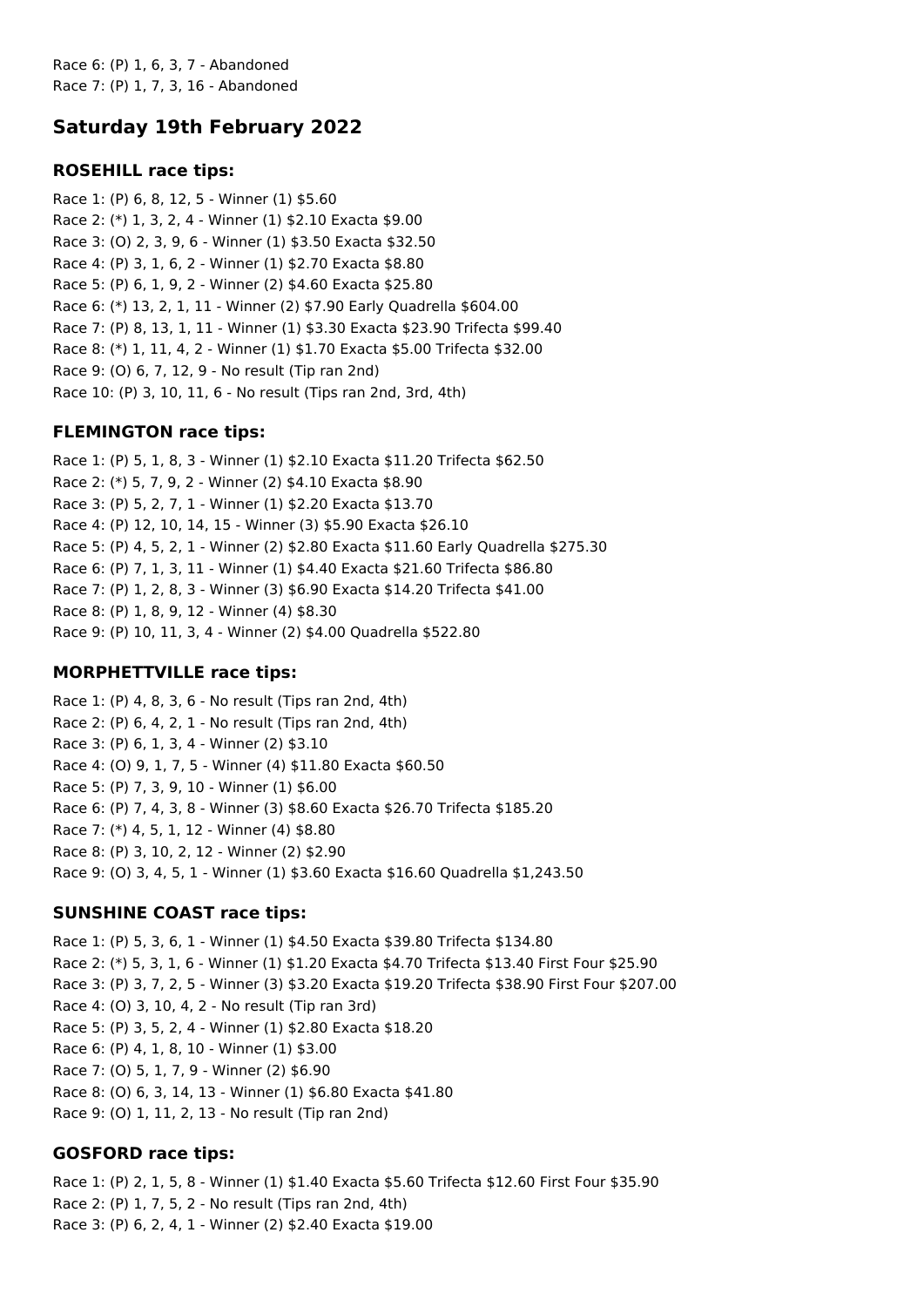Race 4: (P) 7, 3, 2, 1 - Winner (1) \$2.90 Race 5: (P) 14, 2, 11, 3 - Winner (1) \$5.30 Exacta \$19.10 Race 6: (P) 6, 9, 4, 10 - Winner (2) \$3.20 Exacta \$55.60 Trifecta \$99.50 Race 6: (P) 6, 9, 4, 10 - Winner (2) \$3.20 Exacta \$55.60 Trifecta \$99.50 Race 7: (P) 1, 4, 2, 8 - Winner (1) \$3.60 Exacta \$22.40 Race 8: (P) 2, 10, 9, 4 - Winner (1) \$4.10 Exacta \$26.20

#### **WAGGA race tips:**

Race 1: (P) 3, 11, 1, 9 - No result (Tip ran 3rd) Race 2: (P) 1, 2, 3, 7 - Winner (2) \$6.10 Exacta \$35.30 Trifecta \$120.50 Race 3: (P) 6, 2, 4, 8 - No result (Tips ran 3rd, 4th) Race 4: (P) 6, 11, 3, 7 - Winner (2) \$2.80 Exacta \$17.30 Trifecta \$59.80 Race 5: (P) 11, 7, 4, 1 - No result (Tips ran 3rd, 4th) Race 6: (O) 6, 10, 11, 13 - Winner (3) \$7.30 Race 7: (O) 1, 7, 3, 9 - Winner (4) \$13.00 Exacta \$188.90 Race 8: (P) 6, 7, 9, 2 - Winner (1) \$2.60 Exacta \$12.50

#### **ORANGE race tips:**

Race 1: (P) 4, 3, 8, 6 - Winner (1) \$2.30 Exacta \$11.50 Race 2: (P) 2, 3, 5, 4 - No result (Tip ran 4th) Race 3: (O) 1, 9, 2, 10 - Winner (1) \$1.90 Race 4: (O) 2, 8, 12, 5 - Winner (1) \$3.90 Race 5: (O) 14, 11, 6, 13 - No result (Tips ran 2nd, 4th) Race 6: (O) 1, 4, 10, 3 - Winner (4) \$10.00

#### **BENDIGO race tips:**

Race 1: (P) 3, 4, 7, 1 - Winner (4) \$11.50 Exacta \$32.10 Trifecta \$112.30 First Four \$247.70 Race 2: (P) 12, 11, 7, 4 - Winner (2) \$3.10 Exacta \$17.00 Trifecta \$48.00 Race 3: (P) 5, 4, 8, 12 - No result (Tip ran 3rd) Race 4: (\*) 6, 2, 10, 3 - No result (Tips ran 3rd, 4th) Race 5: (P) 3, 2, 7, 4 - Winner (1) \$2.40 Race 6: (O) 1, 8, 4, 2 - Winner (2) \$2.80 Race 7: (O) 1, 8, 6, 7 - Winner (2) \$7.80 Exacta \$26.70 Trifecta \$215.60 First Four \$622.10

#### **GOLD COAST race tips:**

Race 1: (P) 2, 5, 4, 7 - Winner (1) \$1.70 Race 2: (P) 1, 3, 4, 2 - Winner (1) \$3.40 Exacta \$11.20 Trifecta \$13.40 Race 3: (P) 6, 1, 4, 5 - Winner (2) \$2.90 Exacta \$27.30 Race 4: (P) 3, 4, 6, 1 - Winner (4) \$2.80 Exacta \$7.00 Trifecta \$25.40 Early Quadrella \$41.00 Race 5: (O) 9, 6, 13, 5 - Winner (1) \$11.40 Race 6: (O) 1, 8, 5, 2 - Winner (1) \$2.40 Race 7: (O) 9, 4, 11, 7 - No result (Tips ran 2nd, 4th)

#### **ROCKHAMPTON race tips:**

Race 1: (P) 1, 3, 5, 2 - No result (Tips ran 3rd, 4th) Race 2: (P) 1, 5, 4, 6 - Winner (1) \$2.20 Exacta \$2.20 Trifecta \$17.90 Race 3: (P) 4, 1, 2, 6 - No result (Tips ran 2nd, 4th) Race 4: (P) 3, 1, 6, 7 - Winner (2) \$2.40 Exacta \$6.40 Trifecta \$17.90 First Four \$42.00 Race 5: (P) 3, 4, 6, 5 - Winner (3) \$13.10 Exacta \$105.20 Trifecta \$380.20 First Four \$1,172.00

#### **TOOWOOMBA race tips:**

Race 1: (P) 1, 6, 4, 8 - Winner (1) \$1.10 Race 2: (P) 2, 5, 8, 6 - Winner (4) \$2.30 Exacta \$10.90 Trifecta \$82.70 Race 3: (P) 5, 3, 11, 2 - Winner (2) \$4.90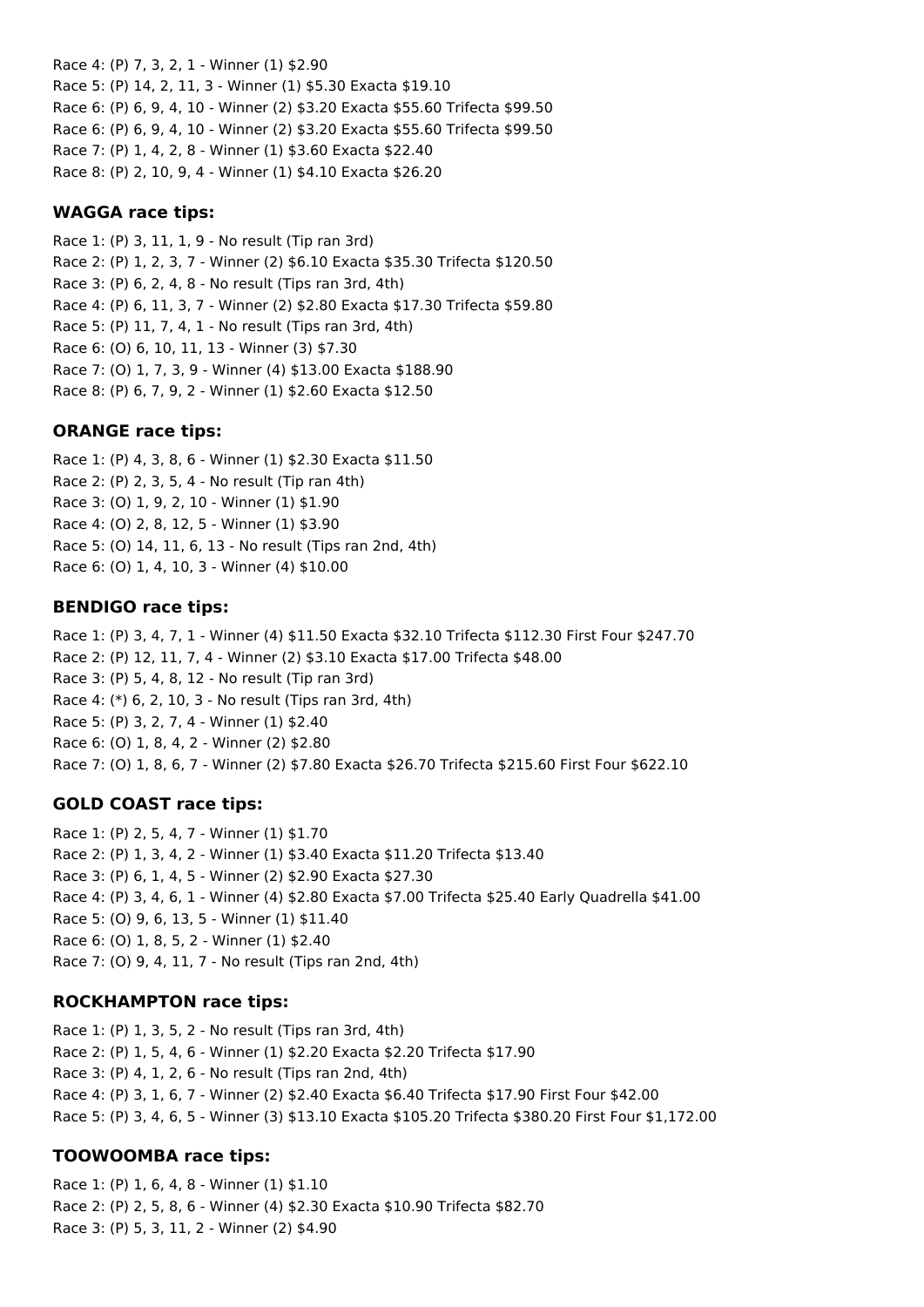Race 3: (P) 5, 3, 11, 2 - Winner (2) \$4.90 Race 4: (P) 5, 7, 9, 2 - Winner (3) \$5.00 Early Quadrella \$174.40 Race 5: (P) 4, 2, 1, 16 - No result (Tip ran 2nd) Race 6: (P) 7, 4, 5, 2 - No result (Tips ran 2nd, 3rd, 4th) Race 7: (P) 4, 3, 1, 6 - Winner (2) \$2.60 Exacta \$12.20 Trifecta \$41.00

#### **ASCOT race tips:**

Race 1: (P) 4, 2, 7, 3 - No result (Tips ran 2nd, 3rd, 4th) Race 2: (\*) 1, 5, 6, 3 - Winner (1) \$3.00 Exacta \$11.20 Trifecta \$50.80 Race 3: (O) 3, 10, 4, 6 - Winner (4) \$4.80 Race 4: (\*) 8, 9, 6, 7 - Winner (3) \$3.50 Race 5: (P) 3, 2, 8, 5 - Winner (2) \$4.20 Exacta \$17.70 Early Quadrella \$228.20 Race 6: (O) 4, 6, 3, 5 - Winner (3) \$9.00 Race 7: (O) 7, 8, 14, 5 - Winner (4) \$3.20 Race 8: (O) 4, 16, 15, 8 - No result Race 9: (O) 3, 5, 14, 16 - Winner (3) \$11.30 Exacta \$63.50

## **ALICE SPRINGS race tips:**

Race 1: (P) 2, 4, 5, 3 - Winner (2) \$3.20 Race 2: (P) 3, 1, 2, 5 - Winner (4) \$2.00 Exacta \$4.50 Race 3: (P) 2, 3, 1, 4 - Winner (3) \$5.90 Exacta \$8.90 Trifecta \$23.50 First Four \$103.30 Race 4: (O) 4, 3, 7, 5 - Winner (4) \$10.30 Exacta \$180.90 Trifecta \$1,032.10 Quadrella \$275.10

### **KANGAROO ISLAND race tips:**

Race 1: (P) 10, 3, 2, 6 - Winner (2) \$3.70 Exacta \$7.20 Race 2: (O) 5, 4, 7, 3 - No result (Tip ran 2nd) Race 3: (P) 3, 4, 2, 1 - Winner (3) \$5.40 Exacta \$27.30 Trifecta \$37.40 Race 4: (P) 6, 2, 3, 5 - Winner (4) \$5.40 Race 5: (O) 4, 5, 1, 3 - Winner (2) \$8.80 Exacta \$53.00 Trifecta \$134.90 Race 6: (P) 5, 4, 3, 7 - Winner (3) \$2.00 Race 7: (P) 4, 3, 2, 7 - Winner (3) \$7.00 Quadrella \$1,405.40

#### **ESPERANCE race tips:**

Race 1: (P) 5, 2, 6, 4 - Winner (2) \$4.20 Exacta \$6.60 Trifecta \$80.20 Race 2: (P) 8, 2, 7, 1 - Winner (1) \$2.20 Exacta \$11.40 Trifecta \$42.20 Race 3: (P) 7, 3, 1, 5 - Winner (4) \$3.60 Exacta \$5.30 Trifecta \$114.20 Race 4: (O) 6, 5, 3, 7 - Winner (2) \$3.30 Exacta \$8.00 Early Quadrella \$406.10 Race 5: (P) 5, 6, 4, 7 - Winner (1) \$4.30 Race 6: (O) 1, 3, 10, 7 - No result (Tip ran 2nd) Race 7: (P) 4, 2, 9, 5 - No result (Tip ran 3rd)

## **Saturday 12th February 2022**

#### **RANDWICK race tips:**

Race 1: (\*) 2, 6, 4, 7 - No result (Tips ran 2nd, 3rd, 4th) Race 2: (P) 3, 4, 2, 6 - Winner (3) \$5.30 Race 3: (\*) 6, 7, 2, 5 - Winner (3) \$4.40 Exacta \$32.00 Race 4: (P) 2, 1, 6, 5 - No result (Tips ran 2nd, 3rd) Race 5: (P) 2, 1, 4, 3 - No result (Tips ran 2nd, 3rd) Race 6: (\*) 1, 9, 3, 5 - Winner (1) \$2.00 Exacta \$8.40 Race 7: (\*) 8, 5, 3, 1 - Winner (2) \$10.50 Exacta \$24.90 Trifecta \$98.10 Race 8: (P) 9, 1, 10, 6 - Winner (2) \$5.60 Exacta \$43.60 Race 9: (P) 4, 7, 14, 5 - Winner (1) \$2.80 Exacta \$17.70 Race 10: (P) 8, 9, 10, 1 - Winner (1) \$5.70 Quadrella \$822.90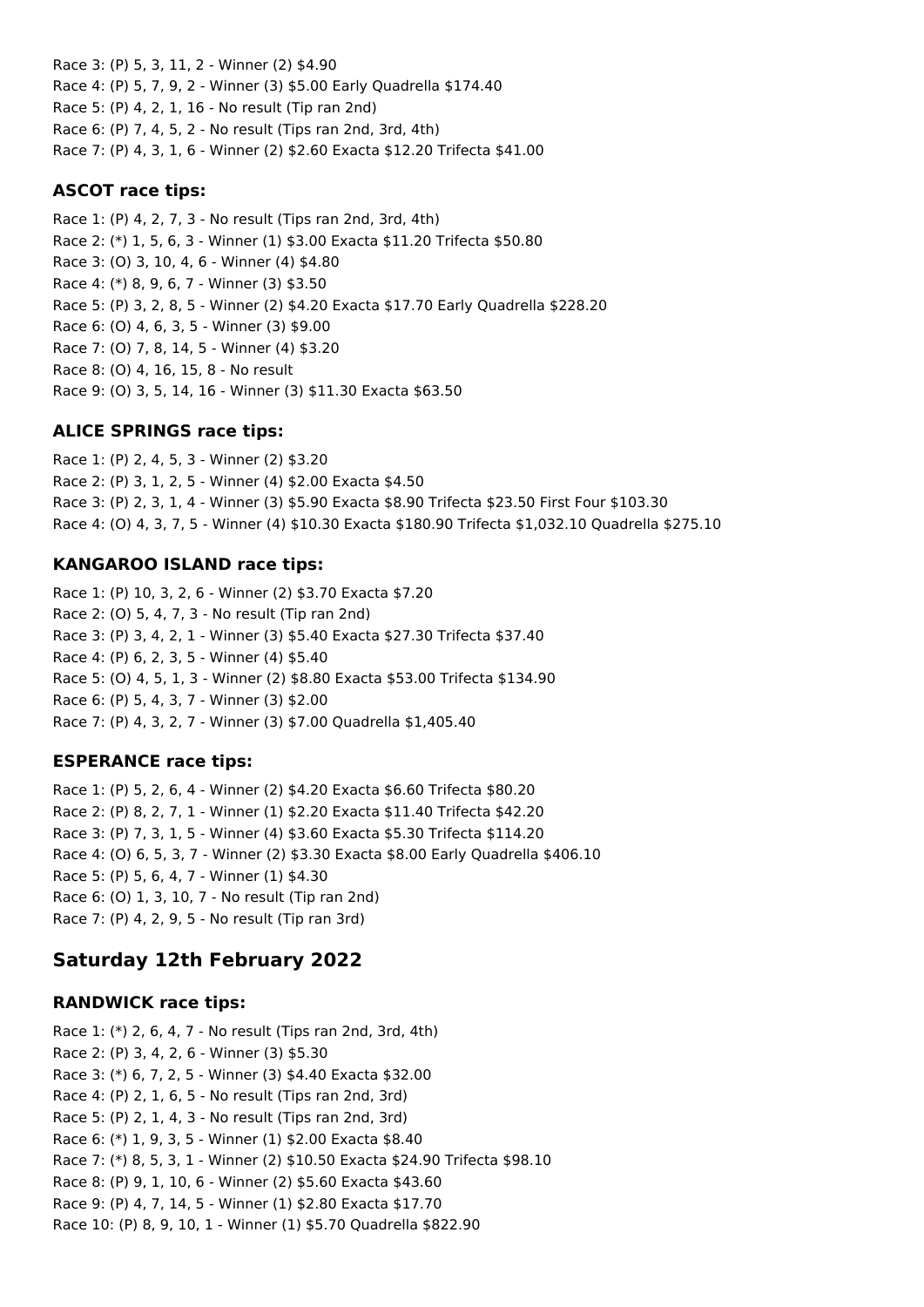#### **CAULFIELD race tips:**

Race 1: (\*) 2, 9, 3, 8 - Winner (2) \$5.30 Exacta \$28.00 Trifecta \$54.20 Race 2: (P) 7, 1, 3, 6 - Winner (2) \$5.20 Race 3: (P) 5, 4, 1, 2 - No result (Tips ran 2nd, 3rd, 4th) Race 4: (\*) 1, 8, 4, 5 - Winner (3) \$11.30 Exacta \$46.60 Trifecta \$302.30 Race 5: (P) 6, 2, 10, 11 - Winner (3) \$9.10 Exacta \$36.70 Race 6: (P) 6, 4, 8, 2 - No result (Tip ran 3rd) Race 7: (P) 2, 8, 1, 4 - Winner (2) \$3.00 Exacta \$12.30 Race 8: (O) 7, 3, 1, 11 - No result (Tip ran 2nd) Race 9: (\*) 1, 3, 2, 6 - Winner (1) \$1.70 Exacta \$4.30

## **DOOMBEN race tips:**

Race 1: (P) 8, 5, 2, 4 - Winner (4) \$9.70 Exacta \$46.40 Race 2: (P) 4, 3, 8, 10 - Winner (2) \$3.80 Race 3: (P) 4, 1, 3, 5 - Winner (3) \$4.20 Exacta \$22.20 Race 4: (P) 5, 8, 7, 3 - Winner (4) \$4.70 Exacta \$18.70 Race 5: (O) 10, 6, 5, 8 - Winner (2) \$5.20 Early Quadrella \$414.30 Race 6: (O) 13, 5, 2, 4 - No result (Tips ran 2nd, 3rd) Race 7: (O) 4, 5, 3, 1 - Winner (3) \$2.80 Race 8: (O) 1, 6, 7, 5 - Winner (1) \$3.00 Exacta \$12.10 Trifecta \$72.40 Race 9: (P) 14, 7, 1, 16 - No result (Tips ran 2nd, 3rd)

### **MORPHETTVILLE race tips:**

Race 1: (P) 1, 3, 7, 2 - Winner (4) \$8.20 Exacta \$21.90 Race 2: (O) 1, 4, 3, 5 - Winner (1) \$4.50 Race 3: (O) 14, 9, 11, 10 - Winner (1) \$7.30 Exacta \$38.70 Race 4: (P) 6, 4, 7, 1 - Winner (2) \$3.30 Exacta \$12.50 Race 5: (P) 8, 1, 7, 4 - Winner (3) \$3.50 Early Quadrella \$425.30 Race 6: (P) 4, 3, 2, 1 - Winner (1) \$3.20 Race 7: (\*) 9, 5, 2, 8 - Winner (2) \$6.80 Exacta \$18.20 Trifecta \$62.40 Race 8: (O) 9, 2, 10, 3 - Winner (4) \$21.60 Race 9: (O) 1, 8, 7, 14 - No result (Tips ran 2nd, 3rd)

#### **NEWCASTLE race tips:**

Race 1: (P) 4, 1, 8, 5 - Winner (3) \$6.10 Race 2: (P) 6, 4, 3, 1 - Winner (2) \$3.60 Exacta \$19.00 Race 3: (P) 12, 7, 11, 8 - No result (Tips ran 2nd, 4th) Race 4: (O) 10, 5, 9, 11 - Winner (1) \$3.20 Exacta \$20.00 Trifecta \$454.00 Race 5: (P) 6, 7, 1, 11 - Winner (3) \$4.70 Exacta \$9.20 Trifecta \$31.70 Race 6: (P) 5, 9, 6, 10 - Winner (2) \$3.70 Exacta \$12.50 Race 7: (O) 6, 10, 9, 5 - Winner (1) \$2.70 Exacta \$12.40 Race 8: (O) 9, 2, 3, 5 - No result (Tips ran 2nd, 4th)

#### **SAPPHIRE COAST race tips:**

Race 1: (P) 6, 5, 2, 1 - Winner (3) \$2.50 Race 2: (P) 1, 3, 2, 6 - Winner (1) \$1.80 Exacta \$6.90 Trifecta \$16.50 Race 3: (P) 2, 3, 5, 1 - Winner (3) \$7.50 Exacta \$81.50 Race 4: (P) 3, 1, 2, 8 - Winner (4) \$3.50 Exacta \$21.10 Early Quadrella \$801.20 Race 5: (P) 4, 1, 5, 8 - Winner (1) \$3.00 Exacta \$18.30 Trifecta \$22.10 Race 6: (\*) 9, 3, 5, 6 - Winner (3) \$9.60 Quadrella \$2,735.60

## **GRAFTON race tips:**

Race 1: (P) 8, 9, 3, 10 - No result (Tips ran 2nd, 3rd, 4th) Race 2: (O) 7, 5, 6, 2 - Winner (4) \$6.90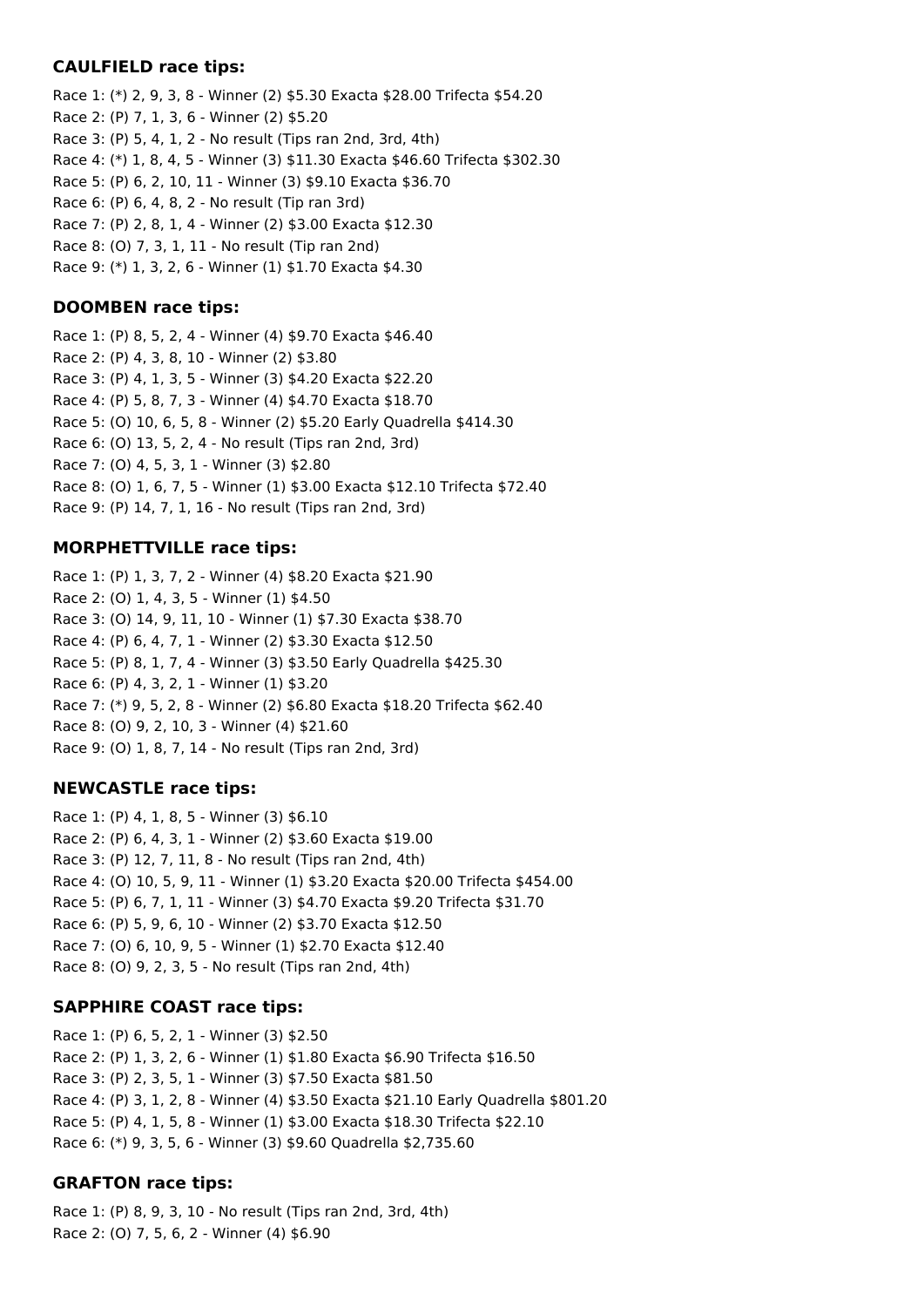Race 3: (O) 12, 5, 9, 13 - Winner (1) \$2.20 Exacta \$9.00 Race 4: (O) 1, 6, 2, 3 - Winner (2) \$7.50 Race 5: (O) 14, 12, 4, 13 - Winner (2) \$2.40 Exacta \$6.10 Trifecta \$41.70 Race 6: (O) 1, 2, 11, 12 - No result (Tip ran 3rd) Race 7: (O) 6, 12, 8, 11 - Winner (2) \$2.10 Race 8: (O) 4, 5, 10, 12 - Winner (1) \$1.80

## **YARRA VALLEY race tips:**

Race 1: (P) 4, 1, 3, 5 - No result (Tips ran 3rd, 4th) Race 2: (P) 6, 2, 5, 9 - Winner (1) \$1.20 Exacta \$3.70 Trifecta \$12.90 Race 3: (O) 4, 12, 10, 3 - Winner (4) \$11.10 Race 4: (P) 1, 9, 6, 3 - Winner (4) \$3.40 Exacta \$6.60 Race 5: (P) 1, 2, 5, 4 - No result (Tips ran 2nd, 3rd, 4th) Race 6: (O) 4, 2, 6, 5 - No result (Tip ran 2nd) Race 7: (P) 7, 4, 8, 2 - Winner (2) \$5.40 Exacta \$17.00 Trifecta \$78.70

## **GOLD COAST race tips:**

Race 1: (P) 4, 7, 1, 9 - Winner (1) \$1.40 Exacta \$6.00 Trifecta \$48.60 First Four \$153.70 Race 2: (P) 1, 7, 4, 2 - Winner (2) \$5.00 Exacta \$22.60 Trifecta \$113.20 First Four \$270.60 Race 3: (P) 6, 7, 8, 5 - Winner (1) \$3.30 Exacta \$9.40 Trifecta \$21.60 Race 4: (O) 15, 9, 16, 17 - Winner (2) \$4.20 Exacta \$8.40 Early Quadrella \$270.70 Race 5: (P) 10, 2, 5, 9 - No result (Tip ran 3rd) Race 6: (O) 8, 7, 5, 6 - No result (Tip ran 2nd) Race 7: (P) 4, 2, 3, 9 - Winner (1) \$2.10 Race 8: (P) 10, 12, 9, 11 - Winner (1) \$2.00 Exacta \$8.00

## **TOOWOOMBA race tips:**

Race 1: (P) 9, 5, 3, 1 - Winner (1) \$2.30 Exacta \$6.70 Race 2: (P) 4, 5, 7, 3 - Winner (2) \$8.90 Exacta \$27.50 Trifecta \$91.90 Race 3: (O) 5, 12, 9, 1 - Winner (3) \$5.30 Exacta \$36.10 Trifecta \$139.40 First Four \$577.50 Race 4: (P) 4, 7, 6, 3 - Winner (1) \$2.20 Exacta \$6.70 Trifecta \$12.50 First Four \$10.10 Early Quadrella \$212.70 Race 5: (P) 6, 11, 1, 7 - No result (Tips ran 2nd, 3rd, 4th) Race 6: (P) 3, 4, 2, 1 - Winner (4) \$9.80 Exacta \$15.20 Race 7: (P) 4, 1, 5, 2 - Winner (2) \$3.90

## **TOWNSVILLE race tips:**

Race 1: (P) 2, 3, 6, 1 - Winner (1) \$3.80 Race 2: (P) 1, 2, 6, 3 - Winner (1) \$3.60 Race 3: (P) 1, 3, 6, 4 - Winner (1) \$2.10 Exacta \$30.90 Trifecta \$58.00 Race 4: (P) 5, 2, 4, 1 - Winner (4) \$9.40 Exacta \$18.60 Early Quadrella \$77.20 Race 5: (P) 1, 2, 3, 5 - Winner (4) \$8.60 Exacta \$82.80 Trifecta \$263.00 Race 6: (O) 4, 3, 12, 9 - Winner (1) \$2.50 Exacta \$11.80 Race 7: (O) 12, 5, 10, 2 - Winner (1) \$3.50 Exacta \$14.20 Quadrella \$814.50

## **ASCOT race tips:**

Race 1: (O) 1, 10, 2, 3 - Winner (3) \$4.50 Exacta \$7.80 Race 2: (\*) 6, 2, 5, 3 - No result (Tip ran 4th) Race 3: (P) 2, 7, 5, 3 - Winner (2) \$2.60 Exacta \$13.20 Trifecta \$31.70 First Four \$111.70 Race 4: (O) 4, 1, 9, 3 - Winner (2) \$4.80 Race 5: (\*) 1, 6, 7, 2 - Winner (1) \$1.10 Exacta \$8.70 Race 6: (P) 3, 2, 7, 10 - No result (Tip ran 3rd) Race 7: (O) 4, 3, 8, 10 - Winner (2) \$3.90 Exacta \$19.40 Trifecta \$62.40 Race 8: (P) 11, 2, 3, 1 - No result (Tips ran 2nd, 4th) Race 9: (O) 7, 8, 3, 9 - No result (Tip ran 3rd)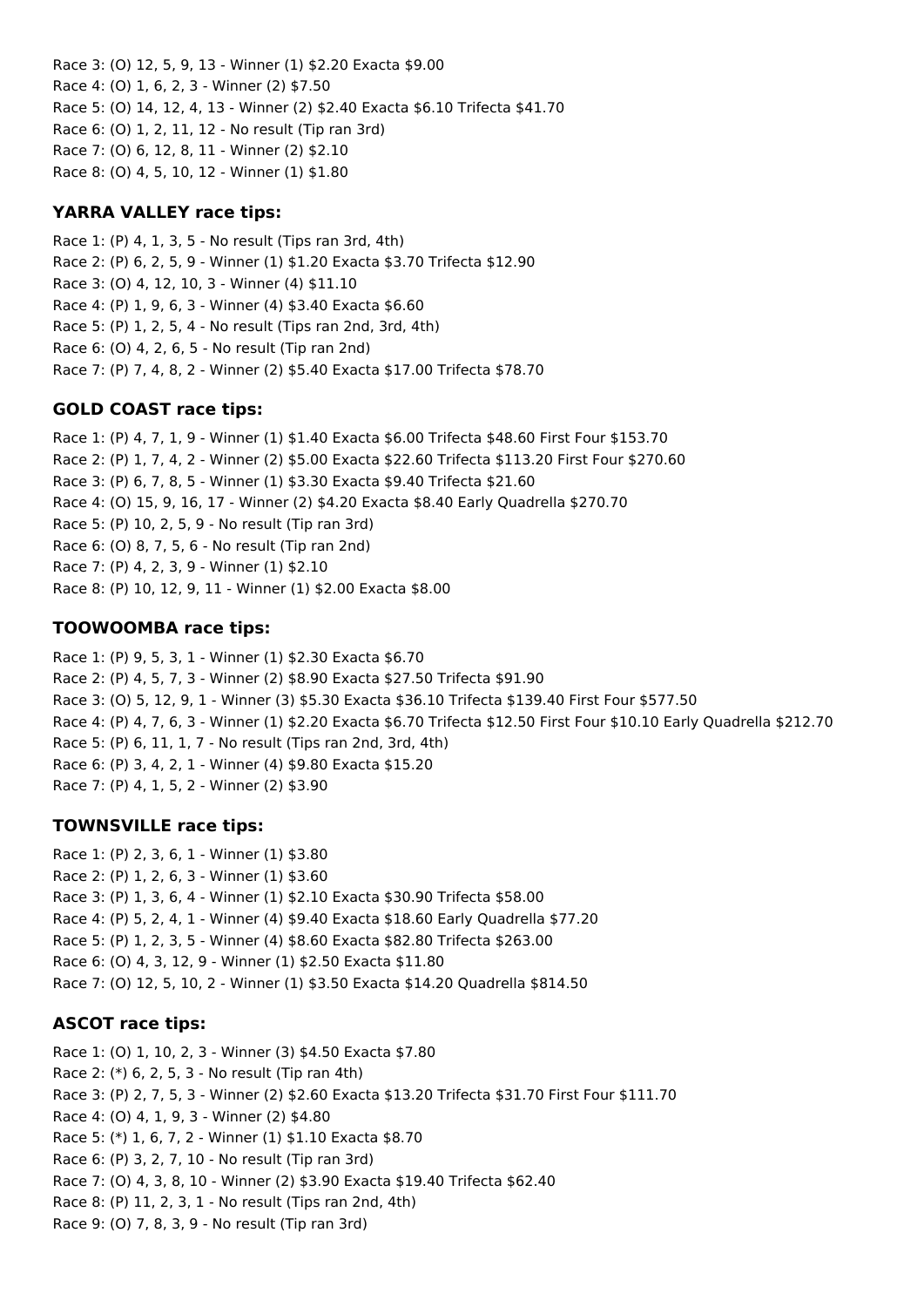#### **ALICE SPRINGS race tips:**

Race 1: (P) 2, 5, 3, 1 - Winner (1) \$1.30 Race 2: (P) 1, 7, 6, 5 - Winner (4) \$8.60 Race 3: (P) 4, 2, 5, 3 - Winner (1) \$2.70 Exacta \$8.30 Trifecta \$23.30 Race 4: (P) 4, 8, 2, 3 - Winner (2) \$6.80 Exacta \$56.80 Trifecta \$161.50 Early Quadrella \$0.00 Race 5: (P) 4, 1, 2, 3 - Winner (3) \$2.10 Exacta \$3.20 Trifecta \$3.90 Race 6: (P) 1, 2, 4, 5 - Winner (1) \$1.20 Quadrella \$69.60

# **Saturday 5th February 2022**

## **RANDWICK race tips:**

Race 1: (\*) 5, 9, 3, 7 - Winner (4) \$5.60 Exacta \$17.10 Trifecta \$69.50 Race 2: (O) 7, 4, 9, 12 - Winner (2) \$9.40 Race 3: (P) 9, 5, 8, 1 - No result (Tip ran 3rd) Race 4: (P) 3, 1, 2, 8 - No result (Tip ran 2nd) Race 5: (P) 5, 4, 7, 1 - Winner (4) \$10.00 Race 6: (P) 1, 6, 14, 2 - No result (Tips ran 2nd, 3rd, 4th) Race 7: (P) 7, 10, 2, 3 - Winner (1) \$2.50 Race 8: (\*) 4, 11, 2, 3 - Winner (1) \$2.80 Exacta \$12.00 Trifecta \$33.60 Race 9: (P) 13, 10, 5, 1 - Winner (2) \$3.10 Exacta \$9.50 Trifecta \$45.70 Race 10: (P) 8, 12, 4, 6 - Winner (3) \$6.60 Exacta \$31.60 Quadrella \$268.10

## **CAULFIELD race tips:**

Race 1: (P) 4, 6, 2, 1 - Winner (1) \$2.50 Race 2: (P) 11, 2, 7, 1 - Winner (1) \$2.00 Exacta \$12.60 Race 3: (O) 2, 7, 8, 3 - No result (Tips ran 3rd, 4th) Race 4: (P) 4, 5, 9, 7 - Winner (2) \$5.70 Race 5: (\*) 2, 6, 8, 3 - Winner (1) \$1.80 Exacta \$17.00 Trifecta \$56.30 Race 6: (O) 7, 8, 2, 5 - No result (Tip ran 2nd) Race 7: (\*) 10, 1, 2, 5 - Winner (1) \$2.70 Race 8: (\*) 11, 7, 15, 12 - No result (Tips ran 2nd, 3rd, 4th) Race 9: (P) 4, 8, 6, 13 - Winner (1) \$3.50

## **DOOMBEN race tips:**

Race 1: (P) 5, 3, 8, 1 - Winner (4) \$3.00 Exacta \$7.00 Race 2: (P) 5, 1, 3, 10 - No result (Tip ran 2nd) Race 3: (\*) 3, 5, 6, 4 - Winner (2) \$3.50 Exacta \$9.70 Trifecta \$23.20 First Four \$63.30 Race 4: (O) 5, 2, 1, 3 - No result (Tips ran 2nd, 3rd) Race 5: (O) 3, 7, 8, 5 - Winner (1) \$4.50 Exacta \$12.30 Trifecta \$98.00 Race 6: (P) 2, 5, 10, 6 - Winner (3) \$3.10 Exacta \$12.40 Race 7: (P) 5, 13, 11, 1 - Winner (3) \$10.80 Exacta \$56.80 Trifecta \$91.70 Race 8: (P) 14, 9, 11, 3 - Winner (3) \$3.20 Exacta \$22.00 Trifecta \$59.00 Race 9: (O) 3, 15, 13, 4 - No result (Tips ran 2nd, 3rd)

## **MORPHETTVILLE race tips:**

Race 1: (P) 6, 5, 4, 3 - Winner (3) \$5.70 Exacta \$18.80 Race 2: (P) 6, 3, 1, 5 - Winner (3) \$6.00 Exacta \$24.00 Trifecta \$86.50 Race 3: (\*) 1, 3, 6, 7 - Winner (3) \$5.60 Exacta \$22.00 Trifecta \$109.10 Race 4: (P) 2, 5, 1, 3 - Winner (3) \$4.00 Race 5: (O) 7, 8, 3, 5 - No result (Tip ran 2nd) Race 6: (P) 1, 7, 3, 6 - No result (Tips ran 2nd, 3rd, 4th) Race 7: (P) 4, 9, 8, 5 - Winner (2) \$3.00 Exacta \$23.40 Race 8: (P) 5, 10, 4, 3 - Winner (1) \$2.50 Exacta \$14.80 Trifecta \$68.40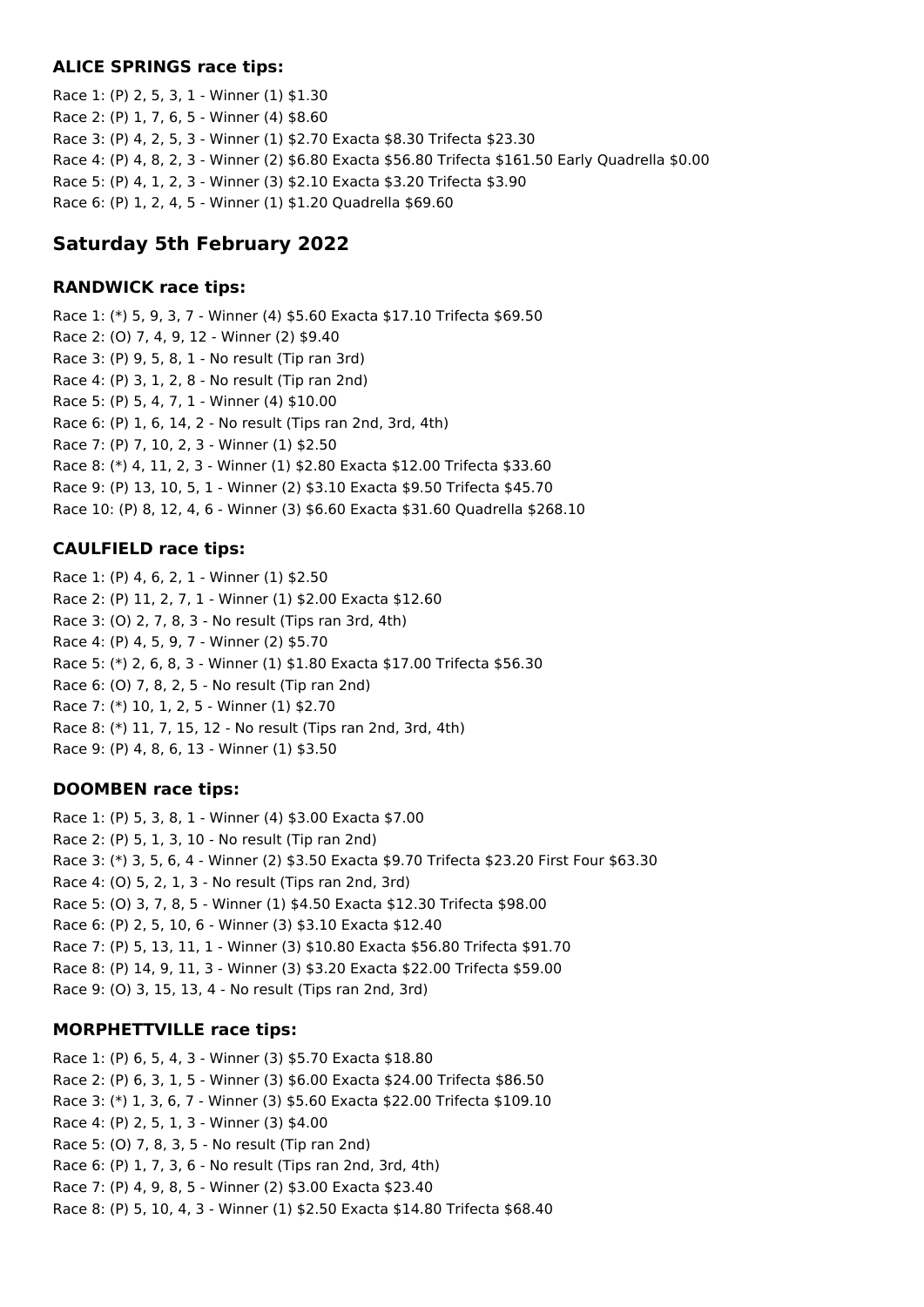#### **NEWCASTLE race tips:**

Race 1: (P) 6, 1, 4, 2 - Winner (1) \$1.30 Race 2: (P) 2, 1, 5, 3 - Winner (2) \$3.10 Exacta \$22.90 Trifecta \$45.20 Race 3: (P) 3, 4, 6, 1 - Winner (1) \$1.50 Race 4: (O) 10, 11, 8, 7 - Winner (1) \$2.40 Early Quadrella \$31.90 Race 5: (P) 7, 3, 8, 6 - Winner (1) \$3.80 Race 6: (O) 1, 6, 14, 15 - Winner (1) \$1.80 Race 7: (P) 11, 5, 3, 4 - Winner (2) \$7.70 Exacta \$31.20 Trifecta \$124.50 Race 8: (O) 4, 2, 1, 5 - No result (Tips ran 2nd, 3rd)

#### **GILGANDRA race tips:**

Race 1: (P) 2, 1, 3, 6 - No result (Tips ran 3rd, 4th) Race 2: (P) 11, 12, 13, 6 - No result (Tip ran 3rd) Race 3: (P) 1, 5, 7, 3 - Winner (3) \$17.60 Race 4: (O) 6, 7, 10, 8 - No result (Tips ran 2nd, 3rd) Race 5: (P) 9, 7, 1, 4 - Winner (1) \$3.20 Race 6: (P) 5, 4, 8, 1 - No result (Tips ran 2nd, 3rd) Race 7: (O) 4, 2, 3, 6 - Winner (3) \$10.30

#### **KYNETON race tips:**

Race 1: (P) 5, 1, 8, 14 - Winner (4) \$3.50 Exacta \$19.40 Race 2: (O) 13, 12, 10, 4 - No result (Tips ran 2nd, 3rd) Race 3: (O) 2, 10, 9, 11 - No result (Tips ran 2nd, 3rd, 4th) Race 4: (P) 6, 11, 5, 9 - Winner (1) \$2.20 Exacta \$6.30 Trifecta \$29.10 First Four \$86.60 Race 5: (P) 4, 2, 5, 1 - Winner (1) \$1.70 Exacta \$4.10 Trifecta \$10.30 Race 6: (O) 11, 3, 7, 1 - Winner (2) \$4.40 Race 7: (O) 1, 9, 3, 11 - No result (Tips ran 2nd, 3rd) Race 8: (P) 3, 1, 5, 9 - Winner (3) \$4.00 Exacta \$10.00 Race 9: (O) 10, 7, 9, 1 - No result (Tip ran 4th)

#### **TOOWOOMBA race tips:**

Race 1: (O) 1, 3, 10, 4 - Winner (1) \$3.10 Exacta \$28.20 Race 2: (P) 1, 2, 10, 9 - Winner (1) \$2.10 Race 3: (P) 5, 6, 1, 3 - Winner (3) \$7.80 Exacta \$33.80 Trifecta \$84.40 Race 4: (O) 9, 2, 1, 11 - No result (Tips ran 2nd, 3rd, 4th) Race 5: (P) 1, 2, 5, 9 - No result (Tips ran 2nd, 3rd) Race 6: (P) 7, 3, 5, 8 - Winner (4) \$5.60 Exacta \$13.00 Race 7: (P) 6, 5, 1, 4 - Winner (1) \$3.70 Exacta \$7.90 Race 8: (P) 3, 5, 1, 8 - Winner (3) \$2.20 Exacta \$10.20 Trifecta \$26.90

#### **PINJARRA race tips:**

Race 1: (P) 8, 3, 1, 7 - Abandoned Race 2: (P) 9, 10, 2, 3 - Abandoned Race 3: (O) 1, 9, 4, 6 - Abandoned Race 4: (P) 9, 4, 5, 12 - Abandoned Race 5: (P) 8, 14, 16, 15 - Abandoned Race 6: (P) 6, 2, 7, 1 - Abandoned Race 7: (P) 1, 2, 7, 8 - Abandoned Race 8: (O) 2, 8, 5, 3 - Abandoned Race 9: (P) 1, 7, 3, 9 - Abandoned Race 10: (P) 1, 2, 5, 11 - Abandoned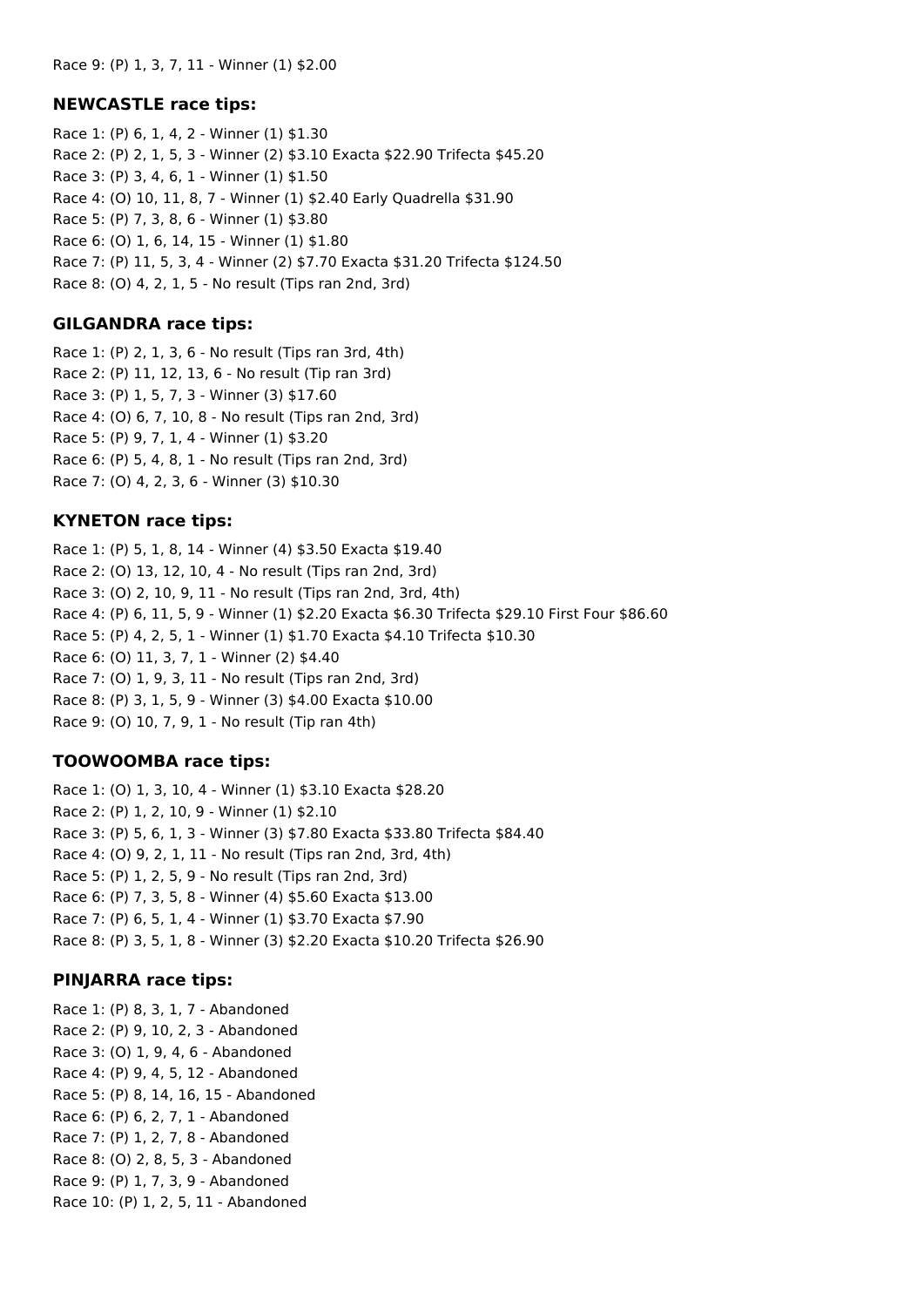#### **EMERALD race tips:**

Race 1: (O) 2, 9, 7, 8 - Winner (2) \$3.80 Exacta \$21.10 Race 2: (P) 1, 6, 5, 3 - Winner (3) \$5.40 Exacta \$17.80 Race 3: (P) 8, 6, 1, 5 - Winner (2) \$4.80 Exacta \$24.10 Race 4: (P) 2, 7, 8, 9 - Winner (3) \$5.10 Exacta \$31.40 Early Quadrella \$0.00 Race 5: (P) 5, 8, 6, 13 - No result (Tip ran 4th) Race 6: (O) 3, 12, 11, 2 - No result (Tips ran 3rd, 4th)

## **GOLD COAST race tips:**

Race 1: (P) 2, 3, 7, 6 - Winner (2) \$1.60 Exacta \$3.10 Trifecta \$5.20 First Four \$5.40 Race 2: (O) 10, 8, 11, 13 - Winner (3) \$6.00 Exacta \$26.10 Race 3: (\*) 1, 2, 3, 6 - Winner (1) \$1.60 Exacta \$5.10 Trifecta \$17.80 Race 4: (O) 14, 3, 11, 8 - Winner (1) \$4.40 Early Quadrella \$65.20 Race 5: (P) 2, 9, 11, 6 - Winner (3) \$3.90 Exacta \$9.50 Race 6: (O) 7, 4, 10, 8 - No result (Tips ran 3rd, 4th) Race 7: (P) 1, 8, 9, 11 - Winner (1) \$3.10 Race 8: (O) 16, 6, 4, 12 - Winner (4) \$6.70 Exacta \$58.90

## **DARWIN race tips:**

Race 1: (O) 1, 5, 8, 4 - Winner (4) \$4.10 Race 2: (P) 1, 2, 7, 3 - Winner (2) \$5.40 Exacta \$14.00 Race 3: (P) 5, 2, 6, 3 - Winner (1) \$1.60 Exacta \$5.20 Race 4: (P) 1, 3, 5, 6 - No result (Tips ran 2nd, 3rd, 4th) Race 5: (P) 1, 5, 4, 2 - Winner (3) \$2.00

# **Saturday 29th January 2022**

## **ROSEHILL race tips:**

Race 1: (P) 4, 10, 6, 19 - No result (Tip ran 2nd) Race 2: (P) 4, 3, 6, 2 - Winner (4) \$6.00 Exacta \$35.60 Trifecta \$99.00 First Four \$122.70 Race 3: (\*) 1, 2, 4, 7 - Winner (4) \$15.70 Race 4: (P) 4, 2, 7, 8 - Winner (2) \$5.40 Exacta \$16.60 Trifecta \$170.70 Race 5: (P) 4, 8, 9, 12 - No result (Tips ran 2nd, 3rd) Race 6: (P) 2, 7, 1, 6 - Winner (1) \$2.80 Exacta \$10.90 Race 7: (\*) 6, 1, 7, 4 - No result (Tips ran 2nd, 3rd) Race 8: (P) 4, 7, 6, 3 - Winner (3) \$12.00 Exacta \$28.60 Trifecta \$112.80 Race 9: (P) 6, 4, 9, 3 - Winner (1) \$1.60 Exacta \$6.80 Trifecta \$32.90 First Four \$77.00 Race 10: (\*) 14, 6, 7, 8 - No result (Tip ran 3rd)

## **MOONEE VALLEY race tips:**

Race 1: (P) 2, 1, 6, 3 - Winner (3) \$4.20 Race 2: (P) 5, 3, 4, 1 - Winner (1) \$2.70 Exacta \$13.80 Race 3: (\*) 2, 8, 7, 6 - Winner (2) \$3.50 Exacta \$21.00 Race 4: (\*) 5, 11, 6, 4 - Winner (3) \$7.40 Race 5: (P) 8, 4, 7, 1 - Winner (2) \$3.10 Exacta \$14.00 Trifecta \$43.90 First Four \$103.60 Early Quadrella \$409.50 Race 6: (P) 2, 8, 10, 4 - Winner (1) \$1.90 Exacta \$6.10 Race 7: (\*) 10, 12, 1, 2 - Winner (1) \$1.70 Race 8: (\*) 12, 11, 5, 2 - Winner (1) \$1.80 Race 9: (P) 4, 7, 11, 6 - No result (Tips ran 2nd, 4th)

## **MORPHETTVILLE race tips:**

Race 1: (P) 4, 3, 6, 2 - Winner (1) \$2.70 Exacta \$8.50 Trifecta \$15.70 Race 2: (P) 3, 2, 6, 4 - No result (Tips ran 2nd, 3rd, 4th) Race 3: (\*) 7, 5, 1, 3 - No result (Tips ran 2nd, 3rd, 4th)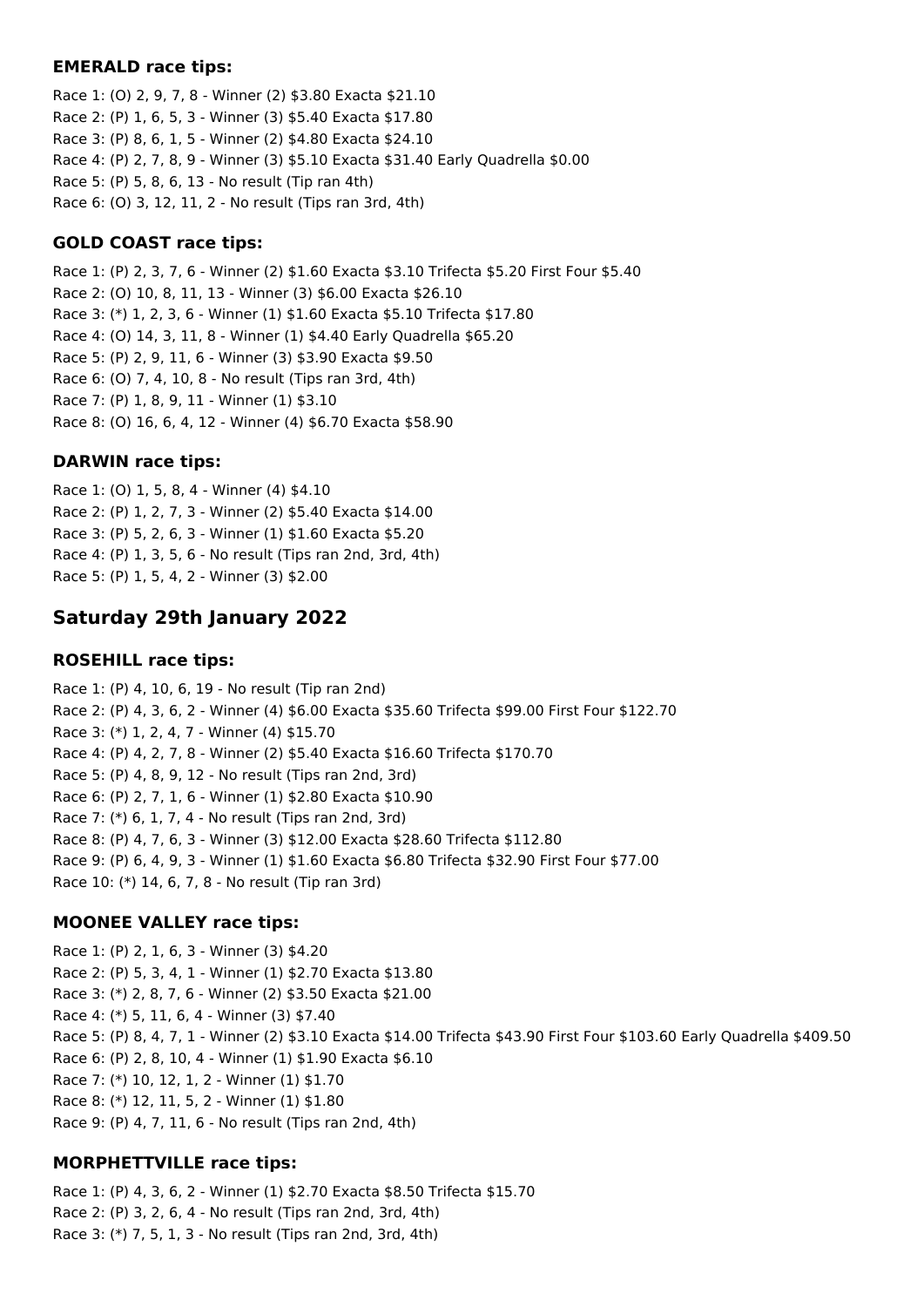Race 4: (P) 6, 2, 3, 4 - Winner (4) \$2.60 Race 5: (P) 7, 2, 3, 4 - No result (Tips ran 2nd, 4th) Race 6: (P) 4, 6, 3, 8 - Winner (1) \$2.80 Race 7: (P) 2, 5, 3, 6 - Winner (4) \$3.60 Exacta \$27.20 Race 8: (\*) 1, 9, 7, 2 - Winner (4) \$4.50 Exacta \$6.80 Trifecta \$31.00 Race 9: (P) 7, 9, 6, 5 - No result (Tips ran 2nd, 4th)

### **SUNSHINE COAST race tips:**

Race 1: (P) 8, 10, 6, 11 - Winner (1) \$3.90 Exacta \$15.40 Trifecta \$54.00 Race 2: (P) 3, 11, 9, 2 - Winner (2) \$3.90 Exacta \$18.90 Trifecta \$61.40 Race 3: (P) 2, 1, 5, 4 - No result (Tips ran 2nd, 4th) Race 4: (P) 8, 4, 3, 2 - Winner (1) \$5.90 Exacta \$19.10 Race 5: (\*) 2, 1, 7, 6 - No result (Tips ran 2nd, 3rd) Race 6: (O) 8, 2, 7, 15 - Winner (2) \$14.20 Exacta \$85.90 Race 7: (P) 4, 3, 8, 5 - No result (Tips ran 2nd, 4th) Race 8: (O) 2, 6, 13, 8 - No result (Tips ran 2nd, 4th) Race 9: (\*) 3, 7, 11, 1 - Winner (1) \$2.00

## **NEWCASTLE race tips:**

Race 1: (P) 5, 9, 8, 7 - No result (Tips ran 2nd, 3rd) Race 2: (P) 8, 1, 9, 6 - Winner (2) \$8.00 Exacta \$29.90 Trifecta \$187.20 Race 3: (P) 3, 8, 5, 2 - Winner (2) \$3.60 Exacta \$17.20 Trifecta \$42.20 First Four \$47.50 Race 4: (P) 3, 1, 2, 5 - Winner (3) \$4.30 Race 5: (P) 3, 1, 6, 5 - Winner (4) \$4.40 Race 6: (P) 12, 10, 14, 6 - Winner (2) \$2.70 Exacta \$13.00 Race 7: (O) 3, 4, 5, 9 - No result (Tip ran 4th) Race 8: (O) 13, 8, 4, 6 - Winner (1) \$4.60 Exacta \$14.50

## **SAPPHIRE COAST race tips:**

Race 1: (P) 7, 11, 10, 8 - Winner (2) \$2.30 Race 2: (P) 2, 5, 10, 6 - Winner (2) \$7.50 Exacta \$18.00 Trifecta \$116.60 Race 3: (P) 5, 7, 6, 4 - No result (Tips ran 2nd, 4th) Race 4: (P) 11, 7, 1, 3 - Winner (1) \$5.10 Exacta \$19.00 Trifecta \$63.50 First Four \$172.20 Race 5: (P) 12, 6, 5, 13 - Winner (1) \$5.40 Race 6: (P) 7, 2, 9, 6 - Winner (4) \$4.30 Exacta \$26.20 Trifecta \$188.10 Race 7: (P) 7, 13, 9, 2 - No result (Tip ran 2nd)

## **TAMWORTH race tips:**

Race 1: (P) 4, 5, 2, 6 - Winner (2) \$6.10 Exacta \$31.20 Race 2: (P) 6, 15, 13, 14 - Winner (2) \$8.70 Race 3: (O) 4, 1, 9, 8 - Winner (2) \$2.80 Race 4: (O) 9, 10, 6, 16 - No result (Tips ran 2nd, 3rd) Race 5: (O) 2, 8, 5, 1 - No result (Tips ran 3rd, 4th) Race 6: (O) 5, 9, 4, 11 - Winner (1) \$5.00 Exacta \$43.40

## **MORNINGTON race tips:**

Race 1: (P) 8, 3, 6, 5 - Winner (2) \$5.50 Race 2: (O) 14, 8, 11, 12 - No result (Tips ran 2nd, 3rd) Race 3: (P) 8, 9, 11, 3 - Winner (1) \$4.80 Race 4: (O) 9, 10, 11, 12 - No result (Tip ran 2nd) Race 5: (O) 5, 8, 12, 2 - No result (Tips ran 2nd, 3rd) Race 6: (O) 6, 15, 5, 1 - Winner (4) \$8.10 Race 7: (P) 7, 6, 3, 1 - Winner (3) \$3.60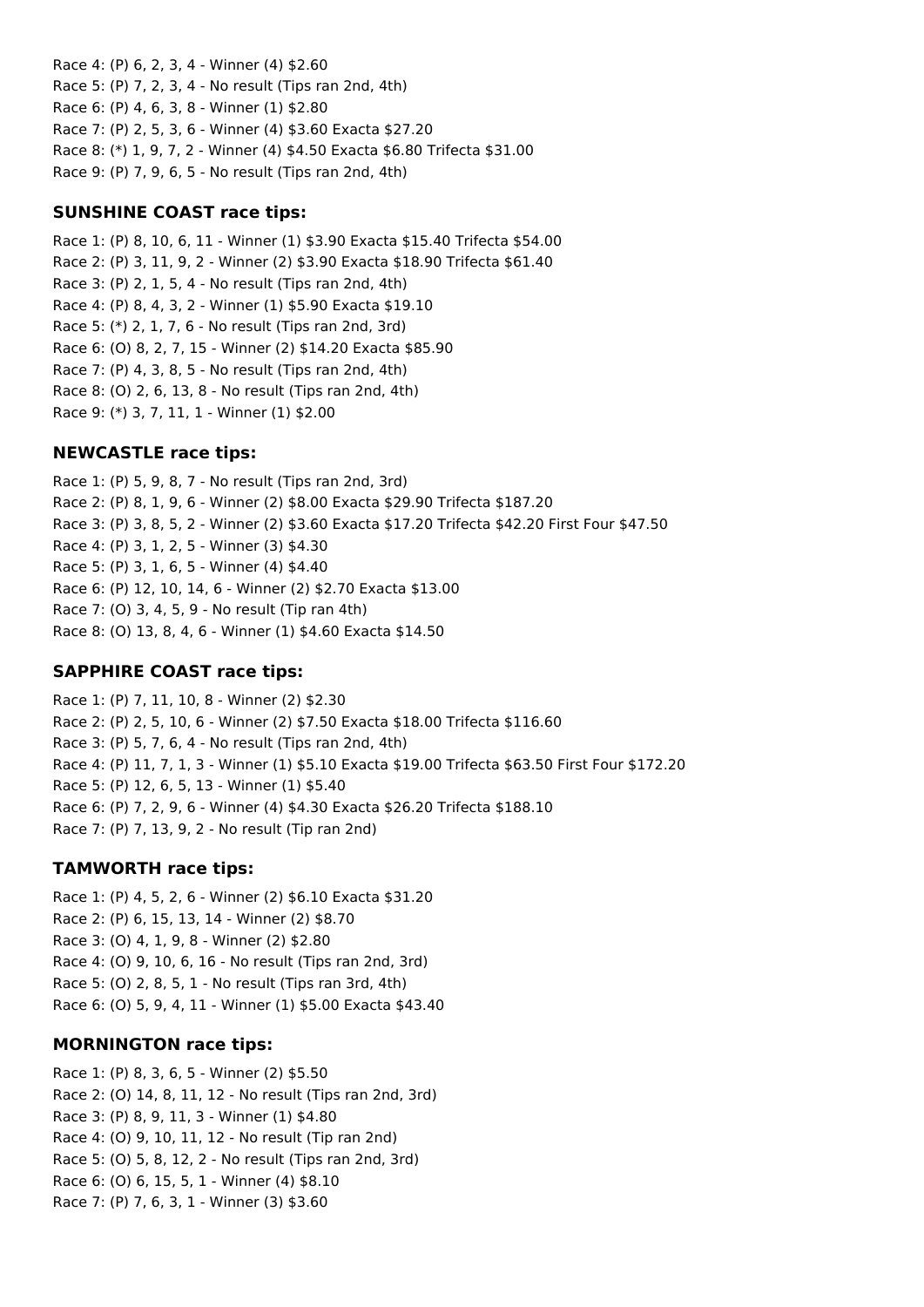#### **IPSWICH race tips:**

Race 1: (P) 1, 5, 11, 10 - Winner (2) \$2.40 Exacta \$4.10 Trifecta \$15.00 First Four \$43.20 Race 2: (P) 6, 1, 7, 2 - Winner (2) \$3.60 Exacta \$19.50 Trifecta \$62.90 First Four \$255.00 Race 3: (O) 8, 2, 7, 11 - No result (Tips ran 2nd, 3rd) Race 4: (P) 5, 2, 10, 7 - Winner (2) \$3.00 Exacta \$9.30 Trifecta \$44.80 Race 5: (P) 4, 9, 10, 7 - No result (Tips ran 3rd, 4th) Race 6: (P) 6, 3, 9, 11 - Winner (2) \$1.90 Exacta \$6.90 Race 7: (P) 13, 8, 3, 5 - No result (Tips ran 2nd, 4th) Race 8: (O) 3, 2, 10, 4 - Winner (1) \$4.70 Exacta \$11.60 Race 9: (O) 10, 11, 6, 8 - No result (Tips ran 3rd, 4th)

## **TOOWOOMBA race tips:**

Race 1: (P) 4, 12, 2, 5 - Winner (2) \$3.00 Race 2: (P) 3, 2, 5, 7 - Winner (3) \$8.00 Exacta \$31.00 Race 3: (O) 7, 1, 5, 6 - Winner (1) \$3.40 Exacta \$29.80 Race 4: (P) 5, 1, 9, 4 - Winner (1) \$2.00 Exacta \$8.80 Early Quadrella \$473.00 Race 5: (O) 7, 4, 2, 5 - Winner (2) \$3.40 Exacta \$75.90 Race 6: (P) 2, 1, 7, 4 - Winner (2) \$2.80 Race 7: (P) 1, 6, 5, 2 - No result (Tips ran 2nd, 4th)

## **BUNDABERG race tips:**

Race 1: (P) 2, 6, 1, 5 - Winner (1) \$1.90 Exacta \$2.60 Trifecta \$41.30 First Four \$91.00 Race 2: (P) 1, 6, 7, 4 - No result (Tips ran 2nd, 3rd, 4th) Race 3: (P) 3, 2, 4, 6 - Winner (2) \$4.30 Race 4: (O) 1, 9, 7, 4 - No result (Tips ran 2nd, 3rd, 4th) Race 5: (P) 3, 5, 1, 6 - Winner (1) \$4.80 Exacta \$15.10 Trifecta \$32.80 Race 6: (P) 2, 1, 8, 4 - Winner (1) \$1.50 Exacta \$10.00

## **ASCOT race tips:**

Race 1: (\*) 2, 6, 1, 3 - Winner (2) \$2.90 Exacta \$4.50 Trifecta \$10.10 First Four \$24.30 Race 2: (\*) 1, 5, 2, 6 - Winner (1) \$2.40 Exacta \$16.70 Trifecta \$82.10 Race 3: (O) 4, 1, 9, 3 - Winner (3) \$10.60 Exacta \$46.50 Trifecta \$473.80 Race 4: (P) 3, 2, 6, 1 - Winner (2) \$2.10 Exacta \$16.50 Trifecta \$33.20 Race 5: (O) 4, 6, 9, 1 - Winner (4) \$4.30 Exacta \$15.60 Trifecta \$70.70 Early Quadrella \$377.80 Race 6: (P) 8, 6, 10, 3 - Winner (1) \$2.10 Exacta \$8.80 Trifecta \$41.60 Race 7: (P) 7, 2, 1, 10 - Winner (4) \$9.50 Exacta \$54.10 Trifecta \$266.60 Race 8: (P) 5, 11, 10, 2 - No result (Tips ran 2nd, 3rd) Race 9: (P) 6, 3, 1, 4 - Winner (2) \$2.20 Exacta \$8.60 Trifecta \$28.20

## **ALBANY race tips:**

Race 1: (P) 4, 7, 1, 3 - Winner (1) \$2.20 Exacta \$15.30 Trifecta \$55.80 First Four \$149.00 Race 2: (P) 2, 12, 5, 7 - Winner (2) \$2.90 Race 3: (P) 2, 3, 1, 7 - Winner (4) \$32.70 Race 4: (P) 7, 5, 4, 1 - No result (Tips ran 2nd, 3rd, 4th) Race 5: (P) 8, 3, 6, 2 - Winner (4) \$3.00 Exacta \$5.50 Trifecta \$40.40 Race 6: (O) 1, 8, 4, 7 - Winner (2) \$7.90 Exacta \$39.70 Race 7: (O) 3, 7, 8, 1 - Winner (3) \$7.40 Race 8: (P) 9, 3, 6, 4 - Winner (3) \$5.80 Exacta \$22.00 Quadrella \$2,433.20

# **Saturday 22nd January 2022**

## **RANDWICK race tips:**

Race 1: (P) 4, 1, 5, 2 - Winner (1) \$2.10 Exacta \$8.70 Race 2: (P) 14, 2, 6, 4 - No result (Tip ran 3rd)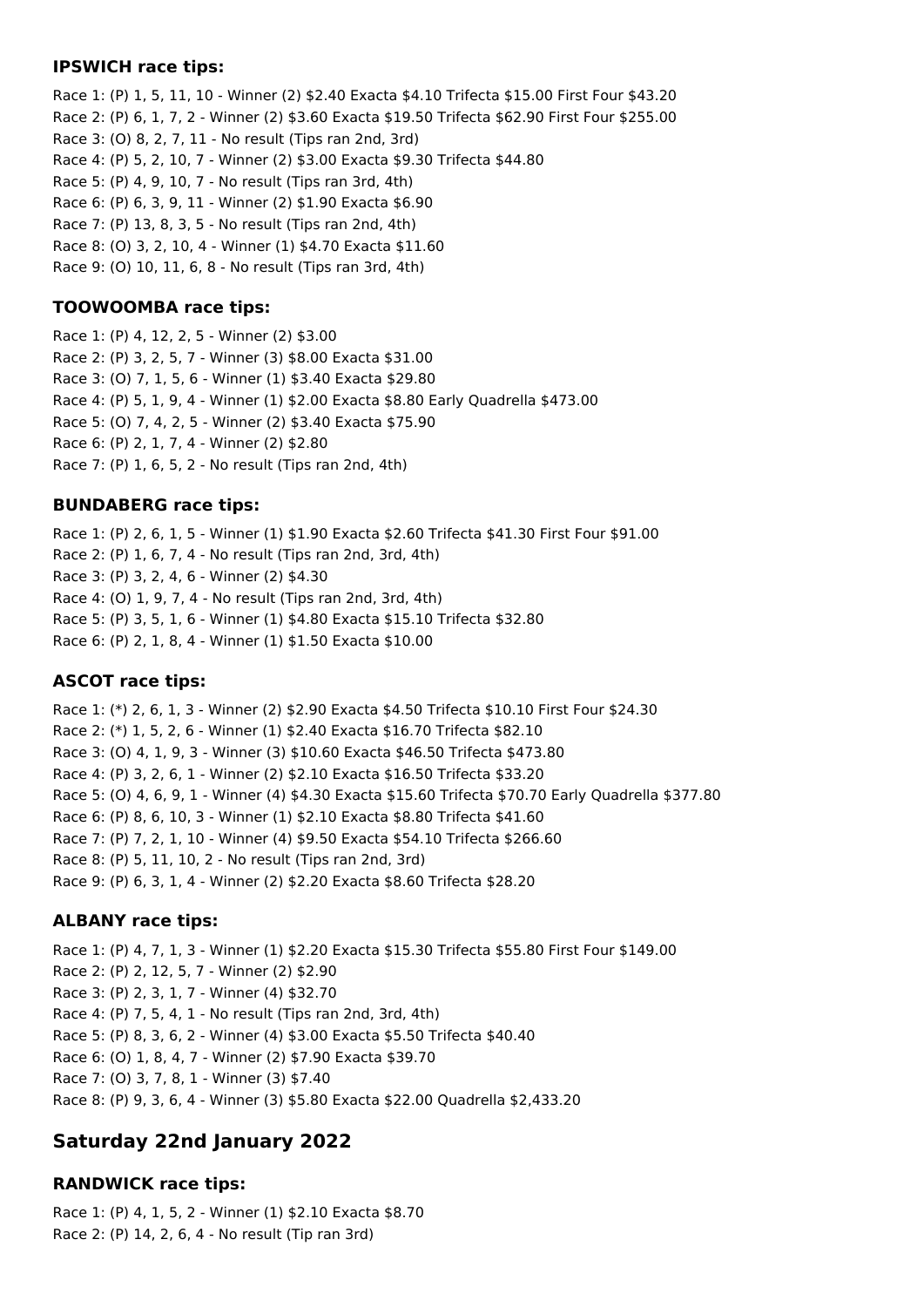Race 3: (P) 3, 16, 1, 4 - No result (Tips ran 2nd, 3rd) Race 4: (P) 7, 1, 6, 10 - No result (Tips ran 2nd, 4th) Race 5: (\*) 2, 7, 3, 6 - Winner (2) \$5.90 Exacta \$41.90 Trifecta \$129.60 Race 6: (\*) 4, 9, 3, 5 - Winner (1) \$1.80 Exacta \$6.10 Race 7: (\*) 7, 5, 10, 1 - No result (Tips ran 2nd, 3rd, 4th) Race 8: (O) 13, 2, 6, 7 - No result (Tips ran 2nd, 4th) Race 9: (P) 10, 8, 9, 7 - Winner (4) \$4.10 Exacta \$16.80 Trifecta \$51.00 First Four \$124.60 Race 10: (O) 10, 2, 4, 6 - No result (Tips ran 2nd, 4th)

#### **MOONEE VALLEY race tips:**

Race 1: (\*) 1, 5, 2, 3 - Winner (1) \$2.30 Exacta \$3.90 Trifecta \$11.80 Race 2: (\*) 3, 8, 2, 5 - Winner (3) \$5.40 Exacta \$22.40 Trifecta \$29.10 Race 3: (P) 5, 1, 3, 7 - Winner (1) \$2.30 Race 4: (P) 2, 1, 3, 4 - No result (Tips ran 2nd, 3rd) Race 5: (P) 2, 5, 3, 7 - Winner (1) \$2.10 Exacta \$13.10 Race 6: (P) 11, 9, 10, 1 - Winner (3) \$8.90 Exacta \$48.00 Trifecta \$150.20 Race 7: (P) 4, 12, 6, 10 - Winner (3) \$13.20 Exacta \$51.10 Trifecta \$86.40 Race 8: (\*) 11, 8, 10, 6 - Winner (1) \$2.30 Race 9: (P) 11, 8, 2, 7 - No result (Tips ran 3rd, 4th)

### **DOOMBEN race tips:**

Race 1: (P) 6, 8, 5, 2 - Winner (4) \$3.60 Exacta \$24.90 Trifecta \$86.50 Race 2: (P) 4, 3, 6, 2 - Winner (2) \$9.50 Exacta \$73.50 Trifecta \$294.00 Race 3: (P) 5, 1, 6, 9 - Winner (1) \$3.70 Race 4: (P) 2, 3, 9, 1 - Winner (3) \$6.30 Race 5: (P) 11, 2, 6, 1 - Winner (2) \$7.30 Early Quadrella \$1,704.20 Race 6: (P) 2, 7, 6, 1 - Winner (3) \$6.40 Exacta \$17.60 Trifecta \$39.50 Race 7: (O) 10, 12, 2, 6 - Winner (2) \$5.10 Exacta \$23.10 Race 8: (P) 13, 8, 10, 17 - Winner (1) \$3.20 Race 9: (O) 7, 14, 5, 4 - Winner (3) \$6.20 Exacta \$33.30 Quadrella \$1,013.10

#### **GAWLER race tips:**

Race 1: (\*) 5, 4, 6, 7 - Winner (1) \$1.60 Exacta \$7.40 Trifecta \$10.90 First Four \$19.00 Race 2: (P) 3, 4, 6, 2 - Winner (4) \$3.40 Exacta \$11.70 Trifecta \$39.30 Race 3: (P) 1, 3, 2, 4 - Winner (1) \$4.80 Exacta \$12.30 Race 4: (P) 10, 12, 3, 9 - Winner (3) \$3.20 Exacta \$12.30 Race 5: (O) 5, 3, 4, 6 - Winner (3) \$2.60 Exacta \$8.00 Early Quadrella \$178.50 Race 6: (P) 2, 6, 5, 1 - Winner (2) \$2.60 Exacta \$5.60 Trifecta \$10.00 Race 7: (P) 6, 5, 1, 7 - Winner (4) \$3.20 Race 8: (O) 3, 9, 10, 11 - Winner (3) \$2.80 Race 9: (P) 1, 8, 4, 3 - No result (Tips ran 2nd, 3rd, 4th)

#### **KEMBLA GRANGE race tips:**

Race 1: (P) 11, 6, 4, 13 - Winner (1) \$1.80 Exacta \$4.30 Trifecta \$13.90 Race 2: (P) 15, 10, 7, 1 - Winner (2) \$2.70 Race 3: (O) 8, 10, 2, 12 - Winner (1) \$4.10 Race 4: (P) 8, 5, 13, 1 - Winner (2) \$4.70 Exacta \$28.40 Trifecta \$41.20 Early Quadrella \$209.80 Race 5: (P) 5, 11, 10, 8 - No result (Tips ran 2nd, 4th) Race 6: (P) 1, 3, 2, 7 - Winner (2) \$2.80 Exacta \$12.60 Trifecta \$20.20 Race 7: (O) 1, 5, 4, 10 - Winner (3) \$9.50

#### **MURWILLUMBAH race tips:**

Race 1: (O) 6, 2, 7, 9 - Abandoned Race 2: (P) 5, 1, 7, 8 - Abandoned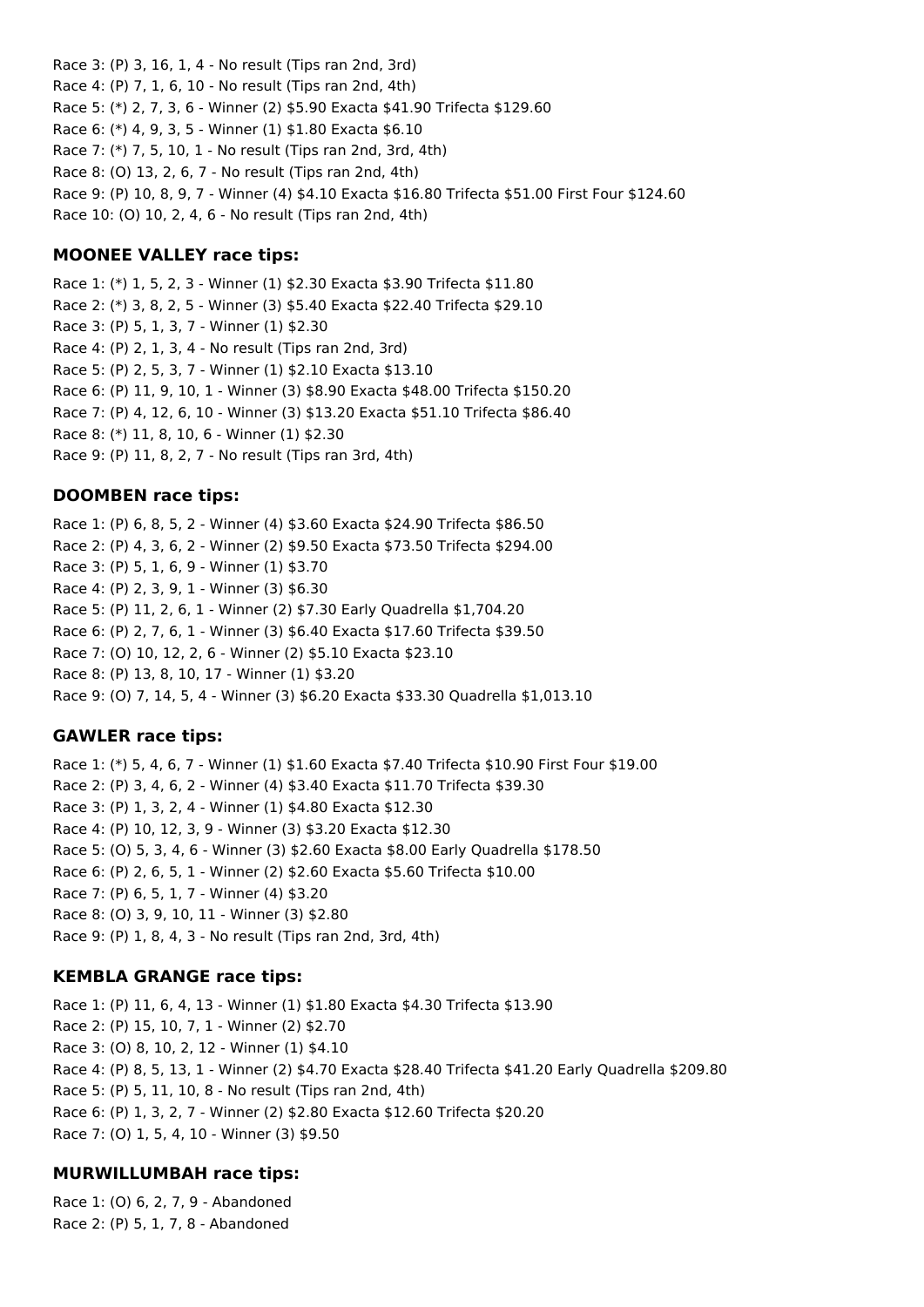Race 3: (P) 9, 3, 6, 2 - Abandoned Race 4: (P) 6, 7, 9, 4 - Abandoned Race 5: (P) 6, 4, 9, 1 - Abandoned Race 6: (P) 1, 6, 2, 4 - Abandoned

#### **PARKES race tips:**

Race 1: (P) 6, 10, 9, 2 - Winner (2) \$5.70 Exacta \$27.50 Race 2: (O) 2, 9, 14, 1 - Winner (4) \$3.00 Race 3: (O) 6, 5, 3, 7 - Winner (1) \$1.70 Exacta \$7.70 Race 4: (O) 8, 10, 11, 9 - Winner (3) \$24.50 Exacta \$107.00 Early Quadrella \$949.80 Race 5: (O) 3, 2, 9, 7 - No result (Tip ran 2nd) Race 6: (P) 4, 6, 7, 9 - Winner (1) \$2.00 Exacta \$4.00 Trifecta \$19.50 Race 7: (P) 1, 3, 10, 5 - Winner (2) \$4.50 Exacta \$24.70

## **YARRA VALLEY race tips:**

Race 1: (P) 5, 10, 11, 6 - Winner (2) \$4.40 Exacta \$53.90 Trifecta \$62.80 First Four \$411.90 Race 2: (P) 5, 3, 2, 4 - Winner (4) \$2.40 Exacta \$12.90 Race 3: (P) 9, 7, 3, 6 - Winner (1) \$4.20 Exacta \$15.20 Trifecta \$40.90 First Four \$135.30 Race 4: (O) 3, 5, 10, 9 - Winner (2) \$5.30 Early Quadrella \$308.00 Race 5: (O) 5, 3, 8, 6 - Winner (1) \$3.20 Race 6: (P) 7, 1, 3, 5 - Winner (2) \$5.70 Race 7: (P) 1, 2, 3, 8 - No result (Tip ran 3rd)

## **TOWNSVILLE race tips:**

Race 1: (P) 6, 8, 3, 2 - Winner (4) \$8.00 Exacta \$28.20 Race 2: (O) 7, 9, 4, 1 - Winner (2) \$7.40 Race 3: (P) 1, 3, 5, 2 - Winner (2) \$1.60 Exacta \$3.10 Race 4: (P) 1, 3, 2, 9 - Winner (2) \$2.60 Exacta \$51.90 Early Quadrella \$336.10 Race 5: (P) 4, 5, 3, 1 - No result (Tip ran 2nd) Race 6: (P) 1, 4, 7, 11 - Winner (4) \$3.90 Exacta \$35.20 Trifecta \$108.00 Race 7: (P) 3, 1, 5, 2 - No result (Tips ran 2nd, 4th)

## **GATTON race tips:**

Race 1: (P) 6, 5, 8, 3 - Winner (2) \$3.80 Exacta \$14.20 Race 2: (P) 3, 7, 5, 4 - Winner (2) \$7.10 Exacta \$31.70 Trifecta \$142.50 Race 3: (P) 4, 2, 3, 7 - Winner (3) \$3.00 Exacta \$19.40 Race 4: (P) 2, 1, 3, 9 - Winner (2) \$3.30 Exacta \$25.00 Trifecta \$101.50 Early Quadrella \$779.00 Race 5: (O) 7, 4, 5, 6 - No result (Tip ran 4th) Race 6: (P) 10, 2, 1, 4 - No result (Tips ran 2nd, 4th)

## **ASCOT race tips:**

Race 1: (P) 4, 7, 1, 3 - Abandoned Race 2: (P) 6, 10, 7, 11 - Abandoned Race 3: (P) 3, 1, 8, 5 - Abandoned Race 4: (P) 5, 6, 1, 3 - Abandoned Race 5: (P) 4, 1, 7, 3 - Abandoned Race 6: (O) 6, 9, 12, 3 - Abandoned Race 7: (O) 2, 3, 6, 11 - Abandoned Race 8: (P) 4, 6, 3, 8 - Abandoned Race 9: (P) 10, 2, 4, 7 - Abandoned

## **ESPERANCE race tips:**

Race 1: (P) 3, 2, 5, 1 - Winner (2) \$3.20 Exacta \$8.20 Race 2: (P) 5, 2, 1, 6 - Winner (4) \$7.40 Exacta \$28.50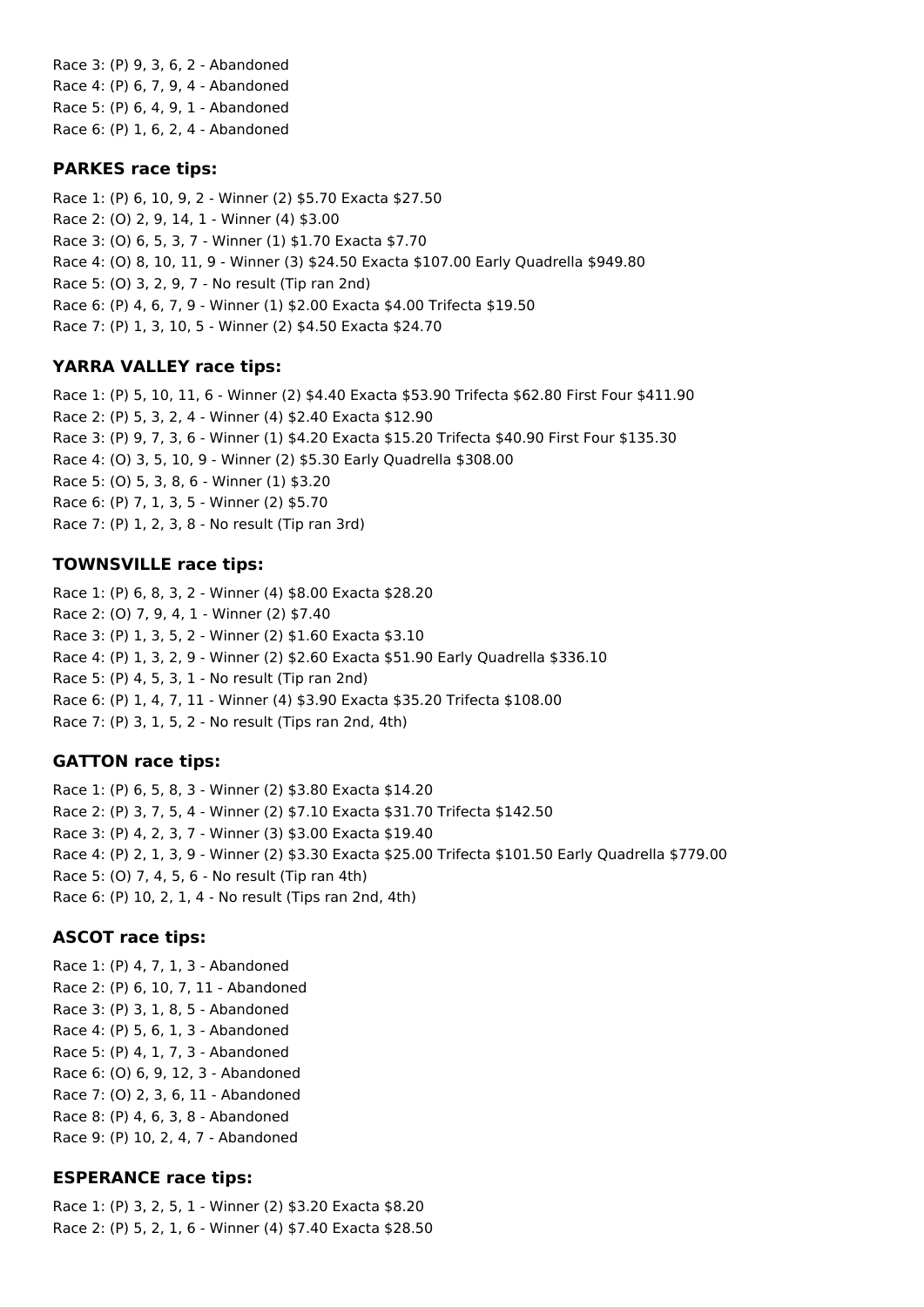Race 3: (P) 5, 1, 9, 7 - No result (Tips ran 3rd, 4th) Race 4: (P) 5, 6, 8, 2 - Winner (3) \$6.00 Race 5: (P) 2, 7, 5, 3 - Winner (1) \$3.60 Exacta \$26.20 Trifecta \$94.40 Race 6: (P) 9, 5, 6, 2 - Winner (4) \$2.60 Exacta \$10.30 Trifecta \$37.30 Race 7: (P) 1, 6, 3, 2 - Winner (2) \$3.60 Quadrella \$459.90

# **Saturday 15th January 2022**

## **ROSEHILL race tips:**

Race 1: (\*) 5, 1, 6, 3 - No result (Tips ran 2nd, 3rd, 4th) Race 2: (P) 4, 1, 11, 10 - No result (Tips ran 3rd, 4th) Race 3: (P) 6, 4, 11, 5 - Winner (2) \$5.40 Exacta \$33.10 Trifecta \$83.60 Race 4: (\*) 6, 9, 8, 13 - No result (Tip ran 3rd) Race 5: (\*) 5, 8, 2, 1 - Winner (2) \$3.60 Exacta \$19.60 Trifecta \$28.00 Race 6: (P) 3, 1, 8, 6 - No result (Tip ran 3rd) Race 7: (\*) 2, 5, 1, 4 - Winner (2) \$4.50 Exacta \$25.90 Race 8: (P) 3, 5, 1, 2 - Winner (3) \$4.40 Exacta \$19.20 Race 9: (O) 11, 1, 4, 8 - Winner (3) \$9.40 Exacta \$43.00 Trifecta \$120.00 First Four \$704.90 Race 10: (P) 10, 6, 1, 7 - No result (Tips ran 3rd, 4th)

## **FLEMINGTON race tips:**

Race 1: (P) 7, 5, 1, 6 - No result (Tips ran 2nd, 3rd, 4th) Race 2: (P) 1, 3, 4, 6 - Winner (1) \$3.80 Exacta \$22.80 Trifecta \$69.70 First Four \$105.80 Race 3: (P) 7, 8, 2, 1 - Winner (4) \$5.50 Exacta \$17.30 Trifecta \$50.80 Race 4: (O) 1, 5, 7, 11 - No result (Tips ran 3rd, 4th) Race 5: (P) 4, 2, 1, 9 - Winner (2) \$4.60 Exacta \$17.40 Race 6: (O) 4, 13, 8, 10 - Winner (1) \$5.30 Exacta \$33.50 Race 7: (O) 10, 1, 2, 3 - Winner (3) \$8.10 Exacta \$37.40 Trifecta \$116.60 Race 8: (O) 5, 12, 6, 14 - No result Race 9: (O) 6, 2, 7, 10 - Winner (2) \$8.00

## **GOLD COAST race tips:**

Race 1: (O) 9, 11, 6, 1 - Winner (1) \$2.80 Exacta \$11.70 Trifecta \$70.40 Race 2: (P) 2, 3, 1, 5 - Winner (4) \$7.20 Exacta \$22.00 Trifecta \$75.80 First Four \$215.20 Race 3: (P) 1, 2, 3, 8 - No result (Tip ran 4th) Race 4: (P) 7, 3, 1, 8 - Winner (1) \$3.90 Race 5: (P) 6, 14, 2, 7 - Winner (2) \$2.80 Race 6: (O) 7, 4, 1, 3 - Winner (2) \$7.20 Race 7: (\*) 9, 11, 12, 10 - Winner (1) \$1.80 Exacta \$5.00 Race 8: (O) 2, 3, 6, 14 - Winner (2) \$3.90 Race 9: (O) 4, 3, 9, 7 - Winner (2) \$6.70 Quadrella \$668.70

## **MURRAY BRIDGE race tips:**

Race 1: (\*) 5, 2, 3, 1 - Winner (2) \$5.30 Exacta \$11.90 Race 2: (P) 3, 5, 4, 1 - Winner (2) \$3.40 Exacta \$11.20 Race 3: (P) 12, 7, 5, 6 - Winner (2) \$5.50 Exacta \$22.10 Trifecta \$121.30 Race 4: (P) 6, 2, 7, 8 - Winner (1) \$6.30 Exacta \$19.60 Race 5: (O) 3, 2, 1, 7 - Winner (4) \$4.70 Exacta \$25.20 Trifecta \$80.10 First Four \$218.00 Early Quadrella \$410.90 Race 6: (O) 12, 7, 4, 11 - No result (Tips ran 2nd, 4th) Race 7: (O) 8, 9, 6, 4 - No result (Tips ran 2nd, 3rd, 4th) Race 8: (O) 3, 10, 8, 6 - No result Race 9: (O) 13, 3, 15, 9 - Winner (1) \$7.90 Exacta \$59.20

## **DOOMBEN race tips:**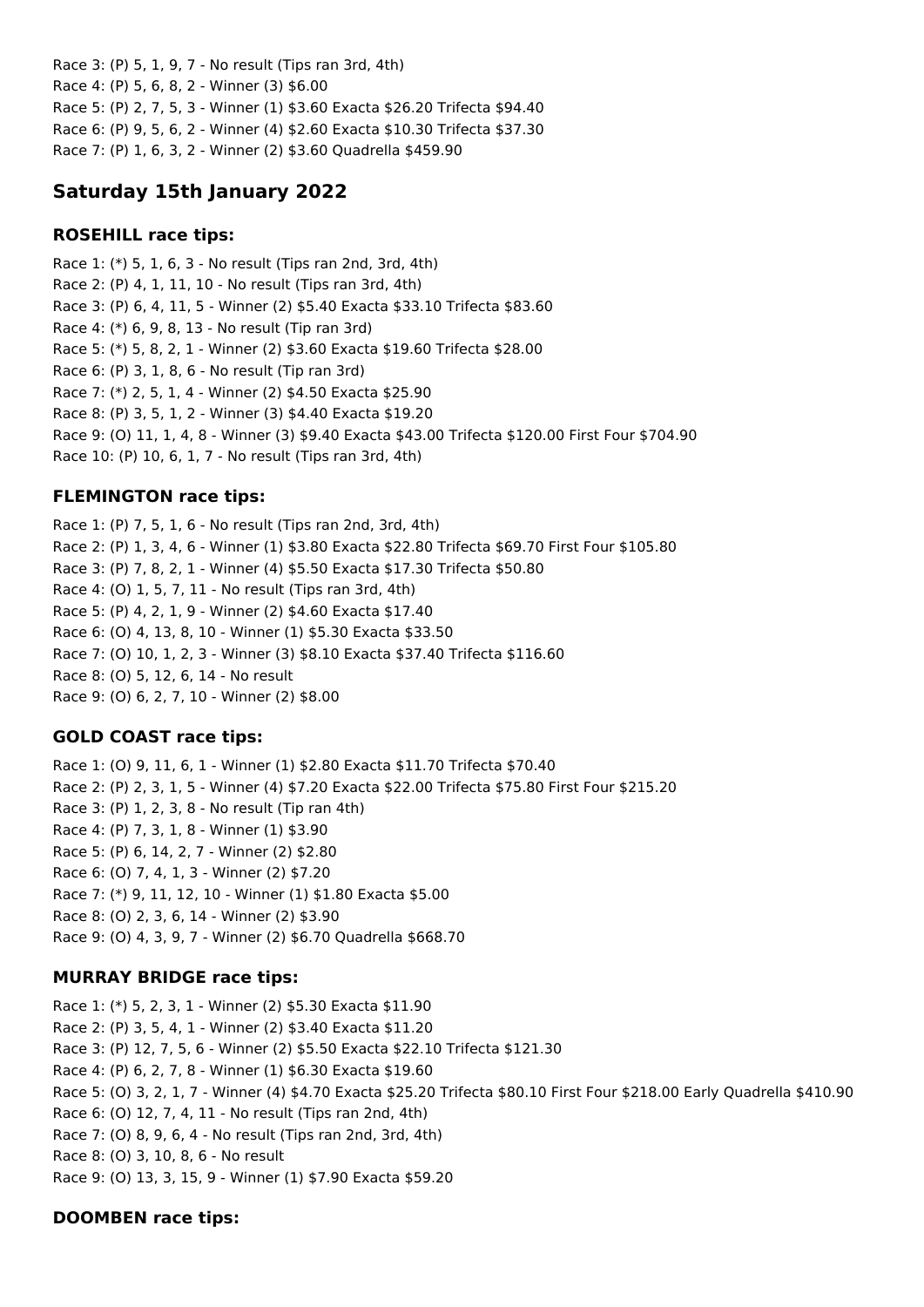Race 1: (P) 4, 1, 3, 5 - Winner (3) \$7.10 Exacta \$19.30 Trifecta \$53.10 Race 2: (P) 3, 2, 1, 4 - Winner (3) \$4.00 Exacta \$7.80 Race 3: (P) 11, 6, 5, 12 - No result (Tip ran 3rd) Race 4: (P) 10, 9, 3, 4 - Winner (2) \$1.80 Exacta \$7.00 Trifecta \$22.20 First Four \$77.10 Race 5: (P) 3, 8, 5, 6 - No result (Tips ran 2nd, 3rd) Race 6: (O) 2, 1, 4, 9 - No result (Tip ran 3rd) Race 7: (O) 4, 5, 11, 7 - Winner (1) \$2.40 Exacta \$13.00 Race 8: (O) 6, 7, 1, 2 - No result (Tips ran 2nd, 4th)

#### **KEMBLA GRANGE race tips:**

Race 1: (P) 3, 2, 5, 6 - Abandoned Race 2: (P) 3, 8, 1, 4 - Abandoned Race 3: (P) 9, 10, 2, 12 - Abandoned Race 4: (P) 2, 11, 3, 6 - Abandoned Race 5: (O) 1, 5, 15, 11 - Abandoned Race 6: (P) 7, 5, 3, 12 - Abandoned

#### **TUMUT race tips:**

Race 1: (P) 3, 7, 4, 5 - Winner (2) \$3.10 Exacta \$13.40 Trifecta \$52.90 First Four \$234.60 Race 2: (P) 1, 4, 3, 2 - Winner (2) \$3.90 Race 3: (P) 7, 9, 3, 6 - No result (Tip ran 3rd) Race 4: (P) 3, 1, 2, 5 - No result (Tips ran 2nd, 3rd) Race 5: (P) 2, 1, 3, 4 - Winner (2) \$1.80 Exacta \$5.00 Race 6: (O) 2, 3, 7, 4 - Winner (2) \$3.00

#### **TUNCURRY race tips:**

Race 1: (P) 6, 4, 3, 9 - Winner (1) \$3.50 Race 2: (P) 11, 7, 3, 6 - Winner (2) \$2.20 Exacta \$6.90 Race 3: (P) 1, 8, 4, 2 - Winner (4) \$3.00 Exacta \$35.80 Race 4: (P) 1, 3, 5, 4 - No result (Tips ran 2nd, 3rd, 4th) Race 5: (O) 7, 16, 1, 11 - Winner (3) \$3.70 Race 6: (O) 4, 2, 1, 9 - Winner (3) \$4.60 Exacta \$13.60 Trifecta \$48.70 First Four \$445.00 Race 7: (O) 11, 8, 3, 2 - Winner (3) \$13.40 Exacta \$59.90 Trifecta \$155.50

#### **ASCOT race tips:**

Race 1: (P) 9, 2, 8, 7 - No result (Tips ran 2nd, 3rd, 4th) Race 2: (P) 1, 2, 5, 4 - Winner (4) \$4.70 Exacta \$21.70 Race 3: (P) 3, 1, 4, 2 - Winner (2) \$4.70 Exacta \$38.70 Trifecta \$57.80 Race 4: (P) 4, 6, 2, 1 - Winner (1) \$2.90 Exacta \$20.60 Trifecta \$60.00 Race 5: (O) 1, 6, 3, 4 - Winner (1) \$4.40 Race 6: (P) 6, 1, 4, 7 - Winner (1) \$2.40 Exacta \$5.40 Early Quadrella \$153.20 Race 7: (P) 2, 6, 3, 7 - Winner (1) \$2.10 Exacta \$6.20 Trifecta \$28.60 Race 8: (P) 1, 6, 5, 7 - Winner (1) \$4.30 Exacta \$18.10 Trifecta \$35.90 Race 9: (\*) 8, 6, 3, 9 - Winner (2) \$3.60 Exacta \$25.70 Race 10: (P) 5, 7, 3, 1 - Winner (2) \$8.10 Quadrella \$410.00

#### **CAMPERDOWN race tips:**

Race 1: (O) 5, 3, 8, 7 - No result (Tip ran 4th) Race 2: (O) 12, 8, 9, 2 - No result (Tips ran 2nd, 3rd) Race 3: (O) 8, 2, 5, 3 - Winner (1) \$10.00 Race 4: (O) 7, 1, 11, 6 - Winner (1) \$2.80 Race 5: (O) 9, 3, 2, 14 - Winner (1) \$4.30 Exacta \$29.20 Race 6: (P) 12, 7, 2, 6 - Winner (1) \$4.60 Race 7: (O) 7, 5, 2, 3 - Winner (1) \$3.60 Exacta \$18.60 Trifecta \$169.60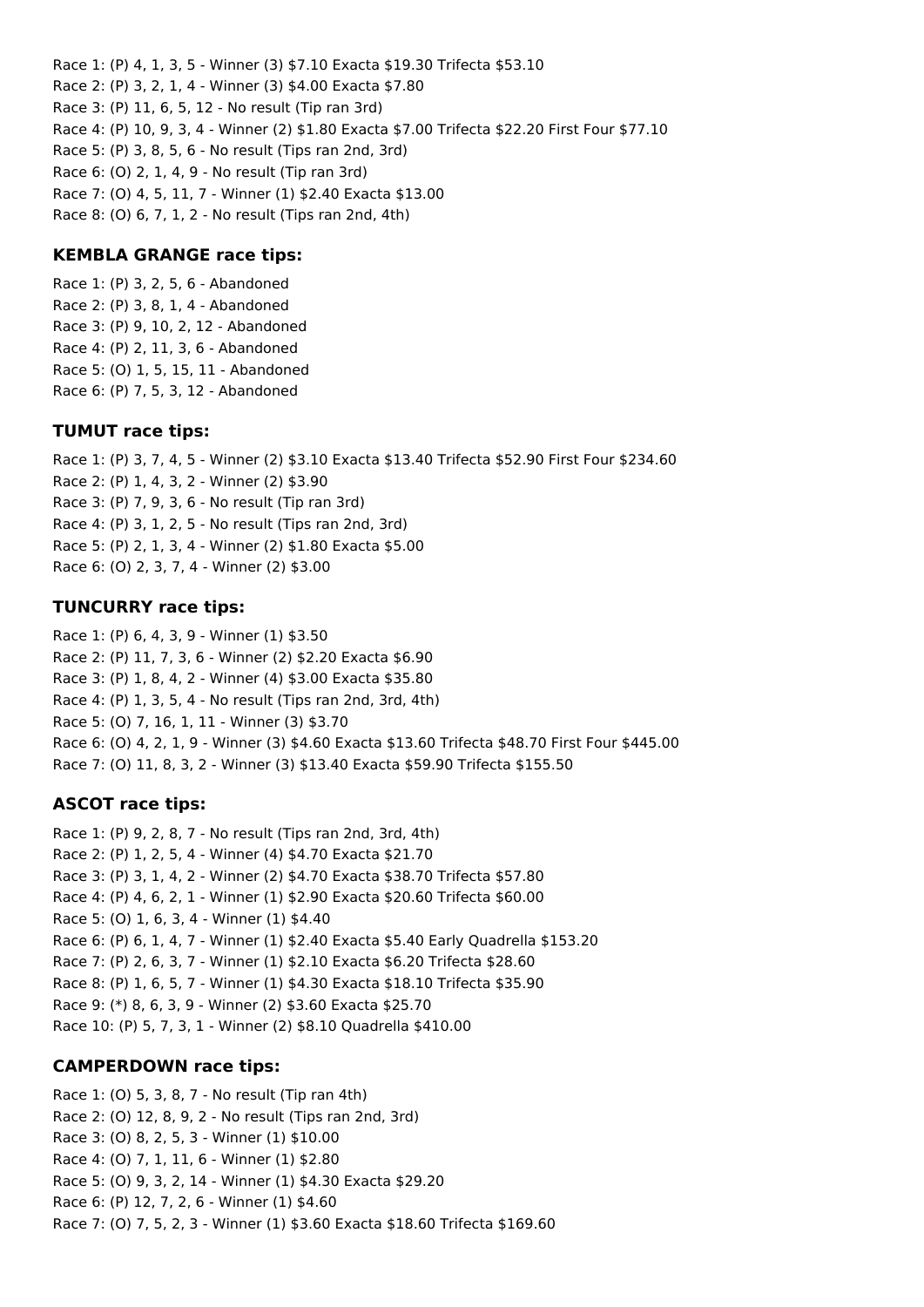Race 8: (O) 1, 9, 5, 12 - Winner (4) \$16.50 Exacta \$85.20 Trifecta \$321.60 Quadrella \$1,377.50

#### **DARWIN race tips:**

Race 1: (P) 4, 5, 1, 3 - Winner (1) \$7.50 Race 2: (P) 2, 3, 1, 6 - Winner (1) \$2.50 Exacta \$8.40 Trifecta \$20.80 First Four \$135.30 Race 3: (P) 5, 9, 2, 7 - Winner (1) \$3.00 Race 4: (P) 1, 4, 5, 8 - No result (Tip ran 2nd) Race 5: (P) 1, 2, 7, 3 - Winner (4) \$4.80 Exacta \$35.70

#### **WARWICK race tips:**

Race 1: (P) 9, 5, 4, 2 - Winner (2) \$2.00 Exacta \$5.90 Trifecta \$124.50 Race 2: (P) 4, 2, 14, 1 - No result (Tip ran 2nd) Race 3: (P) 3, 7, 4, 6 - Winner (1) \$2.10 Exacta \$11.80 Race 4: (O) 10, 6, 19, 9 - Winner (2) \$2.30 Race 5: (O) 5, 1, 7, 2 - No result (Tips ran 2nd, 3rd, 4th) Race 6: (O) 1, 9, 4, 6 - No result (Tips ran 2nd, 4th) Race 7: (O) 12, 9, 11, 1 - Winner (4) \$6.70 Exacta \$28.00 Race 8: (O) 8, 5, 11, 10 - No result (Tips ran 2nd, 3rd, 4th)

# **Saturday 8th January 2022**

### **ROSEHILL race tips:**

Race 1: (\*) 4, 12, 7, 11 - Winner (4) \$7.10 Exacta \$55.30 Race 2: (P) 7, 3, 5, 1 - No result (Tips ran 2nd, 3rd) Race 3: (P) 3, 9, 2, 4 - Winner (3) \$5.20 Exacta \$17.30 Trifecta \$28.10 Race 4: (P) 5, 4, 1, 17 - Winner (4) \$7.90 Race 5: (\*) 5, 6, 4, 8 - Winner (4) \$3.80 Exacta \$16.70 Race 6: (P) 1, 3, 13, 6 - Winner (1) \$4.40 Early Quadrella \$1,080.20 Race 7: (P) 6, 2, 3, 7 - No result (Tips ran 2nd, 3rd, 4th) Race 8: (P) 4, 2, 14, 11 - Winner (2) \$6.20 Exacta \$35.00 Race 9: (P) 6, 2, 12, 7 - Winner (3) \$8.10 Exacta \$27.40 Trifecta \$68.60 Race 10: (\*) 5, 1, 11, 2 - No result (Tips ran 2nd, 4th)

#### **CAULFIELD race tips:**

Race 1: (P) 4, 6, 8, 1 - Winner (1) \$2.20 Exacta \$8.90 Trifecta \$23.80 Race 2: (\*) 2, 6, 5, 4 - No result (Tips ran 2nd, 3rd, 4th) Race 3: (\*) 1, 2, 5, 4 - No result (Tips ran 3rd, 4th) Race 4: (P) 2, 5, 17, 1 - Winner (1) \$2.50 Exacta \$9.10 Trifecta \$60.50 Race 5: (P) 7, 3, 5, 2 - Winner (2) \$4.00 Exacta \$8.40 Trifecta \$55.30 Race 6: (P) 7, 9, 2, 4 - No result (Tips ran 2nd, 3rd) Race 7: (\*) 6, 2, 4, 7 - Winner (2) \$4.40 Race 8: (P) 9, 15, 13, 10 - Winner (2) \$2.50 Race 9: (O) 16, 10, 6, 4 - Winner (2) \$4.80

#### **GAWLER race tips:**

Race 1: (P) 6, 7, 5, 8 - No result (Tips ran 2nd, 4th) Race 2: (P) 11, 5, 4, 2 - Winner (2) \$2.90 Exacta \$6.70 Race 3: (O) 11, 3, 13, 14 - Winner (1) \$1.90 Exacta \$8.70 Race 4: (P) 4, 3, 7, 6 - No result (Tips ran 3rd, 4th) Race 5: (O) 3, 2, 4, 9 - Winner (2) \$2.90 Exacta \$15.40 Race 6: (P) 6, 2, 3, 9 - Winner (1) \$2.90 Race 7: (P) 3, 4, 6, 2 - Winner (1) \$4.10 Race 8: (O) 1, 3, 6, 4 - Winner (3) \$7.80 Exacta \$33.00 Trifecta \$63.10 First Four \$535.80 Race 9: (P) 9, 4, 1, 2 - Winner (1) \$3.20 Exacta \$12.80 Trifecta \$32.00 First Four \$85.60 Quadrella \$388.80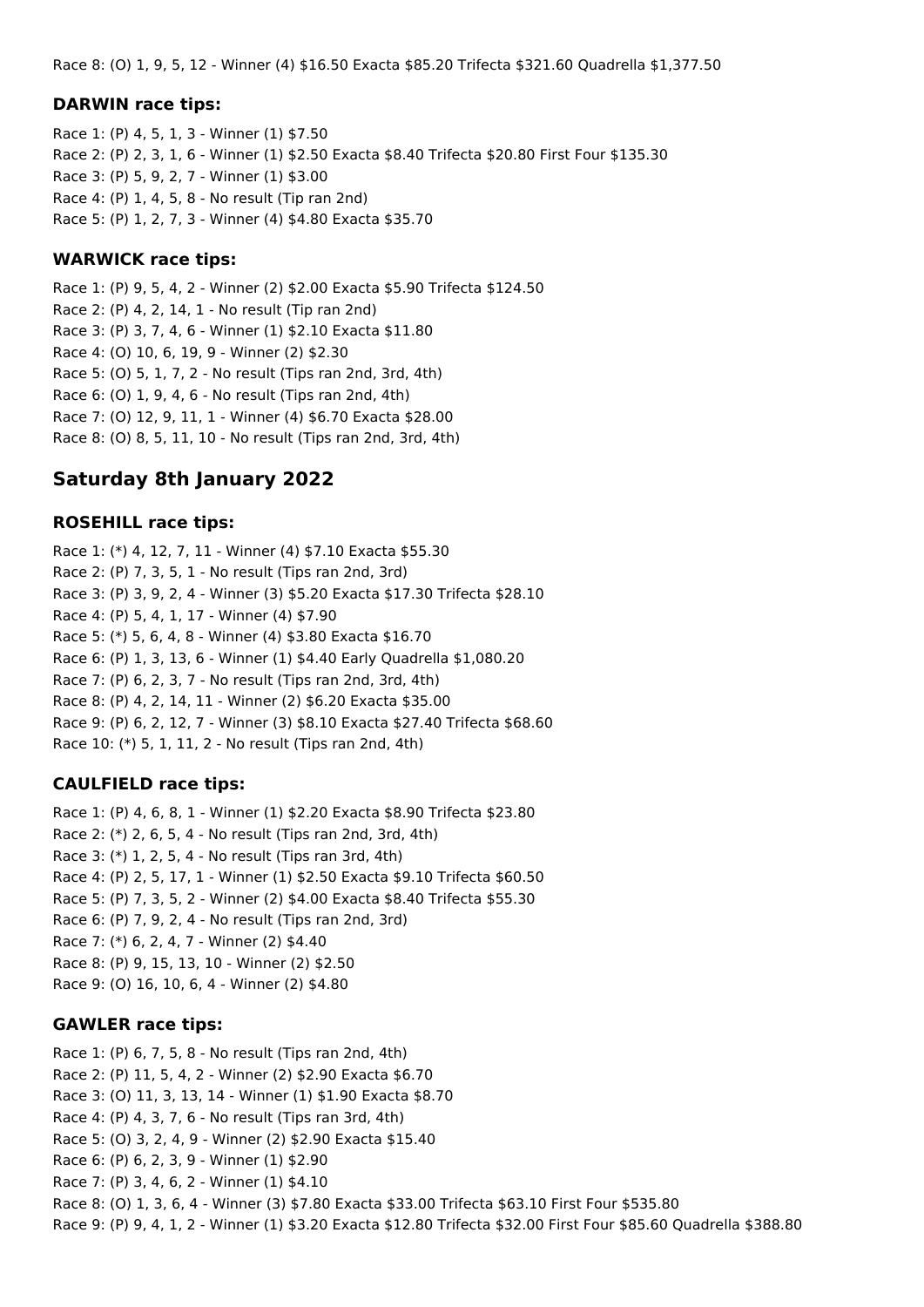#### **GOLD COAST race tips:**

Race 1: (\*) 9, 1, 3, 7 - Winner (2) \$3.70 Exacta \$10.30 Race 2: (\*) 2, 3, 5, 1 - Winner (1) \$1.40 Exacta \$5.10 Race 3: (P) 8, 3, 1, 9 - No result (Tips ran 2nd, 4th) Race 4: (P) 4, 1, 11, 3 - Winner (1) \$5.30 Race 5: (P) 3, 2, 1, 6 - Winner (2) \$2.90 Race 6: (\*) 5, 9, 1, 3 - Winner (3) \$7.60 Exacta \$16.70 Race 7: (P) 1, 3, 9, 12 - No result (Tips ran 3rd, 4th) Race 8: (O) 3, 10, 6, 2 - Winner (2) \$6.40 Exacta \$42.10 Race 9: (O) 7, 14, 6, 5 - Winner (3) \$10.00

## **WYONG race tips:**

Race 1: (P) 4, 1, 5, 3 - Winner (4) \$4.80 Exacta \$23.90 Trifecta \$54.80 Race 2: (P) 5, 8, 11, 4 - No result (Tips ran 3rd, 4th) Race 3: (P) 6, 11, 9, 5 - Winner (4) \$6.10 Race 4: (P) 2, 3, 1, 6 - Winner (2) \$4.60 Exacta \$20.20 Race 5: (O) 12, 13, 14, 16 - No result (Tips ran 3rd, 4th) Race 6: (O) 4, 10, 8, 3 - Winner (3) \$3.30 Exacta \$22.80 Race 7: (\*) 2, 10, 3, 8 - Winner (1) \$1.70

## **ASCOT race tips:**

Race 1: (P) 5, 8, 1, 9 - No result (Tip ran 2nd) Race 2: (P) 1, 6, 3, 9 - Winner (2) \$5.30 Exacta \$50.70 Trifecta \$143.60 Race 3: (P) 8, 10, 4, 1 - Winner (4) \$8.00 Exacta \$56.00 Race 4: (P) 6, 3, 1, 8 - Winner (2) \$5.30 Exacta \$25.80 Trifecta \$98.90 First Four \$243.80 Race 5: (P) 4, 3, 5, 2 - Winner (2) \$4.20 Early Quadrella \$1,375.60 Race 6: (O) 5, 6, 7, 4 - No result (Tips ran 2nd, 3rd) Race 7: (O) 1, 2, 13, 11 - Winner (1) \$2.70 Exacta \$12.20 Race 8: (P) 5, 7, 2, 6 - Winner (4) \$7.20 Exacta \$22.10 Trifecta \$41.90 First Four \$185.60 Race 9: (O) 2, 4, 9, 5 - No result (Tip ran 2nd)

## **QUEANBEYAN race tips:**

Race 1: (P) 5, 6, 11, 1 - No result (Tip ran 3rd) Race 2: (P) 4, 1, 9, 8 - Winner (2) \$2.10 Race 3: (P) 6, 1, 7, 3 - Winner (1) \$4.80 Exacta \$25.30 Race 4: (P) 2, 7, 10, 3 - Winner (3) \$5.00 Exacta \$21.20 Race 5: (P) 6, 8, 5, 7 - Winner (1) \$2.10 Race 6: (P) 5, 2, 3, 6 - Winner (2) \$3.30 Quadrella \$206.40

#### **GLEN INNES race tips:**

Race 1: (O) 8, 14, 10, 11 - Winner (1) \$7.40 Exacta \$22.60 Race 2: (O) 5, 3, 6, 2 - Winner (4) \$3.90 Exacta \$53.00 Trifecta \$202.60 First Four \$238.30 Race 3: (P) 2, 6, 5, 9 - Winner (1) \$4.90 Race 4: (O) 8, 1, 9, 10 - Winner (1) \$2.70 Exacta \$12.80 Trifecta \$134.90 First Four \$239.50 Early Quadrella \$217.90 Race 5: (O) 2, 6, 4, 7 - Winner (1) \$3.00 Race 6: (O) 5, 8, 10, 4 - No result (Tip ran 3rd)

#### **WERRIBEE race tips:**

Race 1: (O) 8, 1, 9, 7 - Abandoned Race 2: (O) 1, 3, 7, 12 - Abandoned Race 3: (O) 1, 2, 11, 5 - Abandoned Race 4: (O) 2, 4, 1, 3 - Abandoned Race 5: (O) 1, 2, 4, 10 - Abandoned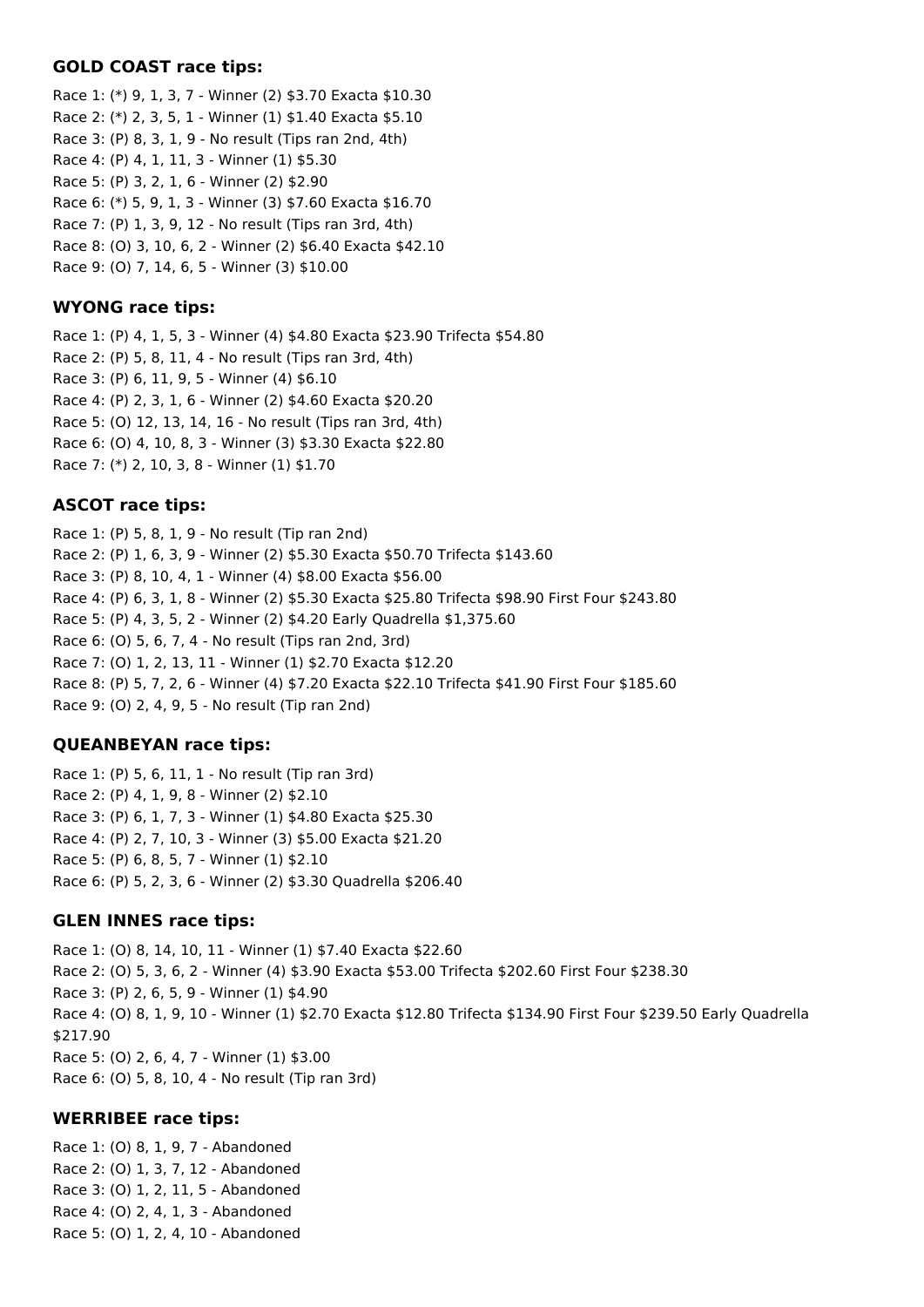Race 6: (O) 2, 3, 13, 5 - Abandoned Race 7: (P) 2, 3, 9, 11 - Abandoned

### **IPSWICH race tips:**

Race 1: (P) 11, 4, 12, 9 - Winner (3) \$3.40 Race 2: (P) 5, 1, 8, 2 - Winner (2) \$2.00 Exacta \$7.40 Trifecta \$33.60 Race 3: (P) 5, 3, 1, 8 - Winner (3) \$1.60 Exacta \$2.40 Trifecta \$10.00 Race 4: (P) 6, 9, 8, 11 - Winner (1) \$1.70 Exacta \$10.70 Trifecta \$115.70 Race 5: (P) 6, 5, 1, 2 - Winner (3) \$3.00 Exacta \$6.20 Race 6: (P) 3, 2, 7, 1 - Winner (2) \$7.30 Exacta \$36.60 Trifecta \$89.90 Early Quadrella \$334.70 Race 7: (O) 7, 13, 8, 2 - Winner (1) \$3.50 Exacta \$23.00 Trifecta \$68.60 Race 8: (P) 3, 6, 9, 7 - Winner (1) \$4.30 Exacta \$14.70 Trifecta \$41.80 First Four \$168.60 Race 9: (O) 14, 3, 8, 4 - No result (Tips ran 2nd, 3rd) Race 10: (O) 1, 12, 13, 14 - No result (Tips ran 2nd, 4th)

## **TOWNSVILLE race tips:**

Race 1: (P) 1, 6, 4, 3 - Winner (3) \$9.10 Exacta \$18.30 Trifecta \$76.00 Race 2: (P) 2, 1, 8, 4 - Winner (2) \$1.50 Exacta \$15.50 Race 3: (P) 1, 5, 3, 4 - Winner (3) \$4.40 Exacta \$14.10 Trifecta \$82.10 Race 4: (O) 5, 9, 6, 7 - Winner (4) \$16.50 Early Quadrella \$816.30 Race 5: (O) 11, 5, 9, 6 - No result (Tip ran 2nd) Race 6: (P) 1, 4, 5, 3 - No result (Tips ran 2nd, 3rd, 4th)

# **Saturday 1st January 2022**

## **RANDWICK Kensington race tips:**

Race 1: (P) 7, 10, 2, 6 - Winner (3) \$7.90 Race 2: (P) 6, 2, 3, 9 - Winner (3) \$4.90 Race 3: (P) 1, 5, 2, 3 - No result (Tips ran 2nd, 3rd) Race 4: (P) 7, 2, 11, 6 - No result (Tips ran 2nd, 3rd) Race 5: (P) 1, 7, 4, 5 - No result (Tip ran 4th) Race 6: (P) 4, 1, 7, 5 - Winner (1) \$2.80 Exacta \$14.70 Trifecta \$37.60 First Four \$95.90 Race 7: (P) 4, 5, 1, 3 - Winner (1) \$1.80 Exacta \$11.60 Trifecta \$45.80 Race 8: (\*) 1, 6, 2, 3 - Winner (4) \$7.60 Exacta \$23.10 Trifecta \$54.00 First Four \$150.10 Race 9: (P) 2, 8, 4, 6 - Winner (3) \$6.80 Exacta \$47.10 Trifecta \$121.70 First Four \$261.80 Race 10: (P) 3, 5, 4, 6 - No result (Tips ran 2nd, 3rd)

## **FLEMINGTON race tips:**

Race 1: (P) 1, 6, 2, 5 - Winner (2) \$3.10 Exacta \$21.10 Trifecta \$40.80 First Four \$114.50 Race 2: (P) 4, 6, 12, 3 - Winner (4) \$4.70 Exacta \$31.50 Race 3: (P) 12, 15, 3, 8 - No result (Tips ran 2nd, 3rd) Race 4: (\*) 3, 2, 4, 11 - Winner (1) \$2.50 Race 5: (\*) 2, 5, 4, 9 - No result (Tips ran 2nd, 4th) Race 6: (P) 11, 1, 3, 4 - No result (Tip ran 4th) Race 7: (P) 2, 5, 6, 9 - Winner (4) \$9.10 Exacta \$60.10 Race 8: (P) 9, 8, 2, 5 - Winner (1) \$2.20 Exacta \$16.20 Race 9: (P) 10, 8, 14, 2 - Winner (1) \$3.30

## **DOOMBEN race tips:**

Race 1: (P) 3, 7, 1, 8 - Winner (1) \$1.90 Race 2: (P) 4, 5, 2, 7 - No result (Tip ran 2nd) Race 3: (P) 4, 9, 1, 5 - Winner (4) \$8.70 Exacta \$23.70 Race 4: (P) 2, 11, 3, 5 - No result (Tip ran 2nd) Race 5: (P) 6, 3, 2, 11 - Winner (1) \$3.40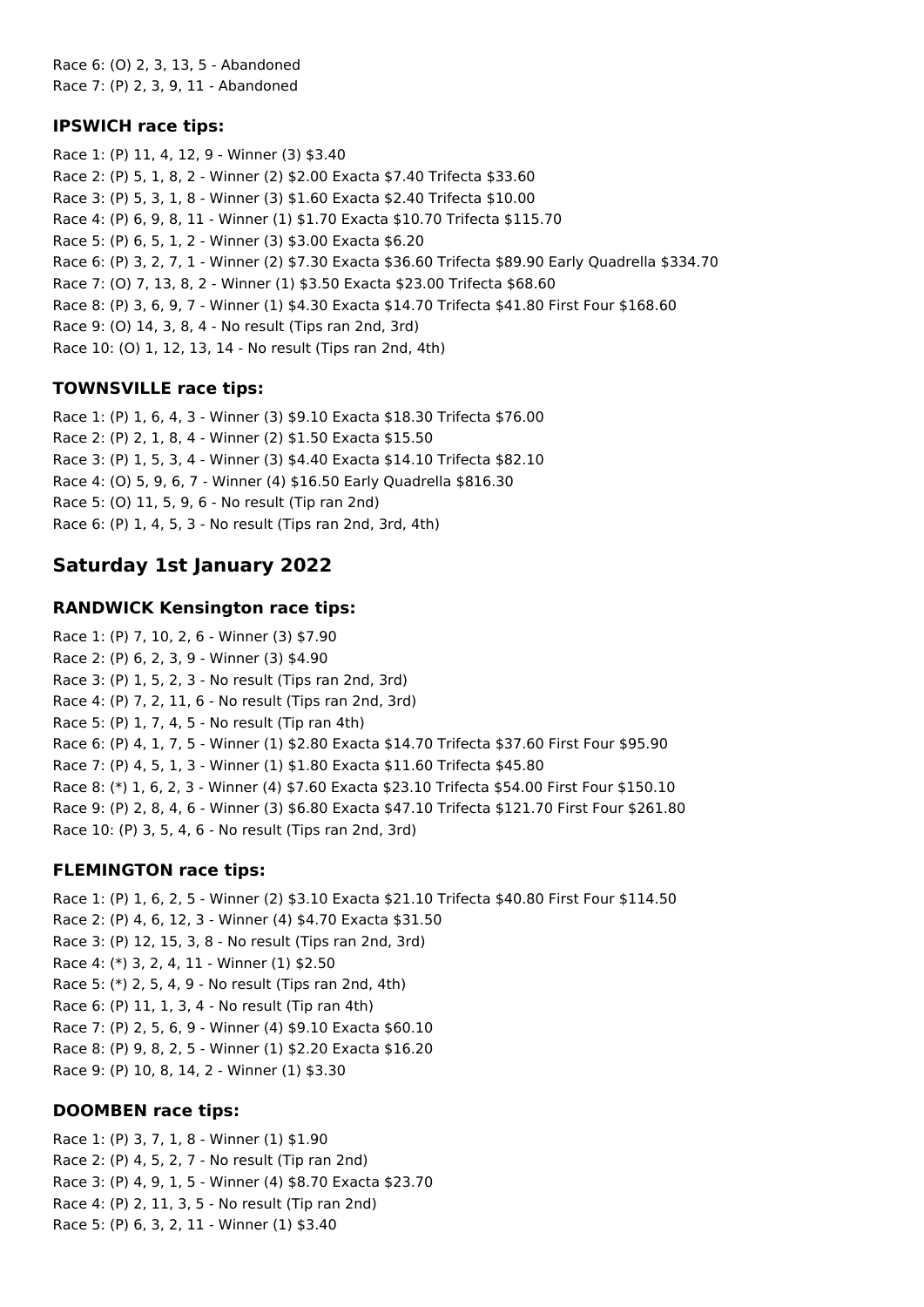Race 6: (P) 5, 7, 1, 6 - Winner (2) \$4.50 Race 7: (\*) 8, 3, 1, 2 - Winner (4) \$4.90 Exacta \$13.70 Race 8: (P) 3, 4, 1, 5 - Winner (3) \$4.20 Race 9: (\*) 4, 13, 5, 2 - No result (Tip ran 3rd)

### **MURRAY BRIDGE race tips:**

Race 1: (\*) 1, 2, 6, 3 - Winner (2) \$5.20 Race 2: (O) 3, 5, 7, 8 - No result (Tips ran 2nd, 3rd) Race 3: (P) 3, 6, 5, 2 - Winner (2) \$7.60 Race 4: (P) 7, 3, 8, 5 - No result (Tips ran 2nd, 3rd, 4th) Race 5: (P) 1, 7, 6, 5 - Winner (1) \$3.20 Race 6: (O) 7, 5, 11, 3 - No result (Tips ran 3rd, 4th) Race 7: (P) 2, 6, 1, 5 - Winner (1) \$2.60 Race 8: (O) 8, 4, 9, 12 - Winner (3) \$3.80 Exacta \$17.10 Race 9: (O) 5, 17, 3, 4 - No result (Tip ran 2nd)

### **ASCOT race tips:**

Race 1: (P) 3, 4, 2, 1 - No result (Tips ran 2nd, 3rd, 4th) Race 2: (P) 6, 8, 3, 7 - Winner (2) \$8.60 Exacta \$22.30 Race 3: (P) 1, 2, 3, 9 - Winner (3) \$7.60 Exacta \$21.20 Trifecta \$48.10 First Four \$239.30 Race 4: (P) 4, 8, 2, 7 - Winner (1) \$2.70 Exacta \$15.10 Race 5: (O) 11, 5, 8, 1 - No result Race 6: (P) 6, 10, 3, 2 - Winner (1) \$2.10 Exacta \$4.30 Trifecta \$34.40 Race 7: (P) 7, 8, 12, 4 - No result (Tip ran 3rd) Race 8: (P) 4, 1, 2, 5 - Winner (1) \$2.30 Race 9: (P) 12, 14, 15, 3 - Winner (1) \$4.40 Race 10: (O) 5, 4, 10, 11 - Winner (1) \$4.10 Exacta \$21.40 Trifecta \$108.20

## **PORT MACQUARIE race tips:**

Race 1: (P) 1, 10, 6, 8 - Winner (1) \$3.00 Exacta \$9.80 Race 2: (O) 1, 4, 7, 9 - No result (Tips ran 3rd, 4th) Race 3: (P) 2, 9, 3, 10 - Winner (1) \$1.70 Exacta \$5.90 Race 4: (P) 4, 5, 3, 6 - Winner (3) \$3.00 Exacta \$23.20 Race 5: (P) 1, 9, 4, 7 - Winner (1) \$3.60 Exacta \$15.90 Trifecta \$86.60 Race 6: (O) 1, 5, 3, 9 - Winner (1) \$2.90 Race 7: (P) 3, 11, 7, 6 - Winner (2) \$3.40 Quadrella \$158.80

## **INVERELL race tips:**

Race 1: (O) 2, 3, 7, 9 - No result (Tips ran 3rd, 4th) Race 2: (P) 3, 9, 10, 11 - No result (Tips ran 2nd, 4th) Race 3: (O) 8, 7, 3, 9 - Winner (2) \$3.80 Race 4: (O) 3, 7, 1, 5 - No result (Tips ran 2nd, 4th) Race 5: (P) 7, 4, 3, 8 - Winner (1) \$2.20 Race 6: (O) 3, 2, 4, 6 - No result (Tip ran 3rd) Race 7: (O) 6, 3, 9, 13 - Winner (1) \$6.20 Race 8: (O) 12, 9, 6, 4 - Winner (4) \$2.40 Exacta \$13.80 Trifecta \$124.50

## **GILGANDRA race tips:**

Race 1: (P) 4, 8, 7, 1 - Winner (3) \$5.30 Exacta \$28.90 Trifecta \$89.40 Race 2: (P) 2, 1, 10, 8 - Winner (1) \$2.90 Race 3: (O) 3, 2, 11, 6 - Winner (1) \$2.00 Exacta \$9.90 Race 4: (P) 7, 8, 10, 9 - Winner (1) \$2.00 Early Quadrella \$108.50 Race 5: (O) 2, 10, 3, 7 - No result (Tips ran 2nd, 3rd) Race 6: (P) 3, 5, 6, 2 - Winner (2) \$4.00 Exacta \$24.60 Trifecta \$101.90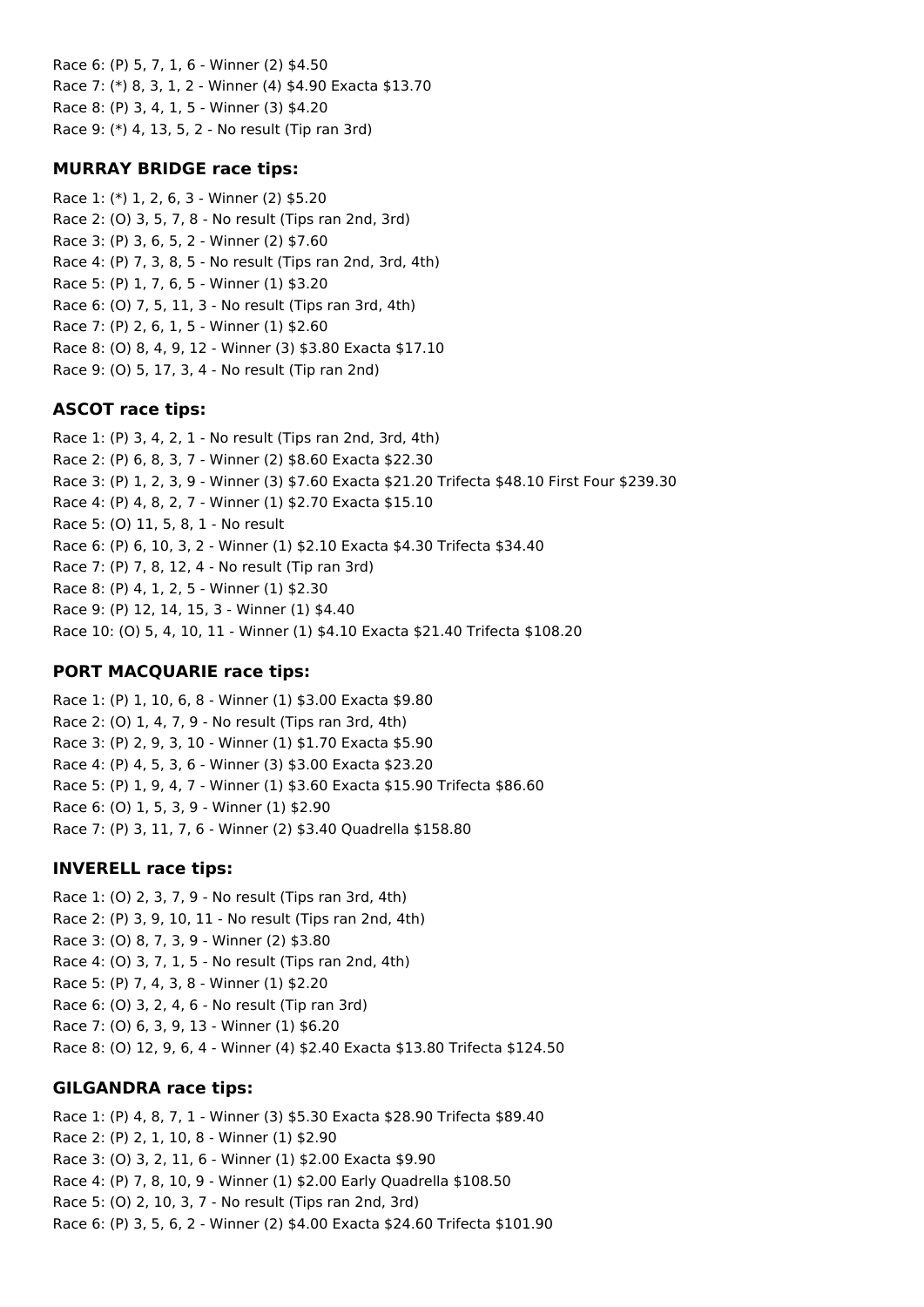Race 7: (P) 11, 4, 9, 10 - No result (Tips ran 2nd, 3rd, 4th) Race 8: (P) 4, 5, 9, 7 - No result (Tips ran 2nd, 4th)

## **MORNINGTON race tips:**

Race 1: (O) 11, 9, 7, 6 - Winner (1) \$3.00 Exacta \$19.90 Race 2: (O) 8, 4, 5, 14 - Winner (1) \$1.80 Race 3: (P) 10, 12, 8, 11 - Winner (3) \$3.50 Exacta \$9.80 Race 4: (P) 1, 5, 2, 7 - Winner (4) \$3.40 Early Quadrella \$194.00 Race 5: (P) 10, 5, 7, 8 - Winner (2) \$5.40 Exacta \$13.40 Trifecta \$54.20 First Four \$288.70 Race 6: (O) 1, 6, 5, 4 - Winner (2) \$5.50 Exacta \$40.00 Race 7: (P) 3, 1, 10, 2 - Winner (3) \$11.20 Exacta \$44.20 Trifecta \$129.30 Quadrella \$2,405.60

## **TOOWOOMBA race tips:**

Race 1: (P) 1, 2, 3, 7 - Winner (4) \$3.40 Exacta \$27.20 Trifecta \$51.00 First Four \$96.70 Race 2: (P) 1, 6, 9, 3 - No result (Tip ran 2nd) Race 3: (O) 4, 2, 11, 5 - Winner (1) \$2.40 Race 4: (O) 1, 7, 4, 9 - Winner (2) \$4.60 Exacta \$41.10 Race 5: (P) 8, 3, 5, 7 - Winner (1) \$2.60 Exacta \$18.10 Race 6: (P) 1, 8, 5, 9 - Winner (2) \$1.90 Exacta \$6.40 Race 7: (O) 3, 4, 6, 7 - No result (Tips ran 2nd, 4th) Race 8: (P) 4, 3, 1, 9 - Winner (3) \$2.50 Exacta \$50.10 Trifecta \$432.80

## **GATTON race tips:**

Race 1: (O) 5, 9, 2, 8 - Winner (3) \$14.40 Race 2: (P) 7, 5, 4, 3 - No result Race 3: (O) 4, 10, 3, 11 - Winner (4) \$12.20 Race 4: (P) 3, 9, 1, 4 - Winner (3) \$1.40 Exacta \$6.30 Trifecta \$39.70 Race 5: (O) 2, 8, 10, 12 - No result (Tips ran 2nd, 4th) Race 6: (P) 10, 2, 3, 8 - Winner (3) \$7.80 Race 7: (P) 4, 7, 6, 13 - Winner (3) \$3.70 Exacta \$34.20 Trifecta \$104.60 First Four \$382.50 Race 8: (O) 2, 13, 11, 14 - Winner (1) \$3.40 Race 9: (O) 9, 5, 8, 7 - Winner (4) \$11.30 Exacta \$43.60 Trifecta \$193.40 Quadrella \$638.40

## **GERALDTON race tips:**

Race 1: (P) 5, 4, 1, 2 - Winner (1) \$1.30 Exacta \$2.40 Trifecta \$16.40 First Four \$52.00 Race 2: (P) 4, 9, 3, 1 - Winner (4) \$20.70 Exacta \$32.20 Trifecta \$206.40 Race 3: (P) 5, 1, 4, 3 - Winner (1) \$4.10 Exacta \$11.30 Trifecta \$20.00 First Four \$30.20 Race 4: (P) 2, 6, 11, 3 - Winner (2) \$3.70 Early Quadrella \$748.10 Race 5: (P) 3, 10, 7, 1 - Winner (1) \$1.70 Exacta \$3.60 Race 6: (P) 10, 12, 6, 8 - Winner (3) \$19.30 Exacta \$72.30 Race 7: (O) 3, 4, 6, 9 - Winner (4) \$4.90 Exacta \$19.80 Trifecta \$122.90 First Four \$536.60 Race 8: (O) 1, 5, 4, 13 - Winner (3) \$9.50 Exacta \$54.80 Quadrella \$2,170.40

## **BURRUMBEET race tips:**

Race 1: (O) 1, 10, 6, 8 - Winner (1) \$2.90 Exacta \$15.00 Race 2: (O) 12, 4, 1, 7 - No result (Tips ran 2nd, 4th) Race 3: (P) 7, 8, 1, 6 - Winner (4) \$6.80 Race 4: (P) 2, 5, 4, 3 - No result (Tips ran 2nd, 3rd, 4th) Race 5: (P) 5, 8, 6, 1 - Winner (3) \$8.00 Exacta \$41.90 Race 6: (P) 5, 4, 3, 6 - No result (Tips ran 3rd, 4th) Race 7: (O) 2, 5, 9, 1 - Winner (1) \$3.40 Exacta \$17.20 Race 8: (P) 7, 1, 2, 8 - No result (Tips ran 2nd, 3rd)

## **DARWIN race tips:**